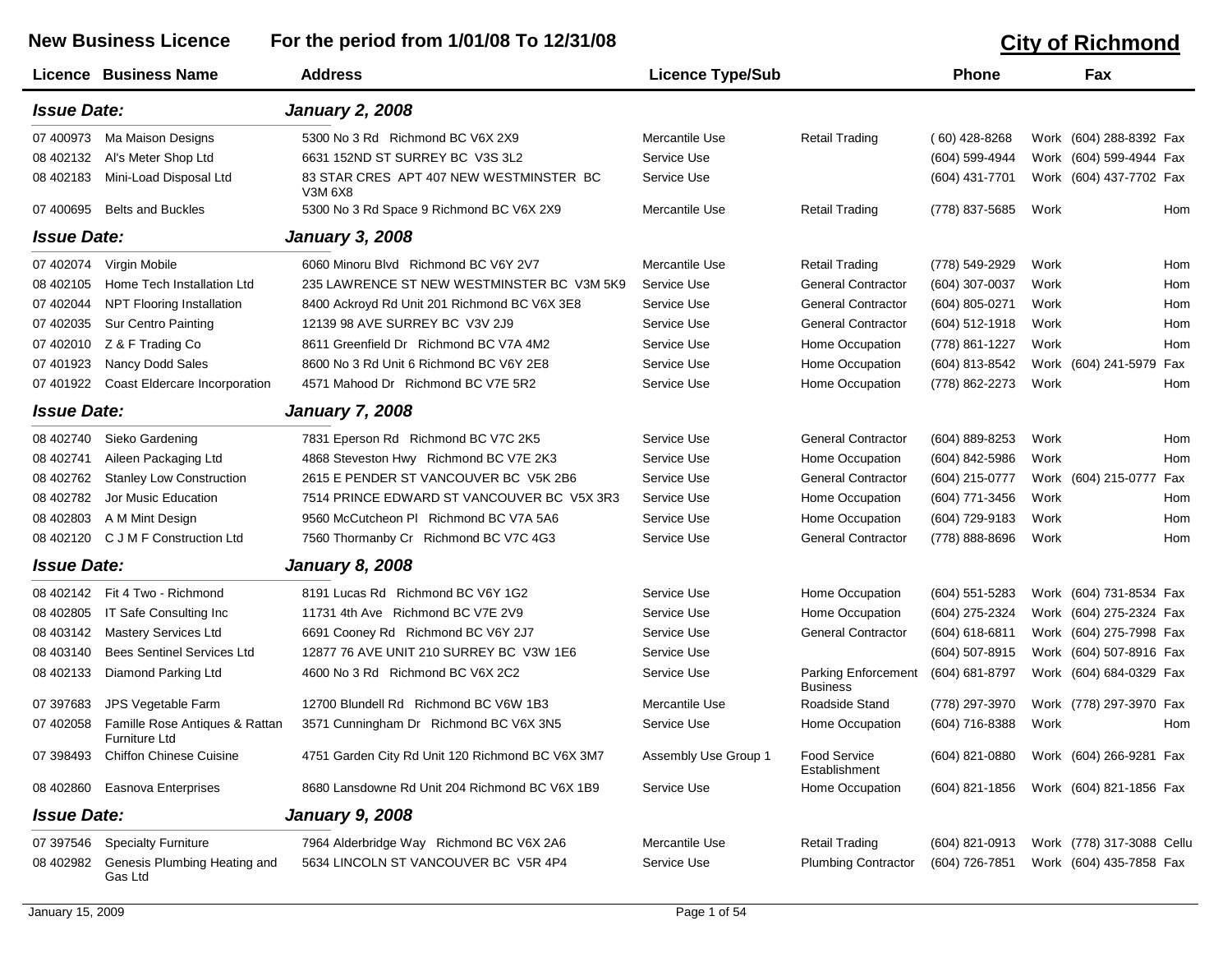|                    | Licence Business Name                                            | <b>Address</b>                                    | <b>Licence Type/Sub</b>         |                               | <b>Phone</b>     |      | Fax                     |            |
|--------------------|------------------------------------------------------------------|---------------------------------------------------|---------------------------------|-------------------------------|------------------|------|-------------------------|------------|
| 08 402983          | <b>ETRIW Electronics Ltd</b>                                     | 6791 Dunsany PI Richmond BC V7C 4N8               | Service Use                     | Home Occupation               | (778) 297-9955   |      | Work (778) 297-9956 Hom |            |
| 08 403024          | Ron's Repairs                                                    | 8160 Rosebank Cr Richmond BC V7A 2K6              | Service Use                     | <b>General Contractor</b>     | (604) 271-5907   |      | Work (604) 271-5907 Fax |            |
| 08 403051          | Ian MacDonald MacLean<br>Insurance and Financial Services<br>Inc | 4593 Garry St Richmond BC V7E 2T9                 | Service Use                     | Home Occupation               | (604) 241-4562   |      | Work (604) 687-7663 Fax |            |
| 08 403620          | Hao Hao Renovation                                               | 5311 Tiffany PI Richmond BC V7C 5A6               | Service Use                     | <b>General Contractor</b>     | (778) 898-9987   | Work |                         | Hom        |
| <b>Issue Date:</b> |                                                                  | <b>January 10, 2008</b>                           |                                 |                               |                  |      |                         |            |
| 07 389201          | Wang Peng Peng Piano<br>Academy                                  | 8888 Odlin Cr Unit 2310 Richmond BC V6X 3Z8       | Service Use                     |                               | (778) 899-0679   | Work |                         | Hom        |
| 08 403304          | Wilson Canada Business Inc                                       | 9511 Saunders Rd Richmond BC V7A 2B5              | Service Use                     | Home Occupation               | (778) 881-2872   | Work |                         | <b>Hom</b> |
| 08 403203          | <b>IDM Development Ltd</b>                                       | 12300 Horseshoe Way Unit 123 Richmond BC V7A 4Z1  | Mercantile Use                  | <b>Wholesale Trading</b>      | (778) 329-2416   |      | Work (206) 212-2401     | Fax        |
| 08 403182          | Jackson Plumbing & Services                                      | 2932 MAIN ST VANCOUVER BC V5T 3G3                 | Service Use                     | <b>Plumbing Contractor</b>    | (778) 388-4549   | Work |                         | Hom        |
| 07 400537          | <b>TC Marketing Inc</b>                                          | 5631 No 3 Rd Unit 204 Richmond BC V6X 2C7         | Service Use                     |                               | $(604)$ 304-1800 |      | Work (604) 304-1886 Fax |            |
| 07 393738          | Hair By Conny Enterprises<br>Limited                             | 8200 Saba Rd Unit 110 Richmond BC V6Y 4C6         | Service Use                     |                               | $(604)$ 868-1663 | Work |                         | Hom        |
| 07 398083          | Awesome Nails & Spa                                              | 9040 Blundell Rd Unit 160 Richmond BC V6Y 1K3     | Service Use                     |                               | (604) 278-3336   | Work |                         | Hom        |
| <b>Issue Date:</b> |                                                                  | <b>January 11, 2008</b>                           |                                 |                               |                  |      |                         |            |
| 08 403841          | Huang's Renovation Co                                            | 8280 Rideau Dr Richmond BC V7A 4M7                | Service Use                     | <b>General Contractor</b>     | (604) 649-0698   | Work |                         | Hom        |
| 08 403728          | Boehm Mechanical Contracting                                     | 6850 199A ST LANGLEY BC V2Y 3B7                   | Service Use                     | <b>Plumbing Contractor</b>    | (604) 532-3091   | Work |                         | Hom        |
| 08 403923          | IPE Logistics (Canada) Inc                                       | 5000 Miller Rd Unit 2170 Richmond BC V7B 1K9      | Service Use                     |                               | (604) 232-9924   |      | Work (604) 232-9953 Fax |            |
| 08 403844          | Select Distributing Ltd                                          | 6233 Birch St Unit 3 Richmond BC V6Y 4H3          | Service Use                     | Home Occupation               | (604) 448-8861   |      | Work (604) 448-8861 Fax |            |
| 08 403822          | <b>HQCC Trading Inc</b>                                          | 7191 Ash St Richmond BC V6Y 2R9                   | Service Use                     | Home Occupation               | (604) 725-0856   |      | Work (604) 207-6907 Fax |            |
| 08 403779          | Cleane Home                                                      | 10851 Mortfield Rd Unit 213 Richmond BC V7A 2W1   | Service Use                     | Home Occupation               | (604) 512-4247   | Work |                         | Hom        |
| 08 403460          | Sunhill Mechanical (2007) Ltd                                    | 12051 Horseshoe Way Unit 145 Richmond BC V7A 4V4  | Service Use                     | <b>Plumbing Contractor</b>    | (604) 272-6651   |      | Work (604) 272-6684 Fax |            |
| 08 402806          | John B Durrant Inc                                               | 5811 Cooney Rd Unit 305 Richmond BC V6X 3M1       | Service Use                     |                               | (604) 247-2636   |      | Work (604) 677-5297 Fax |            |
| 04 287368          | Mings Diamond                                                    | 5300 No 3 Rd Unit 838 Richmond BC V6X 2X9         | Mercantile Use                  | <b>Retail Trading</b>         | (604) 249-3180   |      | Work (604) 303-1128 Fax |            |
| 07 401813          | <b>Crystal World</b>                                             | 6060 Minoru Blvd Richmond BC V6Y 2V7              | Mercantile Use                  | <b>Retail Trading</b>         | (778) 317-9222   | Work |                         | Hom        |
| 08 403901          | <b>JJS Carriers</b>                                              | 6211 Granville Cr Richmond BC V7C 2V3             | Service Use                     | Home Occupation               | (604) 782-8454   |      | Work (604) 272-9823     | Fax        |
| 07 367954          | Tagish Lake Gold Corp                                            | 21331 Gordon Way Unit 2210 Richmond BC V6W 1J9    | Service Use                     |                               | (604) 273-6477   | Work |                         | Hom        |
| 08 403702          | Simon Yiu                                                        | 4631 Francis Rd Richmond BC V7C 1J8               | Service Use                     | <b>General Contractor</b>     | (604) 551-9318   | Work |                         | Hom        |
| <b>Issue Date:</b> |                                                                  | <b>January 14, 2008</b>                           |                                 |                               |                  |      |                         |            |
| 07 39 6575         | Advanced Carpet and Floors Inc                                   | 11511 Bridgeport Rd Unit 111 Richmond BC V6X 1T4  | Mercantile Use                  | <b>Retail Trading</b>         | (778) 219-9628   | Work |                         | Hom        |
|                    | 07 401111 Ninkazu Japanese Restaurant                            | 4231 Hazelbridge Way Unit 205 Richmond BC V6X 3L7 | Assembly Use Group 1            | Food Service<br>Establishment | (604) 279-9077   |      | Work (604) 279-0212 Fax |            |
| <b>Issue Date:</b> |                                                                  | <b>January 16, 2008</b>                           |                                 |                               |                  |      |                         |            |
|                    | 07 387153 Golden Gear Ltd                                        | 11526 Twigg PI Richmond BC V6V 2Y5                | Industrial/Manufacturing<br>Use |                               | (604) 324-8882   |      | Work (604) 321-8844 Fax |            |
| 08 404205          | Creekside Fire Protection Ltd                                    | 11564 CREEKSIDE ST MAPLE RIDGE BC V2W 2B9         | Service Use                     | Sprinkler Contractor          | $(604)$ 836-9806 |      | Work (604) 467-0093 Fax |            |
| 08 404204          | <b>MJS Construction</b>                                          | 2350 E 28TH AVE VANCOUVER BC V5N 2Y2              | Service Use                     | <b>General Contractor</b>     | $(604)$ 255-4886 |      | Work 18664301922        | Fax        |
| 08 404161          | Aulona Painting Ltd                                              | 9051 Blundell Rd Unit 1 Richmond BC V6Y 1K4       | Service Use                     | Home Occupation               | (604) 273-5660   |      | Work (604) 273-5660 Fax |            |
| 08 404010          | Uxbridge Mechanical Ltd                                          | 1348 E 60TH AVE VANCOUVER BC V5X 2A9              | Service Use                     | <b>Plumbing Contractor</b>    | (604) 325-0902   | Work |                         | Hom        |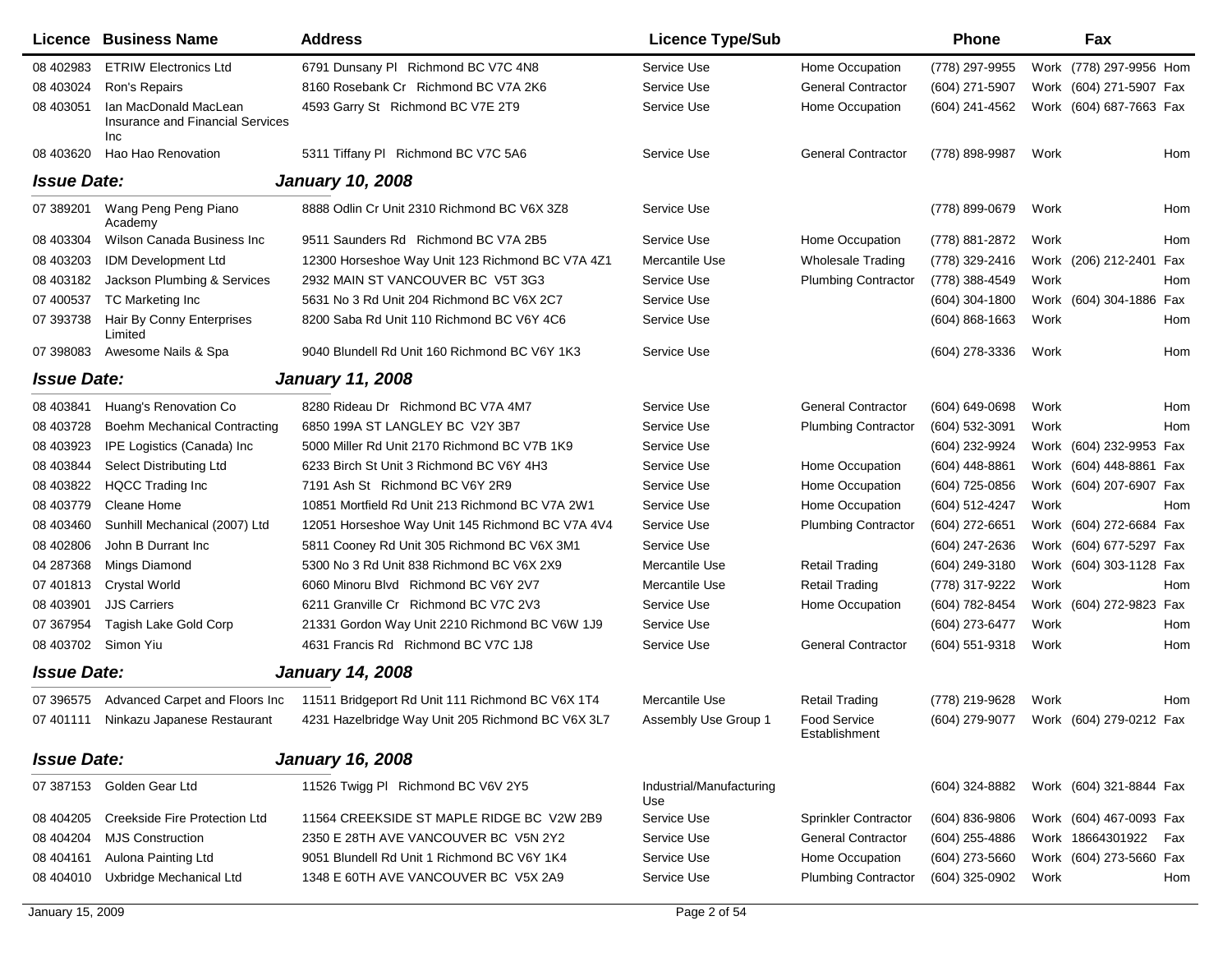|                    | Licence Business Name                                  | <b>Address</b>                                      | <b>Licence Type/Sub</b> |                                             | <b>Phone</b>                           |      | Fax                     |     |
|--------------------|--------------------------------------------------------|-----------------------------------------------------|-------------------------|---------------------------------------------|----------------------------------------|------|-------------------------|-----|
|                    | 08 404018 Tri-Tech Communications Ltd                  | 32310 MOUAT DR UNIT 6 ABBOTSFORD BC V2T 4J1         | Service Use             | <b>General Contractor</b>                   | (604) 853-9487                         |      | Work (604) 357-1624 Fax |     |
| <b>Issue Date:</b> |                                                        | <b>January 17, 2008</b>                             |                         |                                             |                                        |      |                         |     |
| 07 401115          | <b>BIS Photo</b>                                       | 6888 No 3 Rd Unit 101 Richmond BC V6Y 2C4           | Service Use             |                                             | (604) 247-0949                         | Work |                         | Hom |
| 07 380296          | <b>TCT Graphic Products</b>                            | 20800 Westminster Hwy Unit 3103 Richmond BC V6V 2W3 | Mercantile Use          | Wholesale Trading                           | (604) 244-0045                         |      | Work (604) 244-0270 Fax |     |
| 08 40 6121         | Aztec Tile Co (1985) Ltd                               | 675 COLINET ST COQUITLAM BC V3J 4X3                 | Service Use             | <b>General Contractor</b>                   | (604) 939-6792                         |      | Work (604) 931-7126 Fax |     |
| 08 403785          | <b>Riverstar Web Solutions</b>                         | 3771 Jacombs Rd Unit 170 Richmond BC V6V 2L9        | Service Use             |                                             | (604) 613-2811                         |      | Work (604) 909-4681 Fax |     |
| 08 403342          | Sanny Chan Design Group Ltd                            | 8680 Cambie Rd Unit 221 Richmond BC V6X 4K1         | Service Use             |                                             | (604) 288-1840                         |      | Work (604) 288-1841 Fax |     |
| 07 400480          | Nima's Degrees                                         | 6351 Westminster Hwy Unit 140 Richmond BC V7C 4V4   | Service Use             |                                             | (604) 302-5462                         |      | Work (604) 324-6462 Fax |     |
| 07 399270          | <b>Geometric Steel Fabrication</b>                     | 8811 Patterson Rd Richmond BC V6X 1P5               | Service Use             | <b>General Contractor</b>                   | (604) 271-5282                         | Work |                         | Hom |
| 07 388274          | Fortune Venture Enterprises Ltd                        | 8260 Westminster Hwy Unit 1160 Richmond BC V6X 3Y2  | Service Use             |                                             | (604) 277-8333                         |      | Work (604) 272-8070 Fax |     |
| 07 39 6667         | Marianna Fashion Ltd                                   | 6211 Buswell St Unit 110 Richmond BC V6Y 4C3        | Mercantile Use          | Retail Trading                              | (604) 761-9000                         | Work |                         | Hom |
| <b>Issue Date:</b> |                                                        | <b>January 21, 2008</b>                             |                         |                                             |                                        |      |                         |     |
|                    | 08 406365 J T Tour N Coach Service                     | 6491 Minoru Blvd Unit 321 Richmond BC V6Y 1Y8       | Vehicle for Hire        | Vehicle For Hire<br>Office                  | (604) 821-0585                         | Work |                         | Hom |
| 08 40 640 4        | Paradies Vancouver Inc - PGA                           | 3880 Grant McConachie Way Richmond BC               | Mercantile Use          | <b>Retail Trading</b>                       | $(604)$ 303-3059                       |      | Work (604) 303-3062 Fax |     |
| 08 40 640 2        | <b>Pacific Coast News</b>                              | 3880 Grant McConachie Way Richmond BC               | Mercantile Use          | Retail Trading                              | $(604)$ 303-3059                       |      | Work (604) 303-3062 Fax |     |
| 07 398048          | JYSK Bed Bath Home                                     | 5300 No 3 Rd Unit 866 Richmond BC V6X 2X9           | Mercantile Use          | Retail Trading                              | (604) 247-0100                         |      | Work (604) 247-0101 Fax |     |
| 08 40 6401         | Pacific Coast News Link                                | 3880 Grant McConachie Way Richmond BC               | Mercantile Use          | <b>Retail Trading</b>                       | (604) 303-3059                         |      | Work (604) 303-3062 Fax |     |
| 08 40 640 5        | Paradies Vancouver Inc -<br>License 2010 Olympic Store | 3880 Grant McConachie Way Richmond BC               | Mercantile Use          | <b>Retail Trading</b>                       | (604) 303-3059                         |      | Work (604) 303-3062 Fax |     |
| 08 40 6399         | Priority Fire Systems Ltd                              | 5811 122ND ST UNIT 70 SURREY BC V3X 3N5             | Service Use             | <b>Sprinkler Contractor</b>                 | (778) 558-0918                         |      | Work (604) 596-8781 Fax |     |
| 08 40 636 6        | J T Tour N Coach Service                               | 6491 Minoru Blvd Unit 321 Richmond BC V6Y 1Y8       | Vehicle for Hire        | Class C -<br><b>Sightseeing Taxicab</b>     | (604) 821-0585                         | Work |                         | Hom |
| 08 404383          | Directional Mining & Drilling Ltd                      | 19770 94A AVE C106 LANGLEY BC V1M 3B7               | Service Use             | <b>General Contractor</b>                   | (604) 513-9820                         |      | Work (604) 513-9821 Fax |     |
| 08 403078          | Jimmy the Greek                                        | 5300 No 3 Rd Unit 1030 Richmond BC V6X 2X9          | Assembly Use Group 1    | <b>Food Service</b><br>Establishment        | $(604)$ 304-3665                       | Work |                         | Hom |
| 07 399703          | <b>IPearl Smoothies Ltd</b>                            | 4600 No 3 Rd Unit 101 Richmond BC V6X 2C2           | Assembly Use Group 1    | Food Service<br>Establishment, Take-<br>Out | (778) 999-8438                         |      | Work (604) 688-8393 Fax |     |
| 07 392410          | 100% Healthy Dessert                                   | 8291 Westminster Hwy Unit 150 Richmond BC V6X 1A7   | Assembly Use Group 1    | <b>Food Service</b><br>Establishment        | (604) 241-9891                         | Work |                         | Hom |
| 07 384588          | Thai Kitchen                                           | 8180 No 2 Rd Unit 160 Richmond BC V7C 5K1           | Assembly Use Group 1    | <b>Food Service</b><br>Establishment        | (604) 303-7560                         |      | Work (604) 303-7560 Fax |     |
|                    | 08 406364 Rich Dad Education Ltd                       | 1612 E CAPE CORAL PKWY CAPE CORAL FL 33904<br>USA   | Service Use             |                                             | (905) 678-1070                         | Work |                         | Hom |
|                    | 07 400915 HBC 2010 Olympic                             | 5300 No 3 Rd Unit 410 Richmond BC V6X 2X9           | Mercantile Use          | <b>Retail Trading</b>                       | (604) 270-3322 Work (604) 248-2965 Fax |      |                         |     |
| <b>Issue Date:</b> |                                                        | <b>January 22, 2008</b>                             |                         |                                             |                                        |      |                         |     |
| 08 406183          | Canadian Insulation And Rebar<br>Ltd                   | 8883 144 ST SURREY BC V3V 5Z6                       | Service Use             | <b>General Contractor</b>                   | (604) 807-6338                         | Work |                         | Hom |
| 08 40 659 6        | F P & G Excavating Co Ltd                              | 1415 DOUGLAS RD BURNABY BC V5C 5A3                  | Service Use             | <b>General Contractor</b>                   | $(604)$ 298-6586                       |      | Work (604) 298-6585 Fax |     |
| 08 40 6585         | L & L Resources Inc                                    | 6511 Gilbert Rd Unit 121 Richmond BC V7C 3V9        | Service Use             | Home Occupation                             | (778) 297-1869                         |      | Work (778) 297-1869 Fax |     |
| 08 40 6564         | <b>Tickle My Heart Studios</b>                         | 4211 Bayview St Unit 108 Richmond BC V7E 6T6        | Service Use             | Home Occupation                             | (604) 628-0532                         | Work |                         | Hom |
| 08 406392          | Tartan R & H Merchandising                             | 5117 Garden City Rd Unit 6314 Richmond BC V6X 4H7   | Service Use             | Home Occupation                             | (604) 304-4158                         |      | Work (604) 304-4158 Fax |     |
|                    |                                                        |                                                     |                         |                                             |                                        |      |                         |     |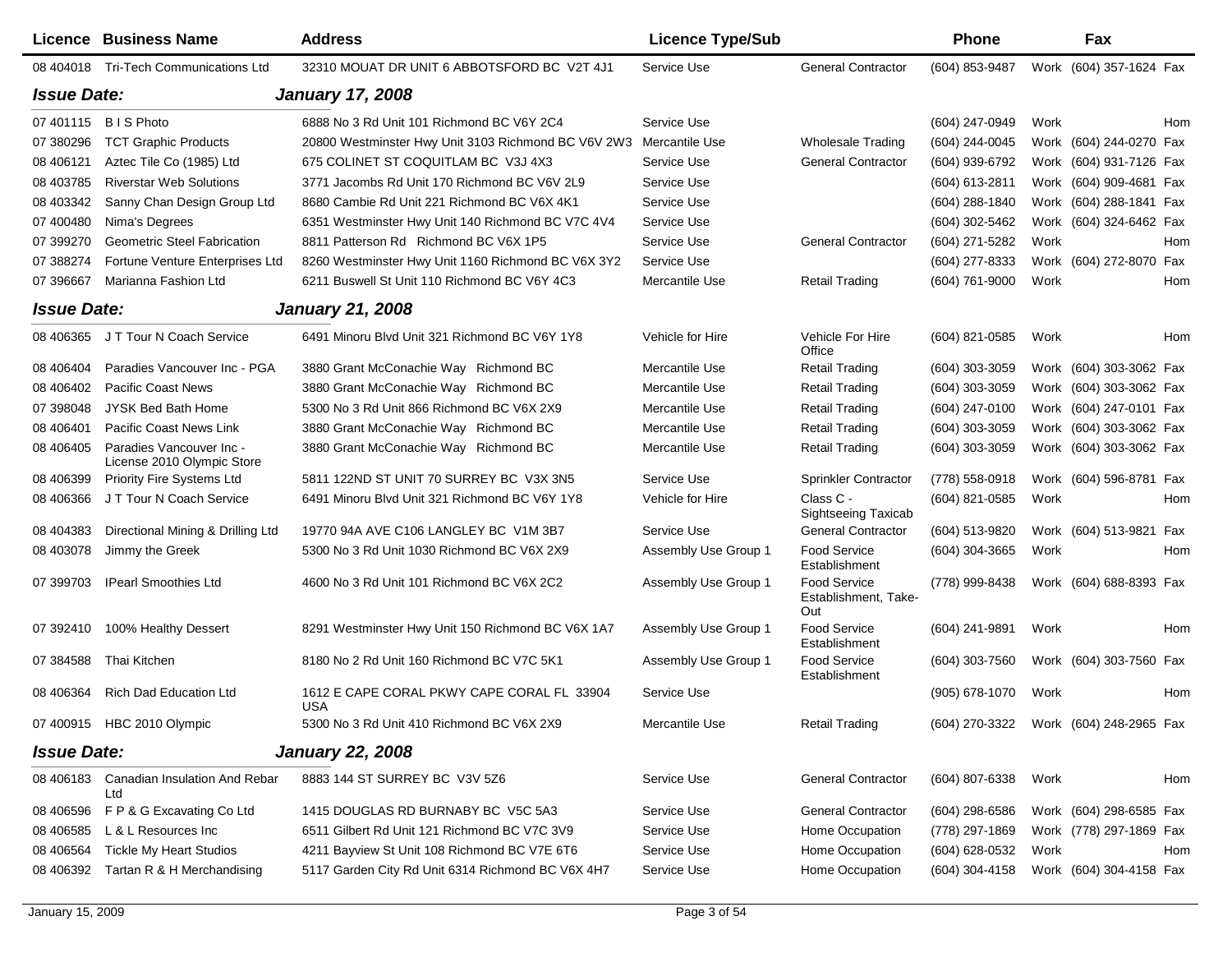|                    | Licence Business Name                           | <b>Address</b>                                            | <b>Licence Type/Sub</b> |                                      | <b>Phone</b>   | Fax                       |            |
|--------------------|-------------------------------------------------|-----------------------------------------------------------|-------------------------|--------------------------------------|----------------|---------------------------|------------|
| 08 40 6241         | <b>Sky Chao Consultants Service</b>             | 5611 Arcadia Rd Unit 11 Richmond BC V6X 2H1               | Service Use             | Home Occupation                      | (604) 638-9852 | Work                      | Hom        |
| 08 404465          | 3C's Campbell Consulting<br>Company             | 6711 Goldsmith Dr Richmond BC V7E 4G6                     | Service Use             | Home Occupation                      | (604) 271-2669 | Work                      | <b>Hom</b> |
| 08 404412          | Digital Dragon Enterprises Ltd                  | 6179 No 1 Rd Unit 32 Richmond BC V7C 1T4                  | Service Use             | Home Occupation                      | (604) 295-7128 | Work (604) 295-7128 Fax   |            |
| 07 400120          | Staff Canada Group International<br>Recruitment | 3451 Springfield Dr Unit 201 Richmond BC V7E 1Z2          | Service Use             |                                      | (604) 277-2763 | Work (778) 230-6185 Cellu |            |
| 08 40 6376         | Cook 88 Developments Ltd                        | 1226 W 50TH AVE VANCOUVER BC V6P 1B3                      | Service Use             | <b>General Contractor</b>            | (604) 612-8899 | Work (604) 264-9189 Fax   |            |
| <b>Issue Date:</b> |                                                 | <b>January 23, 2008</b>                                   |                         |                                      |                |                           |            |
| 08 40 6582         | Unily Logistics Inc                             | 7171 Steveston Hwy Unit 17 Richmond BC V7A 5K4            | Service Use             | Home Occupation                      | (604) 729-3966 | Work (604) 303-8670 Fax   |            |
| 08 40 6660         | Pearce Electric                                 | 4460 Westminster Hwy Richmond BC V7C 1B5                  | Service Use             | <b>Electrical Contractor</b>         | (604) 644-5960 | Work                      | Hom        |
| 08 40 6762         | <b>Clearview Grinding Ltd</b>                   | 19070 51B AVE SURREY BC V3S 0L5                           | Service Use             | <b>General Contractor</b>            | (604) 574-3036 | Work (604) 574-0498 Fax   |            |
| 08 40 6722         | F N Design Associates Inc                       | 828 HARBOURSIDE DR UNIT 116 NORTH VANCOUVER<br>BC V7P 3R9 | Service Use             | <b>General Contractor</b>            | (604) 990-5400 | Work (604) 990-5441 Fax   |            |
| 08 40 6588         | Guoxin Global Trading Ltd                       | 7171 Steveston Hwy Unit 17 Richmond BC V7A 5K4            | Service Use             | Home Occupation                      | (604) 303-8670 | Work (604) 303-8670 Fax   |            |
| 08 402720          | Mini-Load Disposal Ltd                          | 83 STAR CRES APT 407 NEW WESTMINSTER BC<br>V3M 6X8        | Service Use             |                                      | (604) 431-7701 | Work (604) 437-7702 Fax   |            |
| 07 387161          | Boon Counselling & Art Therapy<br>Services      | 8380 Lansdowne Rd Unit 280 Richmond BC V6X 3M6            | Service Use             |                                      | (604) 992-0078 | Work (604) 247-0077 Fax   |            |
| 07 391343          | Kebab And Kurry                                 | 8580 Alexandra Rd Unit 1100 Richmond BC V6X 4B3           | Assembly Use Group 1    | <b>Food Service</b><br>Establishment | (604) 270-7511 | Work                      | Hom        |
| 08 40 6746         | Arora Management Consulting<br><b>Inc</b>       | 8611 General Currie Rd Unit 223 Richmond BC V6Y 1M3       | Service Use             | Home Occupation                      | (604) 295-3345 | Work (604) 677-5345 Fax   |            |
| 07 387933          | Annabelle Cormack                               | 8380 Lansdowne Rd Unit 280 Richmond BC V6X 3M6            | Service Use             |                                      | 6047345584 4   | Work                      | Hom        |
| 08 40 6446         | B G M Landscape and Design                      | 242 67TH ST DELTA BC V4L 1M1                              | Service Use             | <b>General Contractor</b>            | (604) 992-6907 | Work                      | Hom        |
| <b>Issue Date:</b> |                                                 | <b>January 24, 2008</b>                                   |                         |                                      |                |                           |            |
| 08 40 6759         | Enping                                          | 2757 E 45TH AVE VANCOUVER BC V5R 3C3                      | Service Use             | <b>General Contractor</b>            | (778) 882-7099 | Work                      | Hom        |
| 08 406909          | Casp Enterprises Ltd                            | 10510 168 ST SURREY BC V4N 1R9                            | Service Use             | <b>General Contractor</b>            | (604) 951-9874 | Work (604) 951-3156 Fax   |            |
| 08 40 6907         | Mitchell Installations Ltd                      | 5298 STILL CREEK AVE BURNABY BC V5C 4E4                   | Service Use             | <b>General Contractor</b>            | (604) 294-8351 | Work (604) 294-3306 Fax   |            |
| 08 40 6763         | Enping                                          | 2757 E 45TH AVE VANCOUVER BC V5R 3C3                      | Service Use             | <b>General Contractor</b>            | (778) 882-7099 | Work                      | Hom        |
| 08 40 6758         | Nikki                                           | 2757 E 45TH AVE VANCOUVER BC V5R 3C3                      | Service Use             | <b>General Contractor</b>            | (604) 433-8973 | Work                      | Hom        |
| 08 40 6749         | Thomas Plath Environmental<br>Services          | 9411 Glendower Dr Unit 330 Richmond BC V7A 2Y6            | Service Use             | Home Occupation                      | (604) 272-9206 | Work                      | Hom        |
| 07 392716          | Innovision Tading Co                            | 4540 No 3 Rd Unit 1190 Richmond BC V6X 4E4                | Mercantile Use          | Retail Trading                       | (604) 716-3127 | Work                      |            |
| 08 40 6282         | Miz Products Ltd                                | 6081 No 3 Rd Unit 823 Richmond BC V6Y 2B2                 | Mercantile Use          | <b>Wholesale Trading</b>             | (604) 278-1909 | Work (604) 680-9385 Fax   |            |
| 08 40 6783         | Big D's Carpentry & Landscaping<br>Services     | 10011 Fisher Gate Richmond BC V6X 3V6                     | Service Use             | <b>General Contractor</b>            | (604) 916-3500 | Work                      | Hom        |
| 08 406102          | Morgan & Company Consulting<br><b>Inc</b>       | 5811 Cooney Rd Unit 305 Richmond BC V6X 3M1               | Service Use             |                                      | (604) 273-1395 | Work (604) 266-1395 Fax   |            |
| 07 397594          | <b>EZ Collection Ltd</b>                        | 4540 No 3 Rd Unit 1430 Richmond BC V6X 4E4                | Mercantile Use          | <b>Retail Trading</b>                | (604) 783-1748 | Work                      | Hom        |
| 08 406757          | <b>Fulook Advertising Inc.</b>                  | 6191 Buswell St Unit 203 Richmond BC V6Y 4C4              | Service Use             | Home Occupation                      | (604) 722-8279 | Work                      | Hom        |
| <b>Issue Date:</b> |                                                 | <b>January 25, 2008</b>                                   |                         |                                      |                |                           |            |
| 08 406789          | <b>Marjo Cleaning Services</b>                  | 9560 Glenacres Dr Richmond BC V7A 1Y7                     | Service Use             | Home Occupation                      | (604) 715-3114 | Work                      | Hom        |
| 08 40 680 3        | <b>Best Buy Developments Corp</b>               | 10120 Aquila Rd Richmond BC V7A 3R3                       | Service Use             | <b>General Contractor</b>            | (604) 649-7178 | Work                      | Hom        |
| 08 40 6940         | J And W Welding Ltd                             | 34092 MARSHALL RD ABBOTSFORD BC V2S 6C4                   | Service Use             | <b>General Contractor</b>            | (604) 556-8245 | Work                      | Hom        |
| January 15, 2009   |                                                 |                                                           | Page 4 of 54            |                                      |                |                           |            |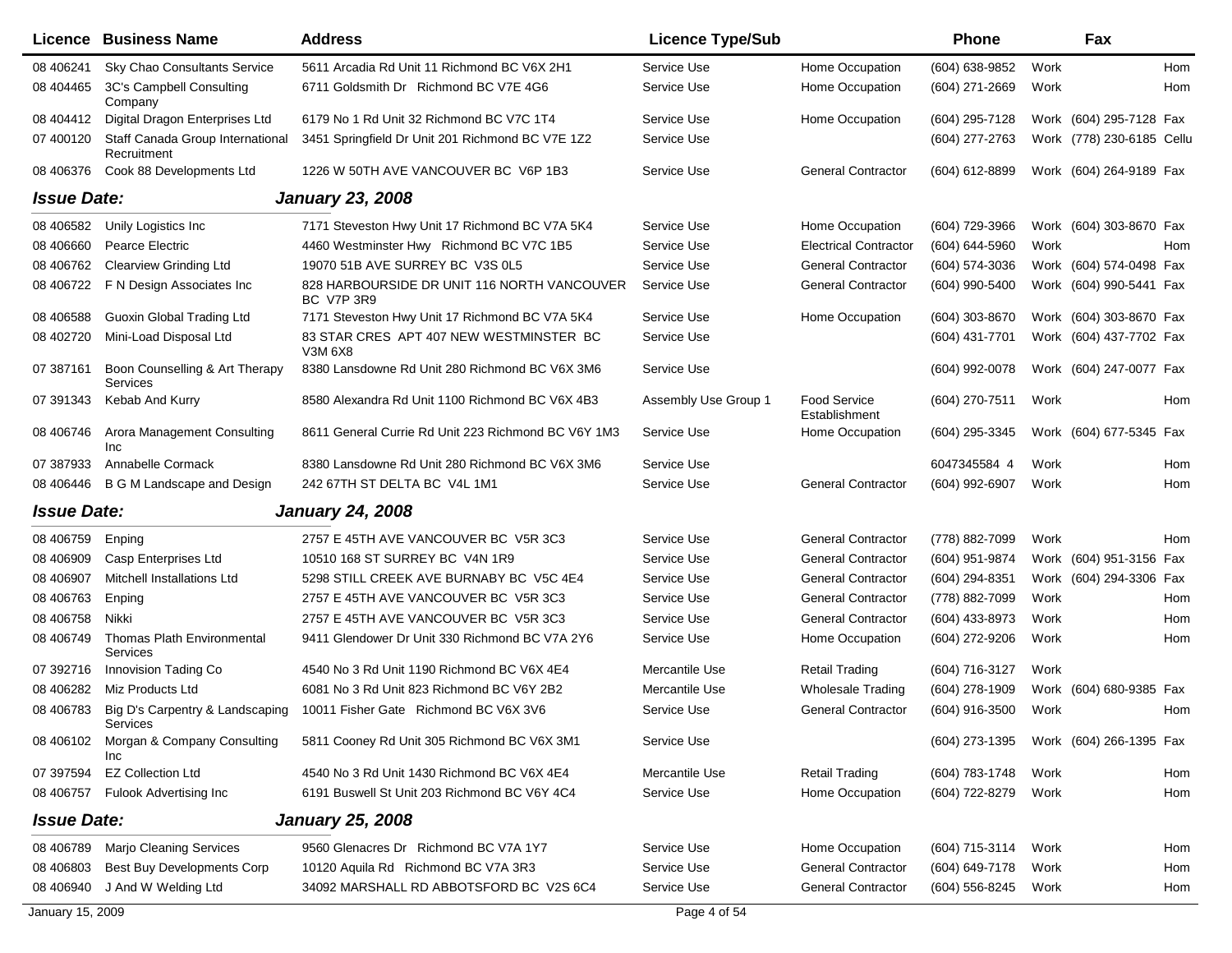|                    | <b>Licence Business Name</b>                               | <b>Address</b>                                      | <b>Licence Type/Sub</b>         |                                             | <b>Phone</b>     |      | Fax                       |     |
|--------------------|------------------------------------------------------------|-----------------------------------------------------|---------------------------------|---------------------------------------------|------------------|------|---------------------------|-----|
| 08 40 6860         | Huimin Song                                                | 8551 No 5 Rd Richmond BC V6Y 2V5                    | Service Use                     | <b>Electrical Contractor</b>                | (778) 883-5098   | Work |                           | Hom |
| <b>Issue Date:</b> |                                                            | <b>January 28, 2008</b>                             |                                 |                                             |                  |      |                           |     |
| 08 407033          | Royal Pearl Trading                                        | 8051 Ryan Rd Unit 125 Richmond BC V7A 2E4           | Service Use                     | Home Occupation                             | (604) 272-8108   |      | Work (604) 272-8108 Fax   |     |
| 08 407161          | Double D Tub Repair                                        | 8740 Mowbray Rd Richmond BC V7A 2B7                 | Service Use                     | <b>General Contractor</b>                   | (604) 277-2141   | Work |                           | Hom |
| 08 407120          | <b>Superbuy Online Store</b>                               | 8651 Westminster Hwy Unit 322 Richmond BC V6X 3E3   | Service Use                     | Home Occupation                             | (778) 881-6013   | Work |                           | Hom |
| 08 407103          | <b>Nutraid Enterprises Inc.</b>                            | 7120 Beecham Rd Richmond BC V7C 1V7                 | Service Use                     | Home Occupation                             | (604) 328-6661   |      | Work (604) 275-0931 Fax   |     |
| 08 407042          | Jinmao Trading Ltd                                         | 9691 Saunders Rd Richmond BC V7A 2B5                | Service Use                     | Home Occupation                             | (778) 277-9256   |      | Work (778) 277-9256 Fax   |     |
| 08 407034          | Javi Info Solutions                                        | 7151 Moffatt Rd Unit 49 Richmond BC V6Y 3G9         | Service Use                     | Home Occupation                             | (604) 272-1023   |      | Work (604) 272-1023 Fax   |     |
| 08 40 6188         | Tim Hortons West Chevron                                   | 3880 Grant McConachie Way Richmond BC               | Assembly Use Group 1            | Food Service<br>Establishment, Take-<br>Out | (604) 231-3731   |      | Work (604) 231-3732 Fax   |     |
| 08 40 6187         | Tim Hortons Transborder                                    | 3880 Grant McConachie Way Richmond BC               | Assembly Use Group 1            | Food Service<br>Establishment, Take-<br>Out | (604) 231-3731   |      | Work (604) 231-3732 Fax   |     |
| 08 40 6185         | Tim Hortons ITB Level 2                                    | 3880 Grant McConachie Way Richmond BC               | Assembly Use Group 1            | Food Service<br>Establishment, Take-<br>Out | (604) 231-3731   |      | Work (604) 231-3732 Fax   |     |
| 08 40 6184         | <b>Milestones West Chevron</b>                             | 3880 Grant McConachie Way Richmond BC               | Assembly Use Group 1            | Food Service<br>Establishment               | (604) 231-3731   |      | Work (604) 231-3732 Fax   |     |
| 07 393693          | Summer Hair                                                | 8888 Odlin Cr Unit 1070 Richmond BC V6X 3Z8         | Service Use                     |                                             | (778) 889-3312   | Work |                           | Hom |
| 08 40 6781         | <b>Boley Kids</b>                                          | 6551 No 3 Rd Space 1735 Richmond BC V6Y 2B6         | Mercantile Use                  | <b>Retail Trading</b>                       | (604) 282-4634   |      | Work (604) 282-4634 Fax   |     |
| 08 404402          | Laelle Hair Salon And Spa Ltd                              | 4151 Hazelbridge Way Unit 1190 Richmond BC V6X 4J7  | Service Use                     |                                             | (604) 247-1161   |      | Work (604) 304-3802 Fax   |     |
| <b>Issue Date:</b> |                                                            | <b>January 31, 2008</b>                             |                                 |                                             |                  |      |                           |     |
| 08 408182          | Clayton Perry Photography                                  | 3311 Williams Rd Richmond BC V7E 1H8                | Service Use                     | Home Occupation                             | (604) 970-1699   | Work |                           |     |
| 08 407221          | United Hi-Tech Solution Canada<br>Co                       | 11691 Sealord Rd Richmond BC V7A 3K9                | Service Use                     | Home Occupation                             | (604) 277-2210   |      | Work (604) 277-2210 Fax   |     |
| 08 407262          | Vacwin                                                     | 9839 Waller Crt Richmond BC V7E 5S9                 | Service Use                     | Home Occupation                             | (604) 277-8716   | Work |                           | Hom |
| 08 407862          | <b>SUNC CA Consulting</b>                                  | 8580 Cook Rd Unit 9 Richmond BC V6Y 1V7             | Service Use                     | Home Occupation                             | (604) 790-8116   | Work |                           | Hom |
| 08 407908          | <b>CMP Custom Homes Inc</b>                                | 8388 Park Rd Unit 6 Richmond BC V6Y 2Y8             | Service Use                     | <b>General Contractor</b>                   | (604) 761-3758   | Work |                           | Hom |
| 08 408021          | <b>SGB C &amp; C Investment Ltd</b>                        | 6931 Robson Dr Richmond BC V7C 5T5                  | Service Use                     | Home Occupation                             | (778) 898-6036   | Work |                           | Hom |
| 08 408141          | <b>Great Pacific Services</b>                              | 3360 Granville Ave Richmond BC V7C 1C9              | Service Use                     | Home Occupation                             | 6047783711695    | Work |                           | Hom |
| 08 407215          | <b>Rebel Culture Graphics</b>                              | 8631 Bennett Rd Unit 16 Richmond BC V6Y 3K5         | Service Use                     | Home Occupation                             | (604) 244-7999   | Work |                           | Hom |
| 08 408123          | <b>Stepping Stones Holistic Therapy</b>                    | 10180 Ryan Rd Unit 303 Richmond BC V7A 4P9          | Service Use                     | Home Occupation                             | (604) 721-8967   | Work |                           | Hom |
| 08 407184          | <b>Transfauxmation Wall Designs</b><br><b>And Finishes</b> | 10460 No 3 Rd Unit 28 Richmond BC V7A 4W5           | Service Use                     | Home Occupation                             | (604) 825-2465   |      | Work (604) 277-2753 Fax   |     |
| 08 407183          | Antonia Enterprises Ltd                                    | 13988 Cambie Rd Unit 333 Richmond BC V6V 2K4        | Service Use                     |                                             | (604) 297-5992   |      | Work (778) 297-5912 Fax   |     |
| 08 407182          | Alfa Electric Ltd                                          | 13843 100 A AVE SUITE 101 SURREY BC V3T 5P3         | Service Use                     | <b>Electrical Contractor</b>                | $(604)$ 589-2416 | Work |                           | Hom |
| 08 40 65 63        | <b>Feet Footcare</b>                                       | 6100 Tiffany Blvd Unit 24 Richmond BC V7C 5A8       | Service Use                     | Home Occupation                             | (778) 297-3670   |      | Work (604) 617-8923 Cellu |     |
| 07 400803          | Ken's Shoe & Repair                                        | 8580 Alexandra Rd Unit 1105 Richmond BC V6X 4B3     | Mercantile Use                  | <b>Retail Trading</b>                       | (604) 304-3510   | Work |                           | Hom |
| 07 399871          | <b>Oasis Water Filtration Company</b>                      | 3700 No 3 Rd Unit 2350 Richmond BC V6X 3X2          | Mercantile Use                  | <b>Retail Trading</b>                       | (604) 649-7018   | Work |                           | Hom |
| 07 384850          | <b>Dundee Securities Corp</b>                              | 3688 Chatham St Unit 100 Richmond BC V7E 3L6        | Service Use                     |                                             | (604) 277-1835   |      | Work (604) 277-5956 Fax   |     |
| 07 371046          | Canadian New Concept<br><b>Investment Ltd</b>              | 20800 Westminster Hwy Unit 1238 Richmond BC V6V 2W3 | Industrial/Manufacturing<br>Use |                                             | (604) 231-8939   |      | Work (604) 231-8932 Fax   |     |
| 08 408201          | Miss Manners K-9 Services                                  | 1483 W 7TH AVE UNIT 107 VANCOUVER BC V6H 4H6        | Service Use                     |                                             | (604) 307-3594   | Work |                           | Hom |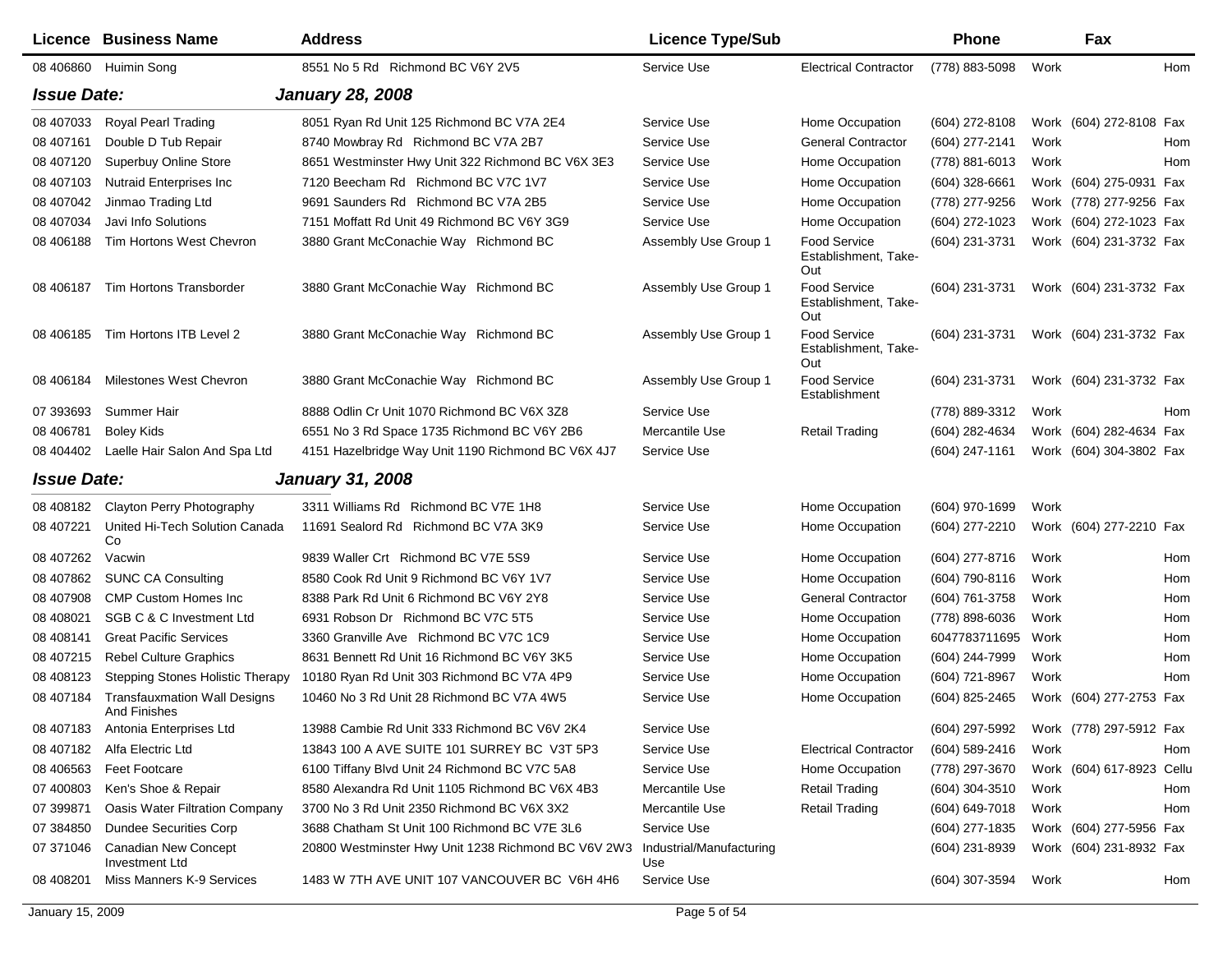|                    | <b>Licence Business Name</b>                              | <b>Address</b>                                     | <b>Licence Type/Sub</b> |                              | Phone            |      | Fax                     |     |
|--------------------|-----------------------------------------------------------|----------------------------------------------------|-------------------------|------------------------------|------------------|------|-------------------------|-----|
|                    | 08 407214 Lee Hing Wood Products                          | 9600 No 3 Rd Unit 11 Richmond BC V7A 1W3           | Service Use             | Home Occupation              | (604) 232-0237   |      | Work (604) 232-0237 Fax |     |
| <b>Issue Date:</b> |                                                           | February 4, 2008                                   |                         |                              |                  |      |                         |     |
| 08 40 84 33        | <b>CC</b> Woodcraft                                       | 6271 Nadine Cr Richmond BC V7C 2T5                 | Service Use             | <b>General Contractor</b>    | (604) 275-7607   |      | Work (604) 275-7607 Fax |     |
| 08 408660          | Energy Savings BC                                         | 4190 LOUGHEED HWY BURNABY BC V5C 6A7               | Service Use             |                              | (677) 832-8886   | Work |                         | Hom |
| 08 408585          | Overtime Commercial<br>Landscaping Ltd                    | 15808 109TH AVE SURREY BC V4N 5G1                  | Service Use             | <b>General Contractor</b>    | (604) 582-3363   |      | Work (604) 582-3363 Fax |     |
| 08 40 8440         | Best Canadian Roofing Ltd                                 | 8942 150A ST SURREY BC V3R 6X3                     | Service Use             | <b>General Contractor</b>    | (604) 523-0161   |      | Work (604) 585-1575 Fax |     |
| 08 40 8410         | G & K Roofing Ltd                                         | 7675 EDMONDS ST UNIT 8 BURNABY BC V3N 1B6          | Service Use             | <b>General Contractor</b>    | (604) 526-4217   |      | Work (604) 526-4218 Fax |     |
| 08 408302          | Everbudding Gardening Co Ltd                              | 12900 Jack Bell Dr Unit 7 Richmond BC V6V 2V8      | Service Use             | <b>General Contractor</b>    | (604) 232-0494   |      | Work (604) 232-0494 Fax |     |
| 08 40 6741         | All Right Commercial &<br><b>Residential Service Inc.</b> | 7980 Moffatt Rd Unit 1 Richmond BC V6Y 1X8         | Service Use             | Home Occupation              | (604) 278-8902   | Work |                         | Hom |
| 08 408567          | <b>Frank's Masonary</b>                                   | 8189 13TH AVE BURNABY BC V3N 2G3                   | Service Use             | <b>General Contractor</b>    | (604) 527-4258   | Work |                         | Hom |
| <b>Issue Date:</b> |                                                           | <b>February 5, 2008</b>                            |                         |                              |                  |      |                         |     |
| 08 408187          | United Center of Education                                | 8131 Westminster Hwy Unit 288 Richmond BC V6X 1A7  | Service Use             |                              | (604) 270-1891   |      | Work (604) 270-1893 Fax |     |
| 08 408190          | Canada Social Enterprises Inc                             | 8131 Westminster Hwy Unit 238 Richmond BC V6X 1A7  | Assembly Use Group 3    | <b>Education Institution</b> | (604) 270-1891   |      | Work (604) 270-1893 Fax |     |
| 08 408200          | GTS International Trading Inc                             | 5811 Cooney Rd Unit 305 Richmond BC V6X 3M1        | Service Use             |                              | $(604)$ 304-5816 |      | Work (604) 304-5816 Fax |     |
| 08 408241          | Mini Shack                                                | 4151 Hazelbridge Way Unit 3400 Richmond BC V6X 4J7 | Mercantile Use          | <b>Retail Trading</b>        | (604) 295-8194   | Work |                         | Hom |
| 08 408768          | <b>B C Drywall Installations Ltd</b>                      | 1423 GRANT ST VANCOUVER BC V5L 2X9                 | Service Use             | <b>General Contractor</b>    | (604) 648-2688   |      | Work (604) 216-2721     | Fax |
| 08 408788          | 31 Music Action Company Ltd                               | 5811 No 3 Rd Unit 1706 Richmond BC V6X 4L7         | Service Use             | Home Occupation              | (604) 717-3132   | Work |                         | Hom |
| <b>Issue Date:</b> |                                                           | February 6, 2008                                   |                         |                              |                  |      |                         |     |
| 08 408690          | Pacific Truck Group Ltd                                   | 6081 No 3 Rd Unit 608 Richmond BC V6Y 2B2          | Service Use             |                              | (604) 273-9807   |      | Work (604) 909-5187 Fax |     |
| 08 409031          | Absolute Industrial Mechanical<br>Ltd                     | 12680 239TH ST MAPLE RIDGE BC V4R 1R6              | Service Use             | <b>Plumbing Contractor</b>   | $(604)$ 466-2805 |      | Work (604) 466-2806 Fax |     |
| 08 409008          | <b>JANCO</b>                                              | 5611 Maple Rd Richmond BC V7E 1G2                  | Service Use             | Home Occupation              | (604) 241-7844   | Work |                         | Hom |
| 08 409170          | AAA 111 Insulation Ltd                                    | 7425 SINCLAIR CR SURREY BC V3W 4H2                 | Service Use             | <b>General Contractor</b>    | (604) 598-2777   | Work |                         | Hom |
| 08 408828          | H R Stucco And Renovation Ltd                             | 7800 118 ST DELTA BC V4L 6G8                       | Service Use             | <b>General Contractor</b>    | (604) 572-3654   | Work |                         | Hom |
| 08 408 652         | Kayak Enterprises (Canada) Inc                            | 6081 No 3 Rd Unit 610 Richmond BC V6Y 2B2          | Service Use             |                              | (604) 713-8328   |      | Work ( ) 606-1386       | Fax |
| 08 407960          | <b>Black Press Group Ltd</b>                              | 11780 Hammersmith Way Unit 205 Richmond BC V7A 5E1 | Service Use             |                              | (604) 241-0114   |      | Work (604) 241-0206 Fax |     |
| 08 407909          | Wellspring Intergrative Health                            | 11020 No 5 Rd Unit 223 Richmond BC V7A 4E7         | Service Use             |                              | (604) 271-9355   | Work |                         | Fax |
| 07 366220          | Remark Hair Design                                        | 3591 Chatham St Unit 130 Richmond BC V7E 2Z1       | Service Use             |                              | (604) 250-9245   | Work |                         | Hom |
| 08 408950          | Sea Island Landscape and Lawn                             | 2131 Boeing Ave Richmond BC V7B 1J4                | Service Use             | <b>General Contractor</b>    | (604) 230-0537   |      | Work (604) 244-1947 Fax |     |
| 08 408653          | Tile N Style                                              | 8555 Sea Island Way Unit 140 Richmond BC V6X 0A8   | Mercantile Use          | <b>Retail Trading</b>        | (604) 304-4436   |      | Work (604) 261-0844 Fax |     |
| <b>Issue Date:</b> |                                                           | <b>February 8, 2008</b>                            |                         |                              |                  |      |                         |     |
|                    | 08 409318 MK Roofing Ltd                                  | 9544 125TH ST SURREY BC V3V 4X7                    | Service Use             | <b>General Contractor</b>    | (604) 512-5167   | Work |                         | Hom |
| 08 409551          | Stocco Construction Co Ltd                                | 1410 BOUNDARY RD BURNABY BC V5K 4V3                | Service Use             | <b>General Contractor</b>    | (604) 291-6007   |      | Work (604) 291-7025 Fax |     |
| 08 409312          | Folima Group Inc                                          | 9700 Francis Rd Richmond BC V6Y 1B3                | Service Use             | <b>General Contractor</b>    | (604) 241-1700   |      | Work 18663203386        | Fax |
| 08 40 680 2        | Innov Information Inc                                     | 8888 Odlin Cr Unit 2085 Richmond BC V6X 3Z8        | Service Use             |                              | (604) 339-6717   |      | Work (604) 261-6799 Fax |     |
| <b>Issue Date:</b> |                                                           | <b>February 11, 2008</b>                           |                         |                              |                  |      |                         |     |
| 08 408789          | Integrus Brand Solutions (West)<br>Inc                    | 11300 No 5 Rd Unit 100 Richmond BC V7A 5J7         | Mercantile Use          | <b>Wholesale Trading</b>     | (604) 277-7311   | Work |                         | Hom |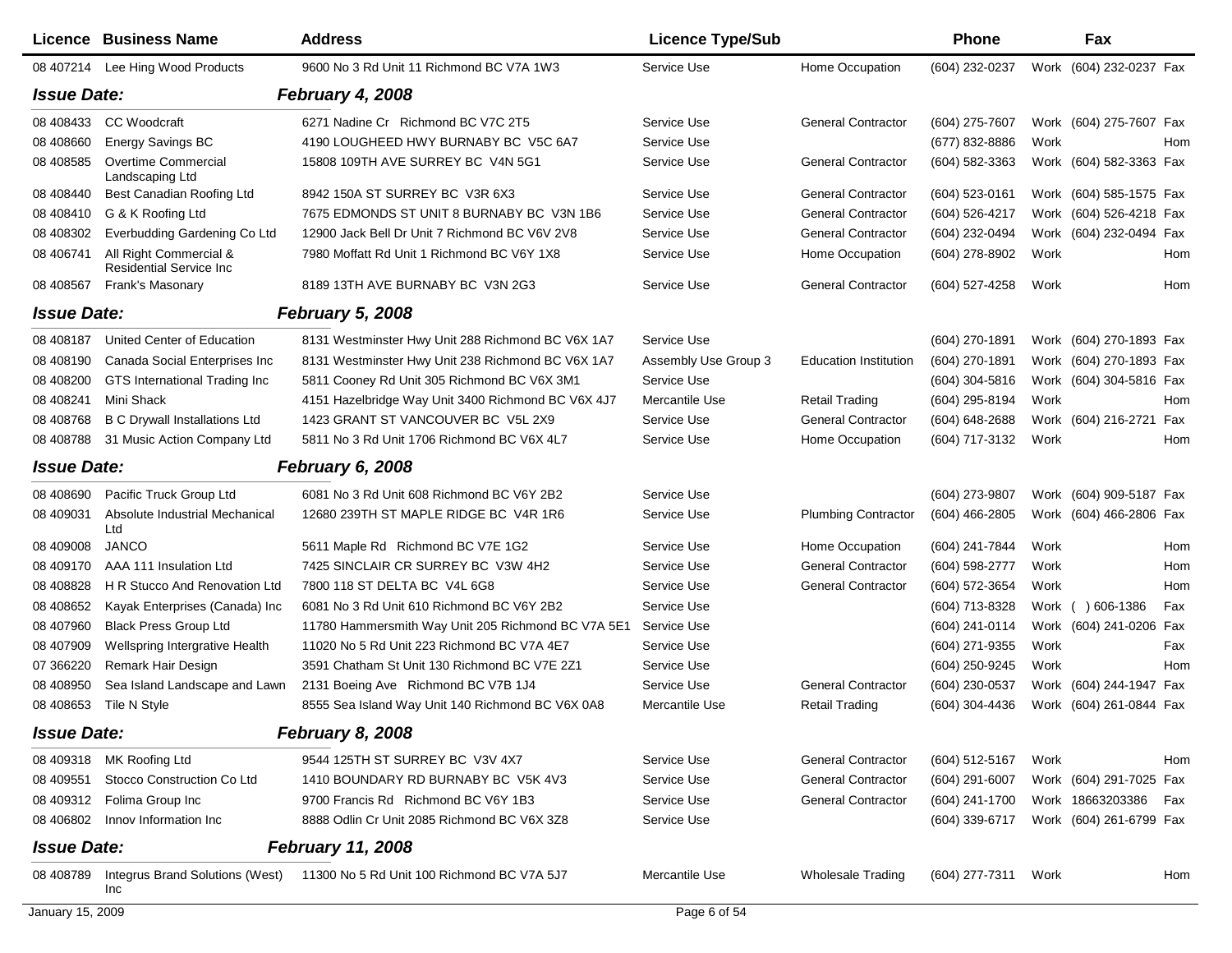|                    | <b>Licence Business Name</b>                            | <b>Address</b>                                                           | <b>Licence Type/Sub</b> |                                        | <b>Phone</b>     |      | Fax                       |     |
|--------------------|---------------------------------------------------------|--------------------------------------------------------------------------|-------------------------|----------------------------------------|------------------|------|---------------------------|-----|
| 08 409456          |                                                         | Sara A Levine Barrister + Solicitor 10551 Yarmish Dr Richmond BC V7E 5E6 | Service Use             | Home Occupation                        | (604) 351-5917   | Work |                           | Hom |
| 08 409592          | Free Living Apparel Company<br>Limited                  | 8291 General Currie Rd Unit 16 Richmond BC V6Y 1L9                       | Service Use             | Home Occupation                        | (604) 273-3362   | Work | Hom                       |     |
| 07 385713          | Sun Rich Farms Inc                                      | 8011 No 1 Rd Richmond BC V7C 1T8                                         | Mercantile Use          | <b>Retail Trading</b>                  | (604) 277-2738   |      | Work (604) 448-8982 Fax   |     |
| <b>Issue Date:</b> |                                                         | <b>February 12, 2008</b>                                                 |                         |                                        |                  |      |                           |     |
| 07 390335          | Mega Distributors Inc                                   | 11780 Hammersmith Way Unit 125 Richmond BC V7A 5E9                       | Mercantile Use          | <b>Wholesale Trading</b>               | (604) 207-9339   |      | Work (604) 207-9369 Fax   |     |
| 08 409583          | <b>Faria Developments</b>                               | 11046 Westminster Hwy Richmond BC V6X 1B3                                | Service Use             | <b>General Contractor</b>              | (604) 278-6643   | Work |                           | Hom |
| 08 409598          | L R Hammond Professional<br><b>Marine Services</b>      | 9111 Ash St Richmond BC V7A 2T5                                          | Service Use             | <b>General Contractor</b>              | (604) 277-1440   | Work | Hom                       |     |
| 08 409589          | G & D International Development<br>Ltd                  | 4271 WILLIAMS ST BURNABY BC V5C 3J7                                      | Service Use             | <b>General Contractor</b>              | (604) 551-4759   |      | Work (604) 299-8235 Fax   |     |
| 08 409 652         | Renew Your Life Consulting                              | 4540 Garden City Rd Richmond BC V6X 2K3                                  | Service Use             | Home Occupation                        | (778) 889-3930   | Work | Hom                       |     |
| 08 409575          | <b>Highwest Consulting Inc.</b>                         | 10360 Hollymount Dr Richmond BC V7E 4S3                                  | Service Use             | Home Occupation                        | (604) 277-5854   | Work | Hom                       |     |
| 08 409515          | Sun One LED Lighting<br>Corporation                     | 6081 No 3 Rd Unit 802 Richmond BC V6Y 2B2                                | Service Use             |                                        | (604) 713-0855   |      | Work (604) 214-7808 Fax   |     |
| 07 397210          | AC Distributors (2007) Ltd                              | 1500 Valmont Way Unit 4 Richmond BC V6V 1Y4                              | Mercantile Use          | <b>Wholesale Trading</b>               | (604) 278-7442   |      | Work (604) 278-1065 Fax   |     |
| 07 385949          | Chung Chun International<br><b>Trading Ltd</b>          | 11121 Horseshoe Way Unit 133 Richmond BC V7A 5G7                         | Service Use             |                                        | (604) 275-3279   |      | Work (604) 275-9610 Fax   |     |
| 07 400515          | Luxor Home Furnishings                                  | 5300 No 3 Rd Unit 960 Richmond BC V6X 2X9                                | Mercantile Use          | <b>Retail Trading</b>                  | (604) 233-5564   |      | Work (604) 207-0422 Fax   |     |
| <b>Issue Date:</b> |                                                         | <b>February 13, 2008</b>                                                 |                         |                                        |                  |      |                           |     |
|                    | 08 403544 Multi Route Boutique Ltd                      | 4540 No 3 Rd Unit 1115 Richmond BC V6X 4E4                               | Mercantile Use          | <b>Retail Trading</b>                  | (778) 219-9910   | Work | Hom                       |     |
| 08 40 6686         | <b>Happy Pisces Gift Centre</b>                         | 3700 No 3 Rd Unit 2055 Richmond BC V6X 3X2                               | Mercantile Use          | <b>Retail Trading</b>                  | (778) 896-4676   | Work |                           | Hom |
| <b>Issue Date:</b> |                                                         | <b>February 14, 2008</b>                                                 |                         |                                        |                  |      |                           |     |
| 08 409965          | <b>VCG Builders Ltd</b>                                 | 1101 UNION ST VANCOUVER BC V5V 2G5                                       | Service Use             | <b>General Contractor</b>              | (604) 254-6670   |      | Work (604) 254-6640 Fax   |     |
| 08 410051          | <b>Marshall &amp; McCaw Contractors</b>                 | 5220 UNION ST BURNABY BC V5B 1W3                                         | Service Use             | <b>General Contractor</b>              | (778) 848-4848   | Work |                           | Hom |
| 08 410150          | Mahal Homes Ltd                                         | 4702 Steveston Hwy Richmond BC V7E 2K3                                   | Service Use             | <b>General Contractor</b>              | (604) 271-8171   |      | Work (778) 233-8171 Cellu |     |
| 08 410093          | Air 1 Quality Inspection Ltd                            | 620 KEEFER ST VANCOUVER BC V6A 1Y4                                       | Service Use             | <b>General Contractor</b>              | (604) 910-9976   |      | Work (604) 944-4951 Fax   |     |
| 08 410054          | Caritas Canada Agengy Ltd                               | 12920 Jack Bell Dr Unit 45 Richmond BC V6V 2V9                           | Service Use             | Home Occupation                        | (604) 270-2676   |      | Work (604) 270-2676 Fax   |     |
| 08 409969          | Fairway Promotion Ltd                                   | 12633 No 2 Rd Unit 221 Richmond BC V7E 6N5                               | Service Use             | Home Occupation                        | (604) 250-9980   | Work |                           | Hom |
| 08 409831          | Global Railway Signal &<br><b>Communication Company</b> | 5611 Holt Ave Richmond BC V7C 5C8                                        | Service Use             | Home Occupation                        | (604) 288-9567   | Work | Fax                       |     |
| 06 333632          | A "Cut" Above A "Coat" Below                            | 6831 Graybar Rd Unit 160 Richmond BC V6W 1H3                             | Service Use             |                                        | (778) 893-3114   |      | Work (604) 590-5580 Fax   |     |
| 08 409830          | Uniware Industrial Products Co<br>Ltd                   | 8460 Ackroyd Rd Unit 322 Richmond BC V6X 3E9                             | Service Use             | Home Occupation                        | (604) 282-1522   |      | Work (604) 282-1522 Fax   |     |
| 08 409870          | Starlin Industries Canada Ltd                           | 8780 Bennett Rd Unit 1 Richmond BC V6Y 1N7                               | Service Use             | Home Occupation                        | $(604)$ 270-6068 |      | Work (604) 270-6068 Fax   |     |
|                    | 08 409313 H & W Gateway International Inc               | 12071 Jacobson Way Unit 120 Richmond BC V6W 1L5                          | Service Use             |                                        | (604) 782-4608   |      | Work (604) 608-9003 Fax   |     |
|                    | 08 408762 T & T Supermarket Inc                         | 6311 Fraserwood PI Richmond BC V6W 1J2                                   | Service Use             |                                        | (604) 276-9889   |      | Work (604) 276-1627 FAX   |     |
| 08 410060          | Hai Cheng Investment Service<br>Ltd                     | 6680 Mang Rd Richmond BC V7C 2Y2                                         | Service Use             | Home Occupation                        | (604) 271-3636   |      | Work (604) 271-3636 Fax   |     |
| <b>Issue Date:</b> |                                                         | <b>February 15, 2008</b>                                                 |                         |                                        |                  |      |                           |     |
| 08 404541          | Wonderland Beauty Spa &<br>Cosmetics Inc.               | 7000 St Albans Rd Unit 113 Richmond BC V6Y 2K1                           | Service Use             | <b>Therapeutic Touch</b><br>Treatments | (604) 276-4568   |      | Work (604) 276-4539 Fax   |     |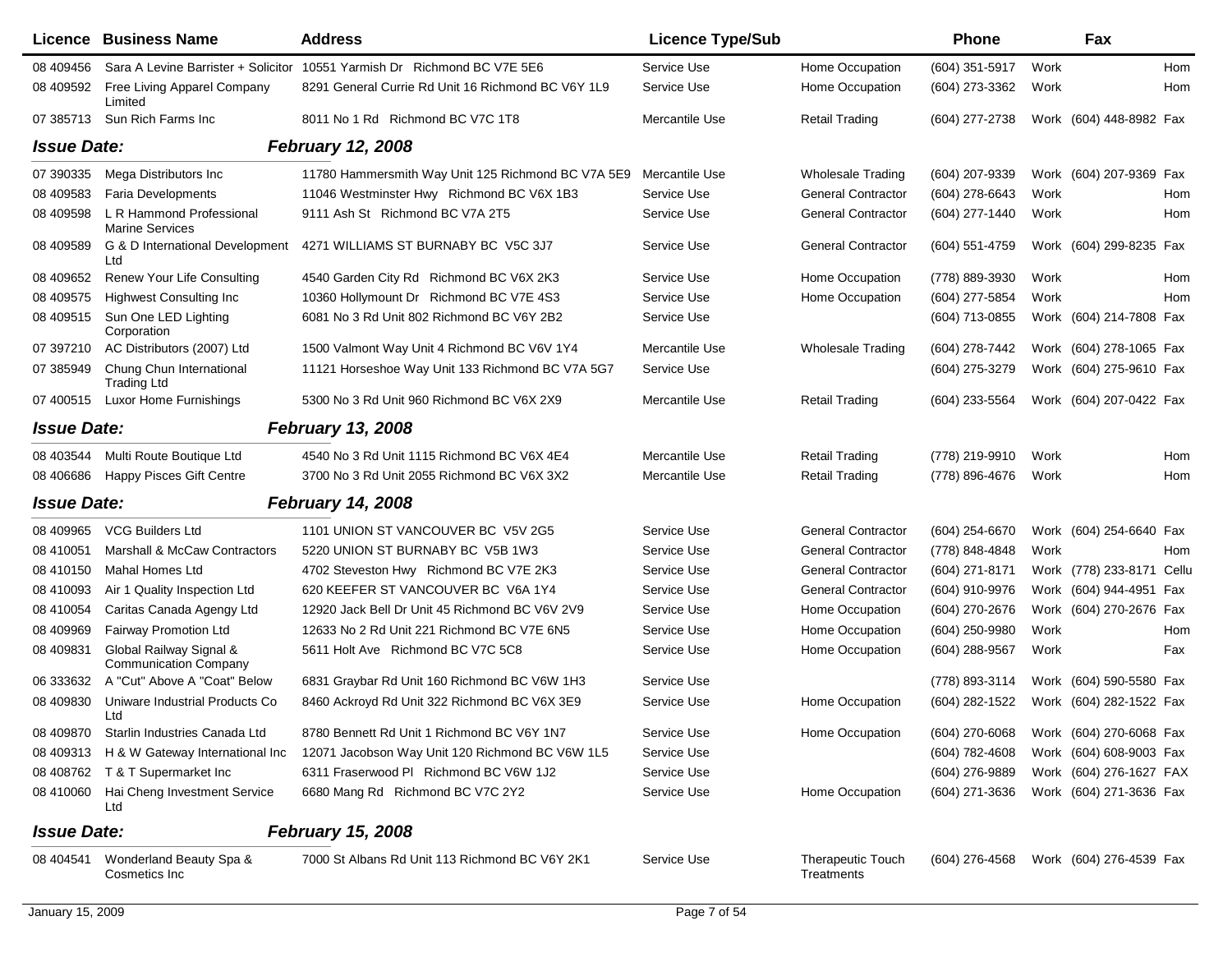|                    | Licence Business Name                                | <b>Address</b>                                     | <b>Licence Type/Sub</b>         |                            | Phone          | Fax                                    |       |
|--------------------|------------------------------------------------------|----------------------------------------------------|---------------------------------|----------------------------|----------------|----------------------------------------|-------|
| <b>Issue Date:</b> |                                                      | <b>February 20, 2008</b>                           |                                 |                            |                |                                        |       |
| 08 402901          | Golden Aquarius Wholesale Inc                        | 3851 Jacombs Rd Unit 120 Richmond BC V6V 2H7       | Mercantile Use                  | Wholesale Trading          | (604) 207-9229 | Work (604) 207-9239 Fax                |       |
| <b>Issue Date:</b> |                                                      | <b>February 21, 2008</b>                           |                                 |                            |                |                                        |       |
| 08 410789          | John Craig Construction Inc                          | 28083 HAVERMAN RD ABBOTSFORD BC V4X 2P5            | Service Use                     | <b>General Contractor</b>  | (604) 856-7978 | Work (604) 856-7926 Fax                |       |
| 08 410908          | Reflections Industries Inc                           | 13151 240TH ST MAPLE RIDGE BC V4R 0A5              | Service Use                     | <b>General Contractor</b>  | (604) 729-5634 | Work                                   | Hom   |
| 08 410976          | <b>Trasolini Property Management</b>                 | 6671 Shawnigan PI Richmond BC V7E 4W9              | Service Use                     | <b>General Contractor</b>  | (604) 724-0398 | Work                                   | Hom   |
| <b>Issue Date:</b> |                                                      | <b>February 22, 2008</b>                           |                                 |                            |                |                                        |       |
| 08 410368          | Able Heating & Plumbing Ltd                          | 7450 113A ST DELTA BC V4C 5B8                      | Service Use                     | <b>Plumbing Contractor</b> | (604) 594-1859 | Work (604) 307-0172 Hom                |       |
| 08 410288          | Frontier Excavating (2005) Ltd                       | 5157 8A AVE DELTA BC V4M 1T5                       | Service Use                     | <b>General Contractor</b>  | (604) 943-3979 | Work (604) 943-0967 Fax                |       |
| 08 410 683         | Kearney Plumbing & Heating Inc                       | 14073 ANTRIUM RD SURREY BC V3R 5H8                 | Service Use                     | <b>Gas Contractor</b>      | (778) 229-2353 | Work (778) 394-6956 Fax                |       |
| 08 410 680         | Kearney Plumbing & Heating Inc                       | 14073 ANTRIUM RD SURREY BC V3R 5H8                 | Service Use                     | <b>Plumbing Contractor</b> | (778) 229-2353 | Work (778) 394-6956 Fax                |       |
| 08 410 678         | <b>LIT Aquatics Ltd</b>                              | 14591 GORDON AVE WHITE ROCK BC V4B 5B7             | Service Use                     |                            | (604) 536-6410 | Work (604) 536-6439 Fax                |       |
| 08 410 663         | Anton                                                | 6503 Pimlico Way Richmond BC V6Y 2Y1               | Service Use                     | <b>General Contractor</b>  | (778) 385-1806 | Work                                   | Hom   |
| 08 410569          | <b>Belle Fountaine</b>                               | 6600 Barnard Dr Unit 9 Richmond BC V7C 5S4         | Service Use                     | Home Occupation            | (778) 881-2774 | Work                                   | Hom   |
| 08 410488          | <b>Budget Blinds</b>                                 | 1031 BRUNETTE AVE COQUITLAM BC V3K 6S8             | Service Use                     | <b>General Contractor</b>  | (604) 522-4248 | Work (604) 461-9744                    | Fax   |
| 07 398144          | <b>Megahold Climbing Systems</b>                     | 6451 Princess Lane Unit 2130 Richmond BC V7E 6R7   | Industrial/Manufacturing<br>Use |                            | (604) 241-0300 | Work                                   | Hom   |
| 08 410345          | Keen Accounting Services                             | 11180 Westminster Hwy Richmond BC V6X 1B3          | Service Use                     | Home Occupation            | (604) 889-5921 | Work                                   | Hom   |
| 08 410350          | <b>Explorer Enterprises Ltd</b>                      | 6631 No 5 Rd Richmond BC V6Y 2V1                   | Service Use                     | <b>General Contractor</b>  | (604) 783-1928 | Work                                   | Hom   |
| 08 403048          | <b>Acqua Medical Centre</b>                          | 5811 No 3 Rd Unit 118 Richmond BC V6X 4L7          | Service Use                     |                            | (604) 816-7887 | Work (604) 266-1758                    | Hom   |
| 08 40 2841         | SCOOTER by jiangwayne.com                            | 11181 Voyageur Way Unit 130 Richmond BC V6X 3N9    | Service Use                     |                            | (604) 304-5595 | Work                                   | Hom   |
| 08 402820          | SCOOTER by jiangwayne.com                            | 11181 Voyageur Way Unit 130 Richmond BC V6X 3N9    | Mercantile Use                  | <b>Wholesale Trading</b>   | (604) 304-5595 | Work                                   | Hom   |
| 08 402114          | Italkbb Global Communications                        | 4751 Garden City Rd Unit 105 Richmond BC V6X 3M7   | Mercantile Use                  | <b>Retail Trading</b>      | (778) 869-0832 | Work (778) 371-0950                    | Fax   |
| 07 400972          | Boys' Co                                             | 6060 Minoru Blvd Unit 2222 Richmond BC V6Y 2V7     | Mercantile Use                  | <b>Retail Trading</b>      | (604) 303-0305 | Work                                   | Hom   |
| <b>Issue Date:</b> |                                                      | <b>February 25, 2008</b>                           |                                 |                            |                |                                        |       |
|                    | 08 411311 Cleantech Janitorial                       | 43 67TH ST DELTA BC V4L 1L5                        | Service Use                     | <b>General Contractor</b>  | (604) 618-9700 | Work (604) 948-8833 Fax                |       |
| <b>Issue Date:</b> |                                                      | <b>February 27, 2008</b>                           |                                 |                            |                |                                        |       |
| 08 403381          | Hotsy Richmond                                       | 13988 Cambie Rd Unit 338 Richmond BC V6V 2K4       | Mercantile Use                  | <b>Wholesale Trading</b>   | (604) 241-8331 | Work (604) 271-7339 Fax                |       |
| 08 411212          | <b>RGPPT Metal Fabrication</b>                       | 8031 General Currie Rd Unit 13 Richmond BC V6Y 1L9 | Service Use                     | Home Occupation            | (604) 244-8553 | Work (604) 644-8526                    | Cellu |
| 08 411169          | Lulu Aero Tech (2002)                                | 9362 No 2 Rd Richmond BC V7E 2C8                   | Service Use                     | Home Occupation            | (604) 295-5760 | Work                                   | Hom   |
|                    | 08 410092 Great Legs International Wines<br>Inc      | 11771 Horseshoe Way Unit 1 Richmond BC V7A 4V4     | Service Use                     |                            |                | (604) 241-2005 Work (604) 271-7477 Fax |       |
| 08 409966          | KeyStone Financial Publishing<br>Corp                | 2639 Viking Way Unit 220 Richmond BC V6V 3B7       | Service Use                     |                            | (604) 273-1118 | Work (604) 270-3992 Fax                |       |
| 08 409964          | Source One Capital Corp                              | 2639 Viking Way Unit 220 Richmond BC V6V 3B7       | Service Use                     |                            | (604) 270-3999 | Work (604) 270-3992 Fax                |       |
| 08 409929          | <b>IDR Commercial Construction</b><br>Management Inc | 4471 No 6 Rd Unit 135 Richmond BC V6V 1P8          | Service Use                     | <b>General Contractor</b>  | (778) 297-1347 | Work (778) 297-1349 Fax                |       |
| 08 409570          | Vertex Marine Hardware                               | 11871 Horseshoe Way Unit 1145 Richmond BC V7A 5H5  | Mercantile Use                  | <b>Wholesale Trading</b>   | (604) 272-1305 | Work (604) 272-1309 Fax                |       |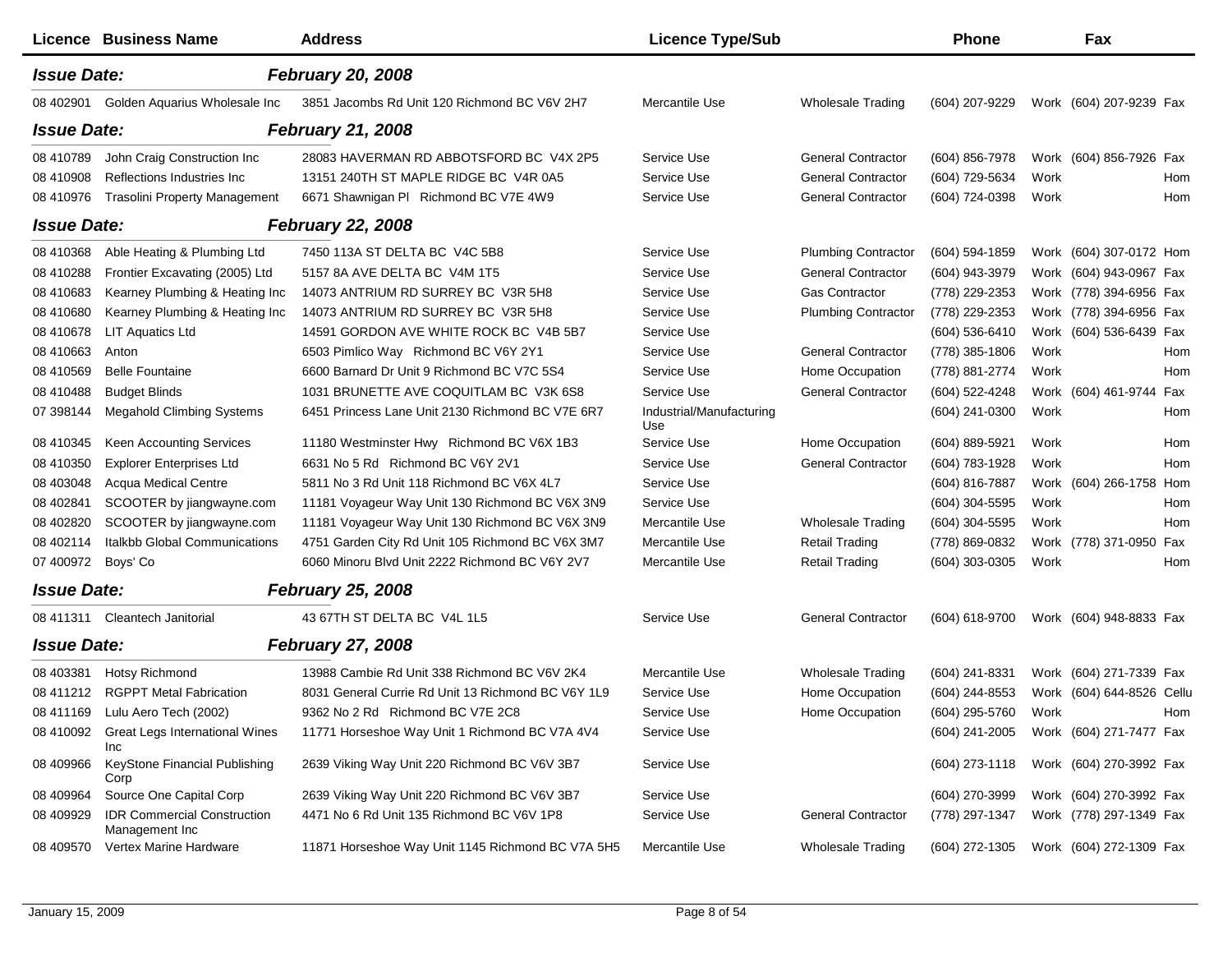|                    | <b>Licence Business Name</b>                            | <b>Address</b>                                                       | <b>Licence Type/Sub</b> |                                                    | <b>Phone</b>     |      | Fax                       |     |
|--------------------|---------------------------------------------------------|----------------------------------------------------------------------|-------------------------|----------------------------------------------------|------------------|------|---------------------------|-----|
| 08 403880          | Cho's Juice                                             | 4151 Hazelbridge Way Unit 1430 Richmond BC V6X 4J7                   | Assembly Use Group 1    | <b>Food Service</b><br>Establishment, Take-<br>Out | $(604)$ 537-5999 |      | Work (604) 233-1967 Fax   |     |
| 08 411250          | John Wang Finishing                                     | 1852 39TH AVE VANCOUVER BC V5P 1H4                                   | Service Use             | <b>General Contractor</b>                          | (604) 306-0866   | Work |                           | Hom |
| 07 382806          | Acme Motorsports                                        | 11786 River Rd Unit 120 Richmond BC V6X 3Z3                          | Mercantile Use          | <b>Wholesale Trading</b>                           | (604) 278-4595   |      | Work (604) 273-4539 Fax   |     |
| 08 402842          | Pepper's Produce                                        | 8260 Westminster Hwy Unit 1325 Richmond BC V6X 3Y2                   | Mercantile Use          | <b>Retail Trading</b>                              | (604) 231-9858   |      | Work (604) 437-1065 Fax   |     |
| 07 385571          | Michigan Noodle Shop Ltd                                | 8580 Alexandra Rd Unit 1160 Richmond BC V6X 4B3                      | Assembly Use Group 1    | <b>Food Service</b><br>Establishment               | (604) 276-0882   |      | Work (604) 276-0862 Fax   |     |
| 07 388539          | <b>SCK Motor Company Limited</b>                        | 21000 Westminster Hwy Unit 2145 Richmond BC V6V 2S9                  | Mercantile Use          | Retail Trading                                     | (604) 231-9309   |      | (604) 231-9318 Fax        |     |
| 07 389482          | High Sun Enterprise Co Ltd                              | 12620 Bridgeport Rd Unit 110 Richmond BC V6V 1J5                     | Mercantile Use          | <b>Retail Trading</b>                              | $(604)$ 304-0913 | Work |                           | Hom |
| 07 393724          | NeuroNetwork Inc                                        | 3880 Chatham St Unit 110 Richmond BC V7E 2Z5                         | Service Use             |                                                    | (604) 271-7170   | Work |                           | Hom |
| 07 394935          | Carrie Weng's TCM Clinic                                | 8888 Odlin Cr Unit 3035 Richmond BC V6X 3Z8                          | Service Use             |                                                    | (604) 723-0919   |      | Work (604) 264-0679       | Fax |
| 07 400012          | <b>MMY Financial Services Inc.</b>                      | 8788 McKim Way Unit 3180 Richmond BC V6X 4E2                         | Service Use             |                                                    | (604) 262-6626   | Work |                           | Fax |
| 07 401092          | AdvancePro Distribution Ltd                             | 3771 Jacombs Rd Unit 330 Richmond BC V6V 2L9                         | Mercantile Use          | Wholesale Trading                                  | (604) 338-4375   |      | Work (604) 241-9079       | Fax |
| 07 401413          | <b>BSM TCM Professional Service</b>                     | 6700 No 3 Rd Unit 201 Richmond BC V6Y 2C3                            | Service Use             | Registered Massage<br><b>Therapy Clinic</b>        | (778) 322-1031   | Work |                           | Hom |
| 08 402129          | ADP-DSL (Canada) Logistics Ltd                          | 2700 Simpson Rd Unit 140 Richmond BC V6X 2P9                         | Service Use             |                                                    | (604) 247-1322   |      | Work (604) 270-0144 Fax   |     |
| 08 411253          | <b>YDD Carpet and Furniture</b><br>Cleaning             | 696 W 45TH AVE UNIT 208 VANCOUVER BC V5Z 2P8                         | Service Use             |                                                    | (604) 808-1766   | Work |                           | Hom |
| <b>Issue Date:</b> |                                                         | <b>February 28, 2008</b>                                             |                         |                                                    |                  |      |                           |     |
| 08 410924          | Super Sam Renovation &<br><b>Construction Ltd</b>       | 3180 E 58TH AVE UNIT 96 VANCOUVER BC V5S 3S8                         | Service Use             | <b>General Contractor</b>                          | (604) 765-9090   | Work |                           | Hom |
| 08 412610          | Aeromni Avionics Inc                                    | 5455 Airport Rd Richmond BC V7B 1B5                                  | Mercantile Use          | <b>Wholesale Trading</b>                           | (604) 279-2376   |      | Work (604) 279-2375 Fax   |     |
| 08 412619          | Goldpharm Chemicals Int'l Co<br>Canada                  | 6833 Livingstone PI Unit 1 Richmond BC V7C 5T1                       | Service Use             | Home Occupation                                    | (604) 273-1839   |      | Work (604) 273-1839 Fax   |     |
| 08 412617          | <b>Red Monkeys Creative Marketing</b>                   | 10620 Railway Ave Richmond BC V7E 2B8                                | Service Use             | Home Occupation                                    | (604) 505-3325   | Work |                           | Hom |
| 08 41 2615         | <b>B &amp; W Framers Company</b>                        | 865 E 56TH AVE VANCOUVER BC V5X 1S1                                  | Service Use             | <b>General Contractor</b>                          | (604) 728-7507   |      | Work (604) 301-3121 Fax   |     |
| 08 412614          | Ravendra Pratap                                         | 13895 92 AVE SURREY BC V3V 1J3                                       | Service Use             | <b>General Contractor</b>                          | (604) 583-2986   | Work |                           | Hom |
| 08 41 2613         | Dunavon Development Co Ltd                              | 1755 ROBSON ST UNIT 554 VANCOUVER BC V6G 3B7                         | Service Use             | <b>General Contractor</b>                          | (604) 808-8202   |      | Work (604) 737-8883 Fax   |     |
| 08 41 2611         | Aeromni Avionics Inc                                    | 5455 Airport Rd Richmond BC V7B 1B5                                  | Service Use             |                                                    | (604) 279-2376   |      | Work (604) 279-2375 Fax   |     |
| 08 412190          | Peng Chao International<br>Import/Export Ltd            | 11001 Granville Ave Richmond BC V6Y 1R7                              | Service Use             | Home Occupation                                    | (604) 339-6038   |      | Work (604) 231-9677 Fax   |     |
| 08 411471          | <b>Skylink System</b>                                   | 8040 Ryan Rd Unit 204 Richmond BC V7A 2E5                            | Service Use             | Home Occupation                                    | (604) 715-2257   |      | Work (604) 715-2257 Cellu |     |
| 08 411408          | Vancouver Blueprints of<br>Verandas (Vancouver-BOV.com) | 6151 Twintree PI Richmond BC V7C 2V2                                 | Service Use             | Home Occupation                                    | (778) 668-2634   |      | Work (778) 668-2634 Cellu |     |
| 08 411048          | Tao Ran Immigration Service                             | 5351 Lancing Rd Richmond BC V7C 3A2                                  | Service Use             | Home Occupation                                    | (604) 781-5222   |      | Work (604) 277-4678 Fax   |     |
|                    | 08 404361 Stone Gallery                                 | 12111 Bridgeport Rd Unit 110 Richmond BC V6V 1J4                     | Mercantile Use          | <b>Wholesale Trading</b>                           | (778) 998-8228   | Work |                           | Hom |
| 08 404345          | <b>Stone Gallery</b>                                    | 12111 Bridgeport Rd Unit 110 Richmond BC V6V 1J4                     | Mercantile Use          | <b>Retail Trading</b>                              | (778) 998-8228   | Work |                           | Hom |
|                    | 08 411313 Maguire Enterprises                           | 1735 SPRING CREEK DR UNIT 3 LINDELL BEACH BC<br>V <sub>2</sub> R 0L9 | Service Use             | <b>Gas Contractor</b>                              | (604) 830-9818   |      | Work (604) 464-4045 Fax   |     |
| <b>Issue Date:</b> |                                                         | March 3, 2008                                                        |                         |                                                    |                  |      |                           |     |
| 07 39 6593         | Pacific Star Seafood Canada                             | 8700 McKim Way Unit 3003 Richmond BC V6X 4A5                         | Service Use             |                                                    | (604) 207-2078   | Work |                           | Fax |
| 08 412856          | Joelex Construction                                     | 10351 McLeod Crt Richmond BC V6X 3L3                                 | Service Use             | <b>General Contractor</b>                          | (778) 883-8822   | Work |                           | Hom |
| 08 40 6760         | <b>RevStream Business</b><br>Development Inc            | 6191 Westminster Hwy Unit 201 Richmond BC V7C 4V4                    | Service Use             |                                                    | (604) 630-9711   | Work |                           | Hom |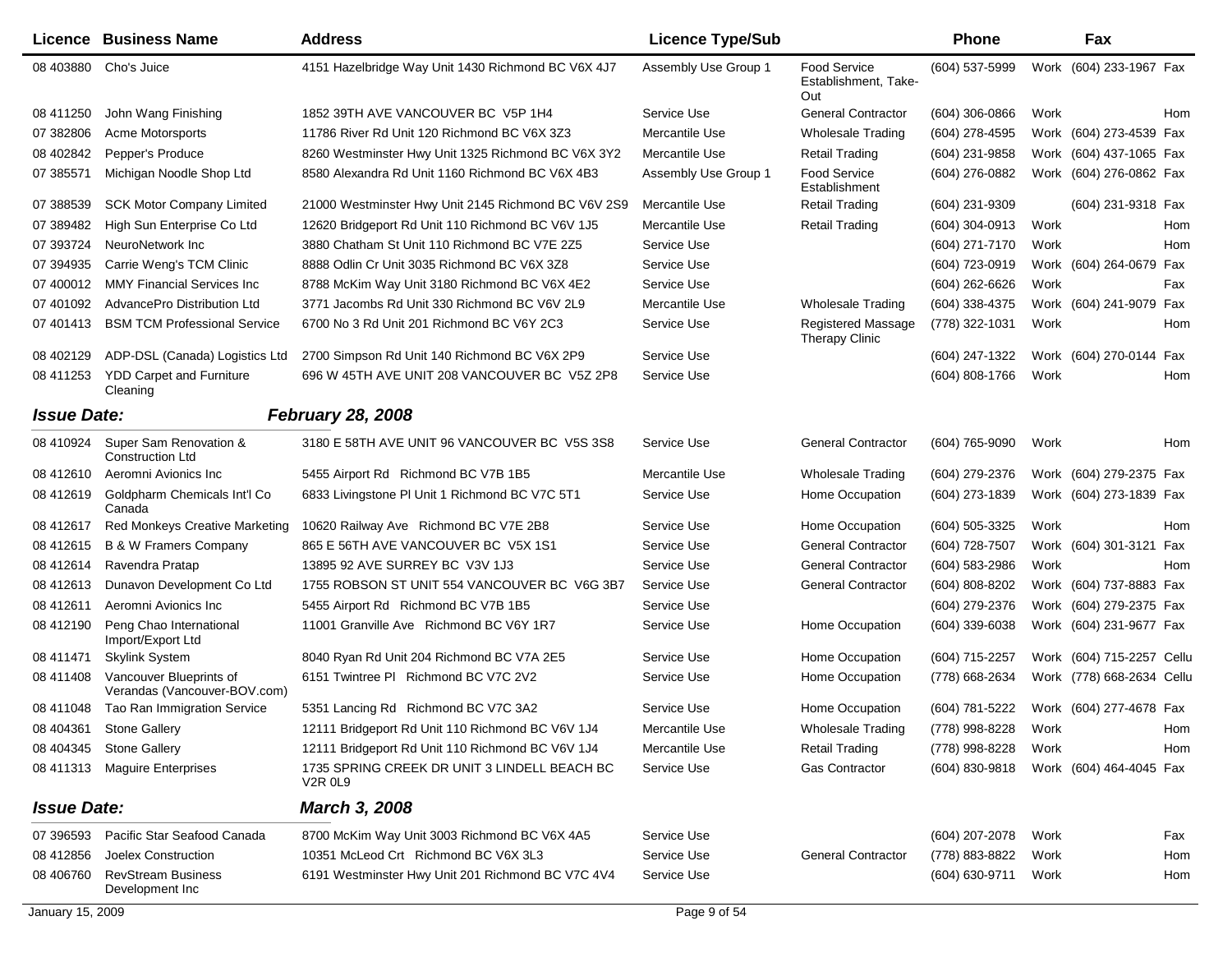|                    | Licence Business Name                               | <b>Address</b>                                           | <b>Licence Type/Sub</b>         |                                        | <b>Phone</b>     |      | Fax                       |
|--------------------|-----------------------------------------------------|----------------------------------------------------------|---------------------------------|----------------------------------------|------------------|------|---------------------------|
| 07 363943          | Classic Chair & Table Warehouse                     | 3851 Jacombs Rd Unit 160 Richmond BC V6V 2H7             | Mercantile Use                  | Wholesale Trading                      | (604) 537-7169   | Work | Hom                       |
| 08 412790          | Forlin Mechancial Ltd                               | 20566 80TH AVE LANGLEY BC V2Y 1X6                        | Service Use                     | <b>Plumbing Contractor</b>             | (604) 888-6192   |      | Work (604) 888-6192 Fax   |
| 07 39 6359         | Whole Vegetarian Food Inc                           | 8231 Cambie Rd Unit 105 Richmond BC V6X 1J8              | Mercantile Use                  | <b>Retail Trading</b>                  | (604) 710-1233   |      | Work (604) 266-8485 Fax   |
| <b>Issue Date:</b> |                                                     | <b>March 4, 2008</b>                                     |                                 |                                        |                  |      |                           |
| 07 398389          | <b>Traxx Coachlines</b>                             | 1900 Valmont Way Richmond BC V6V 1Y4                     | Service Use                     |                                        | (778) 229-4710   | Work | Hom                       |
| 07 400026          | <b>Phoenix Textile Ltd</b>                          | 10151 Aintree Cr Richmond BC V7A 3T9                     | Service Use                     | Home Occupation                        | (778) 317-1766   | Work | Hom                       |
| 08 40 6682         | De Yuan Stainless Steel<br><b>Fabrications Ltd</b>  | 12371 Bridgeport Rd Unit 7 Richmond BC V6V 1J4           | Industrial/Manufacturing<br>Use |                                        | (778) 297-1895   |      | Work (778) 297-1896 Fax   |
| 08 411030          | <b>Mabel Cultural Dissemination</b><br>(Canada) Ltd | 8731 Rosevale Rd Richmond BC V7A 2H6                     | Service Use                     | Home Occupation                        | (604) 763-1254   |      | Work (952) 400-4145 Fax   |
| <b>Issue Date:</b> |                                                     | <b>March 5, 2008</b>                                     |                                 |                                        |                  |      |                           |
| 08 413369          | Euro Artistic Metals Ltd                            | 21445 83B AVE LANGLEY BC V1M 2K7                         | Service Use                     | <b>General Contractor</b>              | $(604)$ 882-8660 |      | Work (604) 882-8665 Fax   |
| 08 410 649         | Language Services (Harvey<br>Hotel Management)      | 8700 McKim Way Unit 3223 Richmond BC V6X 4A5             | Service Use                     |                                        | (778) 869-0522   |      | Work (604) 591-6880 Fax   |
| 08 412469          | D C G Enterprises                                   | 7151 Moffatt Rd Unit 56 Richmond BC V6Y 3G9              | Service Use                     | Home Occupation                        | (604) 297-0588   |      | Work (778) 829-4019 Cellu |
| 08 412589          | Canada FESCO Enterprises Ltd                        | 5119 Francis Rd Richmond BC V7C 1K1                      | Service Use                     | Home Occupation                        | (604) 889-9035   | Work | Hom                       |
| 08 412608          | <b>Forster Landscaping</b>                          | 18205 69TH AVE SURREY BC V3S 9H4                         | Service Use                     | <b>General Contractor</b>              | (604) 818-9720   |      | Work (604) 818-9720 Cellu |
| 08 412609          | Wei Hua Consulting & Service                        | 6081 No 3 Rd Unit 809 Richmond BC V6Y 2B2                | Service Use                     |                                        | (604) 279-2519   |      | Work (604) 630-3797 Fax   |
| 08 412888          | I Ness Nature Treatment Inc.                        | 6551 No 3 Rd Richmond BC V6Y 2B6                         | Mercantile Use                  | <b>Retail Trading</b>                  | (604) 518-7940   | Work | Hom                       |
| 08 413277          | Advanced Parking Systems Ltd                        | 4360 Agar Dr Richmond BC V7B 1A3                         | Service Use                     | Parking Enforcement<br><b>Business</b> | (604) 681-6152   |      | Work (604) 681-0653 Fax   |
| <b>Issue Date:</b> |                                                     | March 6, 2008                                            |                                 |                                        |                  |      |                           |
|                    | 08 406927 SSS International Travel Co Ltd           | 8888 Odlin Cr Unit 3080 Richmond BC V6X 3Z8              | Service Use                     | <b>Travel Agency</b>                   | (604) 279-8737   |      | Work (604) 279-8707 Fax   |
| <b>Issue Date:</b> |                                                     | <b>March 7, 2008</b>                                     |                                 |                                        |                  |      |                           |
|                    | 07 391970 Always Good                               | 8181 Cambie Rd Unit 2270 Richmond BC V6X 3X9             | Assembly Use Group 1            | <b>Food Service</b><br>Establishment   | (604) 247-1130   | Work | Hom                       |
| <b>Issue Date:</b> |                                                     | March 10, 2008                                           |                                 |                                        |                  |      |                           |
| 08 413348          | <b>RIDM Sales</b>                                   | 7555 Alderbridge Way Unit 1203 Richmond BC V6X 4L3       | Service Use                     | Home Occupation                        | (778) 987-7788   |      | Work (778) 297-1068 Hom   |
| 08 413916          | Gouthro's Maintenance                               | 4511 Windjammer Dr Richmond BC V7E 4L7                   | Service Use                     | <b>General Contractor</b>              | (604) 842-1527   | Work | Hom                       |
| 08 413901          | <b>TSG Construction Ltd</b>                         | 3680 BONNEVILLE PL UNIT 106 BURNABY BC V3N 4T5           | Service Use                     | <b>General Contractor</b>              | (604) 444-9824   |      | Work (604) 444-9820 Fax   |
| 08 413900          | <b>Advanced Pest Control Ltd</b>                    | 20179 56 AVE UNIT 205 LANGLEY BC V3A 3Y6                 | Service Use                     |                                        | (604) 529-8319   |      | Work (604) 534-1194 Fax   |
|                    | 08 413873 Jade Mountain Landscaping                 | 15613 102 AVE SURREY BC V4N 2G5                          | Service Use                     | <b>General Contractor</b>              | $(604)$ 588-0156 |      | Work (604) 588-0156 Fax   |
|                    | 08 413872 John Herb Contracting                     | 3521 INVERNESS ST VANCOUVER BC V5V 4V6                   | Service Use                     | General Contractor                     | (604) 831-1521   |      | Work (604) 879-0245 Fax   |
| 08 413788          | JLK Projects Ltd                                    | 4471 No 6 Rd Unit 130 Richmond BC V6V 1P8                | Service Use                     | <b>General Contractor</b>              | (604) 727-9297   |      | Work (604) 270-2524 Fax   |
| 08 413829          | Terra Copia Estates Ltd                             | 11575 Bridgeport Rd Unit 200 Richmond BC V6X 1T5         | Service Use                     |                                        | (604) 273-9926   |      | Work (604) 273-9917 Fax   |
| 08 413923          | <b>Crosscreek Buildouts</b>                         | 1641 LONSDALE AVE UNIT 202 NORTH VANCOUVER<br>BC VON 2E0 | Service Use                     | <b>General Contractor</b>              | (604) 657-1761   |      | Work (604) 921-1893 Fax   |
| 08 413773          | <b>VVV Engineering Ltd</b>                          | 5489 BYRNE RD UNIT 173 BURNABY BC V5J 3J1                | Service Use                     | <b>General Contractor</b>              | $(604)$ 454-9000 |      | Work (604) 454-9995 Fax   |
| 08 413756          | Yuanheng Construction Ltd                           | 650 W 41ST AVE UNIT 608 VANCOUVER BC V6M 2L3             | Service Use                     | <b>General Contractor</b>              | $(604)$ 909-6860 |      | Work (604) 909-6865 Fax   |
| 08 413 648         | <b>KSD Labour Supply Ltd</b>                        | 11631 Cambie Rd Richmond BC V6X 1L6                      | Service Use                     | Home Occupation                        | (778) 233-2626   | Work | Hom                       |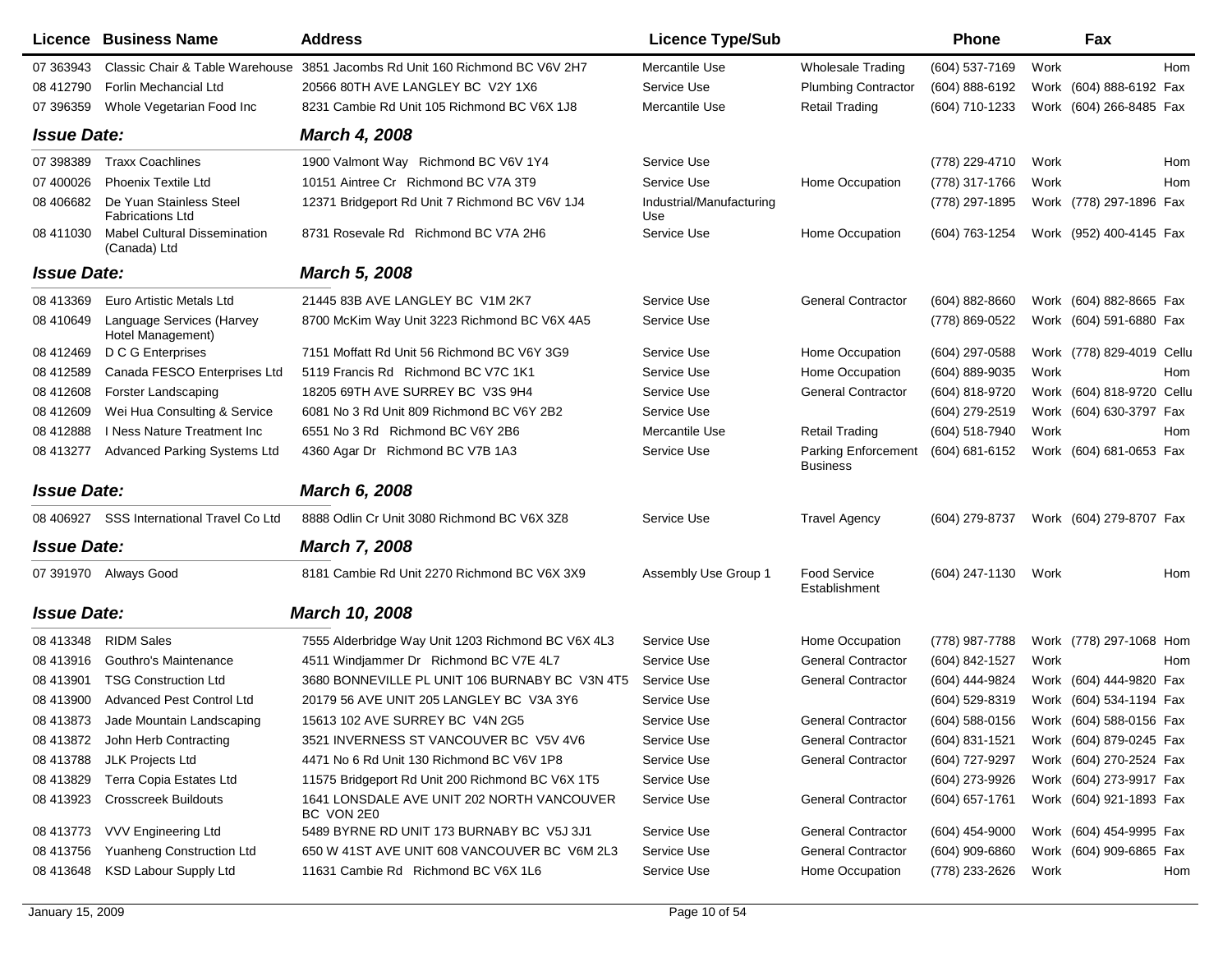|                    | <b>Licence Business Name</b>                    | <b>Address</b>                                                   | <b>Licence Type/Sub</b>         |                                      | <b>Phone</b>     |      | Fax                       |            |
|--------------------|-------------------------------------------------|------------------------------------------------------------------|---------------------------------|--------------------------------------|------------------|------|---------------------------|------------|
| 08 413456          | <b>Coastal Tree Service</b>                     | 11100 Railway Ave Unit 31 Richmond BC V7E 6J8                    | Service Use                     | <b>General Contractor</b>            | (604) 690-5400   | Work |                           | <b>Hom</b> |
| 07 376190          | Modern Classic Wedding<br><b>Productions Co</b> | 4540 No 3 Rd Unit 1180 Richmond BC V6X 4E4                       | Service Use                     |                                      | (604) 874-4920   | Work |                           | Hom        |
| 08 413328          | Pinnacle Projects Ltd                           | 1001 BROADWAY ST UNIT 377 VANCOUVER BC V6H<br>4E4                | Service Use                     | <b>General Contractor</b>            | (604) 880-9880   | Work |                           | Hom        |
| 08 413868          | 2NP Contractors Ltd                             | 6527 134TH ST SURREY BC V3W 4S1                                  | Service Use                     | <b>General Contractor</b>            | (604) 543-1781   | Work |                           | <b>Hom</b> |
| 07 393151          | Amisano Hanson                                  | 12520 Horseshoe Way Unit 133 Richmond BC V7A 5K3                 | Service Use                     |                                      | (604) 295-4052   |      | Work (604) 277-5699 Fax   |            |
| 08 409578          | Labour Ready Temporary<br>Services Ltd          | 8185 Park Rd Richmond BC V6Y 1S9                                 | Service Use                     |                                      | (604) 273-9675   |      | Work (604) 273-9658 Fax   |            |
| 08 410055          | Rising Group Enterprises Ltd                    | 8136 Park Rd Unit 230 Richmond BC V6Y 1T1                        | Service Use                     |                                      | (778) 297-5626   |      | Work (604) 821-0899 Fax   |            |
| 08 410169          | Mortgage Intelligence                           | 6511 Buswell St Richmond BC V6Y 3B5                              | Service Use                     |                                      | (604) 276-2939   |      | Work (604) 648-9272 Fax   |            |
| 08 412710          | Arcoo Management &<br>Contracting Inc           | 122 E 14TH ST UNIT 203 NORTH VANCOUVER BC V7L<br>2N <sub>3</sub> | Service Use                     | <b>General Contractor</b>            | (604) 906-3001   |      | Work (604) 981-7001 Fax   |            |
| 08 413030          | B & N Gift Shop                                 | 5300 No 3 Rd Richmond BC V6X 2X9                                 | Mercantile Use                  | <b>Retail Trading</b>                | (778) 318-1882   |      | Work (604) 251-3126 Fax   |            |
| 08 413049          | J & B Enterprise                                | 6925 125A ST SURREY BC V3W 1P9                                   | Service Use                     | <b>General Contractor</b>            | (604) 727-1451   |      | Work (604) 737-7812 Fax   |            |
| 08 413188          | <b>Kostech Computers</b>                        | 6100 Udy Rd Richmond BC V7C 2X9                                  | Service Use                     | Home Occupation                      | (604) 780-7372   | Work |                           | Hom        |
| 08 413251          | Inoks International Trading                     | 3880 Grant McConachie Way Richmond BC                            | Mercantile Use                  | <b>Retail Trading</b>                | (778) 863-5456   | Work |                           | Hom        |
| 08 413308          | Beijing Chinese School Ltd                      | 9780 Alberta Rd Richmond BC V6Y 1T6                              | Service Use                     | Home Occupation                      | (778) 990-8188   | Work |                           | Hom        |
| 08 412648          | <b>Axis Educational Consultants</b>             | 6833 Livingstone PI Unit 58 Richmond BC V7C 5T1                  | Service Use                     | Home Occupation                      | (778) 885-1501   | Work |                           | Hom        |
| <b>Issue Date:</b> |                                                 | March 11, 2008                                                   |                                 |                                      |                  |      |                           |            |
| 08 413390          | 123 Auto Lease Inc                              | 9200 Bridgeport Rd Richmond BC V6X 1S1                           | Service Use                     |                                      | (604) 278-2457   |      | Work (604) 244-5998 Fax   |            |
| 08 414118          | <b>Occasional Sophistication</b><br>Invitations | 11240 Sealord Rd Richmond BC V7A 3K7                             | Service Use                     | Home Occupation                      | (604) 773-1435   | Work |                           | Hom        |
| 08 40 6378         | Subway Sandwiches & Salads                      | 8555 Sea Island Way Unit 130 Richmond BC V6X 0A8                 | Assembly Use Group 1            | <b>Food Service</b><br>Establishment | (604) 278-8848   |      | Work (604) 278-1230 Fax   |            |
| 08 413972          | <b>Keller Construction Ltd</b>                  | 11430 160 ST EDMONTON AB T5M 3Y7                                 | Service Use                     | <b>General Contractor</b>            | (780) 484-1010   |      | Work (780) 484-1378 Fax   |            |
| 08 410972          | T & T Supermarket Inc                           | 21300 Gordon Way Richmond BC V6W 1M2                             | Mercantile Use                  | <b>Wholesale Trading</b>             | (604) 232-8611   |      | Work (604) 273-9861 Fax   |            |
| 08 414070          | King Hoe Excavating                             | 29461 FRASER HWY ABBOTSFORD BC V4X 1H2                           | Service Use                     | <b>General Contractor</b>            | (604) 856-9772   |      | Work (604) 856-2325 Fax   |            |
| <b>Issue Date:</b> |                                                 | March 12, 2008                                                   |                                 |                                      |                  |      |                           |            |
| 08 409048          | Nuera Nutraceutical Inc                         | 11780 Hammersmith Way Unit 150 Richmond BC V7A 5E9               | Industrial/Manufacturing<br>Use |                                      | (604) 271-8868   |      | Work (604) 271-8066 Fax   |            |
| 08 409 672         | Saba Rd Dental Centre                           | 8191 Saba Rd Unit 130 Richmond BC V6Y 4B4                        | Service Use                     |                                      | (778) 858-5876   | Work |                           | Hom        |
| 08 413752          | Air Hair Salon                                  | 6068 No 3 Rd Unit 110 Richmond BC V6Y 4M7                        | Service Use                     |                                      | (604) 278-7526   |      | Work (604) 729-1390       | Fax        |
| 08 414249          | K P K Drywall Co Ltd                            | 8676 151B ST SURREY BC V3S 4V4                                   | Service Use                     | <b>General Contractor</b>            | (604) 572-0769   | Work |                           | Hom        |
| <b>Issue Date:</b> |                                                 | March 13, 2008                                                   |                                 |                                      |                  |      |                           |            |
| 08 414068          | Robocodex Corporation                           | 3471 Johnson Ave Richmond BC V7C 5R2                             | Service Use                     | <b>General Contractor</b>            | (866) 926-7626   | Work |                           | Hom        |
| 08 414512          | Rodriguez Painting                              | 1755 ROBSON ST UNIT 647 VANCOUVER BC V6F 3B7                     | Service Use                     | <b>General Contractor</b>            | (778) 385-1381   | Hom  |                           | Hom        |
| 08 414489          | KLIC (Kaye Liao Consulting)                     | 8031 Corless PI Richmond BC V7C 4X4                              | Service Use                     | Home Occupation                      | (778) 847-5542   | Work |                           | Hom        |
| 08 408142          | Viv Fashion Store                               | 4311 Hazelbridge Way Unit 1760 Richmond BC V6X 3L7               | Mercantile Use                  | <b>Retail Trading</b>                | $(604)$ 304-5939 | Work |                           | Hom        |
| 07 393755          | Canada Money TT Ltd                             | 8311 Westminster Hwy Unit 120 Richmond BC V6X 1A7                | Service Use                     |                                      | $(604)$ 433-8003 |      | Work (604) 451-8854 Fax   |            |
| 08 414431          | Penbro Enterprises Ltd                          | 4893 SCOTT ST ABBOTSFORD BC V4X 2P5                              | Service Use                     | <b>Electrical Contractor</b>         | (604) 857-1217   |      | Work (604) 857-1217 Fax   |            |
| 08 414089          | Northwest Roofing                               | 7438 TODD CR SURREY BC V3W 7N7                                   | Service Use                     | <b>General Contractor</b>            | (778) 892-1530   |      | Work (778) 892-1530 Cellu |            |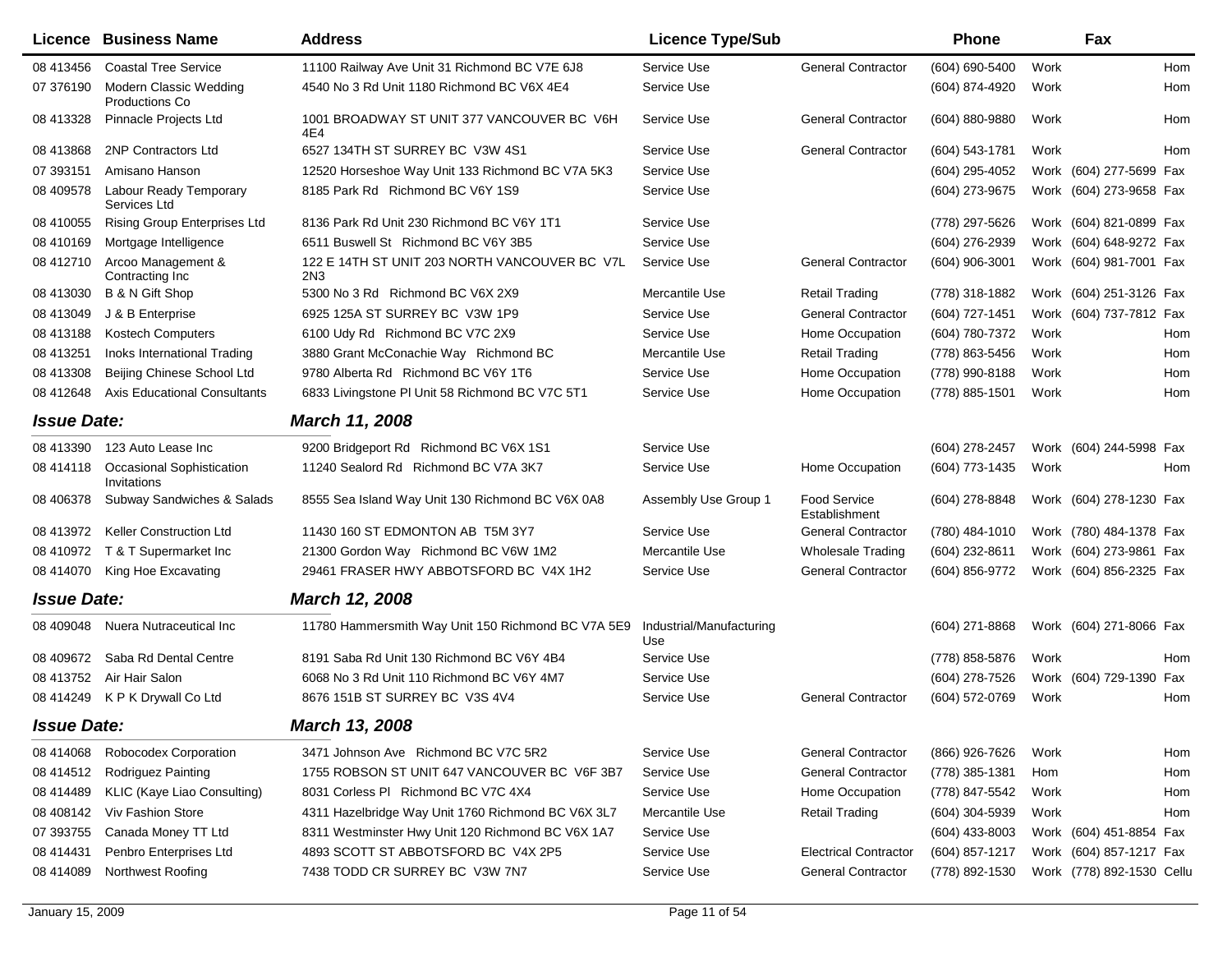|                    | Licence Business Name                   | <b>Address</b>                                     | <b>Licence Type/Sub</b> |                                                    | <b>Phone</b>                           |      | Fax                       |     |
|--------------------|-----------------------------------------|----------------------------------------------------|-------------------------|----------------------------------------------------|----------------------------------------|------|---------------------------|-----|
| <b>Issue Date:</b> |                                         | March 17, 2008                                     |                         |                                                    |                                        |      |                           |     |
| 08 41 4641         | <b>Checklist Office Services</b>        | 8700 Ackroyd Rd Unit 110 Richmond BC V6X 3G2       | Service Use             | Home Occupation                                    | (778) 385-5912                         | Work |                           | Hom |
| 08 414674          | Courtesy Landscaping &<br>Renovations   | 5711 Lancing Rd Richmond BC V7C 3A5                | Service Use             | <b>General Contractor</b>                          | (604) 725-4404                         | Work |                           | Hom |
| 08 414 645         | Inayat Construction Ltd                 | 13393 56TH AVE SURREY BC V3X 2Z5                   | Service Use             | <b>General Contractor</b>                          | (778) 882-1757                         |      | Work (604) 502-9301 Fax   |     |
| 08 414635          | The Columbia Restoration<br>Company Ltd | 17902 ROAN PL SURREY BC V3S 5K1                    | Service Use             | <b>General Contractor</b>                          | (604) 574-1580                         |      | Work (604) 574-1380 Fax   |     |
| 08 414632          | Pro-Line Plumbing & Heating             | 32735 PANDORA AVE ABBOTSFORD BC V2T 3S7            | Service Use             | <b>Plumbing Contractor</b>                         | (604) 850-1524                         |      | Work (604) 850-1523 Fax   |     |
| 08 414210          | Fast-Frost Heating & A/C Ltd            | 14970 FRASER HWY SURREY BC V3R 3N9                 | Service Use             | <b>General Contractor</b>                          | (604) 584-0576                         |      | Work (778) 881-6127 Cellu |     |
| 08 414159          | <b>RCTech Applications</b>              | 8651 General Currie Rd Unit 14 Richmond BC V6Y 1M3 | Service Use             | Home Occupation                                    | (604) 828-6226                         |      | Work (604) 828-6226 Cellu |     |
| 08 413899          | C Y Trading Ltd                         | 12500 Horseshoe Way Unit 156 Richmond BC V7A 5K2   | Mercantile Use          | <b>Wholesale Trading</b>                           | (604) 783-2091                         |      | Work 18668779496          | Fax |
| 07 388265          | Stemtech Canada Inc                     | 5600 Parkwood Way Unit 565 Richmond BC V6V 2M2     | Mercantile Use          | <b>Wholesale Trading</b>                           | (604) 304-3670                         |      | Work (604) 304-3672 Fax   |     |
| 07 367950          | Yavis Club Cafe                         | 8338 Capstan Way Unit 1231 Richmond BC V6X 4B5     | Assembly Use Group 1    | <b>Food Service</b><br>Establishment               | (604) 951-3532                         | Work |                           | Hom |
| 07 362631          | Steveston Bicycle & Kayak<br>Shoppe     | 6111 London Rd Unit 105 Richmond BC V7E 3S3        | Mercantile Use          | <b>Retail Trading</b>                              | (604) 271-5544                         |      | Work (604) 946-5068 Fax   |     |
| 08 414 667         | Mahamad Nabi Peiroo                     | 4475 Steveston Hwy Richmond BC V7E 2K4             | Service Use             | <b>General Contractor</b>                          | (604) 277-7727                         | Work |                           | Hom |
| 08 414191          | Sea West Developments                   | 10680 RIVER RD DELTA BC V4C 2R7                    | Service Use             | <b>General Contractor</b>                          | (604) 220-8718                         |      | Work (604) 574-8945 Fax   |     |
| <b>Issue Date:</b> |                                         | March 18, 2008                                     |                         |                                                    |                                        |      |                           |     |
| 08 414732          | Roys Power Digging                      | 11464 FISHER ST UNIT 17 MAPLE RIDGE BC V2X 0H8     | Service Use             | <b>General Contractor</b>                          | (604) 462-7500                         |      | Work (604) 467-2488 Fax   |     |
| 08 414628          | House Concerto Trading Inc              | 8120 Jones Rd Unit 419 Richmond BC V6Y 4B1         | Service Use             | Home Occupation                                    | (604) 626-2038                         |      | Work (604) 626-2038 Cellu |     |
| <b>Issue Date:</b> |                                         | March 19, 2008                                     |                         |                                                    |                                        |      |                           |     |
| 08 414922          | Oleg's Appliance Service &<br>Repair    | 8211 Osgoode Dr Richmond BC V7A 4M3                | Service Use             | Home Occupation                                    | (778) 319-4478                         | Work |                           | Hom |
| <b>Issue Date:</b> |                                         | <b>March 20, 2008</b>                              |                         |                                                    |                                        |      |                           |     |
| 08 414910          | <b>Bishop Contracting</b>               | 9500 Westminster Hwy Richmond BC V6X 1B1           | Service Use             | <b>General Contractor</b>                          | (604) 306-7052                         |      | Work (604) 306-7052 Cellu |     |
| 08 415256          | Deng Da Contracting Ltd                 | 10251 Caithcart Rd Richmond BC V6X 1N3             | Service Use             | <b>General Contractor</b>                          | (604) 270-9218                         |      | Work (604) 270-9218 Fax   |     |
| 08 415251          | Naya Homes Ltd                          | 6077 DICKENS ST BURNABY BC V5H 1W6                 | Service Use             | <b>General Contractor</b>                          | (604) 435-0888                         | Work |                           | Hom |
| 08 415249          | Long Construction                       | 11600 Oldfield Ave Richmond BC V6X 1M4             | Service Use             | <b>General Contractor</b>                          | (778) 996-3686                         | Work |                           | Hom |
| 08 415211          | <b>BTP</b> Services Ltd                 | 3031 Williams Rd Unit 100 Richmond BC V7E 4E9      | Service Use             | <b>General Contractor</b>                          | (604) 720-4749                         | Work |                           | Hom |
| 08 415311          | <b>Yale Construction Ltd</b>            | 215 GLADWIN RD ABBOTSFORD BC V2T 5Y1               | Service Use             | <b>General Contractor</b>                          | (604) 864-6009                         |      | Work (604) 861-6009 Fax   |     |
| 08 414916          | Rides Your Automotive Shop              | 4231 Danforth Dr Richmond BC V6X 2X5               | Service Use             | Home Occupation                                    | (604) 418-6419                         | Work |                           | Hom |
|                    | 08 415269 Vandermeer's Painting         | 5424 MAPLE CRES DELTA BC V4K 1G2                   | Service Use             | General Contractor                                 | (604) 946-4985 Work (604) 946-6429 Fax |      |                           |     |
| 08 414 688         | Best Way Drywall Ltd                    | 10080 Amethyst Ave Richmond BC V7A 3A7             | Service Use             | <b>General Contractor</b>                          | (604) 241-1670                         |      | Work (604) 241-1674 Fax   |     |
| 08 414670          | Perfect Edge Painting                   | 10060 Fundy Dr Richmond BC V7E 4M7                 | Service Use             | General Contractor                                 | (604) 230-6318                         | Work |                           | Hom |
| 08 414659          | Sohal Enterprises Ltd                   | 2149 FRASERVIEW DR VANCOUVER BC V5P 2N2            | Service Use             | <b>General Contractor</b>                          | (604) 324-7633                         |      | Work (604) 324-7633 Fax   |     |
| 08 414 653         | <b>ESD Maintenance</b>                  | 4520 BERESFORD ST UNIT 204 BURNABY BC V5H<br>2H9   | Service Use             | <b>General Contractor</b>                          | (604) 435-1826                         | Work |                           | Hom |
| 07 387147          | Majestic Produce (2007) Inc             | 21320 Gordon Way Unit 135 Richmond BC V6W 1J8      | Mercantile Use          | Wholesale Trading                                  | (778) 999-1708                         | Work |                           | Hom |
| 06 350407          | Taste Of Italy Catering                 | 13700 Mayfield PI Unit 1133 Richmond BC V6V 2E4    | Assembly Use Group 1    | <b>Food Service</b><br>Establishment, Take-<br>Out | (604) 808-0481                         | Work |                           | Hom |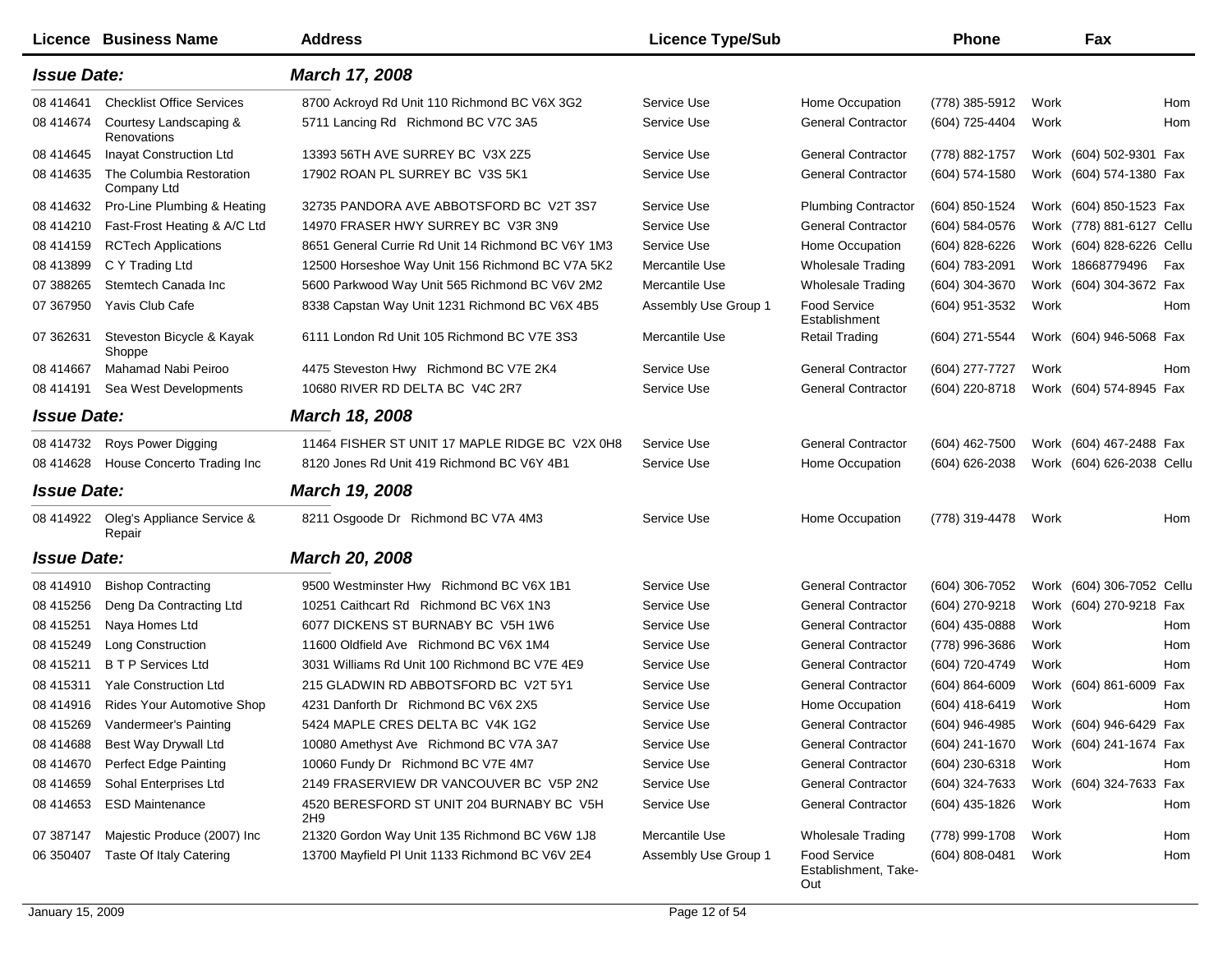|                    | <b>Licence Business Name</b>                            | <b>Address</b>                                   | <b>Licence Type/Sub</b>         |                               | <b>Phone</b>     |      | Fax                                    |     |
|--------------------|---------------------------------------------------------|--------------------------------------------------|---------------------------------|-------------------------------|------------------|------|----------------------------------------|-----|
| 08 415030          | Maximus Contracting Inc                                 | 4191 Danforth Dr Richmond BC V6X 2X5             | Service Use                     | <b>General Contractor</b>     | (604) 834-6106   |      | Work (778) 297-2148 Fax                |     |
| 08 414728          | George Third & Son Ltd                                  | 6010 TRAPP AVE BURNABY BC V3N 2V4                | Service Use                     | <b>General Contractor</b>     | (604) 526-2333   |      | Work (604) 526-3733 Fax                |     |
| <b>Issue Date:</b> |                                                         | <b>March 25, 2008</b>                            |                                 |                               |                  |      |                                        |     |
| 07 392556          | Richard Fayerman Law<br>Corporation                     | 12520 Horseshoe Way Unit 133 Richmond BC V7A 5K3 | Service Use                     |                               | $(604)$ 278-5608 |      | Work (604) 277-5699 Fax                |     |
| 08 415340          | Midway Building Maintenance Ltd                         | 12448 82 AVE UNIT 232 SURREY BC V3W 3E9          | Service Use                     | <b>General Contractor</b>     | (604) 599-6692   |      | Work (604) 599-6692 Fax                |     |
| 08 415330          | G & S Demolition and Excavating<br>Ltd                  | 6638 134 ST SURREY BC V3W 4S4                    | Service Use                     | <b>General Contractor</b>     | (604) 725-3270   | Work |                                        | Hom |
| 08 415337          | <b>Scotts Pressure Wash</b>                             | BOX 257 16 MIDLAKE BLVD SE CALGARY AB T2X 2X7    | Service Use                     |                               | (604) 992-7979   |      | Work (403) 236-9448 Fax                |     |
| <b>Issue Date:</b> |                                                         | <b>March 27, 2008</b>                            |                                 |                               |                  |      |                                        |     |
| 08 416212          | Patara Framing Enterprises Ltd                          | 4351 Dallyn Rd Richmond BC V6X 2S5               | Service Use                     | <b>General Contractor</b>     | (604) 721-2192   |      | Work (604) 273-4490 Fax                |     |
| 08 415377          | Rod Johnston                                            | 4151 Regent St Unit 53 Richmond BC V7E 4S9       | Service Use                     | Home Occupation               | (604) 813-2530   | Work |                                        | Hom |
| 08 416313          | S & S Westcoast Floors & Floors<br>Ltd                  | 7728 128TH ST UNIT 108 SURREY BC V3W 1L3         | Service Use                     | <b>General Contractor</b>     | (604) 598-3993   |      | Work (604) 298-3994 Fax                |     |
| 08 416310          | Sun West Floors Inc                                     | 3871 N FRASER WAY UNIT 20 BURNABY BC V5J 5G6     | Service Use                     | <b>General Contractor</b>     | (604) 437-3370   |      | Work (604) 437-3347 Fax                |     |
| 08 416309          | <b>Trademark Electrical</b><br>Constractors Inc.        | 24235 55 AVE LANGLEY BC V2Z 2N5                  | Service Use                     | <b>Electrical Contractor</b>  | (604) 644-1437   |      | Work (604) 539-2802 Fax                |     |
| 08 416242          | Dunbar Plumbing Ltd                                     | 4078 W 28TH AVE VANCOUVER BC V6S 1S8             | Service Use                     | <b>Plumbing Contractor</b>    | (604) 312-2686   | Work |                                        | Hom |
| 08 416241          | Irene M Waller Law Corporation                          | 5380 Williams Rd Richmond BC V7E 1K1             | Service Use                     | Home Occupation               | (604) 274-3193   | Work |                                        | Hom |
| 08 416064          | Pacific Sun Tree Services                               | 13020 No 2 Rd Unit 210 Richmond BC V7E 6S3       | Service Use                     | <b>General Contractor</b>     | (604) 323-4270   | Work |                                        | Hom |
| 08 415379          | LT Finishing                                            | 4951 MOSS ST VANCOUVER BC V5R 3T5                | Service Use                     | <b>General Contractor</b>     | (604) 376-7791   | Work |                                        | Hom |
| 08 414677          | Fame Insurance & Financial<br>Services Inc              | 8580 Cambie Rd Unit 207 Richmond BC V6X 4J8      | Service Use                     |                               | (604) 273-7020   |      | Work (604) 273-7022 Fax                |     |
| 07 401346          | <b>Colt Resources Inc</b>                               | 5811 Cooney Rd Unit 212 Richmond BC V6X 3M1      | Service Use                     |                               | (604) 278-4400   |      | Work (604) 278-4430 Fax                |     |
| 07 389991          | Cucumber Cafe                                           | 10211 St Edwards Dr Richmond BC V6X 2M8          | Assembly Use Group 1            | Food Service<br>Establishment | (604) 276-2853   |      | Work (604) 945-1157 Fax                |     |
| 08 415421          | Ketler Construction Inc                                 | 6600 Comstock Rd Richmond BC V7C 2X6             | Service Use                     | <b>General Contractor</b>     | (604) 649-3171   |      | Work (604) 271-7310 Fax                |     |
| <b>Issue Date:</b> |                                                         | March 31, 2008                                   |                                 |                               |                  |      |                                        |     |
| 08 41 64 30        | <b>Onkar Framing &amp; Construction</b><br>Ltd          | 2468 EAST 54TH AVE VANCOUVER BC V5S 1X3          | Service Use                     | <b>General Contractor</b>     | (604) 322-5844   |      | Work (604) 322-5849 Fax                |     |
| 07 393453          | Alican Mould & Plastics                                 | 12491 No 2 Rd Unit 9 Richmond BC V7E 2G3         | Service Use                     |                               | (604) 241-2886   |      | Work (604) 241-9890 Fax                |     |
| 08 41 6571         | <b>Proper Mechanical Services</b>                       | 524 W KEITH RD NORTH VANCOUVER BC V7M 1M4        | Service Use                     | <b>Plumbing Contractor</b>    | (604) 720-6496   | Work |                                        | Hom |
| 08 41 6557         | J F G Professional Services                             | 11720 Railway Ave Richmond BC V7E 2B9            | Service Use                     | <b>General Contractor</b>     | (604) 274-3109   | Work |                                        | Hom |
| 08 41 6547         | Kai Mei Trading Ltd                                     | 7700 Granville Ave Unit 2 Richmond BC V6Y 1P1    | Service Use                     | Home Occupation               | (604) 303-7623   | Work |                                        | Hom |
|                    | 08 416575 Macau Cultural Centre Ltd c/o<br>Cecilia Gill | 6320 LABURNUM ST VANCOUVER BC V6M 3X9            | Service Use                     | <b>General Contractor</b>     |                  |      | (604) 909-0668 Work (604) 909-0668 Fax |     |
| 08 41 65 35        | Nguyen                                                  | 10331 Caithcart Rd Richmond BC V6X 1N3           | Service Use                     | <b>General Contractor</b>     | (604) 809-0989   | Work |                                        | Hom |
| 08 41 61 48        | Luaqua Cosmetics                                        | 6060 Minoru Blvd Richmond BC V6Y 2V7             | Mercantile Use                  | <b>Retail Trading</b>         | (604) 771-6611   | Work |                                        | Hom |
| 08 416015          | <b>Phantom Secure</b><br>Communications                 | 6081 No 3 Rd Unit 917 Richmond BC V6Y 2B2        | Mercantile Use                  | <b>Retail Trading</b>         | (778) 999-9818   | Work |                                        | Hom |
| 07 393745          | <b>Focus Pilates</b>                                    | 3740 Chatham St Unit 204 Richmond BC V7E 2Z3     | Assembly Use Group 3            | <b>Health Studio</b>          | (604) 277-0112   | Work |                                        | Hom |
| 07 393293          | Zachary Imports Inc                                     | 12491 No 2 Rd Unit 2 Richmond BC V7E 2G3         | Mercantile Use                  | <b>Wholesale Trading</b>      | $(604)$ 207-1611 |      | Work (604) 207-1656 Fax                |     |
| 07 367742          | Advance Machines Ltd                                    | 12491 No 2 Rd Unit 23 Richmond BC V7E 2G3        | Industrial/Manufacturing<br>Use |                               | (604) 275-7137   |      | Work (604) 275-7124 Fax                |     |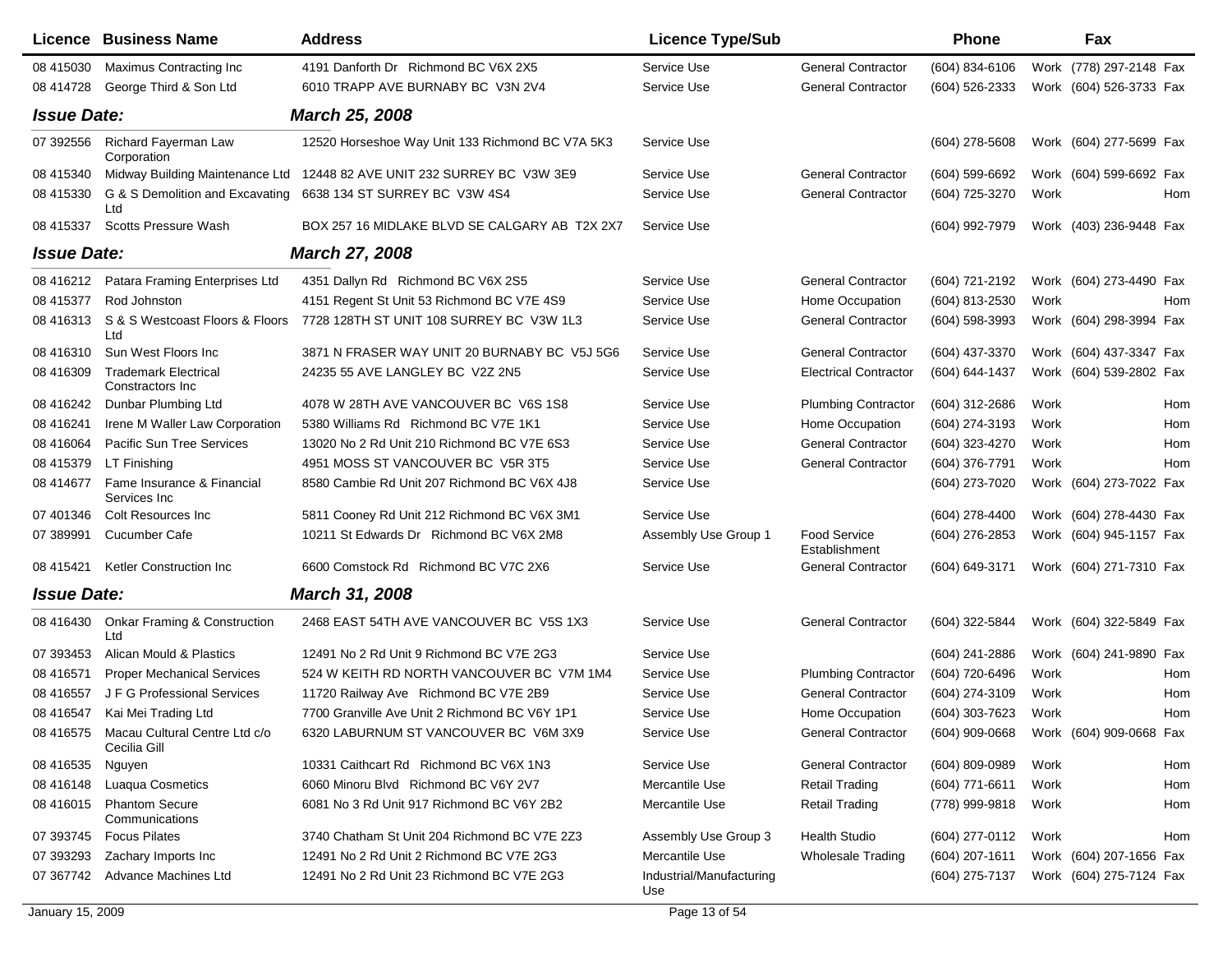|                     | Licence Business Name                             | <b>Address</b>                                     | <b>Licence Type/Sub</b> |                              | Phone                                  |      | Fax                     |     |
|---------------------|---------------------------------------------------|----------------------------------------------------|-------------------------|------------------------------|----------------------------------------|------|-------------------------|-----|
| 08 402161           | Derek Speers Alignment and<br>Kinesiology         | 2611 Viscount Way Richmond BC V6V 2G8              | Service Use             |                              | (778) 899-9912                         | Work |                         | Hom |
| 08 416389           | <b>Red Planet Upholstery</b>                      | 7060 No 2 Rd Richmond BC V7C 3L6                   | Service Use             | Home Occupation              | (604) 304-5960                         | Work |                         | Hom |
| <b>Issue Date:</b>  |                                                   | April 2, 2008                                      |                         |                              |                                        |      |                         |     |
| 07 390771           | J C Bright M Ltd                                  | 12491 No 2 Rd Unit 26 Richmond BC V7E 2G3          | Service Use             |                              | (604) 732-3700                         | Work |                         | Hom |
| 08 416771           | Scorpion Homes Ltd                                | 5157 CALVERT DR DELTA BC V4K 3P4                   | Service Use             | <b>General Contractor</b>    | (604) 721-4282                         |      | Work (604) 946-3731 Fax |     |
| 07 393821           | Cell-U-Net                                        | 4020 No 5 Rd Unit 100 Richmond BC V6X 2V1          | Mercantile Use          | Retail Trading               | (604) 676-0916                         |      | Work (604) 321-5511 Fax |     |
| 08 41 69 52         | Pop Piano Pro Publications                        | 8700 Blundell Rd Unit 3 Richmond BC V6Y 1K1        | Service Use             | Home Occupation              | (604) 273-5764                         | Work |                         | Hom |
| 08 40 660 7         | Boon Cho Tong Traditional<br>Chinese Herbal Ltd   | 6360 No 3 Rd Unit 1 Richmond BC V6Y 2B3            | Mercantile Use          | <b>Retail Trading</b>        | (604) 617-9868                         | Work |                         | Hom |
| <b>Issue Date:</b>  |                                                   | April 4, 2008                                      |                         |                              |                                        |      |                         |     |
|                     | 08 417214 Firstway International Enterprise<br>Co | 9560 Neill PI Richmond BC V7E 5J6                  | Service Use             | Home Occupation              | (604) 726-7689                         | Work |                         | Hom |
| 08 41 6948          | Jersey Zone                                       | 3500 Cunningham Dr Unit 1 Richmond BC V6X 3T3      | Service Use             | Home Occupation              | (604) 781-8080                         |      | Work (604) 233-1826 Fax |     |
| 08 41 6944          | TC & K Development Inc                            | 8455 No 1 Rd Richmond BC V7C 1V1                   | Service Use             | Home Occupation              | (778) 297-1027                         |      | Work (778) 297-1027 Fax |     |
| 08 41 6950          | Mercury Technology Services Ltd                   | 2633 Viking Way Unit 223 Richmond BC V6V 3B6       | Service Use             |                              | (604) 290-9933                         |      | Work (604) 648-9381 Fax |     |
| 08 41 69 54         | Nar North American Resources<br>Ltd               | 9240 Bakerview Dr Richmond BC V7A 1Z8              | Service Use             | Home Occupation              | (604) 278-1967                         |      | Work (604) 278-1967 Fax |     |
| 08 417250           | Apex Granite & Tile Inc                           | 9706 188TH ST SURREY BC V4N 3M2                    | Service Use             | <b>General Contractor</b>    | (604) 882-9284                         |      | Work (604) 882-9172 Fax |     |
| 08 417274           | Sangha Electric (1993) Ltd                        | 8585 116TH ST NORTH DELTA BC V4C 5V8               | Service Use             | <b>Electrical Contractor</b> | (604) 594-5569                         | Work |                         |     |
| 08 417275           | <b>CCI Richmond</b>                               | 560 SEASHELL DR DELTA BC V4L 2K8                   | Service Use             | <b>General Contractor</b>    | (604) 948-2922                         | Work |                         | Hom |
| 08 417290           | Hawina Enterprises Inc                            | 4380 No 3 Rd Unit 1300 Richmond BC V6X 3V7         | Vending Machine Use     | \$.25 or More                | (604) 764-0288                         | Work |                         | Hom |
| 07 390515           | <b>NITEC Enterprises Ltd</b>                      | 2633 Viking Way Unit 233 Richmond BC V6V 3B6       | Service Use             |                              | (604) 233-1331                         |      | Work (604) 233-0110 Fax |     |
| 08 41 6794          | Knight Attendant                                  | PO BOX 60260 VANCOUVER BC V5W 4B5                  | Service Use             |                              | (604) 327-5778                         | Work |                         | Hom |
| 08 417310           | Save On Foods #969 LTC                            | 11666 Steveston Hwy Unit 3000 Richmond BC V7A 5J3  | Mercantile Use          | <b>Retail Trading</b>        | (604) 789-0168                         |      | Work (604) 231-7289 Fax |     |
| 08 408122           | <b>Biz Kit Business Network</b>                   | 8181 Cambie Rd Unit 6615 Richmond BC V6X 3X9       | Service Use             |                              | (604) 722-9775                         | Work |                         | Hom |
| 08 415189           | 2830 Fashions Ltd                                 | 4151 Hazelbridge Way Unit 2830 Richmond BC V6X 4J7 | Mercantile Use          | <b>Retail Trading</b>        | (604) 273-8300                         | Work |                         | Hom |
| 08 415111           | 2860 Fashions Ltd                                 | 4151 Hazelbridge Way Unit 2860 Richmond BC V6X 4J7 | Mercantile Use          | <b>Retail Trading</b>        | (604) 273-8600                         | Work |                         | Hom |
| 08 414576           | Rinca Formwork & Scaffolding<br>Ltd               | 5900 No 3 Rd Unit 300 Richmond BC V6X 3P7          | Service Use             |                              | (604) 244-3806                         |      | Work (604) 270-6129 Fax |     |
| 08 414488           | Royal Shrimp Importing &<br>Distributing Inc      | 4540 No 3 Rd Unit 1335 Richmond BC V6X 4E4         | Mercantile Use          | Retail Trading               | (604) 436-4639                         |      | Work (604) 436-2096 Fax |     |
| 08 413608           | <b>Bundu Technology Ltd</b>                       | 3651 Moncton St Unit 270 Richmond BC V7E 3A5       | Service Use             |                              | (604) 307-0995                         | Work |                         | Hom |
| 08 413309           | Eqqy Designs                                      | 5760 Minoru Blvd Unit 201 Richmond BC V6X 2A9      | Service Use             |                              | (604) 278-1177                         |      | Work (604) 270-1179 Fax |     |
|                     | 08 412110 Aldrich Shoes                           | 5300 No 3 Rd Unit 956 Richmond BC V6X 2X9          | Mercantile Use          | <b>Retail Trading</b>        | (604) 295-1687                         |      | Work (604) 303-7789 Hom |     |
|                     | 08 410468 Lyndon Sales Group                      | 3740 Chatham St Unit 203 Richmond BC V7E 2Z3       | Service Use             |                              | (604) 204-0078 Work (604) 204-0079 Fax |      |                         |     |
| 08 410346 Artistree |                                                   | 5300 No 3 Rd Unit 408 Richmond BC V6X 2X9          | Mercantile Use          | <b>Retail Trading</b>        | (604) 267-9913                         | Work |                         | Hom |
|                     | 08 410070 Opus Consulting Group Ltd               | 7080 River Rd Unit 209 Richmond BC V6X 1X5         | Service Use             |                              | (604) 684-6787                         |      | Work (604) 684-6789 Fax |     |
|                     | 08 415255 The Doctor's Office                     | 8311 Lansdowne Rd Richmond BC V6X 3A4              | Service Use             |                              | (604) 276-9550                         |      | Work (604) 276-9509 Fax |     |
| <b>Issue Date:</b>  |                                                   | <b>April 7, 2008</b>                               |                         |                              |                                        |      |                         |     |
|                     | 08 417454 RB Brokers Insurance Services<br>Ltd    | 5791 Rowling PI Richmond BC V6V 2T1                | Service Use             | Home Occupation              | (604) 339-7948 Work (604) 395-7792 Fax |      |                         |     |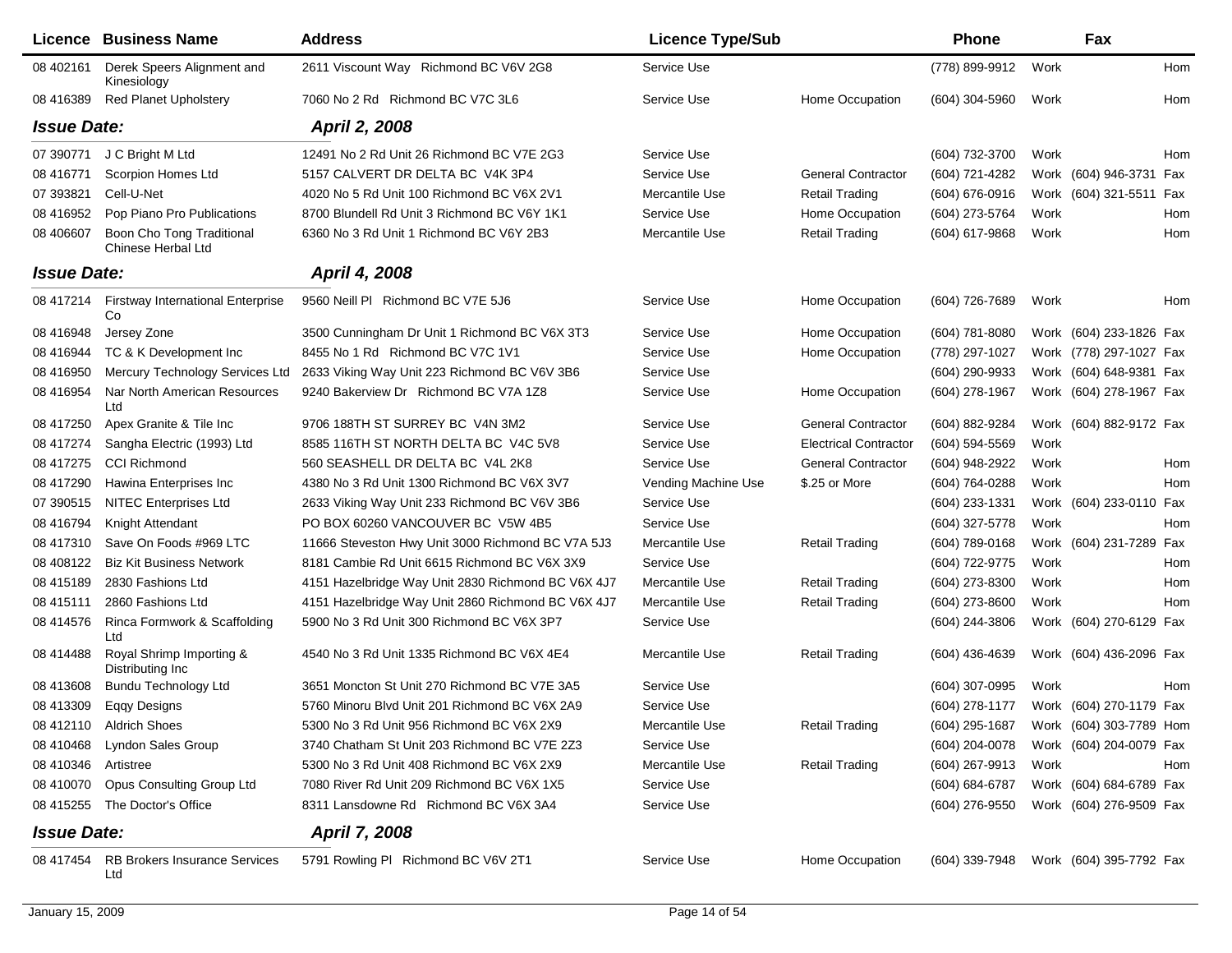|                    | Licence Business Name                               | <b>Address</b>                                               | <b>Licence Type/Sub</b>         |                           | <b>Phone</b>                           |        | Fax                       |     |
|--------------------|-----------------------------------------------------|--------------------------------------------------------------|---------------------------------|---------------------------|----------------------------------------|--------|---------------------------|-----|
|                    | 08 417424 H T Renovations                           | 975 EAST BROADWAY UNIT 213 VANCOUVER BC V5T<br>1Y3           | Service Use                     | <b>General Contractor</b> | (604) 872-2432                         |        | Work (604) 872-2432 Cellu |     |
|                    | 08 417412 Seer Auto                                 | 8231 Granville Ave Unit 109 Richmond BC V6Y 3A4              | Service Use                     | Home Occupation           | (778) 297-1292                         |        | Work (778) 297-1296 Fax   |     |
| 07 394794          | The Chocolate Goddess                               | 2540 Simpson Rd Unit 170 Richmond BC V6X 2P9                 | Industrial/Manufacturing<br>Use |                           | $(604) 644 - 1363$                     | Cellul |                           | Hom |
| 08 410049          | Bombay & Co Inc                                     | 6551 No 3 Rd Unit 1842 Richmond BC V6Y 2B6                   | Mercantile Use                  | Retail Trading            | (604) 279-0027                         |        | Work (416) 784-5257 Fax   |     |
| <b>Issue Date:</b> |                                                     | April 8, 2008                                                |                                 |                           |                                        |        |                           |     |
|                    | 08 417574 Jing's Consulting                         | 5720 Walton Rd Richmond BC V7C 2L9                           | Service Use                     | Home Occupation           | (604) 295-1075                         | Work   |                           | Hom |
| <b>Issue Date:</b> |                                                     | April 9, 2008                                                |                                 |                           |                                        |        |                           |     |
|                    | 08 416946 YoHo Holiday                              | 10551 Shellbridge Way Unit 127 Richmond BC V6X 2W9           | Service Use                     | <b>Travel Agency</b>      | (778) 282-1071                         |        | Work (778) 282-1072 Fax   |     |
| 08 417536          | Bao Hua Zhou                                        | 6755 ELWELL ST BURNABY BC V5E 1K2                            | Service Use                     | <b>General Contractor</b> | (778) 994-5679                         |        | Work (604) 526-1779 Fax   |     |
| <b>Issue Date:</b> |                                                     | April 10, 2008                                               |                                 |                           |                                        |        |                           |     |
| 08 417834          | Icon W Projects Ltd                                 | 5580 Stefanko PI Richmond BC V7E 5G2                         | Service Use                     | <b>General Contractor</b> | (604) 275-2638                         | Work   |                           | Hom |
| 08 417350          | Metro Digital Copies & Printing<br>Services         | 12551 Vickers Way Unit 140 Richmond BC V6V 2N4               | Service Use                     |                           | (604) 282-7112                         | Work   |                           | Hom |
| 08 418047          | Ma Ma's Kitchen Cabinet Ltd                         | 262 SW MARINE DR VANCOUVER BC V5X 2R5                        | Service Use                     | <b>General Contractor</b> | (604) 321-6969                         |        | Work (604) 321-5896 Fax   |     |
| 08 417953          | <b>Harvest Painting</b>                             | 8571 Leslie Rd Richmond BC V6X 1E6                           | Service Use                     | <b>General Contractor</b> | (778) 829-3539                         | Work   |                           | Hom |
| 08 417912          | Silverdale Installations Ltd                        | 8715 GAGLARDI ST MISSION BC V4S 1B2                          | Service Use                     | <b>General Contractor</b> | (604) 826-7734                         |        | Work (604) 826-7713 Fax   |     |
| 07 394054          | Gum Ying Hapkido Inc                                | 8766 McKim Way Unit 1060 Richmond BC V6X 4G4                 | Assembly Use Group 3            | <b>Health Studio</b>      | (778) 316-9981                         | Work   |                           | Hom |
| 08 417502          | <b>Cascadia Contracting Services</b>                | 10 RENAISSANCE SQUARE UNIT 319 NEW<br>WESTMINSTER BC V3M 7B1 | Service Use                     | <b>General Contractor</b> | (604) 759-3277                         | Work   |                           | Hom |
| 08 410349          | C Square Solutions                                  | 12551 Vickers Way Unit 140 Richmond BC V6V 2N4               | Service Use                     |                           | (604) 722-9196                         | Work   |                           | Hom |
| 08 417697          | Mountain Side Gas Services Ltd                      | 1781 HOWARD AVE BURNABY BC V5B 3S2                           | Service Use                     | Gas Contractor            | (604) 293-2720                         |        | Work (604) 291-2724 Fax   |     |
| 08 417754          | Fontaine's                                          | 32 W 12TH AVE UNIT 3 VANCOUVER BC V5Y 1T5                    | Service Use                     | <b>General Contractor</b> | (604) 708-5882                         | Work   |                           | Hom |
| <b>Issue Date:</b> |                                                     | April 14, 2008                                               |                                 |                           |                                        |        |                           |     |
| 08 418057          | Jing Kang's Photography &<br>Design Co              | 3171 Westminster Hwy Richmond BC V7C 5R1                     | Service Use                     | Home Occupation           | (604) 725-7918                         | Work   |                           | Hom |
| 08 418246          | Ronco Commercial Grounds<br>Maintenance Inc         | 7875 119A ST DELTA BC V4C 6N7                                | Service Use                     | <b>General Contractor</b> | (604) 861-4208                         |        | Work (604) 596-8011 Fax   |     |
| 08 418234          | Modern Stucco Ltd                                   | 5829 FREMLIN ST VANCOUVER BC V5Z 3W6                         | Service Use                     | <b>General Contractor</b> | (604) 323-1229                         | Work   |                           | Hom |
| 08 418204          | Axis Backhoe & Excavation Ltd                       | 9360 General Currie Rd Richmond BC V6Y 1M6                   | Service Use                     | <b>General Contractor</b> | (604) 244-5855                         | Work   |                           | Hom |
| 08 418197          | Yinh Shanh International<br>Investment (Canada) Inc | 5851 Gibbons Dr Richmond BC V7C 2C6                          | Service Use                     | Home Occupation           | (604) 821-0022                         |        | Work (604) 821-0072 Fax   |     |
| 08 418193          | Yinh Shanh International<br>Investment (Canada) Inc | 5851 Gibbons Dr Richmond BC V7C 2C6                          | Service Use                     | Home Occupation           | (604) 821-0022 Work (604) 821-0072 Fax |        |                           |     |
| 08 418085          | Stobbe's Masonry (BC) Ltd                           | 6221 202 ST UNIT 1 LANGLEY BC V2Y 1N1                        | Service Use                     | <b>General Contractor</b> | (604) 530-0728                         |        | Work (604) 530-6206 Fax   |     |
| 08 418032          | <b>AMR Retail Service Ltd</b>                       | 5988 Lancing Rd Unit 20 Richmond BC V7C 3A8                  | Service Use                     | Home Occupation           | (604) 271-7601                         |        | Work (604) 271-7608 Fax   |     |
| 08 417994          | Thomson's Tree Service Inc                          | 4718 STAHAKEN CRT DELTA BC V4M 4B9                           | Service Use                     | <b>General Contractor</b> | (604) 220-7875                         | Work   |                           | Hom |
| 08 417772          | Powsys Technology Inc                               | 15100 Knox Way Unit 180 Richmond BC V6V 3A6                  | Industrial/Manufacturing<br>Use |                           | $(604)$ 438-3616                       |        | Work (604) 438-3615 Fax   |     |
| 08 411072          | Clover Trading Co Ltd                               | 1999 Savage Rd Unit 141 Richmond BC V6V 0A5                  | Mercantile Use                  |                           | (604) 436-3548                         |        | Work (604) 436-3589 Fax   |     |
| 08 409 631         | Raydwell Consulting Inc                             | 10451 Shellbridge Way Unit 150 Richmond BC V6X 2W8           | Service Use                     |                           | (604) 278-5720                         |        | Work (604) 278-5760 Fax   |     |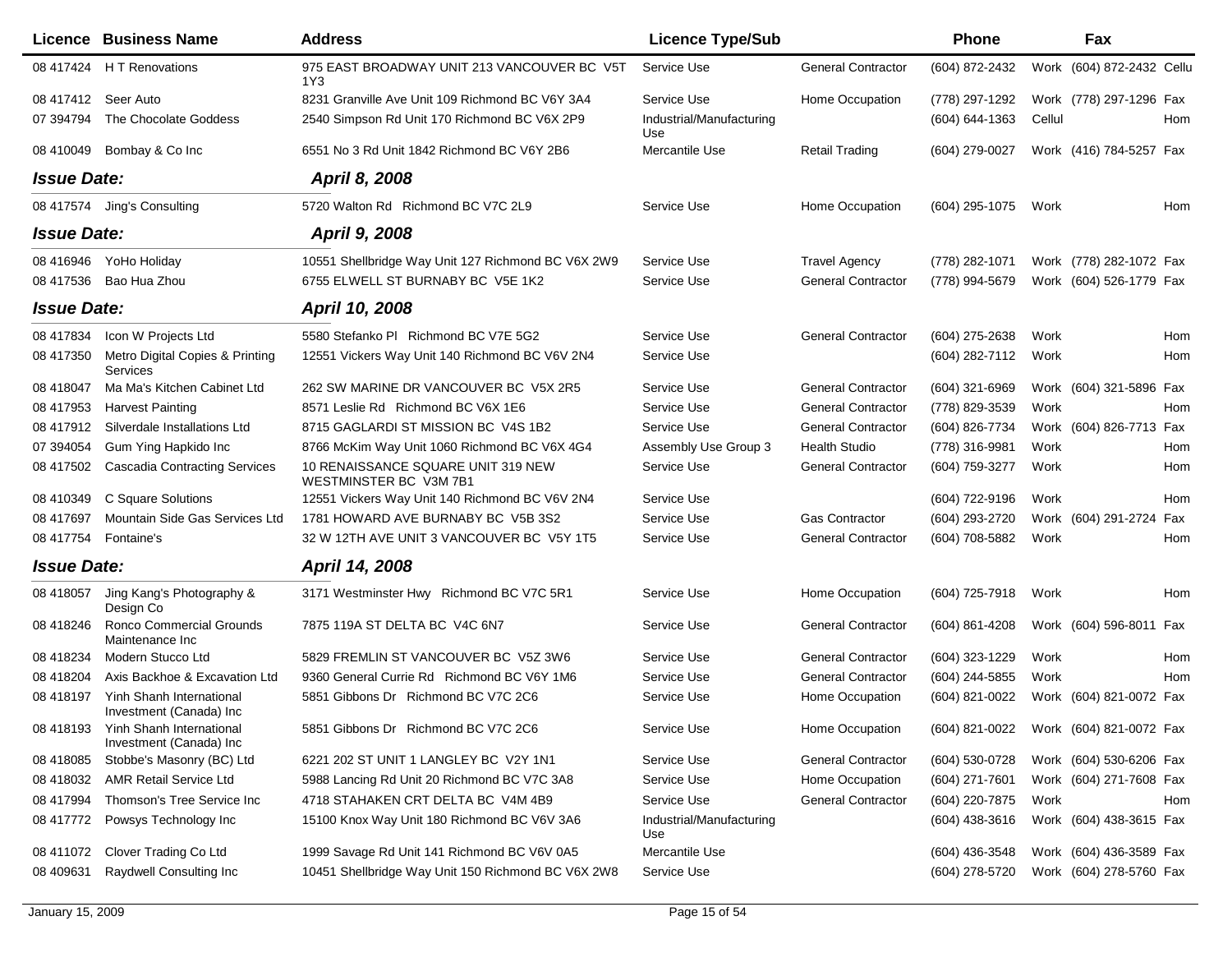|                    | <b>Licence Business Name</b>                   | <b>Address</b>                                                                   | <b>Licence Type/Sub</b> |                               | Phone            |      | Fax                        |
|--------------------|------------------------------------------------|----------------------------------------------------------------------------------|-------------------------|-------------------------------|------------------|------|----------------------------|
|                    | 08 418088 Big Dog Renovations                  | 5900 Muir Dr Unit 1 Richmond BC V6V 2Y8                                          | Service Use             | <b>General Contractor</b>     | (778) 689-4090   |      | Work (604) 521-4022 Fax    |
| <b>Issue Date:</b> |                                                | April 15, 2008                                                                   |                         |                               |                  |      |                            |
| 08 418093          | <b>PAF Mechanical Ltd</b>                      | 15738 89A AVE SURREY BC V4N 2Y6                                                  | Service Use             | <b>Gas Contractor</b>         | (778) 228-6995   |      | Work (604) 583-6959 Fax    |
| 08 417460          | International Caging Services Ltd              | 6191 Westminster Hwy Unit 201 Richmond BC V7C 4V4                                | Service Use             |                               | (604) 241-9777   |      | Work (604) 241-1979 Fax    |
| 08 418254          | Bean West Coffee Company                       | 4431 Westminster Hwy Richmond BC V7C 1B6                                         | Service Use             | Home Occupation               | (604) 276-2230   |      | Work (604) 231-0744 Fax    |
| 08 418092          | <b>PAF Mechanical Ltd</b>                      | 15738 89A AVE SURREY BC V4N 2Y6                                                  | Service Use             | <b>Plumbing Contractor</b>    | (778) 228-6995   |      | Work (604) 583-6959 Fax    |
| 08 416228          | <b>Anita Cosmetics</b>                         | 3700 No 3 Rd Richmond BC V6X 3X2                                                 | Mercantile Use          | <b>Retail Trading</b>         | (604) 270-8621   | Work |                            |
| 07 377395          | Rainflower Enterprises Ltd                     | 3600 No 3 Rd Richmond BC V6X 2C1                                                 | Assembly Use Group 1    | Food Service<br>Establishment | (604) 278-7288   |      | Work (604) 277-2218 Hom    |
| 07 385928          | Chung Chun International<br><b>Trading Ltd</b> | 11180 Coppersmith PI Unit 118 Richmond BC V7A 5G8                                | Service Use             |                               | (604) 275-3279   |      | Work (604) 275-9610 Fax    |
| 08 418269          | <b>Country Drywall Ltd</b>                     | 2205 BONACCORD DR VANCOUVER BC V5P 2N8                                           | Service Use             | <b>General Contractor</b>     | (778) 999-3310   |      | Work (604) 325-8655 Fax    |
| 08 417249          |                                                | Amazing Grace Catering Services 7733 Heather St Unit 49 Richmond BC V6Y 2P8      | Service Use             | Home Occupation               | (604) 232-5516   | Work | Hom                        |
| <b>Issue Date:</b> |                                                | April 17, 2008                                                                   |                         |                               |                  |      |                            |
| 08 418519          | Cathy Chen Shuo Li                             | 8591 Westminster Hwy Unit 219 Richmond BC V6X 3E2                                | Service Use             | Home Occupation               | (604) 638-9178   |      | Work (778) 892-7377 Cellu  |
| 08 418 656         | L E C Construction Ltd                         | 501 EAST 16TH AVE VANCOUVER BC V5T 2V1                                           | Service Use             | <b>General Contractor</b>     | (604) 573-5528   |      | Work (604) 873-5528 Fax    |
| 08 418632          | <b>Bio Solutions Inc.</b>                      | 21243 LOUGHEED HWY UNIT 29005 MAPLE RIDGE BC<br>V <sub>2</sub> X 0C <sub>5</sub> | Service Use             |                               | (604) 250-7216   |      | Work (604) 464-5319 Fax    |
| 08 418594          | Orasi Investments                              | 4933 Fisher Dr Unit 6 Richmond BC V6X 3Z2                                        | Service Use             | Home Occupation               | (604) 999-7979   | Work | Hom                        |
| 08 418592          | Deluxe Home Systems Inc                        | 4657 200TH ST LANGLEY BC V3A 1L4                                                 | Service Use             | <b>General Contractor</b>     | (604) 532-5318   |      | Work (604) 539-7785<br>Fax |
| 08 418533          | <b>Trimark Development Ltd</b>                 | 4300 Deerfield Cr Richmond BC V6X 2Y5                                            | Service Use             | <b>General Contractor</b>     | (604) 771-6738   | Work | Hom                        |
| 08 418509          | <b>Restruction Building Services Ltd</b>       | 2147 172ND ST SURREY BC V3S 9Z5                                                  | Service Use             | <b>General Contractor</b>     | (604) 538-5683   | Work | Hom                        |
| 08 418496          | <b>Hybrid Traffic Control Ltd</b>              | 7423 141 A ST SURREY BC V3W 7L3                                                  | Service Use             |                               | (604) 596-8385   |      | Work (604) 596-8378<br>Fax |
| 08 418456          | <b>Dhal-Gill Construction</b>                  | 9038 HOLT RD SURREY BC V3V 4H3                                                   | Service Use             | <b>General Contractor</b>     | (604) 599-4203   | Work | Hom                        |
| 08 418293          | Gloria Tong                                    | 10711 Shepherd Dr Unit 34 Richmond BC V6X 4E7                                    | Service Use             | Home Occupation               | (604) 232-0342   |      | Work (604) 232-0342 Fax    |
| 08 418538          | <b>Smart Choice Painters</b>                   | 5880 Kittiwake Dr Richmond BC V7E 4R9                                            | Service Use             | <b>General Contractor</b>     | (778) 858-2886   |      | Work (604) 241-0503 Fax    |
| 08 418454          | Solid Wood Home Services Inc                   | 3328 MONMOUTH AVE VANCOUVER BC V5R 5R6                                           | Service Use             | <b>General Contractor</b>     | (604) 710-3075   |      | Work (604) 437-0201 Fax    |
| 08 416308          | Aparc Systems Ltd                              | 13353 Commerce Pkwy Unit 2148 Richmond BC V6V 3A1                                | Mercantile Use          | <b>Wholesale Trading</b>      | (604) 276-4500   |      | Work (604) 276-4580 Fax    |
| 08 418207          | Back in Motion Rehab Inc.                      | 6651 Elmbridge Way Unit 140 Richmond BC V7C 5C2                                  | Service Use             |                               | (604) 273-7600   |      | Work (604) 273-7662 Fax    |
| 07 391410          | <b>Fresh Groove Productions</b>                | 2691 Viscount Way Unit 101 Richmond BC V6V 2R5                                   | Assembly Use Group 3    |                               | (778) 889-2911   | Work | Hom                        |
| 08 418295          | <b>BABS Trucking</b>                           | 6931 Cooney Rd Unit 109 Richmond BC V6Y 2J9                                      | Service Use             | Home Occupation               | (778) 999-0791   | Work | Hom                        |
| 08 418299          | Green As Grass Lawn & Garden<br><b>Inc</b>     | 10520 Gilmore Cr Richmond BC V6X 1X4                                             | Service Use             | <b>General Contractor</b>     | (604) 231-5925   |      | Work (604) 231-5925 Fax    |
|                    | 08 418320 Walden Consulting                    | 8340 Alanmore PI Richmond BC V7C 2C1                                             | Service Use             | Home Occupation               | (604) 304-6056   |      | Work (604) 304-6056 Fax    |
|                    | 08 418354 Y M G Construction                   | 1886 E 40TH AVE VANCOUVER BC V5P 1J2                                             | Service Use             | <b>General Contractor</b>     | (778) 737-1198   | Work | Hom                        |
|                    | 08 418012 Eden Garden Photo Studio             | 5300 No 3 Rd Richmond BC V6X 2X9                                                 | Mercantile Use          | <b>Retail Trading</b>         | (778) 882-6611   | Work | Hom                        |
| <b>Issue Date:</b> |                                                | April 18, 2008                                                                   |                         |                               |                  |      |                            |
| 08 418633          | Sultinia Gutters Ltd                           | 9140 PRINCE CHARLES BLVD SURREY BC V3V 1S2                                       | Service Use             | <b>General Contractor</b>     | $(604)$ 589-5063 |      | Work (604) 589-5063 Fax    |
| 08 418236          | <b>Dynasty Fireplaces</b>                      | 3071 No 5 Rd Unit 1 Richmond BC V6X 2T4                                          | Mercantile Use          | <b>Retail Trading</b>         | $(604)$ 821-1009 |      | Work (604) 821-1019 Fax    |
| 08 418757          | The Gifting Room Enterprise Co                 | 6171 Bassett Rd Richmond BC V7C 2Y3                                              | Service Use             | Home Occupation               | $(604)$ 789-1981 | Work | Hom                        |
| 08 418634          | <b>Precision Virtual Tours</b>                 | 2391 McKessock Ave Richmond BC V6X 2N8                                           | Service Use             | Home Occupation               | (604) 313-3964   | Work | Hom                        |
|                    |                                                |                                                                                  |                         |                               |                  |      |                            |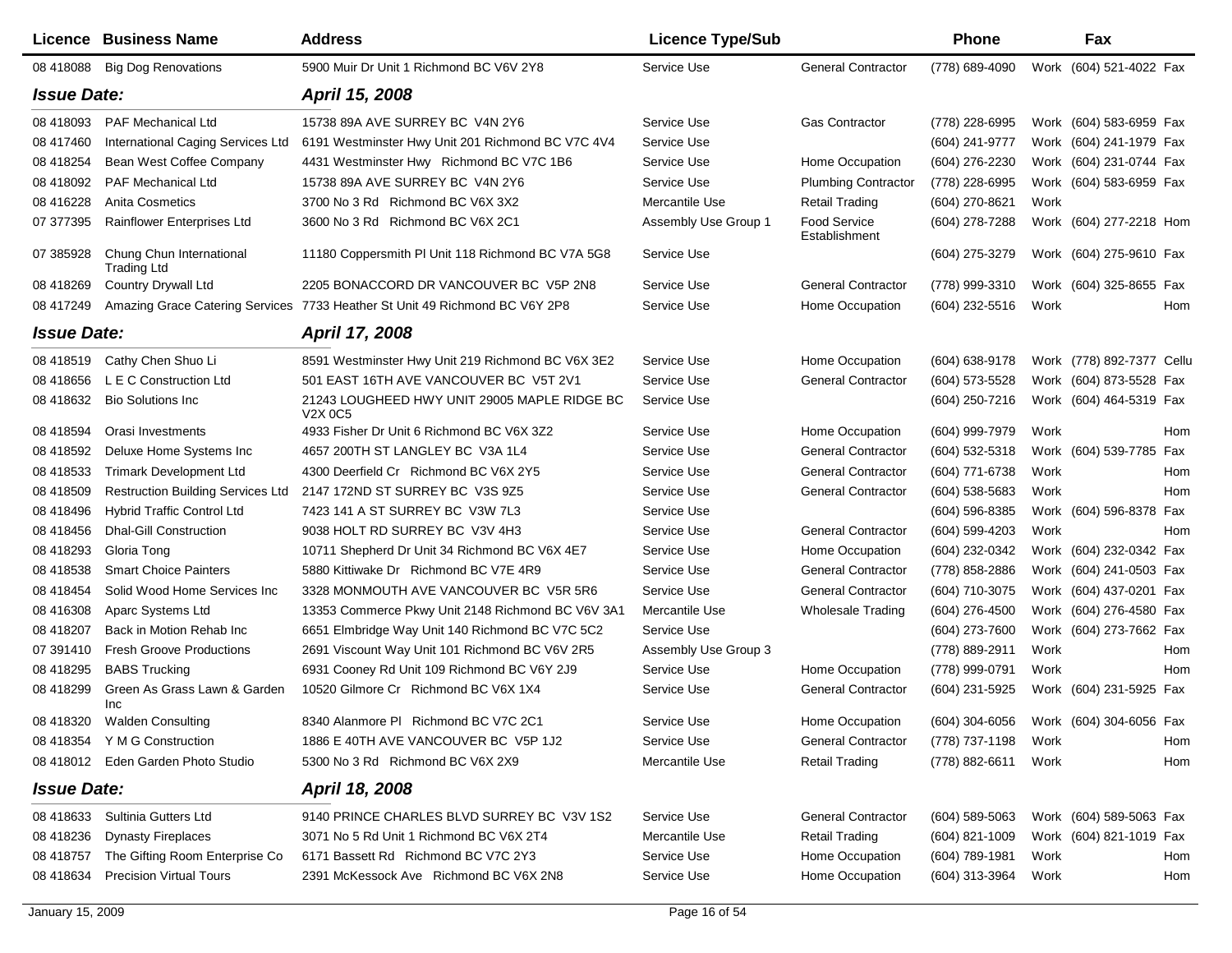|                    | <b>Licence Business Name</b>                                                              | <b>Address</b>                                     | <b>Licence Type/Sub</b> |                                 | <b>Phone</b>     |      | Fax                        |
|--------------------|-------------------------------------------------------------------------------------------|----------------------------------------------------|-------------------------|---------------------------------|------------------|------|----------------------------|
| 08 418715          | Pacific Ocean Insulation                                                                  | 14179 75 A AVE SURREY BC V3W 6S8                   | Service Use             | <b>General Contractor</b>       | (604) 590-8423   | Work | Hom                        |
| 08 418733          | <b>OKRICHARD Software</b><br>Development Ltd                                              | 7380 Williams Rd Richmond BC V7A 1G1               | Service Use             | Home Occupation                 | (778) 858-5928   |      | Work (604) 232-0685 Fax    |
| 08 418772          | Amy Lin                                                                                   | 7451 Chelsea Rd Richmond BC V7C 3S7                | Service Use             | <b>General Contractor</b>       | (604) 649-2514   | Work | Hom                        |
| 08 418799          | Military Collectors' Club Of<br>Canada                                                    | PO BOX 45044 LANSDOWN RPO EDMONTON AB T6H<br>5Y1   | Mercantile Use          | <b>Retail Trading</b>           | (780) 449-1668   | Work | Hom                        |
| 08 418800          | Idea Interior                                                                             | 8171 Colonial Dr Unit 201 Richmond BC V7C 4W9      | Service Use             | <b>General Contractor</b>       | (778) 297-1147   | Work | Hom                        |
| 08 418801          | 624335 BC Ltd                                                                             | 4595 45A AVE DELTA BC V4K 1M3                      | Service Use             | <b>Plumbing Contractor</b>      | (604) 219-3531   | Work | Hom                        |
| 08 418235          | Canadian Shield Security Inc                                                              | 5271 Blundell Rd Richmond BC V7C 1H3               | Service Use             | Private Investigation<br>Agency | (778) 297-2522   |      | Work (778) 297-2522 Fax    |
| 07 361996          | <b>General Flooring Ltd</b>                                                               | 11600 Bridgeport Rd Unit 6 Richmond BC V6X 1T2     | Mercantile Use          | <b>Retail Trading</b>           | (604) 231-1858   |      | Work (604) 231-1858 Fax    |
| 08 418836          | <b>Terrallel Source Services</b>                                                          | 8891 Foster Rd Richmond BC V6Y 1Z9                 | Service Use             | Home Occupation                 | (604) 783-1380   | Work | Hom                        |
| 08 417793          | Yue Yip Building Supplies Co Ltd                                                          | 11600 Bridgeport Rd Unit 5 Richmond BC V6X 1T2     | Mercantile Use          | <b>Wholesale Trading</b>        | (604) 303-0230   |      | Work (604) 303-0240 Fax    |
| 08 417792          | Yue Yip Building Supplies Co Ltd                                                          | 11600 Bridgeport Rd Unit 5 Richmond BC V6X 1T2     | Mercantile Use          | <b>Retail Trading</b>           | (604) 303-0230   |      | Work (604) 303-0240<br>Fax |
| 08 417455          | Huanyu Investment Management<br>Ltd                                                       | 10451 Shellbridge Way Unit 150 Richmond BC V6X 2W8 | Service Use             |                                 | (604) 278-5760   | Work | Hom                        |
| 08 41 66 28        | TDP Installer and Distributor Inc                                                         | 11600 Bridgeport Rd Unit 5 Richmond BC V6X 1T2     | Mercantile Use          | <b>Wholesale Trading</b>        | (604) 303-0230   |      | Work (604) 303-0240 Fax    |
| 08 41 6609         | TDP Installer and Distributor Inc.                                                        | 11600 Bridgeport Rd Unit 5 Richmond BC V6X 1T2     | Mercantile Use          | <b>Retail Trading</b>           | (604) 303-0230   |      | Work (604) 303-0240 Fax    |
| 08 416314          | <b>Terrallel Source Services</b>                                                          | 8081 Westminster Hwy Unit 1003 Richmond BC V6X 1A7 | Service Use             | Home Occupation                 | (604) 783-1380   | Work | Hom                        |
| 08 40 6863         | <b>SKO Learning</b>                                                                       | 4140 No 3 Rd Unit 130 Richmond BC V6X 2C2          | Assembly Use Group 3    | <b>Education Institution</b>    | (604) 780-7787   | Work | Hom                        |
| 08 40 6445         | Y & C Holiday Inc                                                                         | 4140 No 3 Rd Unit 250 Richmond BC V6X 2C2          | Service Use             |                                 | (604) 248-0274   |      | Work (604) 248-0277 Fax    |
| 08 404026          | <b>Tiara Fashion Ltd</b>                                                                  | 4380 No 3 Rd Unit 1125 Richmond BC V6X 3V7         | Mercantile Use          | <b>Retail Trading</b>           | (604) 270-9798   |      | Work (604) 520-0938 Fax    |
| 07 369342          | CDS (Canadian Dry Storage,<br>CDS Cold Storage, Canadian<br><b>Distribution Services)</b> | 18351 McCartney Way Richmond BC V6W 0A1            | Service Use             |                                 | (604) 279-0960   |      | Work (604) 279-0956 Fax    |
| 07 368610          | Bergeron Collins Capital Corp                                                             | 18351 McCartney Way Richmond BC V6W 0A1            | Service Use             |                                 | (604) 276-4565   |      | Work (604) 276-4565 Fax    |
| 07 369341          | <b>KM Keyboard Moving Ltd</b>                                                             | 18351 McCartney Way Richmond BC V6W 0A1            | Service Use             | <b>Delivery Services</b>        | (604) 279-2550   |      | Work (604) 279-0956 Fax    |
| <b>Issue Date:</b> |                                                                                           | April 21, 2008                                     |                         |                                 |                  |      |                            |
| 08 418873          | Four Seasons Construction Ltd                                                             | 7167 ADERA ST VANCOUVER BC V6P 5C5                 | Service Use             | <b>General Contractor</b>       | (604) 781-3228   | Work | Hom                        |
| <b>Issue Date:</b> |                                                                                           | April 22, 2008                                     |                         |                                 |                  |      |                            |
| 08 419098          | Changjoeeui Achim Renovations<br>Inc                                                      | 11383 162ND ST SURREY BC V4N 4R5                   | Service Use             | <b>General Contractor</b>       | (604) 580-7853   | Work | Hom                        |
| 08 407222          | Oceanbridge International<br>Investment Co Ltd                                            | 4400 Hazelbridge Way Unit 350 Richmond BC V6X 3R8  | Service Use             |                                 | $(604)$ 270-2767 |      | Work (604) 270-2761 Fax    |
| 07 398174          | Miss Lam Learning Centre Ltd                                                              | 6231 London Rd Unit 125 Richmond BC V7E 3S3        | Assembly Use Group 3    | <b>Education Institution</b>    | (604) 448-1287   | Work | Hom                        |
| 08 418943          | Pleasantside Renovations Co                                                               | 7981 GRAND ST MISSION BC V2V 3T8                   | Service Use             | <b>General Contractor</b>       | $(604)$ 338-6455 | Work | Hom                        |
| 08 417773          | KSW Tax Accounting and<br><b>Financial Services</b>                                       | 8060 Gilbert Rd Richmond BC V7C 3W7                | Service Use             | Home Occupation                 | (604) 781-1324   |      | Work (604) 272-2908 Fax    |
| <b>Issue Date:</b> |                                                                                           | April 23, 2008                                     |                         |                                 |                  |      |                            |
| 08 419373          | <b>Pro-Line Interiors</b>                                                                 | 1621 200 ST LANGLEY BC V2Z 1W5                     | Service Use             | <b>General Contractor</b>       | (604) 727-1649   | Work | Hom                        |
| 08 419394          | B & L Plumbing and Heating Ltd                                                            | 14600 106 AVE SURREY BC V3R 5Y1                    | Service Use             | <b>Gas Contractor</b>           | $(604)$ 588-9964 |      | Work (604) 588-9963 Fax    |
| 08 419352          | Pro Air Systems Ltd                                                                       | 8988 FRASERTON CRT UNIT 203 BURNABY BC V5J<br>5H8  | Service Use             | Refrigeration<br>Contractor     | (604) 419-0629   |      | Work (604) 419-0631 Fax    |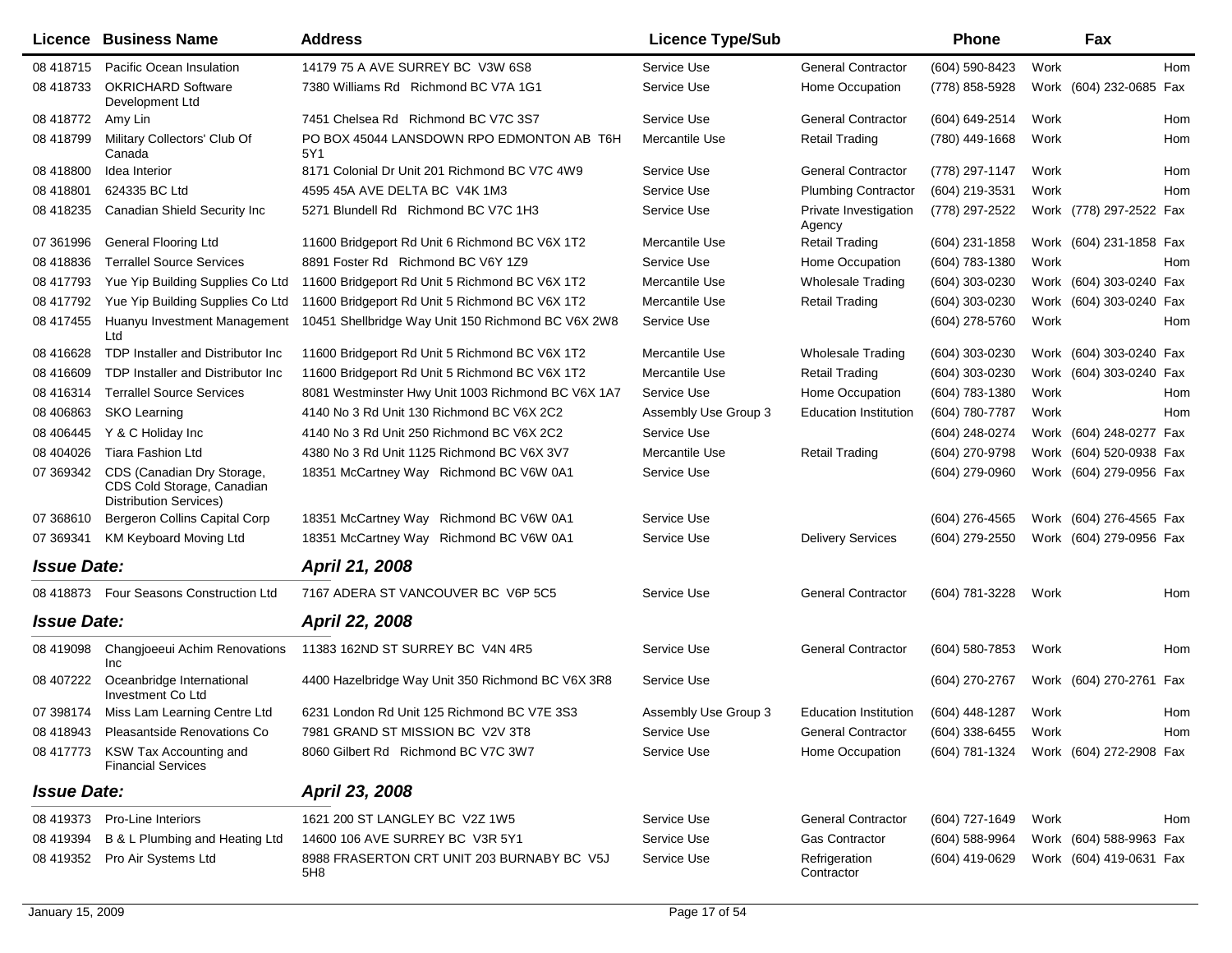|                    | Licence Business Name                   | <b>Address</b>                                               | <b>Licence Type/Sub</b> |                               | Phone            |      | Fax                        |
|--------------------|-----------------------------------------|--------------------------------------------------------------|-------------------------|-------------------------------|------------------|------|----------------------------|
| 08 419313          | Wahpoosutan Contractors Ltd             | 3731 Garry St Richmond BC V7E 2T6                            | Service Use             | <b>General Contractor</b>     | (778) 888-9978   | Work | <b>Hom</b>                 |
| 08 418264          | <b>Ron's Blueberries</b>                | 11311 Blundell Rd Richmond BC V6Y 1L4                        | Mercantile Use          | Roadside Stand                | (604) 272-3141   |      | Work (604) 274-5625 Fax    |
| 08 403206          | Absolute Spa At The River Rock          | 8811 River Rd Richmond BC V6X 1X6                            | Service Use             |                               | (604) 682-2772   |      | Work (604) 604-2760 Fax    |
| 07 402048          | Apple Appliances Inc                    | 8888 Odlin Cr Unit 1360 Richmond BC V6X 3Z8                  | Mercantile Use          | <b>Retail Trading</b>         | (604) 304-0728   |      | Work (866) 813-6659 Fax    |
| <b>Issue Date:</b> |                                         | April 24, 2008                                               |                         |                               |                  |      |                            |
| 08 419559          | Sign A Rama Vancouver                   | 2740 E HASTINGS VANCOUVER BC V5K 1Z9                         | Service Use             | <b>General Contractor</b>     | (604) 909-7506   |      | Work (604) 676-3279 Fax    |
| 08 419292          | <b>MG</b> Construction                  | 8380 Jones Rd Unit 311 Richmond BC V6Y 1L6                   | Service Use             | <b>General Contractor</b>     | (604) 279-4279   |      | Work (604) 304-9644 Fax    |
| 08 416947          | Sea-Con Logistics International         | 18351 McCartney Way Richmond BC V6W 0A1                      | Service Use             |                               | (604) 279-0960   |      | Work (604) 279-0956 Fax    |
| <b>Issue Date:</b> |                                         | April 28, 2008                                               |                         |                               |                  |      |                            |
| 08 419761          | <b>Country Style Renovations</b>        | 5438 RUPERT ST VANCOUVER BC V5R 2K3                          | Service Use             | <b>General Contractor</b>     | (604) 432-7869   |      | Work (604) 432-7869 Fax    |
| 08 419593          | Paran Orange Design Consulting<br>Ltd   | 9940 LOUGHEED HWY UNIT 305 BURNABY BC V3J<br>1N <sub>3</sub> | Service Use             | <b>General Contractor</b>     | (604) 415-0067   |      | Work (604) 415-0067 Fax    |
| 08 419705          | <b>Hoys Contractor</b>                  | 3122 E 4TH AVE VANCOUVER BC V5M 1L5                          | Service Use             | <b>General Contractor</b>     | (604) 551-9896   | Work | Hom                        |
| 08 419713          | Inno Design and Contracting             | 8888 151st ST UNIT 52 SURREY BC V3R 0Z9                      | Service Use             | <b>General Contractor</b>     | (604) 319-3882   | Work | Hom                        |
| 08 419734          | New Concept Education                   | 8766 McKim Way Unit 2125 Richmond BC V6X 4G4                 | Assembly Use Group 3    | <b>Education Institution</b>  | (604) 278-8747   |      | Work (604) 278-8747 Fax    |
| 08 419736          | D & J Stucco Ltd                        | 15033 87B ST SURREY BC V3S 5G6                               | Service Use             | <b>General Contractor</b>     | (604) 603-2509   |      | Work (778) 895-2435 Cellu  |
| 08 419785          | <b>EZ Watts Electric Ltd</b>            | 1145 INLET ST UNIT 52 COQUITLAM BC V3B 6B8                   | Service Use             | <b>Electrical Contractor</b>  | (604) 889-0075   |      | Work (604) 464-6625 Fax    |
| 08 419795          | Sugar Cube Soul Jewelry Design          | 5880 Dover Cr Unit 125 Richmond BC V7C 5P5                   | Service Use             | Home Occupation               | (604) 204-0609   | Work | Hom                        |
| 08 419798          | Iron Mountain Painting Ltd              | 28525 DEWDNEY TRUNK RD MAPLE RIDGE BC V2W<br>1M1             | Service Use             | <b>General Contractor</b>     | $(604)$ 462-1683 |      | Work (604) 462-1683 Fax    |
| 08 419802          | <b>NCIS Integration Services Inc.</b>   | 6500 Chatsworth Rd Richmond BC V7C 3S3                       | Service Use             | Home Occupation               | (604) 616-2027   |      | Work (604) 278-0200 Fax    |
| 08 419826          | <b>Beyond Chocolates Ltd</b>            | 8351 Williams Rd Richmond BC V7A 1G4                         | Service Use             | Home Occupation               | (604) 295-0309   | Work | Hom                        |
| 08 417388          | Filanca shoes                           | 5300 No 3 Rd Unit 412 Richmond BC V6X 2X9                    | Mercantile Use          | <b>Retail Trading</b>         | (604) 817-3993   | Work | Hom                        |
| 08 419807          | Gurdhian (Danny) Basra                  | 4180 Garry St Richmond BC V7E 2V1                            | Service Use             | <b>General Contractor</b>     | (604) 271-9731   | Work | Hom                        |
| 07 374688          | <b>Island City Ballet Ltd</b>           | 2631 Viking Way Unit 208 Richmond BC V6V 3B5                 | Assembly Use Group 3    |                               | (604) 961-1302   | Work | Hom                        |
| 08 419592          | Capri Cabinets and Millworks Ltd        | 19415 56 AVE SURREY BC V3S 6K2                               | Service Use             | <b>General Contractor</b>     | (604) 816-6990   | Work | Hom                        |
| 07 357820          | <b>Equiptoserve Christian Networks</b>  | 13988 Cambie Rd Unit 323 Richmond BC V6V 2K4                 | Service Use             |                               | (778) 297-0350   |      | Work (778) 297-0351<br>Fax |
| 08 419015          | PeoplePower Canada Sourcing<br>Services | 7471 Blundell Rd Unit 208 Richmond BC V6Y 1J6                | Service Use             | Home Occupation               | (604) 818-4031   | Work | Hom                        |
| 07 398138          | Folima Group                            | 12520 Horseshoe Way Unit 118 Richmond BC V7A 5K3             | Mercantile Use          | <b>Wholesale Trading</b>      | (604) 241-1700   | Work | Hom                        |
| 07 398273          | <b>Robocoder Corporation</b>            | 2639 Viking Way Unit 260 Richmond BC V6V 3B7                 | Service Use             |                               | (888) 662-8082   |      |                            |
| 08 402742          | Orange Distributions Inc                | 12511 Vulcan Way Unit 120 Richmond BC V6V 1J7                | Service Use             |                               | $(604)$ 247-2487 |      | Work (604) 247-2489 Fax    |
| 08 412628          | Y M Enterprises Ltd                     | 12511 Vulcan Way Unit 120 Richmond BC V6V 1J7                | Mercantile Use          | <b>Wholesale Trading</b>      | (604) 304-4261   |      | Work (604) 304-4262 Fax    |
| 08 413927          | Pro-Con Electrical Testing Ltd          | 1999 Savage Rd Unit 181 Richmond BC V6V 0A5                  | Service Use             | <b>Electrical Contractor</b>  | (604) 303-9770   |      | Work (604) 303-9773 Fax    |
| 08 414092          | Urban Rebel Mixed Martial Arts          | 6858 No 3 Rd Richmond BC V6Y 2C4                             | Assembly Use Group 3    | <b>Education Institution</b>  | (604) 306-7052   | Work | Hom                        |
| 08 414470          | <b>Blackberry Bistro Ltd</b>            | 6011 Dyke Rd Richmond BC V7E 3R3                             | Assembly Use Group 1    | Food Service<br>Establishment | (604) 272-5755   |      | Work (604) 272-0901 Fax    |
| 08 415110 NCIX     |                                         | 4611 Viking Way Unit 186 Richmond BC V6V 2K9                 | Service Use             |                               | $(604)$ 288-8080 |      | Work (604) 247-0570 Fax    |
| <b>Issue Date:</b> |                                         | April 29, 2008                                               |                         |                               |                  |      |                            |
| 08 419831          | Urban Workshop Ltd                      | 6341 HOLLYPARK DR DELTA BC V4K 4T2                           | Service Use             | <b>General Contractor</b>     | (604) 802-3072   | Work | Hom                        |
| 08 419876          | The Workplace Health Group              | 9880 Parsons Rd Unit 13 Richmond BC V7E 1K9                  | Service Use             | Home Occupation               | (604) 278-7842   |      | Work (604) 241-0032 Fax    |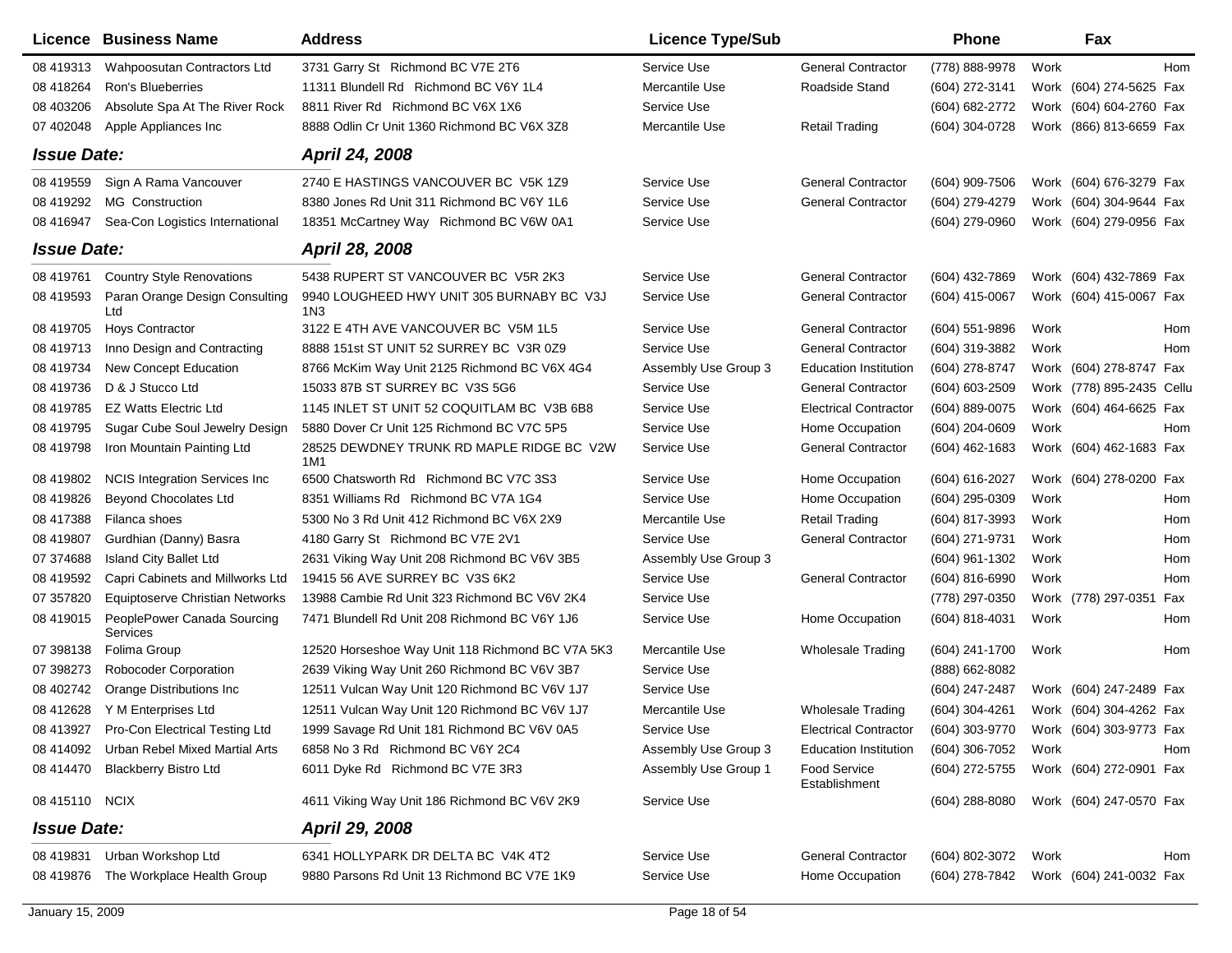|                    | <b>Licence Business Name</b>                       | <b>Address</b>                                         | <b>Licence Type/Sub</b>         |                            | Phone            |      | Fax                       |  |
|--------------------|----------------------------------------------------|--------------------------------------------------------|---------------------------------|----------------------------|------------------|------|---------------------------|--|
| 08 419907          | <b>Girlicious Fashion</b>                          | 3720 Cunningham Dr Richmond BC V6X 3N5                 | Service Use                     | Home Occupation            | (604) 270-3897   |      | Work (604) 270-3897 Fax   |  |
| 08 419955          | <b>Taliesin Painting</b>                           | 3820 W 11TH AVE VANCOUVER BC V6R 2K9                   | Service Use                     | <b>General Contractor</b>  | (604) 306-0253   | Work | Hom                       |  |
| 07 395642          | Freedom Medical Robotics Ltd                       | 21320 Gordon Way Unit 125 Richmond BC V6W 1J8          | Service Use                     |                            | (604) 270-0884   |      | Work (604) 270-2009 Fax   |  |
| <b>Issue Date:</b> |                                                    | April 30, 2008                                         |                                 |                            |                  |      |                           |  |
| 08 414074          | Signature Stones & Granite                         | 2540 Simpson Rd Unit 130 Richmond BC V6X 2P9           | Industrial/Manufacturing<br>Use |                            | (604) 270-8383   |      | Work (604) 270-8200 Fax   |  |
| 08 419954          | <b>Sharp Contacts Trading</b><br>Company Ltd       | 8500 Ackroyd Rd Unit 339 Richmond BC V6X 3H8           | Service Use                     | Home Occupation            | (604) 307-7442   | Work | Hom                       |  |
| 08 420575          | <b>Action Projects Inc</b>                         | 362B E ESPLANADE ST NORTH VANCOUVER BC V7L<br>1A4      | Service Use                     | <b>General Contractor</b>  | (604) 990-9169   |      | Work (604) 990-9170 Fax   |  |
| <b>Issue Date:</b> |                                                    | May 1, 2008                                            |                                 |                            |                  |      |                           |  |
| 08 420663          | RJ Breen Consulting                                | 12032 Osprey Crt Richmond BC V7E 3S6                   | Service Use                     | Home Occupation            | (604) 275-2660   | Work | Cellu                     |  |
| 08 420800          | Ever-Ready Plumbing and<br>Heating                 | 5584 UNION ST BURNABY BC V5B 1W5                       | Service Use                     | <b>Plumbing Contractor</b> | (604) 250-4465   | Work | Hom                       |  |
| 08 419832          | <b>Precious Marketing</b>                          | 8751 General Currie Rd Unit 120 Richmond BC V6Y 1M3    | Service Use                     | Home Occupation            | (778) 785-6238   |      | Work (604) 241-9650 Hom   |  |
| 08 403465          | Orque Tradevelop Corporation                       | 2540 Simpson Rd Unit 150 Richmond BC V6X 2P9           | Mercantile Use                  | <b>Wholesale Trading</b>   | (604) 278-6963   |      | Work (604) 278-6903 Fax   |  |
| 08 420852          | Get Growing Landscaping                            | 8640 Leslie Rd Richmond BC V6X 2V7                     | Service Use                     | <b>General Contractor</b>  | (604) 644-7710   |      | Work (778) 895-7710 Hom   |  |
| 08 419901          | Y J H Construction & Gardening<br>Corp             | 2995 W 36TH VANCOUVER V6N 2R2                          | Service Use                     | <b>General Contractor</b>  | (604) 261-0667   | Work | Hom                       |  |
| <b>Issue Date:</b> |                                                    | May 2, 2008                                            |                                 |                            |                  |      |                           |  |
| 08 420797          | <b>Hamilton Home Services Ltd</b>                  | 6672 HASTINGS ST BURNABY BC V5B 1S3                    | Service Use                     | <b>Gas Contractor</b>      | (604) 765-0866   | Work | Hom                       |  |
| 08 421080          | James Painting                                     | 7363 202A ST LANGLEY BC V2Y 0A8                        | Service Use                     | <b>General Contractor</b>  | (778) 278-8530   |      | Work (778) 278-8530 Fax   |  |
| 08 421054          | Mr Swirl Plumbing & Drain<br>Cleaning Inc          | 1515 BROADWAY ST UNIT 600 PORT COQUITLAM BC<br>V3C 6M2 | Service Use                     | <b>Plumbing Contractor</b> | (604) 931-4664   |      | Work (604) 468-3908 Fax   |  |
| 08 420974          | <b>Spiritlink Communications</b>                   | 5831 Easterbrook Rd Richmond BC V7C 2G8                | Service Use                     | Home Occupation            | (604) 783-8304   |      | Work (604) 271-4880 Fax   |  |
| 08 421081          | <b>Transportation &amp; Freight</b><br>Warehousing | 9940 Seacote Rd Richmond BC V7A 4A7                    | Service Use                     | Home Occupation            | (604) 270-2127   | Work | Hom                       |  |
| 07 394053          | <b>CNTVShop And Mega Club</b>                      | 4351 No 3 Rd Unit 175 Richmond BC V6X 3A7              | Assembly Use Group 3            | <b>Health Studio</b>       | (604) 278-3080   |      | Work (604) 278-3085 Hom   |  |
| 07 373543          | Golden Gate Seafood<br>(Vancouver 1982) Co Ltd     | 18351 McCartney Way Richmond BC V6W 0A1                | Mercantile Use                  | Wholesale Trading          | (604) 276-9589   |      | Work (604) 276-9586 Fax   |  |
| 07 369428          | CNTV Shop And Mega Club                            | 4351 No 3 Rd Unit 175 Richmond BC V6X 3A7              | Mercantile Use                  | <b>Retail Trading</b>      | (604) 278-3080   |      | Work (604) 278-3085 Fax   |  |
| 08 421053          | D Chouhan Trucking                                 | 8373 146A ST SURREY BC V3S 9K4                         | Service Use                     |                            | (604) 599-6076   | Work | Hom                       |  |
| <b>Issue Date:</b> |                                                    | May 5, 2008                                            |                                 |                            |                  |      |                           |  |
| 08 421159 Prospect |                                                    | 8300 General Currie Rd Unit 339 Richmond BC V6Y 3X1    | Service Use                     | Home Occupation            | (778) 891-2088   |      | Work (604) 759-1539 Fax   |  |
|                    | 08 421272 North Arm Water Taxi Ltd                 | 262 HUME ST NEW WESTMINSTER BC V3M 5N5                 | Service Use                     |                            | (604) 773-2880   | Work | Hom                       |  |
| 08 421219          | I K Building Services                              | 11671 7th Ave Unit 229 Richmond BC V7E 4X2             | Service Use                     | <b>General Contractor</b>  | (604) 518-7070   | Work | Hom                       |  |
| 08 421213          | Solariums Plus Corporation                         | 4522 210A ST LANGLEY BC V3A 8M2                        | Service Use                     | <b>General Contractor</b>  | $(604)$ 539-1769 | Work | Hom                       |  |
| 08 421134          | Incisive Marketing Inc                             | 4680 Camlann Crt Richmond BC V7C 4S1                   | Service Use                     | Home Occupation            | (604) 277-6292   |      | Work (604) 277-6294 Fax   |  |
| 08 414230          | <b>Beauty Garden Armoatherapy</b>                  | 8580 Alexandra Rd Unit 1135 Richmond BC V6X 4B3        | Service Use                     |                            | $(604)$ 303-0331 |      | Work (604) 303-0331 Fax   |  |
| 08 408042          | Happy Planet Foods Inc                             | 2271 Vauxhall PI Richmond BC V6V 1Z5                   | Industrial/Manufacturing<br>Use |                            | $(604)$ 253-7550 |      | Work (604) 253-7554 Fax   |  |
| 08 411368          | Powergate Access Systems Inc                       | 2680 Shell Rd Unit 113 Richmond BC V6X 4C9             | Mercantile Use                  | <b>Wholesale Trading</b>   | (604) 628-6147   |      | Work (604) 288-7599 Cellu |  |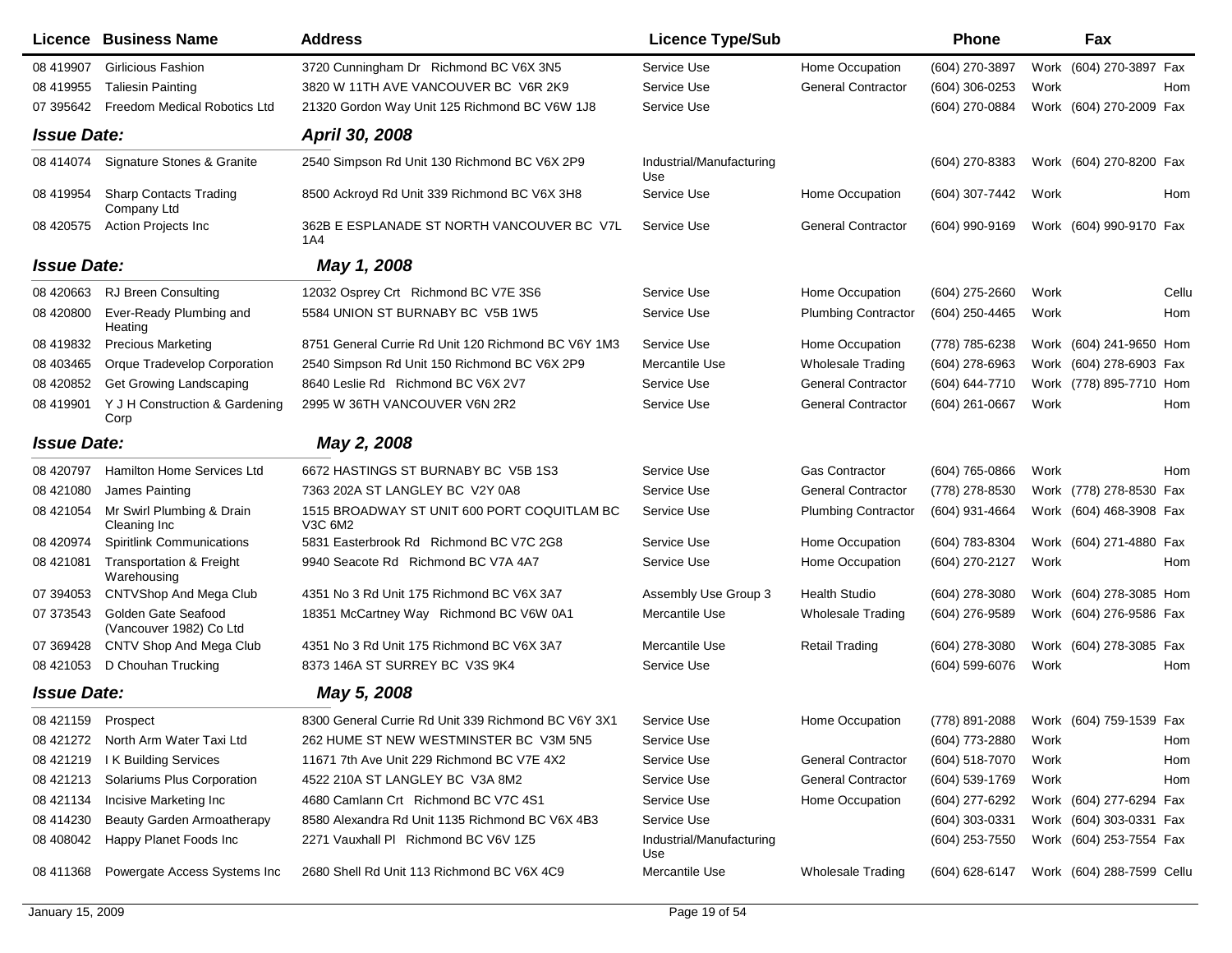|                    | <b>Licence Business Name</b>                 | <b>Address</b>                                       | <b>Licence Type/Sub</b>         |                                      | Phone            |      | Fax                     |     |
|--------------------|----------------------------------------------|------------------------------------------------------|---------------------------------|--------------------------------------|------------------|------|-------------------------|-----|
| <b>Issue Date:</b> |                                              | May 6, 2008                                          |                                 |                                      |                  |      |                         |     |
| 08 419639          | Winners Holiday Ltd                          | 4540 No 3 Rd Unit 1140 Richmond BC V6X 4E4           | Service Use                     | <b>Travel Agency</b>                 | $(604)$ 273-3000 |      | Work (604) 273-3031 Fax |     |
| 08 421135          | Huan T & T                                   | 6420 Buswell St Unit 305 Richmond BC V6Y 2G3         | Service Use                     | Home Occupation                      | (778) 997-5928   | Work |                         | Hom |
| 08 421336          | Five Star Gutter & Sundeck Ltd               | 9273 126 A ST SURREY BC V3V 5G3                      | Service Use                     | <b>General Contractor</b>            | (604) 807-3357   | Work |                         | Hom |
| <b>Issue Date:</b> |                                              | May 7, 2008                                          |                                 |                                      |                  |      |                         |     |
| 08 414990          | Alliance Healthfood Limited                  | 4380 No 3 Rd Unit 1365 Richmond BC V6X 3V7           | Mercantile Use                  | <b>Retail Trading</b>                | (604) 304-3310   |      | Work (604) 304-3310 Fax |     |
| 08 421496          | Axon Consulting Inc                          | 22140 McLean Ave Richmond BC V6V 2P3                 | Service Use                     | Home Occupation                      | (604) 868-8242   |      | Work (604) 648-9212 Fax |     |
| 08 409108          | <b>Tasty Noodle House</b>                    | 12880 Bathgate Way Unit 1 Richmond BC V6V 1Z4        | Assembly Use Group 1            | <b>Food Service</b><br>Establishment | (604) 233-8868   | Work |                         | Hom |
| <b>Issue Date:</b> |                                              | May 8, 2008                                          |                                 |                                      |                  |      |                         |     |
| 07 392527          | Huatone Telecom Co (2004) Ltd                | 4540 No 3 Rd Unit 1110 Richmond BC V6X 4E4           | Mercantile Use                  | <b>Retail Trading</b>                | (604) 628-8368   |      | Work (604) 628-8369 Fax |     |
| 07 392811          | Gambro Inc                                   | 11791 Machrina Way Unit 110 Richmond BC V7A 4V3      | Service Use                     |                                      | (604) 295-8111   |      | Work (604) 295-5555 Fax |     |
| 08 421450          | Lulu Island Dev Ltd                          | 9800 Seavale Rd Richmond BC V7A 4B5                  | Service Use                     | <b>General Contractor</b>            | (604) 271-2094   | Work |                         | Hom |
| 08 421754          | Seismic 2000 Construction Ltd                | 25309 72ND AVE LANGLEY BC V4W 1H7                    | Service Use                     | <b>General Contractor</b>            | (604) 626-0620   |      | Work (604) 626-0624 Fax |     |
| <b>Issue Date:</b> |                                              | May 12, 2008                                         |                                 |                                      |                  |      |                         |     |
| 08 422292          | Jeffrey Hoare Auctions Inc                   | 7551 Westminster Hwy Richmond BC V6X 1A3             | Service Use                     |                                      | (519) 473-7491   |      | Work (519) 473-1541 Hom |     |
| 08 422314          | Wipe Out Cleaning Services                   | 1200 WEST 73RD AVE UNIT 1100 VANCOUVER BC<br>V6P 6G5 | Service Use                     |                                      | (604) 910-4470   | Work |                         | Hom |
| 08 422272          | Sanscyrlee                                   | 321 RAILWAY ST UNIT 111 VANCOUVER BC V6A 1A4         | Service Use                     | <b>General Contractor</b>            | (604) 417-2655   | Work |                         | Hom |
| 08 422252          | Sato Electric Ltd                            | 402 E 12 ST NORTH VANCOUVER BC V7L 2K2               | Service Use                     | <b>Electrical Contractor</b>         | (604) 904-9381   |      | Work (604) 904-9389 Fax |     |
| 08 422073          | West River Construction Co                   | 7611 Petts Rd Richmond BC V7A 1J9                    | Service Use                     | <b>General Contractor</b>            | (778) 882-1833   | Work |                         | Hom |
| 08 421998          | <b>Veritas Construction</b>                  | 137 PRINCESS ANNE CR TORONTO ON M9A 2R4              | Service Use                     | <b>General Contractor</b>            | (416) 252-5032   |      | Work (416) 252-5933 Fax |     |
| 08 417108          | Agape Coffee                                 | 8181 Cambie Rd Unit 1140 Richmond BC V6X 3X9         | Assembly Use Group 1            | Food Service<br>Establishment        | (604) 303-0904   |      | Work (604) 248-2211 Hom |     |
| 08 40 6444         | Grandma's Spices & Foods Inc                 | 2540 Simpson Rd Unit 160 Richmond BC V6X 2P9         | Mercantile Use                  | <b>Wholesale Trading</b>             | (604) 304-4492   | Work |                         | Hom |
| 08 422075          | Alan Lee                                     | 9180 Hemlock Dr Unit 1106 Richmond BC V6Y 4J5        | Service Use                     | Home Occupation                      | (604) 727-9786   | Work |                         | Hom |
| 08 422337          | Alex Dai                                     | 3500 Cunningham Dr Unit 1 Richmond BC V6X 3T3        | Service Use                     | Home Occupation                      | (604) 781-8080   | Work |                         | Hom |
| <b>Issue Date:</b> |                                              | May 13, 2008                                         |                                 |                                      |                  |      |                         |     |
| 07 394215          | Western Imperial Magnetics Inc               | 12880 Bathgate Way Unit 7 Richmond BC V6V 1Z4        | Service Use                     |                                      | (604) 270-8682   |      | Work (604) 270-2745 Fax |     |
| 08 415228          | Matrix Logistics Services Limited            | 3751 Viking Way Unit 110 Richmond BC V6V 1W1         | Service Use                     |                                      | (778) 296-4070   | Work |                         | Hom |
| 08 413771          | Low Price Auto Sales & Services<br>Ltd       | 5551 No 3 Rd Richmond BC V6X 2C7                     | Mercantile Use                  | Automobile Dealer                    | (604) 321-7668   |      | Work (604) 321-7628 Fax |     |
| 08 408400          | <b>LansBell Services</b>                     | 11180 Voyageur Way Unit 210 Richmond BC V6X 3N8      | Service Use                     |                                      | (604) 274-4536   | Work |                         | Hom |
| 07 390070          | Etchcraft                                    | 2560 Simpson Rd Unit 190 Richmond BC V6X 2P9         | Industrial/Manufacturing<br>Use |                                      | (604) 603-3824   | Work |                         | Hom |
| 08 415270          | Architectural Stone Masonry A J<br>Rogac Ltd | 2633 Viking Way Unit 273 Richmond BC V6V 3B6         | Service Use                     |                                      | (604) 270-9677   |      | Work (604) 270-9637 Fax |     |
| 08 413234          | Skollsberg Enterprises Ltd                   | 11960 Hammersmith Way Unit 185 Richmond BC V7A 5C9   | Industrial/Manufacturing<br>Use |                                      | (604) 274-0300   |      | Work (604) 274-0302 Fax |     |
| <b>Issue Date:</b> |                                              | May 14, 2008                                         |                                 |                                      |                  |      |                         |     |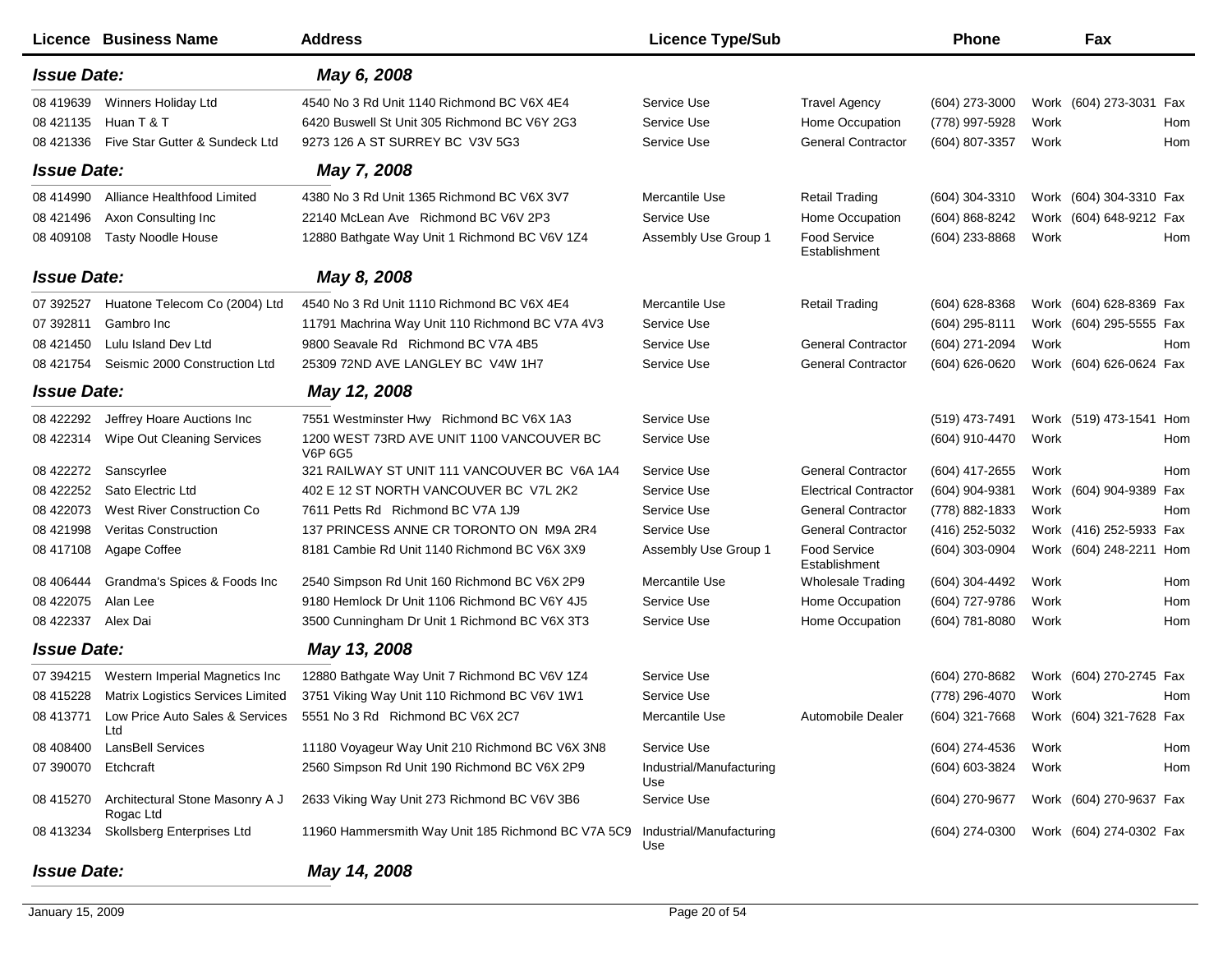|                    | Licence Business Name                                        | <b>Address</b>                                               | <b>Licence Type/Sub</b>         |                              | <b>Phone</b>     |      | Fax                        |
|--------------------|--------------------------------------------------------------|--------------------------------------------------------------|---------------------------------|------------------------------|------------------|------|----------------------------|
| 08 422643          | Power Plan Investments                                       | 2296 BONACCORD DR VANCOUVER BC V5P 2N9                       | Service Use                     | <b>General Contractor</b>    | (604) 214-0515   |      | Work (604) 214-0586 Fax    |
| 08 422810          | Potent Electric Co                                           | 3591 DALEBRIGHT DR BURNABY BC V5J 3E9                        | Service Use                     | <b>Electrical Contractor</b> | (604) 421-0937   | Work | Hom                        |
| 08 422811          | RCBC North America (Canada)<br>Inc                           | 3871 Scotsdale PI Richmond BC V7E 6J4                        | Service Use                     | Home Occupation              | (604) 274-7478   |      | Work (604) 274-7478 Fax    |
| 08 422730          | Carey Chan                                                   | 3883 McKay PI Richmond BC V6Y 3R6                            | Service Use                     | Home Occupation              | (604) 261-4560   | Work | Hom                        |
| 08 422592          | I & E Finishings Co                                          | 8691 Ashbrook Crt Richmond BC V6Y 2Z7                        | Service Use                     |                              | (604) 277-0093   |      | Work (604) 277-0093<br>Fax |
| 08 422559          | Sidey Painting Co                                            | 1957 W 1ST AVE VANCOUVER BC V6J 1G7                          | Service Use                     | <b>General Contractor</b>    | (604) 722-0797   | Work | Hom                        |
| 08 403067          | <b>BC Carpet King Corp</b>                                   | 12391 Bridgeport Rd Unit 2 Richmond BC V6V 1J4               | Mercantile Use                  | <b>Retail Trading</b>        | (778) 862-2772   | Work | Hom                        |
| 08 422639          | 0707704 BC Ltd                                               | 7360 137TH ST UNIT 1104 SURREY BC V3W 1A3                    | Service Use                     | <b>General Contractor</b>    | (604) 729-7440   |      | Work (778) 218-0674 Fax    |
| 08 411332          | Tian & Wang Consulting Inc                                   | 8833 Odlin Cr Unit 205 Richmond BC V6X 3Z7                   | Service Use                     |                              | (604) 279-8762   |      | Work (604) 279-8769 Fax    |
| <b>Issue Date:</b> |                                                              | May 15, 2008                                                 |                                 |                              |                  |      |                            |
| 06 323323          | Capital 21 Holdings Incorporated                             | 13777 Commerce Pkwy Unit 150 Richmond BC V6V 2X3             | Service Use                     |                              | (604) 244-3744   |      | Work (604) 244-3745 Fax    |
| 06 335791          | Eidam Diagnostic Corporation                                 | 13777 Commerce Pkwy Unit 150 Richmond BC V6V 2X3             | Service Use                     |                              | (604) 207-9811   |      | Work (604) 244-3745 Fax    |
| <b>Issue Date:</b> |                                                              | May 16, 2008                                                 |                                 |                              |                  |      |                            |
| 08 420957          | Saint Technology Corp                                        | 13468 Verdun PI Unit 130 Richmond BC V6V 1V2                 | Mercantile Use                  | Wholesale Trading            | (604) 288-7040   |      | Work (604) 276-0465 Hom    |
| 08 423155          | <b>Privilege Solutions Integrated</b>                        | 7571 Moffatt Rd Unit 302 Richmond BC V6Y 3N1                 | Service Use                     | Home Occupation              | (778) 896-4518   | Work | Hom                        |
| 08 423154          | <b>PH Contractors Ltd</b>                                    | 2782 LOCK ST ABBOTSFORD BC V4X 1J6                           | Service Use                     | <b>General Contractor</b>    | (604) 807-7890   |      | Work (604) 857-1575 Fax    |
| 08 423088          | <b>Optimizit Medical Services</b>                            | 10684 Aintree PI Richmond BC V7A 3G9                         | Service Use                     | Home Occupation              | (604) 808-3263   | Work | Hom                        |
| 08 423045          | <b>Enterprise Plumbing And</b><br><b>General Maintenance</b> | 1562 LONSDALE AVE 54163 NORTH VANCOUVER BC<br><b>V7M 1L5</b> | Service Use                     | <b>Plumbing Contractor</b>   | (604) 931-7575   |      | Work (604) 936-3997 Fax    |
| 08 416768          | Designo Auto House Limited                                   | 12820 Clarke PI Unit 120 Richmond BC V6V 2H1                 | Mercantile Use                  | <b>Wholesale Trading</b>     | (604) 773-9394   | Work | Hom                        |
| 08 416208          | Henry Global Consulting Service<br>Ltd                       | 4940 No 3 Rd Unit 216 Richmond BC V6X 3A5                    | Service Use                     |                              | $(604)$ 207-9650 |      | Work (604) 288-0299 Fax    |
| 08 415188          | ViVi Fashion                                                 | 5300 No 3 Rd Unit 976 Richmond BC V6X 2X9                    | Mercantile Use                  | <b>Retail Trading</b>        | (778) 991-8822   |      | Work (604) 433-2277 Fax    |
| 08 414091          | SMB SAAS Systems Inc                                         | 8055 Anderson Rd Unit 209 Richmond BC V6Y 1S2                | Service Use                     |                              | (604) 270-4998   | Work | Hom                        |
| 08 423046          | Richard Tull (Personal cooking<br>Consultant)                | 6871 Francis Rd Unit 40 Richmond BC V7C 4S9                  | Service Use                     | Home Occupation              | (604) 618-4629   | Work | Hom                        |
| <b>Issue Date:</b> |                                                              | May 20, 2008                                                 |                                 |                              |                  |      |                            |
| 08 423023          | Seahawke Truck + Crane Inc                                   | 6911 Graybar Rd Richmond BC V6W 1H3                          | Service Use                     | Home Occupation              | (604) 724-6537   | Work | Hom                        |
| 08 423204          | <b>Silvertree Construction</b>                               | 9440 160 ST SURREY BC V4N 2R6                                | Service Use                     | <b>General Contractor</b>    | (604) 613-1213   |      | Work (604) 583-6724 Fax    |
| 08 423282          | Dr A H Hefnawi Podiatric<br>Corporation                      | 6091 Gilbert Rd Unit 340 Richmond BC V7C 5L9                 | Service Use                     |                              | (604) 278-1814   |      | Work (604) 581-1023 Fax    |
| 08 423277          | Loud Entertainment Design<br>Group Inc                       | 3160 STEVESTON HWY RICHMOND BC                               | Service Use                     | Home Occupation              | (604) 603-8116   | Work | Hom                        |
| 08 423274          | Posedo Plumbing Ltd                                          | 8888 ODLIN CR UNIT 2330 RICHMOND BC V6X 3Z8                  | Service Use                     | <b>Plumbing Contractor</b>   | $(604)$ 523-6086 |      | Work (604) 523-6058 Fax    |
| 08 423237          | Harman General Contracting                                   | 11500 Thorpe Rd Richmond BC V6X 1J5                          | Service Use                     | <b>General Contractor</b>    | (604) 273-0087   | Work | Hom                        |
| 08 423226          | Dominion Fibre Products Ltd                                  | 12875 85 AVE SURREY BC V3W 0K8                               | Service Use                     | <b>General Contractor</b>    | (778) 565-1024   |      | Work (778) 565-1094 Fax    |
| 07 383719          | DKR Marketing Inc                                            | 3551 Viking Way Unit 106 Richmond BC V6V 1W1                 | Mercantile Use                  | Wholesale Trading            | (604) 257-3028   |      | Work (604) 232-9869 Fax    |
| 08 419983          | <b>Richmond Stonework Ltd</b>                                | 2400 Shell Rd Unit 150 Richmond BC V6X 2P1                   | Industrial/Manufacturing<br>Use |                              | (604) 273-5657   |      | Work 60143037799<br>Fax    |
| 08 417371          | Intertour Holding Ltd                                        | 8328 Capstan Way Unit 1121 Richmond BC V6X 4B6               | Service Use                     |                              | (778) 862-1568   | Work | Hom                        |
| 08 414810          | Music Magic                                                  | 8888 Odlin Cr Unit 3070 Richmond BC V6X 3Z8                  | Assembly Use Group 3            | <b>Education Institution</b> | (604) 207-2650   | Work | Hom                        |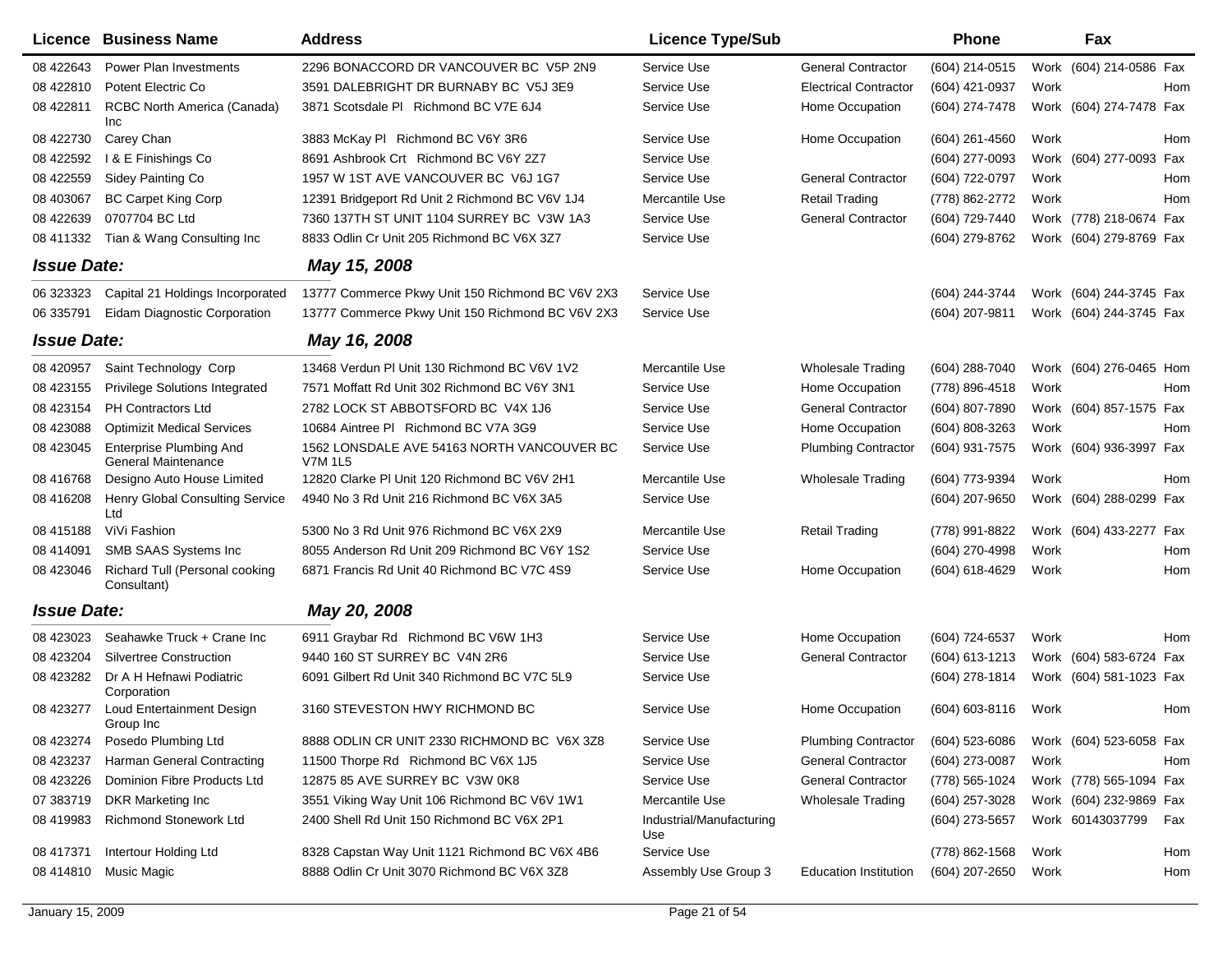|                    | Licence Business Name                               | <b>Address</b>                                      | <b>Licence Type/Sub</b> |                                                    | <b>Phone</b>        |        | Fax                     |     |
|--------------------|-----------------------------------------------------|-----------------------------------------------------|-------------------------|----------------------------------------------------|---------------------|--------|-------------------------|-----|
| 07 397566          | <b>Fair Realty Ltd</b>                              | 11180 Voyageur Way Unit 250 Richmond BC V6X 3N8     | Service Use             |                                                    | (604) 677-3000      | Cellul | (250) 480-5555 Fax      |     |
| 07 384394          | Innova Product Corporation                          | 3551 Viking Way Unit 106 Richmond BC V6V 1W1        | Service Use             |                                                    | (604) 257-3026      |        | Work (604) 232-9869 Fax |     |
| 08 423143          | The Sprinkler Guys Irrigation<br>Company            | 14940 35TH AVE SURREY BC V3S 0T4                    | Service Use             | <b>General Contractor</b>                          | (778) 848-6011      | Work   |                         | Hom |
| 08 423152          | D's Cleaning Service                                | 8231 Granville Ave Unit 215 Richmond BC V6Y 3A4     | Service Use             | Home Occupation                                    | (604) 232-4143      | Work   |                         | Hom |
| <b>Issue Date:</b> |                                                     | May 21, 2008                                        |                         |                                                    |                     |        |                         |     |
| 08 418578          | Steveston Pizza Co Inc                              | 8460 Alexandra Rd Unit 145 Richmond BC V6X 3L4      | Assembly Use Group 1    | <b>Food Service</b><br>Establishment, Take-<br>Out | (604) 719-4398      | Work   |                         | Hom |
| <b>Issue Date:</b> |                                                     | May 22, 2008                                        |                         |                                                    |                     |        |                         |     |
| 08 421214          | Dr Vienna Ng Inc                                    | 8171 Ackroyd Rd Unit 4060 Richmond BC V6X 3K1       | Service Use             |                                                    | (778) 297-1360      | Work   |                         | Hom |
| 08 423588          | Dam Good Soap                                       | 8299 No 1 Rd Richmond BC V7C 1V1                    | Service Use             | Home Occupation                                    | (604) 240-9921      | Work   |                         | Hom |
| 08 423585          | UMN Media Network Group Inc                         | 6451 Minoru Blvd Unit 308 Richmond BC V6Y 1Y4       | Service Use             | Home Occupation                                    | (604) 771-8077      | Work   |                         | Hom |
| 08 423572          | Four All Seasons Landscaping                        | 5871 Francis Rd Richmond BC V7C 1K2                 | Service Use             | <b>General Contractor</b>                          | (778) 999-6994      |        | Work (604) 244-0427 Fax |     |
| 08 423565          | <b>Allied Windows</b>                               | 5690 268TH ST LANGLEY BC V4W 3X4                    | Service Use             | <b>General Contractor</b>                          | (604) 856-3311      |        | Work (604) 856-8613 Fax |     |
| 08 423233          | Smart-Tag International Limited                     | 5811 Cooney Rd Unit 305 Richmond BC V6X 3M1         | Mercantile Use          | <b>Wholesale Trading</b>                           | (604) 278-1166      | Work   |                         | Hom |
| 07 397143          | <b>CCBC Money Transfer Ltd</b>                      | 6068 No 3 Rd Unit 125 Richmond BC V6Y 4M7           | Service Use             |                                                    | (604) 630-3456      | Work   | (604) 630-3456 Fax      |     |
| 07 373619          | Fun4Kidz Playcenter                                 | 4151 Hazelbridge Way Unit 3730 Richmond BC V6X 4J7  | Assembly Use Group 3    | Commercial<br>Entertainment                        | (604) 279-5439      | Work   |                         | Hom |
| 08 423526          | V & A Construction Ltd                              | 9640 Heather PI Richmond BC V7A 2T3                 | Service Use             | <b>General Contractor</b>                          | (778) 882-6902      | Work   |                         | Hom |
| <b>Issue Date:</b> |                                                     | May 26, 2008                                        |                         |                                                    |                     |        |                         |     |
| 08 418894          | <b>Wellong Consultants (Canada)</b>                 | 5811 Cooney Rd Unit 305 Richmond BC V6X 3M1         | Service Use             |                                                    | (604) 207-6524      |        | Work (604) 214-9922 Fax |     |
| 08 423688          | Mr Yuan                                             | 9491 Patterson Rd Richmond BC V6X 1P8               | Service Use             | <b>General Contractor</b>                          | (604) 765-3122      | Work   |                         | Hom |
| 08 423840          | <b>Dialectica Communications</b>                    | 8500 Ackroyd Rd Unit 328 Richmond BC V6X 3H8        | Service Use             | Home Occupation                                    | (778) 688-9976      | Work   |                         | Hom |
| 08 423801          | <b>Fraser Environmental Consultants</b>             | 3031 Blundell Rd Richmond BC V7C 1G2                | Service Use             | Home Occupation                                    | (604) 277-9520      | Work   |                         | Hom |
| 08 423790          | M S Maintenance                                     | 10731 Bamberton Dr Richmond BC V7A 1K6              | Service Use             | <b>General Contractor</b>                          | (604) 341-2681      |        | Work (604) 277-4636 Fax |     |
| 08 423746          | DW and Associates Consulting                        | 11771 King Rd Unit 107 Richmond BC V7A 3B5          | Service Use             | Home Occupation                                    | (604) 277-0488      | Work   |                         | Hom |
| 07 391166          | Kanpeki Teppanyaki Restaurant<br>Ltd                | 8351 Alexandra Rd Unit 140 Richmond BC V6X 3P3      | Assembly Use Group 1    | <b>Food Service</b><br>Establishment               | (604) 821-1323      |        | Work (604) 821-1396 Fax |     |
| 08 423570          | Eastwood Construction Co Ltd                        | 6708 VIVIAN ST VANCOUVER BC V5S 2T6                 | Service Use             | <b>General Contractor</b>                          | (604) 438-3843      |        | Work (604) 438-3841 Fax |     |
| 08 423603          | White Cat Professional Carpet<br>Cleaning Ltd       | 5320 Ludlow Rd Richmond BC V7C 2Z2                  | Service Use             | Home Occupation                                    | (778) 838-3133      | Work   |                         | Hom |
| 08 41 6648         | Changes                                             | 8351 Alexandra Rd Unit 150 Richmond BC V6X 3P3      | Service Use             |                                                    | (604) 273-7553      | Work   |                         | Hom |
|                    | 08 409511 Fire Horse Enterprise Ltd                 | 8279 Saba Rd Unit 110 Richmond BC V6Y 4B6           | Service Use             |                                                    | (778) 882-7210 Work |        |                         | Hom |
|                    | 08 423663 Han Xue Construction                      | 8300 General Currie Rd Unit 307 Richmond BC V6Y 3X1 | Service Use             | <b>General Contractor</b>                          | (604) 219-4096 Work |        |                         | Hom |
| <b>Issue Date:</b> |                                                     | May 27, 2008                                        |                         |                                                    |                     |        |                         |     |
|                    | 08 410598 Compu 2000                                | 8555 Sea Island Way Unit 120 Richmond BC V6X 0A8    | Mercantile Use          | <b>Retail Trading</b>                              |                     | Work   |                         | Hom |
| <b>Issue Date:</b> |                                                     | May 28, 2008                                        |                         |                                                    |                     |        |                         |     |
| 08 423788          | <b>Bumper Crop Chemical Industry</b><br>(Canada) Co | 10451 Shellbridge Way Unit 150 Richmond BC V6X 2W8  | Service Use             |                                                    | (604) 278-5720      |        | Work (604) 278-5760 Fax |     |
| 08 424405          | dBIM - Design Renovate Build                        | 8248 Lansdowne Rd Unit 1001 Richmond BC V6X 3Y9     | Service Use             | <b>General Contractor</b>                          | (604) 726-1539      | Work   |                         | Hom |
| January 15, 2009   |                                                     |                                                     | Page 22 of 54           |                                                    |                     |        |                         |     |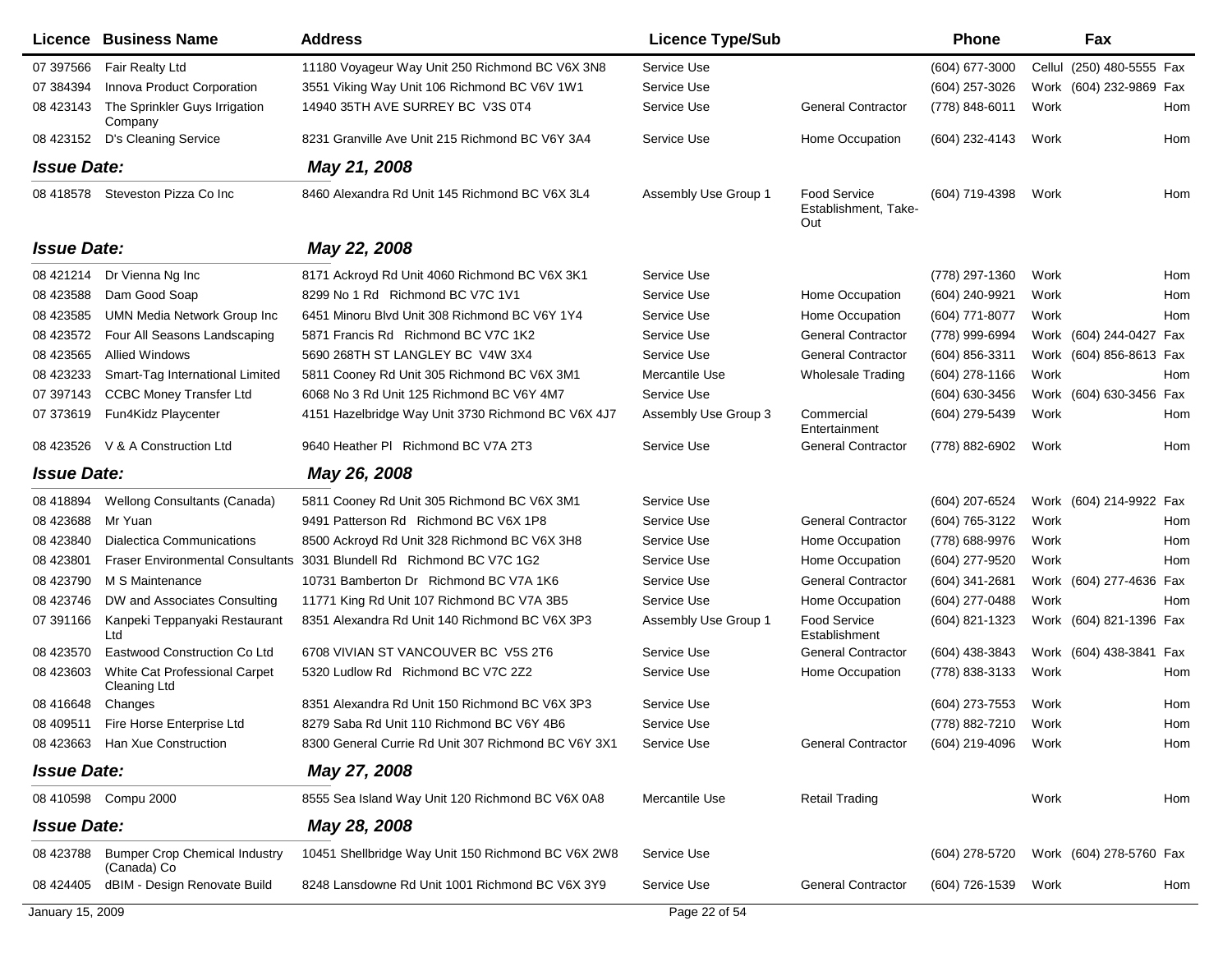|                    | Licence Business Name                      | <b>Address</b>                                             | <b>Licence Type/Sub</b>         |                                             | <b>Phone</b>     |      | Fax                     |     |
|--------------------|--------------------------------------------|------------------------------------------------------------|---------------------------------|---------------------------------------------|------------------|------|-------------------------|-----|
| 08 424389          | Norm's Quality First Contracting           | 7271 Nevis Dr Richmond BC V7A 1J5                          | Service Use                     | <b>General Contractor</b>                   | (604) 880-1932   |      | Work (604) 275-6293 Fax |     |
| 08 424384          | Benmarc Design Group Ltd                   | 5571 Oliver Dr Richmond BC V6V 2P2                         | Service Use                     | Home Occupation                             | (604) 523-6256   | Work |                         | Hom |
| 08 424383          | Innwa Labs                                 | 7040 Granville Ave Unit 304 Richmond BC V6Y 3W5            | Service Use                     | Home Occupation                             | (604) 518-3007   | Work |                         | Hom |
| 08 423848          | <b>ADI Plumbing</b>                        | 3321 SHAUGHNESSY ST PORT COQUITLAM BC V3B<br>4L6           | Service Use                     | <b>Plumbing Contractor</b>                  | (604) 727-6826   | Work |                         | Hom |
| 08 423843          | Chan Wong & Associates                     | 6760 No 3 Rd Unit 200 Richmond BC V6Y 2C2                  | Service Use                     |                                             | (604) 288-8710   |      | Work (604) 304-8181 Fax |     |
| 08 423797          | Canada Luna International<br>Consulting Co | 7331 Williams Rd Richmond BC V7A 1E8                       | Service Use                     | Home Occupation                             | (604) 787-3995   |      | Work (604) 602-1560 Hom |     |
| 08 424468          | Northey Quality Services                   | 9580 Kirkmond Cr Richmond BC V7E 1M8                       | Service Use                     | <b>General Contractor</b>                   | (604) 275-9594   | Work |                         | Hom |
| 08 419782          | <b>Global Consulting Solutions Ltd</b>     | 8580 Cambie Rd Unit 206 Richmond BC V6X 4J8                | Service Use                     |                                             | (778) 297-1016   |      | Work (778) 297-7165 Fax |     |
| 08 419707          | Piano Superstore                           | 11181 Voyageur Way Unit 150 Richmond BC V6X 3N9            | Mercantile Use                  | <b>Retail Trading</b>                       | $(604)$ 306-2563 | Work |                         | Hom |
| 08 417573          | <b>Richmond Cabinets Ltd</b>               | 1991 Savage Rd Unit 110 Richmond BC V6V 0A5                | Industrial/Manufacturing<br>Use |                                             | (604) 247-1472   |      | Work (604) 247-1473 Fax |     |
| 08 413774          | Cavolution Advanced Fuels Inc              | 1991 Savage Rd Unit 160 Richmond BC V6V 0A5                | Mercantile Use                  | <b>Wholesale Trading</b>                    | (604) 628-3420   |      | Work (604) 257-1206 Fax |     |
| 07 393626          | <b>WTG Transport</b>                       | 3751 Jacombs Rd Unit 140 Richmond BC V6V 2R4               | Service Use                     |                                             | (604) 231-8002   |      | Work (604) 608-5608 Hom |     |
| 08 423805          | <b>BIC Develoment Center Ltd</b>           | 6081 No 3 Rd Unit 628 Richmond BC V6Y 2B2                  | Service Use                     |                                             | (604) 713-0856   | Work |                         | Hom |
| <b>Issue Date:</b> |                                            | May 29, 2008                                               |                                 |                                             |                  |      |                         |     |
| 08 424471          | Simard Westlink Inc.                       | 16062 Portside Rd Richmond BC V6W 1M1                      | Service Use                     |                                             | (604) 231-8756   |      | Work (604) 231-9756 Fax |     |
| 08 424671          | Canado Building & Management<br>Ltd        | 4538 KINGSWAY AVE UNIT 518 BURNABY BC V5H 4T9              | Service Use                     | <b>General Contractor</b>                   | (778) 883-3801   | Work |                         | Hom |
| 08 424728          | Opa! Souvlaki Of Greece                    | 6551 No 3 Rd Unit 1714 Richmond BC V6Y 2B6                 | Assembly Use Group 1            | Food Service<br>Establishment, Take-<br>Out | (604) 276-0044   |      | Work (604) 543-5094 Fax |     |
| 08 424668          | Alpha Homes Ltd                            | 7472 122A ST SURREY BC V3W 9N2                             | Service Use                     | <b>General Contractor</b>                   | (604) 710-6161   | Work |                         | Hom |
| 08 419704          | Gamma Art Studio                           | 8351 Alexandra Rd Unit 250 Richmond BC V6X 3P3             | Assembly Use Group 3            | <b>Education Institution</b>                | (778) 834-6882   | Work |                         | Hom |
| 07 39 6774         | Pacifex Investment Inc                     | 4800 No 3 Rd Unit 135 Richmond BC V6X 3A6                  | Mercantile Use                  | <b>Retail Trading</b>                       | (604) 303-6821   | Work |                         | Hom |
| 08 414791          | Maple Link Consulting Inc                  | 4800 No 3 Rd Unit 204 Richmond BC V6X 3A6                  | Service Use                     |                                             | (604) 628-2678   |      | Work (778) 297-8168     | Fax |
| 08 421215          | Canada Best Leader Enterprises<br>Ltd      | 8700 McKim Way Unit 3108 Richmond BC V6X 4A5               | Mercantile Use                  | Wholesale Trading                           | (778) 999-9568   | Work |                         | Hom |
| <b>Issue Date:</b> |                                            | May 30, 2008                                               |                                 |                                             |                  |      |                         |     |
| 08 424911          | <b>Koco Contracting</b>                    | 1827 CHESTERFIELD AVE NORTH VANCOUVER BC<br><b>V7M 2P2</b> | Service Use                     | <b>General Contractor</b>                   | (604) 618-8591   |      | Work (604) 904-9327 Fax |     |
| 08 424965          | Cenrix Enterprises Ltd                     | 6153 Francis Rd Richmond BC V7C 1K4                        | Service Use                     | Home Occupation                             | (604) 277-8681   |      | Work (604) 277-8668 Fax |     |
| 08 425253          | Cruz Creative Media                        | 12411 Trites Rd Unit 52 Richmond BC V7E 6J7                | Service Use                     | Home Occupation                             | (778) 997-9390   | Work |                         | Hom |
| 08 425335          | <b>Edward Lee Web Designs</b>              | 5900 Dover Cr Unit 117 Richmond BC V7C 5R4                 | Service Use                     | Home Occupation                             | (604) 765-2282   | Work |                         | Hom |
| <b>Issue Date:</b> |                                            | <b>June 2, 2008</b>                                        |                                 |                                             |                  |      |                         |     |
|                    | 04 273132 Global North Travel Ltd          | 11760 Voyageur Way Unit 120 Richmond BC V6X 3G9            | Service Use                     | <b>Travel Agency</b>                        | (604) 233-6999   |      | Work (604) 233-6993 Fax |     |
| 08 425415          | <b>Maxtic Communications</b>               | 12871 Jack Bell Dr Unit 55 Richmond BC V6V 2T8             | Service Use                     | Home Occupation                             | (604) 339-8618   |      | Work (604) 270-8323 Fax |     |
| 08 425417          | John Kinzie Barrister & Solicitor          | 5291 Woodpecker Dr Richmond BC V7E 5P4                     | Service Use                     | Home Occupation                             | (604) 274-1692   |      | Work (604) 277-1148 Fax |     |
| <b>Issue Date:</b> |                                            | June 3, 2008                                               |                                 |                                             |                  |      |                         |     |
| 08 413749          | Le Enterprises Ltd                         | 4400 Hazelbridge Way Unit 350 Richmond BC V6X 3R8          | Service Use                     |                                             | (604) 270-2767   |      | Work (604) 270-2761 Fax |     |
| 08 414642          | <b>British Columbia Creative Center</b>    | 4400 Hazelbridge Way Unit 400 Richmond BC V6X 3R8          | Assembly Use Group 3            | <b>Education Institution</b>                | (604) 716-0888   | Work |                         | Hom |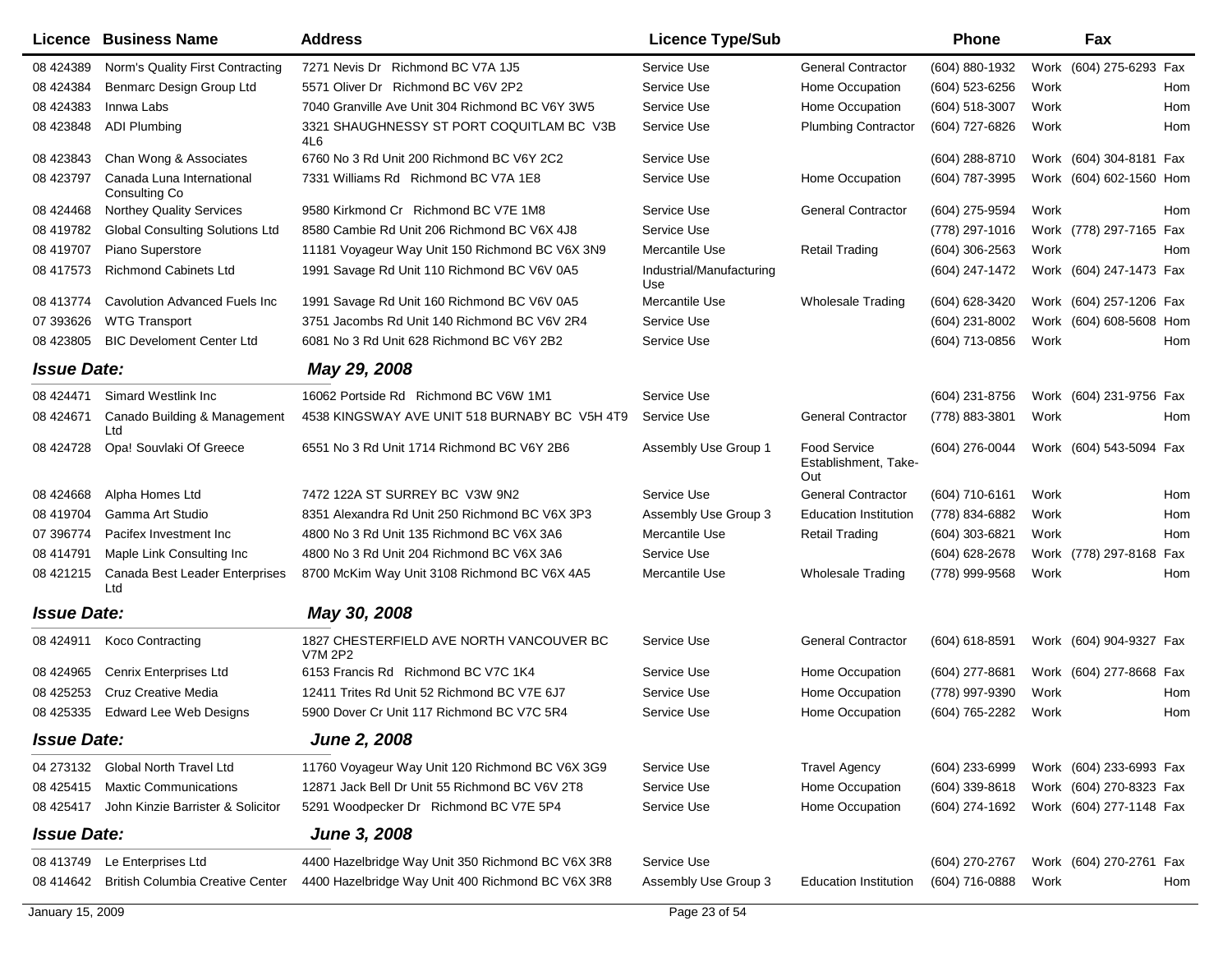|                    | Licence Business Name                                                                  | <b>Address</b>                                    | <b>Licence Type/Sub</b> |                                  | <b>Phone</b>    |      | Fax                       |     |
|--------------------|----------------------------------------------------------------------------------------|---------------------------------------------------|-------------------------|----------------------------------|-----------------|------|---------------------------|-----|
| 08 418292          | Planet Sweet Factory Ltd                                                               | 4400 Hazelbridge Way Unit 130 Richmond BC V6X 3R8 | Service Use             |                                  | (604) 295-2320  |      | Work (604) 270-9963 Fax   |     |
| 08 425545          | Mingo Electric Inc                                                                     | 8883 141A ST SURREY BC V3V 7W5                    | Service Use             | <b>Electrical Contractor</b>     | (778) 829-2896  | Work |                           | Hom |
| <b>Issue Date:</b> |                                                                                        | June 4, 2008                                      |                         |                                  |                 |      |                           |     |
| 08 425763          | Ray Young Consulting                                                                   | 2211 No 4 Rd Unit 208 Richmond BC V6X 3X1         | Service Use             | Home Occupation                  | (604) 295-1781  | Work |                           | Hom |
| 08 425749          | Ocean Empire Trading                                                                   | 4140 Tyson PI Richmond BC V7C 4T5                 | Service Use             | Home Occupation                  | (604) 204-0482  |      | Work (604) 204-0482 Fax   |     |
| 08 425903          | William Lescarbeau                                                                     | 9371 Beckwith Rd Richmond BC V6X 1V8              | Service Use             | <b>General Contractor</b>        | (604) 273-1246  | Work |                           | Hom |
| 08 426006          | <b>OT Rehabilitation Services</b>                                                      | 26 EAGLE CR PORT MOODY BC V3H 5E7                 | Service Use             |                                  | (604) 763-3705  |      | Work (604) 461-8602 Fax   |     |
| 08 425564          | Wes Tiles Ltd                                                                          | 7140 St Albans Rd Unit 1 Richmond BC V6Y 2K1      | Service Use             | <b>General Contractor</b>        | (604) 537-8053  |      | Work (604) 273-8053 Hom   |     |
| 08 425409          | Zerohour Creative Media Inc                                                            | 2639 Viking Way Unit 250 Richmond BC V6V 3B7      | Service Use             |                                  | (604) 278-4687  |      | Work (871) 509-3980 Fax   |     |
| 08 423241          | <b>Fitness World</b>                                                                   | 7191 Granville Ave Richmond BC V6Y 1N9            | Service Use             |                                  | (604) 742-4440  |      | Work (604) 742-4441 Hom   |     |
| 08 418372          | <b>BRI Biopharmaceutical Research</b><br>Inc                                           | 5600 Parkwood Way Unit 415 Richmond BC V6V 2M2    | Service Use             |                                  | (604) 432-9237  |      | Work (604) 432-9239 Fax   |     |
| 08 425624          | <b>CCI Computer Connections Inc</b>                                                    | 7350 72ND ST UNIT 113 DELTA BC V4G 1H9            | Service Use             | <b>General Contractor</b>        | (604) 940-1700  |      | Work (604) 940-1706 Fax   |     |
| 08 425948          | West Coast Chinese Martial Arts                                                        | 8531 Capstan Way Unit 170 Richmond BC V6X 1R3     | Assembly Use Group 3    | <b>Health Studio</b>             | (604) 562-3139  | Work |                           | Hom |
| <b>Issue Date:</b> |                                                                                        | <b>June 5, 2008</b>                               |                         |                                  |                 |      |                           |     |
| 08 424523          | Martha Dionne Clinical<br><b>Counselling Services</b>                                  | 7360 Westminster Hwy Unit 230 Richmond BC V6X 1A1 | Service Use             |                                  | (778) 235-2724  |      | Work (604) 231-9098 Fax   |     |
| 08 426303          | <b>IEAA Technology Ltd</b>                                                             | 8611 Ackroyd Rd Unit 258 Richmond BC V6X 3P4      | Service Use             | Home Occupation                  | (604) 304-5151  | Work |                           | Hom |
| 08 426223          | Lalonde Contracting Ltd                                                                | 3763 DELBROOK AVE NORTH VANCOUVER BC V7N<br>3Z4   | Service Use             | <b>General Contractor</b>        | (604) 937-0783  |      | Work (604) 329-8078 Cellu |     |
| 08 426163          | Rockwell Pacific Properties Inc                                                        | 8988 FRASERTON CRT UNIT 202 BURNABY BC V5J<br>5H8 | Service Use             | <b>General Contractor</b>        | (604) 438-9099  |      | Work (604) 438-9081 Fax   |     |
| 08 425664          | Eastern Shanghai International<br>Culture Film & Televesion Group<br>(Canada) Co. Ltd. | 5951 No 3 Rd Unit 700 Richmond BC V6X 2E3         | Service Use             |                                  | (604) 276-8300  | Work |                           | Hom |
| 08 411070          | E & W Accupunture & Beauty<br>Centre                                                   | 8140 Leslie Rd Unit 210 Richmond BC V6X 1E5       | Service Use             |                                  | (604) 323-2968  |      | Work (604) 279-8932 Fax   |     |
| 08 426148          | Dolman Brandt Pools Ltd                                                                | 2838 W 17TH AVE VANCOUVER BC V6L 1A2              | Service Use             | <b>General Contractor</b>        | (604) 738-2042  |      | Work (604) 738-2042 Fax   |     |
| <b>Issue Date:</b> |                                                                                        | <b>June 9, 2008</b>                               |                         |                                  |                 |      |                           |     |
| 08 426323          | Mason Irrigation                                                                       | 15152 62A AVE UNIT 86 SURREY BC V3S 1V1           | Service Use             | <b>General Contractor</b>        | (604) 626-7302  | Work |                           | Hom |
| 08 426348          | Unitedwell Interior Contracting                                                        | 356 METTA ST PORT MOODY BC V3H 2Y4                | Service Use             | <b>General Contractor</b>        | (905) 470-6233  |      | Work (905) 470-2339 Fax   |     |
| 08 426370          | <b>Cinetic Sorting Corp</b>                                                            | 500 E BURNETT AVE LOUISVILLE KY USA 40217 - 1120  | Service Use             |                                  | $(50)$ 263-6877 | Work |                           | Hom |
| 08 426327          | <b>Romart Construction Ltd</b>                                                         | 9671 No 5 Rd Richmond BC V7A 4E3                  | Service Use             | <b>General Contractor</b>        | (604) 241-9905  |      | Work (604) 241-9901 Fax   |     |
| 08 423810          | <b>Potts Education Studio</b>                                                          | 8766 McKim Way Unit 1055 Richmond BC V6X 4G4      | Assembly Use Group 3    | <b>Education Institution</b>     | (604) 790-9293  | Work |                           | Hom |
| 08 413609          | All About Beauty                                                                       | 8888 Odlin Cr Unit 1385 Richmond BC V6X 3Z8       | Service Use             |                                  | (604) 282-1771  | Work |                           | Hom |
| 08 423628          | Ray Hogan Paper Enterprises<br>(Canada) Inc                                            | 13988 Cambie Rd Unit 323 Richmond BC V6V 2K4      | Service Use             |                                  | (604) 278-6238  |      | Work (604) 270-2157 Fax   |     |
| 08 426310          | <b>RUTS Printing Co</b>                                                                | 8640 Pigott Rd Richmond BC V7A 2C4                | Service Use             | Home Occupation                  | (778) 772-1563  | Work |                           | Hom |
| <b>Issue Date:</b> |                                                                                        | <b>June 10, 2008</b>                              |                         |                                  |                 |      |                           |     |
| 08 414 668         | ACA Metal Recycling Ltd                                                                | 11580 Twigg PI Richmond BC V6V 2K7                | Mercantile Use          | Second-Hand<br>Dealer/Pawnbroker | (604) 323-1813  |      | Work (604) 323-2001 Fax   |     |
| 08 41 6544         | <b>Distinct Hair Studio</b>                                                            | 5951 Minoru Blvd Unit 141 Richmond BC V6X 4B1     | Service Use             |                                  | (604) 278-2552  | Work |                           | Hom |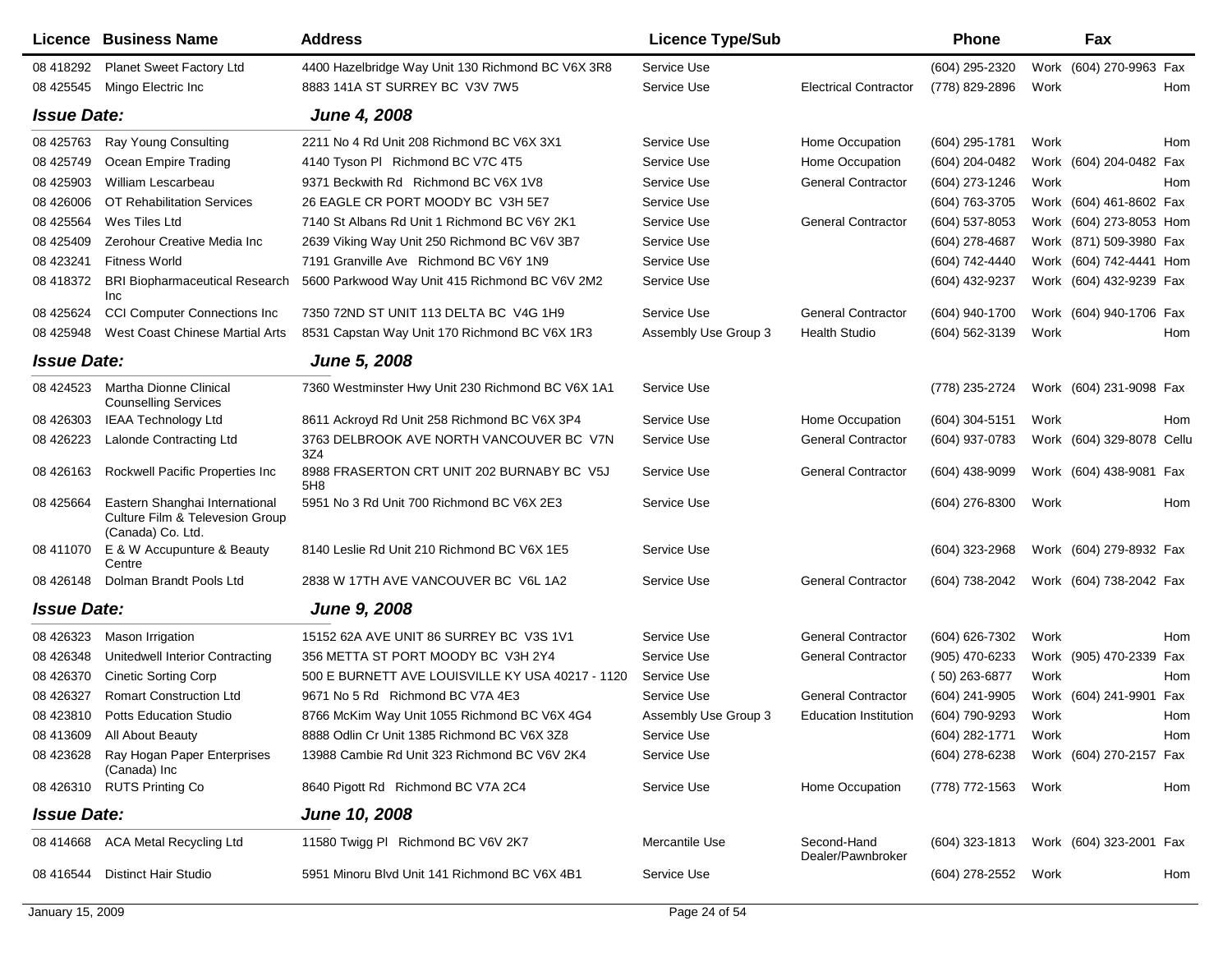|                    | Licence Business Name                          | <b>Address</b>                                                              | <b>Licence Type/Sub</b>         |                                            | <b>Phone</b>     |      | Fax                     |     |
|--------------------|------------------------------------------------|-----------------------------------------------------------------------------|---------------------------------|--------------------------------------------|------------------|------|-------------------------|-----|
| 08 426633          | <b>Treetech Consulting</b>                     | 11691 Montego St Richmond BC V6X 1H6                                        | Service Use                     | Home Occupation                            | (778) 863-9555   | Work |                         | Hom |
| 08 426749          | Murf's Painting                                | 6407 FLEMING ST VANCOUVER BC V5P 3G9                                        | Service Use                     | <b>General Contractor</b>                  | (778) 329-2847   |      | Work (778) 329-2847 Fax |     |
| <b>Issue Date:</b> |                                                | June 11, 2008                                                               |                                 |                                            |                  |      |                         |     |
| 08 418040          | Saturn Saab Of Richmond                        | 12100 Featherstone Way Richmond BC V6W 1K9                                  | Mercantile Use                  | Automobile Dealer                          | (604) 273-1001   |      | Work (604) 273-9270 Fax |     |
| 08 419215          | Fun4Kidz Vending Ltd                           | 3700 No 3 Rd Richmond BC V6X 3X2                                            | Vending Machine Use             | \$.25 or More                              | (604) 279-5439   | Work |                         | Hom |
| 07 39 6986         | Aim Business Centre                            | 2639 Viking Way Unit 210 Richmond BC V6V 3B7                                | Service Use                     |                                            | (604) 247-2639   |      | Work (604) 247-2693 Fax |     |
| 07 39 6536         | Soyodo Chinese Bookstore                       | 4651 No 3 Rd Unit 150 Richmond BC V6X 2C4                                   | Mercantile Use                  | <b>Retail Trading</b>                      | (604) 276-8201   |      | Work (604) 276-8125 Fax |     |
| 07 386803          | Vision Packaging Ltd                           | 5940 No 2 Rd Unit 150 Richmond BC V7C 4R9                                   | Industrial/Manufacturing<br>Use |                                            | (604) 270-1775   |      | Work (604) 278-1932 FAX |     |
| <b>Issue Date:</b> |                                                | June 12, 2008                                                               |                                 |                                            |                  |      |                         |     |
| 08 426369          | Mayfair Commercial Real Estate<br>Advisors Inc | 6081 No 3 Rd Unit 906 Richmond BC V6Y 2B2                                   | Service Use                     |                                            | (778) 297-7801   |      | Work (778) 297-7802 Fax |     |
| 08 427008          | Rowe Mechanical Ltd                            | 13179 INNERNESS PL SURREY BC V3X 6X1                                        | Service Use                     | <b>Plumbing Contractor</b>                 | (604) 878-0246   |      | Work (604) 592-9300 Fax |     |
| 08 427049          | Si Peng Mai                                    | 6580 Dunsany PI Richmond BC V7C 4N8                                         | Service Use                     | <b>General Contractor</b>                  | (604) 204-2628   |      | Work (604) 204-2628 Fax |     |
| 08 427095          | Group West Consortia Inc                       | 2383 KING GEORGE HWY UNIT 206 SURREY BC V4A<br>5A4                          | Service Use                     | <b>General Contractor</b>                  | (604) 538-2299   |      | Work (604) 538-1618 Fax |     |
| 08 426908          | <b>Freestar Enterprises Ltd</b>                | 464 CARIBOO CR COQUITLAM BC V3C 4X7                                         | Service Use                     | <b>General Contractor</b>                  | (604) 552-2778   |      | Work (604) 552-2752 Fax |     |
| 08 42 6868         | Valhalla Roofing Ltd                           | 2171 Wellington Cr Richmond BC V7B 1G9                                      | Service Use                     | <b>General Contractor</b>                  | (778) 895-2503   | Work |                         | Hom |
| 08 426800          | Pracdon Consultancy Ltd                        | 10200 4th Ave Unit 13 Richmond BC V7E 1V3                                   | Service Use                     | Home Occupation                            | (604) 271-5097   |      | Work (604) 271-5097 Fax |     |
| 08 42 6649         | Len Botkin Trucking                            | 4650 96TH ST DELTA BC V4K 3N3                                               | Service Use                     |                                            | (604) 594-4398   | Work |                         | Hom |
| 08 42 6578         | <b>Easy Build Structures</b>                   | 13310 116 AVE UNIT 54 SURREY BC V3R OR8                                     | Service Use                     | <b>General Contractor</b>                  | (604) 589-4280   |      | Work (604) 589-4202 Hom |     |
| 08 426528          |                                                | Richmond Mobile Brake and Tune 3891 Chatham St Unit 201 Richmond BC V7E 2Z6 | Service Use                     | Home Occupation                            | (778) 838-7104   |      | Work (604) 687-3356 Fax |     |
| 08 427093          | J R Plumbing                                   | 9763 140TH ST UNIT 213 SURREY BC V3T 4M4                                    | Service Use                     | <b>Plumbing Contractor</b>                 | (778) 773-0506   | Work |                         | Hom |
| 07 398569          | GTO Media Inc                                  | 13900 Maycrest Way Unit 155 Richmond BC V6V 3E2                             | Service Use                     |                                            | $(604)$ 288-8082 |      | Work (604) 247-0570 Fax |     |
| 08 427088          | Michael A Smith Duct Cleaning                  | #198 10090 152ND ST UNIT 151 SURREY BC V3R 8X8                              | Service Use                     |                                            | (604) 589-2553   |      | Work (604) 589-2553 Fax |     |
| 08 423206          | <b>WRC Personnel Agency</b><br>(Canada) Ltd    | 4580 No 3 Rd Unit 2075 Richmond BC V6X 4E8                                  | Service Use                     |                                            | (604) 303-0485   |      | Work (604) 303-0429 Fax |     |
| 07 396696          | ACTAtek Technology, Inc.                       | 10691 Shellbridge Way Unit 230 Richmond BC V6X 2W8                          | Mercantile Use                  | <b>Wholesale Trading</b>                   | (604) 278-8888   |      | Work (604) 278-6082 Fax |     |
| 07 398644          | Kuehne & Nagel Ltd                             | 3900 Viking Way Richmond BC V6V 1V7                                         | Service Use                     |                                            | (604) 270-4126   |      | Work (604) 270-4186 Fax |     |
| 08 413772          | Home-Mart                                      | 8260 Westminster Hwy Unit 1600 Richmond BC V6X 3Y2                          | Mercantile Use                  | <b>Retail Trading</b>                      | (604) 241-8286   |      | Work (604) 241-8281 Fax |     |
| 08 414288          | Apollo Building Materials Ltd                  | 12351 Bridgeport Rd Unit 9 Richmond BC V6V 1J4                              | Mercantile Use                  | <b>Wholesale Trading</b>                   | (778) 297-1338   |      | Work (778) 297-1336 Fax |     |
| 08 418960          | Amigo Cellular & Electronics Inc               | 3700 No 3 Rd Unit 2400 Richmond BC V6X 3X2                                  | Mercantile Use                  | <b>Retail Trading</b>                      | (604) 233-1333   |      | Work (604) 233-1333 Fax |     |
| 08 421426          | <b>Global Resources Development</b><br>Ltd     | 8651 Foster Rd Richmond BC V6Y 127                                          | Service Use                     | Home Occupation                            | (604) 277-2281   |      | Work (604) 277-2281 Fax |     |
| 08 421993          | <b>Ackroyd Physiotherapy Centre</b><br>Ltd     | 8171 Ackroyd Rd Unit 6050 Richmond BC V6X 3K1                               | Service Use                     |                                            | (604) 278-5628   |      | Work (604) 278-5628 FAX |     |
| 08 422211          | Good Buy & Sell                                | 4540 No 3 Rd Unit 1050 Richmond BC V6X 4E4                                  | Mercantile Use                  | <b>Retail Trading</b>                      | (604) 264-4885   | Work |                         | Hom |
| 07 394255          | Inner-Fit Studio                               | 12838 Clarke PI Unit 128 Richmond BC V6V 2H6                                | Service Use                     |                                            | (604) 276-1116   |      | Work (604) 275-6275 Fax |     |
| <b>Issue Date:</b> |                                                | June 13, 2008                                                               |                                 |                                            |                  |      |                         |     |
| 08 427328          | GBE (Canada) Enterprise Ltd                    | 620 KING GEORGES WAY WEST VANCOUVER BC<br>V7S 1S3                           | Service Use                     | Mobile Vendor -<br><b>Private Property</b> | (778) 997-7728   |      | Work (604) 639-6099 Fax |     |
| 08 426748          | GC - The Sign Place                            | PO BOX 42111 CHAMPLAIN MALL VANCOUVER BC<br><b>V5S 4R5</b>                  | Service Use                     | Mobile Vendor -<br><b>Private Property</b> | (778) 837-2222   | Work |                         | Hom |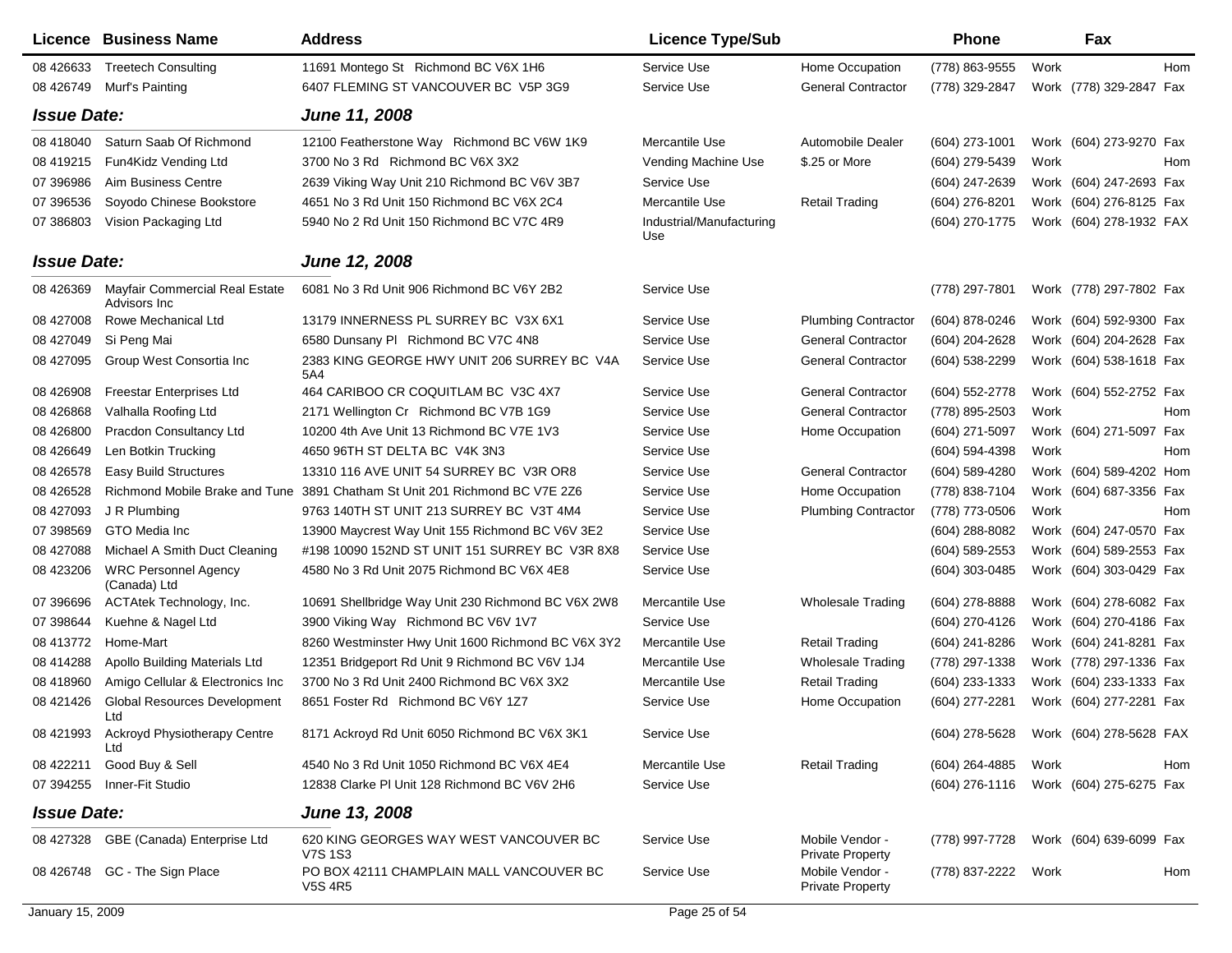|                    | Licence Business Name                        | <b>Address</b>                                             | <b>Licence Type/Sub</b>         |                                            | <b>Phone</b>   |      | Fax                     |
|--------------------|----------------------------------------------|------------------------------------------------------------|---------------------------------|--------------------------------------------|----------------|------|-------------------------|
| 08 418896          | P T Maxi Systems Inc                         | 13988 Maycrest Way Unit 150 Richmond BC V6V 3C3            | Industrial/Manufacturing<br>Use |                                            | (604) 722-1220 | Work | Hom                     |
| 08 422293          | HBT - Health Beauty Trends<br>Company Ltd    | 4140 No 3 Rd Unit 250 Richmond BC V6X 2C2                  | Service Use                     |                                            | (604) 518-8929 | Work | Hom                     |
| 08 425264          | <b>Flames Catering</b>                       | 12411 Trites Rd Unit 52 Richmond BC V7E 6J7                | Service Use                     | Home Occupation                            | (778) 997-9390 |      | Work (778) 297-9390 Fax |
| 08 42 6459         | Bevchek Global Systems Inc                   | 11120 Horseshoe Way Unit 230 Richmond BC V7A 5H7           | Service Use                     |                                            | (604) 247-2880 |      | Work (604) 247-2882 Fax |
| 08 427189          | Vito Thanh Nguyen-Construction<br>Ltd        | 3611 Moresby Dr Richmond BC V7C 4G7                        | Service Use                     | <b>General Contractor</b>                  | (604) 277-8516 |      | Work (604) 277-8516 Hom |
| 08 427208          | Vanguard Painting Ltd                        | 1924 TRIUMPH ST UNIT 120 VANCOUVER BC V5L 1K5              | Service Use                     | <b>General Contractor</b>                  | (604) 732-4223 |      | Work (604) 444-1251 Fax |
| 08 427228          | <b>MG Cleaning Service</b>                   | 7251 Minoru Blvd Unit 308 Richmond BC V6Y 3P5              | Service Use                     | Home Occupation                            | (778) 839-3669 | Work | Hom                     |
| 08 418872          | <b>Tribiotech Resources Ltd</b>              | 3751 Shell Rd Unit 180 Richmond BC V6X 2W2                 | Service Use                     |                                            | (604) 247-1889 |      | Work (604) 247-1883 Fax |
| 08 427291          | Mainstream Kitchen & Bathroom<br>Co          | 8711 Jones Rd Unit 3 Richmond BC V6Y 1L7                   | Service Use                     | Home Occupation                            | (604) 248-5199 | Work | Hom                     |
| 08 421114          | <b>Carvers Steakhouse</b>                    | 7211 Westminster Hwy Richmond BC V6X 1A3                   | Assembly Use Group 1            | <b>Food Service</b><br>Establishment       | (604) 278-5555 |      | Work (604) 278-5319 Fax |
| 08 427377          | Chewters Choloates (1992) Inc.               | 11220 HORSESHOE WAY UNIT 102 RICHMOND BC<br><b>V7A 4V5</b> | Service Use                     | Mobile Vendor -<br><b>Private Property</b> | (604) 274-0323 |      | Work (604) 274-0321 Fax |
| 08 427288          | Cana Maintenance Ltd                         | 8451 Ryan Rd Unit 24 Richmond BC V7A 2E8                   | Service Use                     | Home Occupation                            | (604) 783-5188 | Work | Hom                     |
| 07 398379          | Home Run Developments Ltd                    | 4871 Shell Rd Unit 2205 Richmond BC V6X 3Z6                | Service Use                     |                                            | (778) 297-0771 |      | Work (778) 297-0772 Fax |
| 08 424944          | K G Kids                                     | 9040 Blundell Rd Unit 155 Richmond BC V6Y 1K3              | Mercantile Use                  | <b>Retail Trading</b>                      | (604) 278-5251 | Work | Hom                     |
| 08 418753          | Green Corp                                   | 3751 Shell Rd Unit 180 Richmond BC V6X 2W2                 | Service Use                     |                                            | (604) 247-1848 |      | Work (604) 247-1883 Fax |
| 06 348823          | Ocean Floors Ltd                             | 13500 Maycrest Way Unit 205 Richmond BC V6V 2N8            | Mercantile Use                  | <b>Wholesale Trading</b>                   | (604) 278-2424 |      | Work (604) 278-2494 Fax |
| 07 397704          | AC Net Investment (Canada) Inc               | 10451 Shellbridge Way Unit 150 Richmond BC V6X 2W8         | Service Use                     |                                            | (604) 249-2803 |      | Work (604) 278-5760 Fax |
| 07 398382          | 0718281 BC Ltd                               | 4871 Shell Rd Unit 2205 Richmond BC V6X 3Z6                | Service Use                     |                                            | (778) 297-0771 |      | Work (778) 297-0772 Fax |
| 07 398383          | <b>HRTV Production Inc.</b>                  | 4871 Shell Rd Unit 2205 Richmond BC V6X 3Z6                | Service Use                     |                                            | (778) 297-0771 |      | Work (778) 297-0772 Fax |
| 08 416252          | Lions Communciations Inc                     | 3851 Shell Rd Unit 120 Richmond BC V6X 2W2                 | Service Use                     |                                            | (604) 375-9088 |      | Work (604) 909-2642 Fax |
| 07 402072          | <b>AEC</b> International                     | 3751 Shell Rd Unit 118 Richmond BC V6X 2W2                 | Service Use                     |                                            | (604) 629-5941 |      | Work (604) 529-5942 Fax |
| 08 412791          | Conjo Trading Ltd                            | 3779 Sexsmith Rd Unit 1196 Richmond BC V6X 3Z9             | Service Use                     |                                            | (604) 764-2928 | Work | Hom                     |
| 08 413054          | <b>B &amp; Y Ginseng Enterprises Ltd</b>     | 8031 Alexandra Rd Richmond BC V6X 1C3                      | Mercantile Use                  | <b>Retail Trading</b>                      | (604) 273-3186 | Work | Hom                     |
| 08 415358          | National Families Network Inc                | 13988 Maycrest Way Unit 240 Richmond BC V6V 3C3            | Service Use                     |                                            | (604) 249-2866 |      | Work (604) 247-1331 Fax |
| 07 398687          | Ming Cheong Enterprises Ltd                  | 12830 Clarke PI Unit 130 Richmond BC V6V 2H5               | Mercantile Use                  | <b>Wholesale Trading</b>                   | (604) 708-9838 |      | Work (604) 708-9838 Fax |
| 07 389640          | E & E Foods                                  | 3900 Viking Way Richmond BC V6V 1V7                        | Service Use                     |                                            | (604) 273-3474 |      | Work (604) 273-3478 Fax |
| 08 416256          | Lions Communciations Inc                     | 8833 Odlin Cr Unit 135 Richmond BC V6X 3Z7                 | Service Use                     |                                            | (604) 375-9088 |      | Work (604) 909-2642 Fax |
| <b>Issue Date:</b> |                                              | <b>June 16, 2008</b>                                       |                                 |                                            |                |      |                         |
|                    | 08 413410 Globalserve Development<br>Company | 8700 McKim Way Unit 3113 Richmond BC V6X 4A5               | Service Use                     |                                            | (604) 282-1313 |      | Work (604) 282-1313 Fax |
| 08 413428          | <b>Adnet Business Holdings</b>               | 8700 McKim Way Unit 3123 Richmond BC V6X 4A5               | Service Use                     |                                            | (604) 282-1313 |      | Work (604) 282-1313 Fax |
| 08 413755          | 0811065 BC Ltd                               | 3291 No 3 Rd Richmond BC V6X 2B6                           | Service Use                     | <b>General Contractor</b>                  | (604) 270-2488 |      | Work (604) 270-7107 Fax |
| 08 418078          | Sanyou Relays                                | 8833 Odlin Cr Unit 100 Richmond BC V6X 3Z7                 | Service Use                     |                                            | (604) 276-8648 |      | Work (604) 278-8155 Fax |
| 08 42 6554         | Yanling Zhang & Associates Inc               | 6081 No 3 Rd Unit 806 Richmond BC V6Y 2B2                  | Service Use                     |                                            | (604) 288-8825 |      | Work (604) 288-8825 Fax |
| 08 413108          | Save On Screens                              | 12811 Rowan PI Unit 3108 Richmond BC V6V 2S6               | Industrial/Manufacturing<br>Use |                                            | (604) 783-8605 | Work | Hom                     |
| 07 378941          | Envir Eau Technologies Inc                   | 3771 Jacombs Rd Unit 320 Richmond BC V6V 2L9               | Industrial/Manufacturing<br>Use |                                            | (604) 270-2639 |      | Work (604) 270-2689 Fax |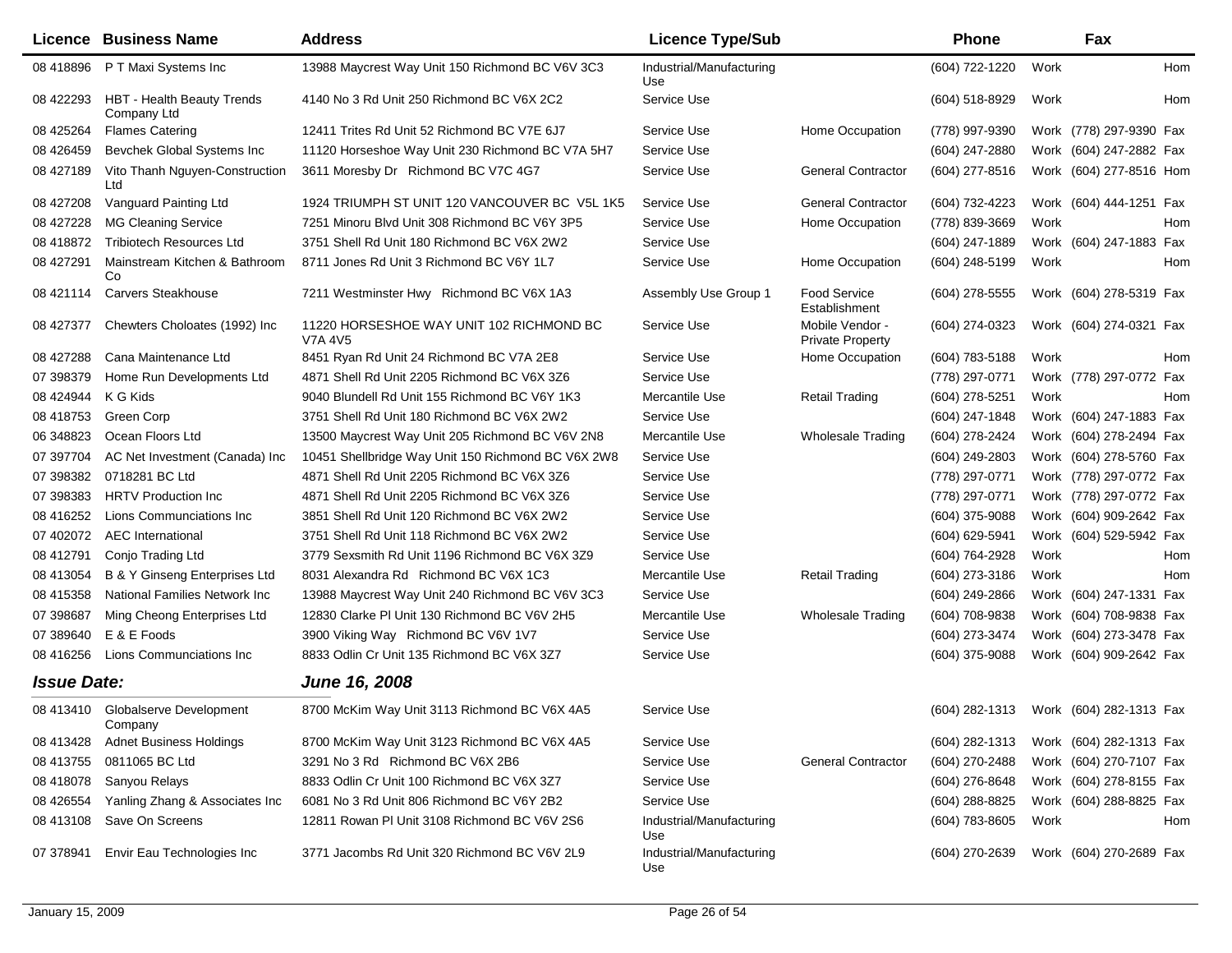|                     | Licence Business Name                                   | <b>Address</b>                                                                 | <b>Licence Type/Sub</b>         |                           | <b>Phone</b>       |      | Fax                       |     |
|---------------------|---------------------------------------------------------|--------------------------------------------------------------------------------|---------------------------------|---------------------------|--------------------|------|---------------------------|-----|
| 08 418313           | Canadian Chinese Investments<br>Alliance Inc            | 4940 No 3 Rd Unit 305 Richmond BC V6X 3A5                                      | Service Use                     |                           | $(604)$ 247-2688   |      | Work (604) 247-1869 Fax   |     |
| 08 410 853          | <b>Clinical Sleep Solutions Inc</b>                     | 7031 Westminster Hwy Unit 180 Richmond BC V6X 1A3                              | Service Use                     |                           | (604) 278-1540     |      | Work (604) 278-1567 Fax   |     |
| 07 401351           | Korea Express Vancouver                                 | 2631 Viking Way Unit 113 Richmond BC V6V 3B5                                   | Service Use                     |                           | $(604)$ 274-5585   |      | Work (604) 274-5584 Fax   |     |
| 07 398109           | SNC - Lavalin Inc                                       | 7400 River Rd Unit 120 Richmond BC V6X 1X6                                     | Service Use                     |                           | $(604)$ 716-6012   |      | Work (604) 231-7572 Fax   |     |
| 07 39 6988          | <b>Pipeline Studios</b>                                 | 3851 Jacombs Rd Unit 180 Richmond BC V6V 2H7                                   | Service Use                     |                           | (604) 723-6603     |      | Work (604) 278-0228 Fax   |     |
| 07 395798           | Titan HDTV Accessories Corp                             | 13511 Crestwood PI Unit 10 Richmond BC V6V 2E9                                 | Mercantile Use                  | <b>Wholesale Trading</b>  | (604) 231-9574     |      | Work (604) 231-9535 Fax   |     |
| 07 394693           | VMW Interior Supplies Limited                           | 8700 McKim Way Unit 1118 Richmond BC V6X 4A5                                   | Service Use                     |                           | (604) 780-2380     |      | Work (604) 232-9079 Fax   |     |
| 07 380228           | Dharma Display Ltd                                      | 3571 Viking Way Unit 14 Richmond BC V6V 1W1                                    | Mercantile Use                  | Wholesale Trading         | (604) 273-9295     |      | Work 60427391901          | Hom |
| 08 425467           | Phoenix West Apparel Ltd                                | 8700 McKim Way Unit 3208 Richmond BC V6X 4A5                                   | Mercantile Use                  | Wholesale Trading         | $(604)$ 251-3111   | Work |                           | Hom |
| 07 394673           | VMW Interior Canada Limited                             | 8700 McKim Way Unit 1118 Richmond BC V6X 4A5                                   | Service Use                     |                           | (604) 780-2380     |      | Work (604) 232-9079 Fax   |     |
| 08 426670           | Sunshine Worldwide Travel Ltd                           | 6081 No 3 Rd Unit 603 Richmond BC V6Y 2B2                                      | Service Use                     | <b>Travel Agency</b>      | (604) 247-0330     |      | Work (604) 247-0320 Fax   |     |
| 08 427311           | Hi Tech Excavating & Demoliton                          | 11339 87TH AVE DELTA BC V4C 2Z6                                                | Service Use                     | <b>General Contractor</b> | (778) 889-1757     |      | Work (604) 598-0944 Fax   |     |
| 08 422212           | Triple A Realty Ltd                                     | 8700 McKim Way Unit 3218 Richmond BC V6X 4A5                                   | Service Use                     |                           | (604) 649-6612     |      | Work (604) 583-1352 Fax   |     |
| <b>Issue Date:</b>  |                                                         | <b>June 17, 2008</b>                                                           |                                 |                           |                    |      |                           |     |
|                     | 08 427452 Can-Star Recycling Inc                        | 8820 Scotchbrook Rd Richmond BC V6Y 2M3                                        | Service Use                     | Home Occupation           | (604) 339-2196     |      | Work (303) 942-6712 Fax   |     |
| 08 427515 Go Fix It |                                                         | 22633 Fraserbank Cr Richmond BC V6V 2L8                                        | Service Use                     | Home Occupation           | $(604)$ 525-1863   | Work |                           | Hom |
| <b>Issue Date:</b>  |                                                         | June 18, 2008                                                                  |                                 |                           |                    |      |                           |     |
|                     | 08 427767 El Regalo Gift Shop                           | 7271 Frobisher Dr Richmond BC V7C 5K9                                          | Service Use                     | Home Occupation           | (604) 729-3446     |      | Work (604) 277-7902 Fax   |     |
| <b>Issue Date:</b>  |                                                         | <b>June 19, 2008</b>                                                           |                                 |                           |                    |      |                           |     |
| 08 418932           | ROQ Design & Consulting Inc                             | 13988 Maycrest Way Unit 130 Richmond BC V6V 3C3                                | Service Use                     |                           | (604) 725-8400     | Work |                           | Hom |
| 08 427949           | <b>Nxnova Software Soultions</b><br>Company             | 7120 Gilbert Rd Unit 28 Richmond BC V7C 3W2                                    | Service Use                     | Home Occupation           | (604) 787-9871     | Hom  |                           | Hom |
| 08 427768           | <b>CCM Project Management</b>                           | 8140 Mowbray Rd Richmond BC V7A 2B7                                            | Service Use                     | <b>General Contractor</b> | (604) 241-1346     | Work |                           | Hom |
| 08 427687           | Derschatz Apparel Ltd                                   | 12871 Railway Ave Unit 315 Richmond BC V7E 6K3                                 | Service Use                     | Home Occupation           | (778) 898-4803     | Work |                           | Hom |
| 08 427672           | JV Renovation                                           | 4541 PENDER ST BURNABY BC V5C 2M9                                              | Service Use                     | <b>General Contractor</b> | (604) 215-3862     |      | Work (604) 916-1206 Cellu |     |
| 08 427671           | QTY Glass Ltd                                           | 5128 VICTORIA DR UNIT 202 VANCOUVER BC V5P<br>3V <sub>2</sub>                  | Service Use                     | <b>General Contractor</b> | (604) 789-4527     |      | Work (604) 725-5737 Fax   |     |
| 08 427028           | The Bacchus Group Inc                                   | 13560 Maycrest Way Unit 1120 Richmond BC V6V 2W9                               | Service Use                     |                           | (604) 279-1500     |      | Work (604) 279-1505 Fax   |     |
| 08 42 6690          | Papi                                                    | 2631 Viking Way Unit 243 Richmond BC V6V 3B5                                   | Service Use                     |                           | (604) 207-0117     |      | Work (604) 638-6078 Fax   |     |
| 08 42 65 69         | Penguin Village Hobbies and<br><b>Entertainment Ltd</b> | 8700 McKim Way Unit 1198 Richmond BC V6X 4A5                                   | Mercantile Use                  | <b>Retail Trading</b>     | (604) 715-9412     | Work |                           | Hom |
| 08 417269           | Melody Capital Markets Ltd                              | 4940 No 3 Rd Unit 305 Richmond BC V6X 3A5                                      | Service Use                     |                           | (604) 678-5856     | Work |                           | Hom |
| 08 414639           | Vancouver Closets Ltd                                   | 12811 Rowan PI Unit 3108 Richmond BC V6V 2S6                                   | Industrial/Manufacturing<br>Use |                           | (604) 728-5655     |      | Work (604) 526-6389 Fax   |     |
| 08 412756           | AIC Global Communications Inc                           | 12871 Clarke PI Unit 110 Richmond BC V6V 2H9                                   | Service Use                     |                           | (604) 708-3899     |      | Work (604) 298-5813 Fax   |     |
| 07 400052           | YS Art Investment Consulting<br>Group Ltd               | 4540 No 3 Rd Unit 1030 Richmond BC V6X 4E4                                     | Mercantile Use                  | <b>Retail Trading</b>     | (604) 722-4066     | Work |                           | Hom |
| 07 398325           | Inc.                                                    | Artemisia Design and Fabrication 11782 River Rd Unit 116 Richmond BC V6X 1Z7   | Industrial/Manufacturing<br>Use |                           | $(604)$ 270-6048   |      | Work (604) 270-6047 Fax   |     |
| 07 393725           | Co Ltd                                                  | Whitson Management Consulting 13560 Maycrest Way Unit 2105 Richmond BC V6V 2W9 | Service Use                     |                           | $(604) 809 - 6003$ |      | Work (604) 295-0947 Fax   |     |
| 07 371732           | Aling Mary's                                            | 8085 Park Rd Richmond BC V6Y 1S8                                               | Mercantile Use                  | <b>Retail Trading</b>     | (604) 817-7605     |      | Cellul (604) 231-1918 Wor |     |
| January 15, 2009    |                                                         |                                                                                | Page 27 of 54                   |                           |                    |      |                           |     |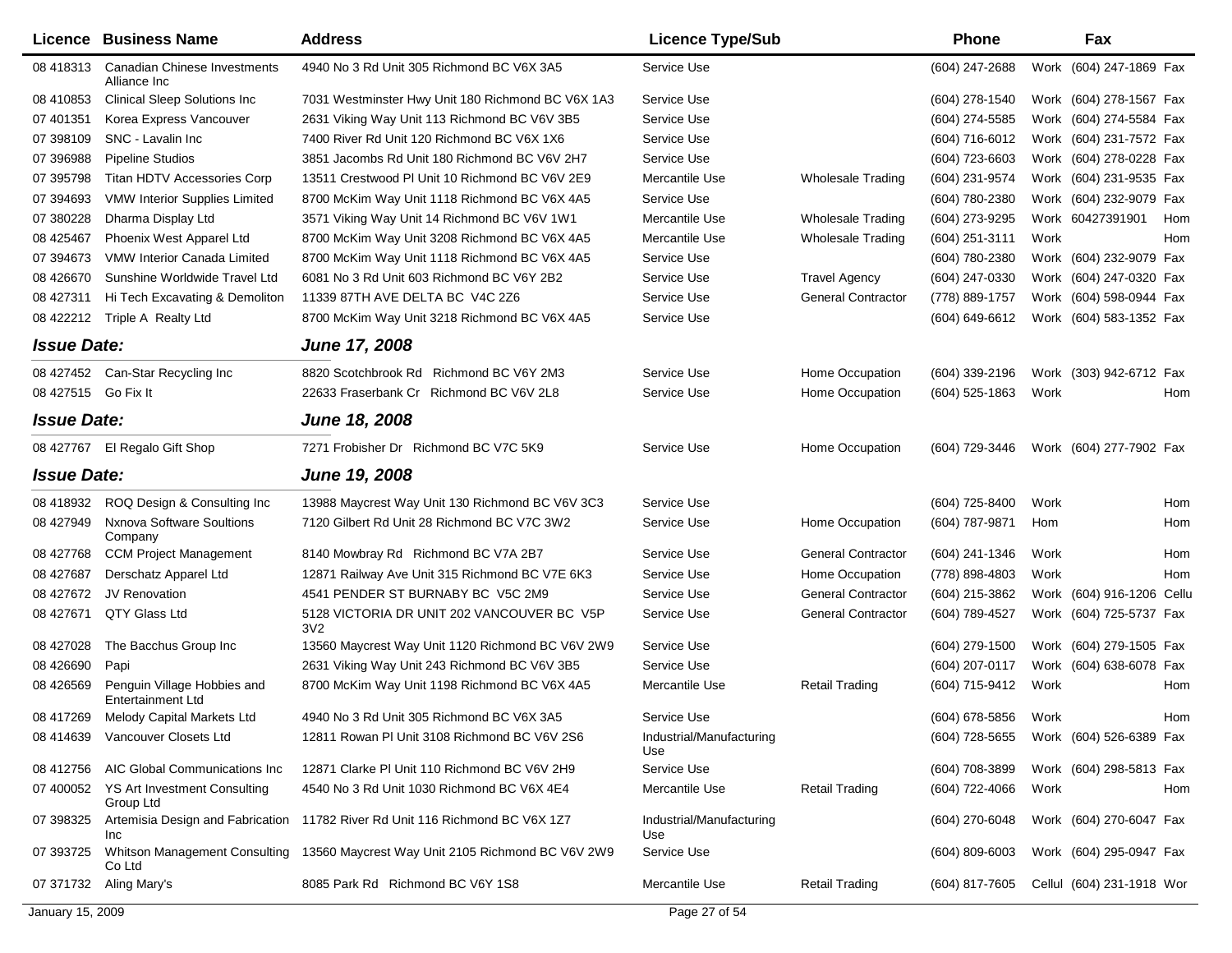|                    | Licence Business Name                                         | <b>Address</b>                                     | <b>Licence Type/Sub</b>   |                              | Phone           |        | Fax                       |     |
|--------------------|---------------------------------------------------------------|----------------------------------------------------|---------------------------|------------------------------|-----------------|--------|---------------------------|-----|
| 08 42 6571         | Penguin Village Hobbies and<br><b>Entertainment Ltd</b>       | 8700 McKim Way Unit 1198 Richmond BC V6X 4A5       | Vending Machine Use       | \$.25 or More                | (604) 715-9412  | Work   |                           | Hom |
| <b>Issue Date:</b> |                                                               | <b>June 20, 2008</b>                               |                           |                              |                 |        |                           |     |
| 08 428151          | Pacific Rim Cabinets Ltd                                      | 640 BELGROVE WAY DELTA BC V3M 5R7                  | Service Use               | <b>General Contractor</b>    | (604) 515-7377  |        | Work (604) 515-7387 Fax   |     |
| 08 428167          | <b>Chandler Millwork Inc</b>                                  | 1987 TRIUMPH ST VANCOUVER BC V5L 1K6               | Service Use               | <b>General Contractor</b>    | (604) 215-0115  |        | Work (604) 215-0056 Hom   |     |
| <b>Issue Date:</b> |                                                               | June 23, 2008                                      |                           |                              |                 |        |                           |     |
| 08 428227          | HQ Plumbing & Heating                                         | 4056 NAPIER ST BURNABY BC V5C 3G2                  | Service Use               | <b>Gas Contractor</b>        | (604) 339-7831  |        | Work (604) 251-6580 Fax   |     |
| 08 427947          | Remedios & Company Law<br>Corporation                         | 6081 No 3 Rd Unit 715 Richmond BC V6Y 2B2          | Service Use               |                              | (604) 276-1111  |        | Work (604) 276-1119 Fax   |     |
| 08 428240          | SLR Consulting (Canada) Ltd                                   | 1620 WEST 8TH AVE VANCOUVER BC V6J 1V4             | Service Use               |                              | $(60)$ 473-8500 |        | Work (604) 738-2508 Fax   |     |
| 08 428107          | Alan Martin Plumbing & Heating                                | 24219 MCLURE DR MAPLE RIDGE BC V2W 2B8             | Service Use               | <b>Plumbing Contractor</b>   | (778) 840-2270  |        | Work (604) 476-2273 Fax   |     |
| 08 427527          | Fala Fashion Inc                                              | 8831 Lansdowne Rd Unit 505 Richmond BC V6X 3T5     | Service Use               | Home Occupation              | (778) 855-2058  | Work   |                           | Hom |
| 08 428221          | <b>Woodwin Timber Company</b><br>Limited                      | 6331 Woodwards Rd Richmond BC V7E 1H2              | Service Use               | Home Occupation              | (604) 272-2302  | Work   |                           | Hom |
| <b>Issue Date:</b> |                                                               | <b>June 24, 2008</b>                               |                           |                              |                 |        |                           |     |
| 07 393179          | <b>Excel Educational Centre</b>                               | 8171 Alexandra Rd Unit 200 Richmond BC V6X 1C3     | Assembly Use Group 3      | <b>Education Institution</b> | (778) 228-3283  | Work   |                           | Hom |
| 08 427541          | Duor Trading Company                                          | 9440 Ferndale Rd Unit 28 Richmond BC V6Y 0A7       | Service Use               | Home Occupation              | (778) 889-7817  | Cellul |                           | Hom |
| 08 427930          | The English Place Learning<br>Centre                          | 8700 Ackroyd Rd Unit 317 Richmond BC V6X 3G2       | Service Use               | Home Occupation              | (604) 207-1059  | Work   |                           | Hom |
| 08 428348          | Pacific Overseas Forwarding Inc                               | 5200 Miller Rd Unit 111 Richmond BC V7B 1K5        | Service Use               |                              | (604) 273-3941  |        | Work (604) 273-1268 Fax   |     |
| <b>Issue Date:</b> |                                                               | <b>June 25, 2008</b>                               |                           |                              |                 |        |                           |     |
| 08 428368          | Oleg and Natalya Realty                                       | 7788 Ash St Unit 12 Richmond BC V6Y 2S1            | Service Use               | Home Occupation              | (604) 719-4490  | Work   |                           | Hom |
| 08 428447          | <b>Estinee Group Ltd</b>                                      | 7680 Dampier Dr Richmond BC V7C 4P1                | Service Use               | Home Occupation              | (604) 274-8874  | Work   |                           | Hom |
| 08 428268          | <b>Marsman Express</b>                                        | 4871 Miller Rd Unit 1108 Richmond BC V7B 1K8       | Service Use               |                              | (604) 276-1644  |        | Work (604) 276-1858 Fax   |     |
| 08 423265          | Bobo's Relaxation Spa                                         | 8580 Alexandra Rd Unit 1090 Richmond BC V6X 4B3    | <b>Adult Oriented Use</b> | Bodyrub Studio               | (778) 297-6678  | Work   |                           | Hom |
| 08 417291          | Cimic Tile of Canada Inc                                      | 13331 Vulcan Way Unit 1 Richmond BC V6V 1K4        | Mercantile Use            | <b>Wholesale Trading</b>     | (604) 247-2429  |        | Work (604) 247-2430 Fax   |     |
| 08 414577          | Cando Products And Services Ltd                               | 12171 Bridgeport Rd Unit 5 Richmond BC V6V 1J4     | Mercantile Use            | <b>Wholesale Trading</b>     | (604) 812-9188  |        | Work (604) 648-8412 Fax   |     |
| 08 428449          | <b>Estinee Group Ltd</b>                                      | 7680 Dampier Dr Richmond BC V7C 4P1                | Service Use               | Home Occupation              | (604) 274-8874  | Work   |                           | Hom |
| 08 428246          | <b>Belair Roofing</b>                                         | 8511 Calder Rd Richmond BC V7C 4B9                 | Service Use               | <b>General Contractor</b>    | (778) 847-6606  |        | Work (778) 847-6606 Cellu |     |
| <b>Issue Date:</b> |                                                               | <b>June 26, 2008</b>                               |                           |                              |                 |        |                           |     |
| 08 428031          | AeroInfo Systems - A Boeing<br>Company                        | 13571 Commerce Pkwy Unit 150 Richmond BC V6V 2R2   | Service Use               |                              | (604) 232-4200  |        | Work (604) 232-4201 Fax   |     |
| 08 429248          | <b>Global Marketing</b><br><b>Communications Network Inc.</b> | 7831 Westminster Hwy Unit 1608 Richmond BC V6X 4J4 | Service Use               | Home Occupation              | (888) 253-3615  |        | Work (888) 253-3615 Fax   |     |
| 08 428556          | <b>Tatchuntsui General Contractor</b>                         | 10880 Finlayson Dr Richmond BC V6X 1W9             | Service Use               | Home Occupation              | (604) 278-3765  |        | Work (604) 232-9023 Hom   |     |
|                    | 08 427539 RF Luxury Shuttle Ltd                               | PO BOX 35541 BRIDGEPORT RPO RICHMOND BC V6X<br>4G6 | Vehicle for Hire          | Class E - Private Bus        | (604) 715-6662  |        | Work (604) 597-8188 Fax   |     |
| 08 419492          | <b>MS Meditech Solutions Inc</b>                              | 2571 Smith St Richmond BC V6X 2J1                  | Mercantile Use            | Wholesale Trading            | (604) 789-8257  | Work   |                           | Hom |
| 08 428568          | E Forbuy Enterprises Ltd                                      | 10951 Mortfield Rd Unit 112 Richmond BC V7A 2W5    | Service Use               | Home Occupation              | (778) 997-7516  | Work   |                           | Hom |
| <b>Issue Date:</b> |                                                               | June 27, 2008                                      |                           |                              |                 |        |                           |     |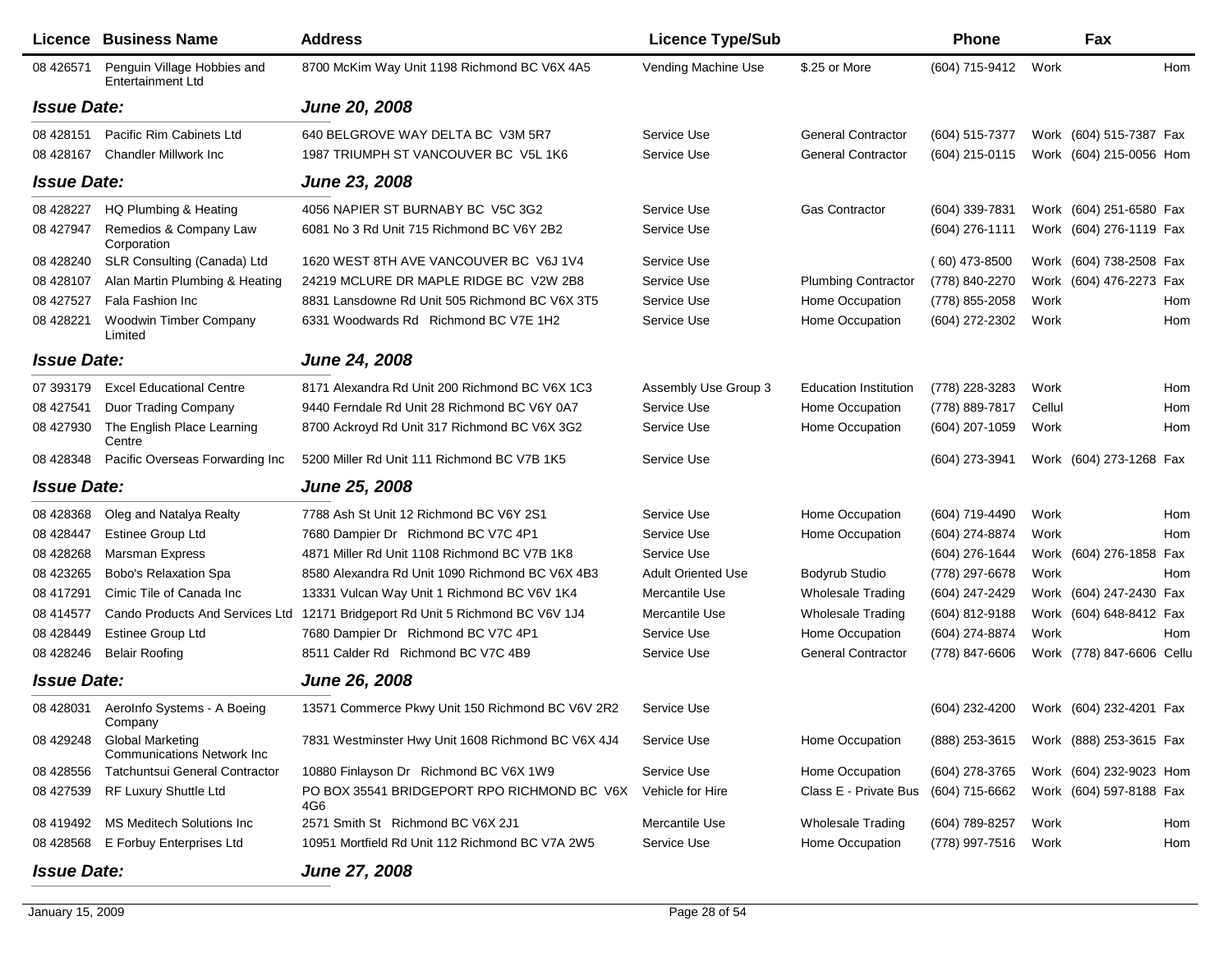|                    | Licence Business Name                                              | <b>Address</b>                                     | <b>Licence Type/Sub</b>         |                                        | <b>Phone</b>   |      | Fax                     |            |
|--------------------|--------------------------------------------------------------------|----------------------------------------------------|---------------------------------|----------------------------------------|----------------|------|-------------------------|------------|
| 08 428238          | Aspex Industry Ltd                                                 | 11780 Hammersmith Way Unit 140 Richmond BC V7A 5E9 | Mercantile Use                  | Wholesale Trading                      | (778) 863-8682 | Work |                         | <b>Hom</b> |
| 08 429602          | Lockerbie & Hole Contracting<br>Limited                            | 401 SALTER ST NEW WESTMINSTER BC V3M 5Y1           | Service Use                     | <b>Plumbing Contractor</b>             | (604) 777-5950 |      | Work (604) 777-5945 Fax |            |
| <b>Issue Date:</b> |                                                                    | <b>June 30, 2008</b>                               |                                 |                                        |                |      |                         |            |
| 08 429561          | Avjot Construction Co Ltd                                          | 10411 Swinton Cr Richmond BC V7A 3S5               | Service Use                     | <b>General Contractor</b>              | (604) 307-2004 | Work |                         | Hom        |
| 08 429707          | 0818860 BC Ltd                                                     | 4600 Westwater Dr Unit 204 Richmond BC V7E 6S2     | Service Use                     | Home Occupation                        | (604) 270-7260 | Work |                         | Hom        |
| 08 429693          | Chong Cheng Yu                                                     | 6528 No 4 Rd Richmond BC V6Y 2S9                   | Service Use                     | <b>General Contractor</b>              | (604) 278-6228 |      | Work (604) 232-0835     | Fax        |
| 08 429289          | R & A Performance Products                                         | 11580 Blundell Rd Richmond BC V6Y 1L3              | Service Use                     | Home Occupation                        | (604) 720-8458 | Work |                         | Hom        |
| 08 423823          | Tan Ant Enterprises Ltd                                            | 4540 No 3 Rd Unit 1440 Richmond BC V6X 4E4         | Mercantile Use                  | <b>Retail Trading</b>                  | (778) 995-2530 | Work |                         | Hom        |
| 08 429250          | <b>Global Talent Management</b><br>Services Inc                    | 7831 Westminster Hwy Unit 1608 Richmond BC V6X 4J4 | Service Use                     |                                        | (888) 253-3615 |      | Work (888) 253-3615 Fax |            |
| <b>Issue Date:</b> |                                                                    | <b>July 3, 2008</b>                                |                                 |                                        |                |      |                         |            |
| 07 363203          | <b>Blue Star Marble Ltd</b>                                        | 2691 Viscount Way Unit 104 Richmond BC V6V 2R5     | Industrial/Manufacturing<br>Use |                                        | (604) 278-4585 |      | Work (604) 278-4585 Fax |            |
| 08 426105          | Bikram Yoga Richmond                                               | 5300 No 3 Rd Unit 105 Richmond BC V6X 2X9          | Assembly Use Group 3            | <b>Health Studio</b>                   | (604) 278-0889 | Work |                         | Hom        |
| 08 427386          | Solar International Holdings<br>Limited                            | 3551 Viking Way Unit 106 Richmond BC V6V 1W1       | Mercantile Use                  | <b>Wholesale Trading</b>               | (604) 635-6035 |      | Work (604) 299-7516 Fax |            |
| 08 430169          | <b>Contrax The Floorcovering</b><br>Workshop & Labour Co Inc       | 165 MONK RD GRINDROD BC V0E 1Y0                    | Service Use                     | <b>General Contractor</b>              | (877) 638-6999 |      | Work (877) 638-6992 Fax |            |
| <b>Issue Date:</b> |                                                                    | <b>July 7, 2008</b>                                |                                 |                                        |                |      |                         |            |
| 08 429596          | <b>Battmasters Insulation Ltd</b>                                  | 14168 77 AVE SURREY BC V3W 6K8                     | Service Use                     | <b>General Contractor</b>              | (604) 996-2934 |      | Work (604) 572-1237 Fax |            |
| 08 430439          | Fairway Electric Ltd                                               | 1438 RICHARDS ST UNIT 1703 VANCOUVER BC V6Z<br>3B8 | Service Use                     | <b>Electrical Contractor</b>           | (604) 512-5435 |      | Work (604) 261-6152 Fax |            |
| 08 430331          | <b>Reeves Construction Ltd</b>                                     | 1518 168 ST SURREY BC V3S 9R8                      | Service Use                     | <b>General Contractor</b>              | (778) 227-2536 |      | Work (604) 531-5948 Fax |            |
| 08 430167          | Hezekiah Enterprises Inc                                           | 8180 Osgoode Dr Richmond BC V7A 4P1                | Service Use                     | Home Occupation                        | (778) 386-9566 | Work |                         | Hom        |
| 08 430127          | Deer Truck Tank Service                                            | 4520 Brown Rd Richmond BC V6X 2E8                  | Service Use                     | <b>General Contractor</b>              | (604) 278-6089 |      | Work (604) 278-6089 Fax |            |
| 08 430070          | Cheong Kin Yam                                                     | 7660 Abercrombie Dr Unit 2 Richmond BC V6Y 3X8     | Service Use                     | <b>General Contractor</b>              | (778) 388-5335 |      | Work (604) 278-1386 Fax |            |
| 08 430047          | <b>Briwell Marketing Group Inc</b>                                 | 11491 7th Ave Unit 108 Richmond BC V7E 4J5         | Service Use                     | Home Occupation                        | (604) 764-2725 |      | Work (604) 304-5145 Fax |            |
| 08 429993          | A Hercules Roofing Ltd                                             | 8755 128A ST SURREY BC V3W 0K3                     | Service Use                     | <b>General Contractor</b>              | (604) 543-4695 |      | Work (604) 543-4662 Fax |            |
| 08 429967          | V R One Marketing                                                  | 8220 Jones Rd Unit 219 Richmond BC V6Y 3Z7         | Service Use                     | Home Occupation                        | (604) 537-0651 | Work |                         | Hom        |
| 08 429815          | Ampco Electric Ltd                                                 | 15796 92 AVE SURREY BC V4N 2X1                     | Service Use                     | <b>General Contractor</b>              | (604) 951-5959 |      | Work (604) 951-4959 Fax |            |
| 08 427308          | APC Express Cargo International<br>Inc                             | 11751 Bridgeport Rd Unit 200 Richmond BC V6X 1T5   | Service Use                     |                                        | (604) 295-4390 | Work |                         | Hom        |
| 08 426186          | <b>Dollar City Construction</b><br>Accessories Ltd                 | 11180 Bridgeport Rd Unit 160 Richmond BC V6X 1T2   | Mercantile Use                  | <b>Retail Trading</b>                  | (604) 270-4993 |      | Work (604) 270-4989 Fax |            |
| 08 415410          | Mediocs Management Ltd                                             | 2688 Shell Rd Unit 133 Richmond BC V6X 4E1         | Service Use                     |                                        | (604) 247-2141 |      | Work (604) 247-2140 Fax |            |
| 08 414 675         | Hybrid R Performance Inc                                           | 11100 Bridgeport Rd Unit 140 Richmond BC V6X 1T2   | Mercantile Use                  | <b>Wholesale Trading</b>               | (604) 637-9987 |      | Work (866) 631-8028 Fax |            |
| 08 413489          | <b>Hamilton Drywall Products</b><br><b>Hamilton Paper Products</b> | 13471 Vulcan Way Unit 120 Richmond BC V6V 1K4      | Industrial/Manufacturing<br>Use |                                        | (604) 303-0640 |      | Work (604) 303-0643 Fax |            |
| 08 429828          | <b>Herald Industries Supply</b>                                    | 6888 Alderbridge Way Unit 5 Richmond BC V6X 0A5    | Service Use                     | Home Occupation                        | (604) 303-0877 |      | Work (604) 303-0936 Fax |            |
| <b>Issue Date:</b> |                                                                    | <b>July 8, 2008</b>                                |                                 |                                        |                |      |                         |            |
| 08 424424          | Japan Shiatsu Clinic                                               | 5300 No 3 Rd Richmond BC V6X 2X9                   | Service Use                     | <b>Therapeutic Touch</b><br>Treatments | (604) 904-4187 |      | Work (604) 904-4183 Fax |            |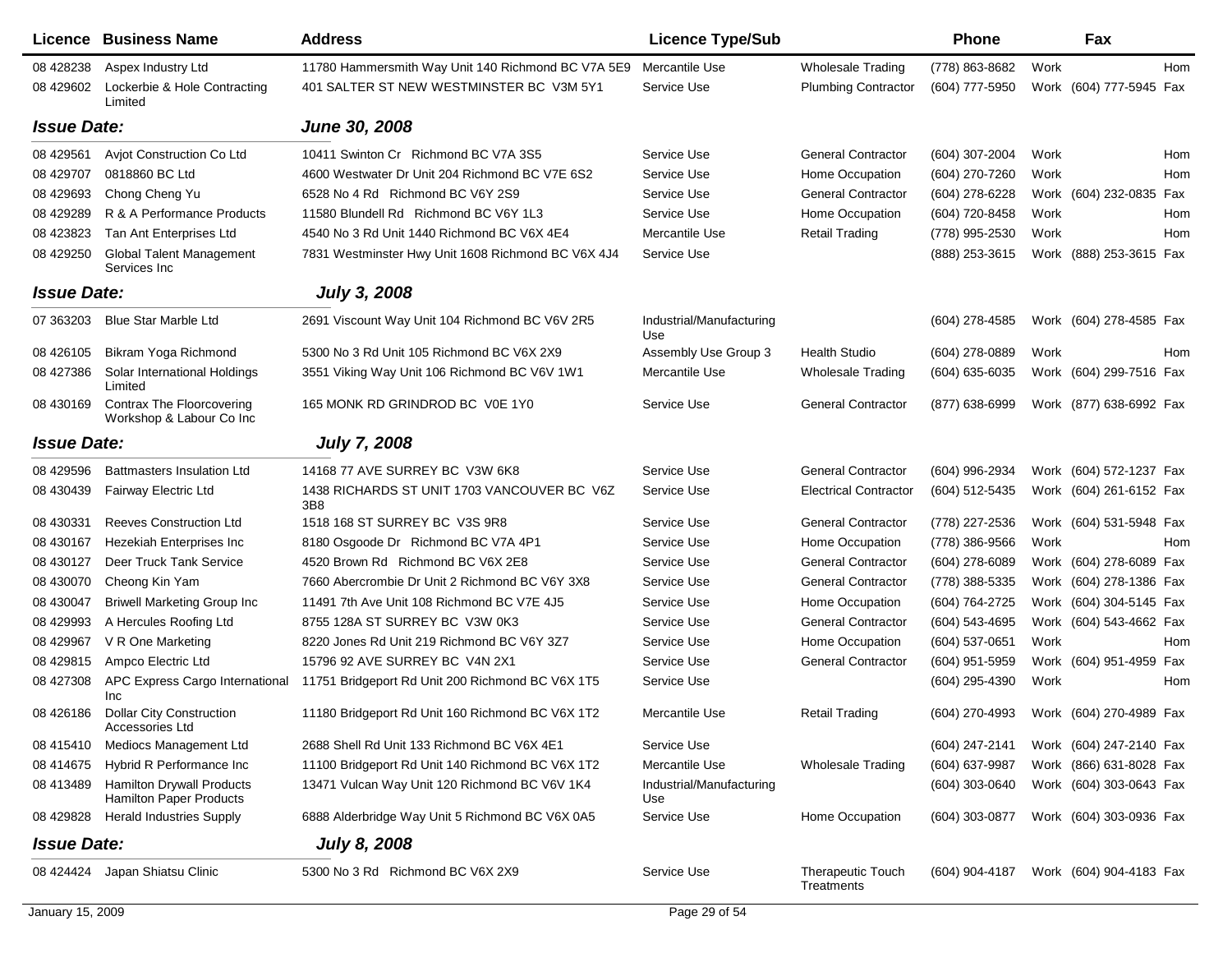|                    | Licence Business Name                         | <b>Address</b>                                              | <b>Licence Type/Sub</b> |                                        | Phone          |      | Fax                       |     |
|--------------------|-----------------------------------------------|-------------------------------------------------------------|-------------------------|----------------------------------------|----------------|------|---------------------------|-----|
| 08 430548          | Sunny Landscaping Ltd                         | 740 EAST 53RD AVE VANCOUVER BC V5X 1J6                      | Service Use             | <b>General Contractor</b>              | (604) 325-7779 |      | Work (604) 325-7782 Fax   |     |
| 08 430547          | Cliff's Electric Company                      | 21707 DEWDNEY TRUNK RD UNIT 24 MAPLE RIDGE<br>BC V2X 3G8    | Service Use             | <b>Electrical Contractor</b>           | (604) 908-9799 | Work |                           | Hom |
| 08 430466          | A P Carpentry                                 | 10413 No 1 Rd Richmond BC V7E 1S3                           | Service Use             | <b>General Contractor</b>              | (604) 724-5375 | Work |                           | Hom |
| 08 430546          | K R Gutter Systems Ltd                        | 655 EAST 15TH AVE VANCOUVER BC V5T 2R6                      | Service Use             | <b>General Contractor</b>              | (604) 876-4604 |      | Work (604) 876-3026 Fax   |     |
| 08 430545          | Landmak Glass & Aluminum Inc                  | 7885 NORTH FRASER WAY UNIT 120 BURNABY BC<br><b>V5J 5M7</b> | Service Use             | <b>General Contractor</b>              | (604) 437-7766 |      | Work (604) 434-5277 Fax   |     |
| <b>Issue Date:</b> |                                               | <b>July 9, 2008</b>                                         |                         |                                        |                |      |                           |     |
| 08 430703          | Wildlife Kayaking                             | 11778 Kingsbridge Dr Richmond BC V7A 4S1                    | Service Use             | Home Occupation                        | (604) 277-0548 | Work |                           | Hom |
| 08 413283          | Colorbank Card Technologies Inc               | 3771 Jacombs Rd Unit 170 Richmond BC V6V 2L9                | Service Use             |                                        | (604) 710-0982 |      | Work (604) 270-2683 Fax   |     |
| 08 413284          | CBG Logisitics And Logistics Inc              | 3771 Jacombs Rd Unit 170 Richmond BC V6V 2L9                | Service Use             |                                        | (604) 637-8629 |      | Work (604) 270-2683 Fax   |     |
| 08 423625          | <b>Focos Display Products</b>                 | 2288 No 5 Rd Unit 240 Richmond BC V6X 2T1                   | Mercantile Use          | <b>Wholesale Trading</b>               | (604) 278-0354 | Work |                           | Hom |
| 08 423845          | <b>Spring Nails</b>                           | 4580 No 3 Rd Unit 2020 Richmond BC V6X 4E8                  | Service Use             |                                        | (778) 318-8991 | Work |                           | Hom |
| 08 427732          | Health First Family Chiropractic              | 8181 Cambie Rd Unit 1150 Richmond BC V6X 3X9                | Service Use             |                                        | (778) 998-1638 | Work |                           | Hom |
| 08 430576          | <b>Okuman Enterprises</b>                     | 10140 Seacote Rd Richmond BC V7A 4A9                        | Service Use             | Home Occupation                        | (604) 825-9168 | Work |                           | Hom |
| 08 430577          | Jaji Driving School                           | 13391 64 AVE SURREY BC V3W 1Y1                              | Vehicle for Hire        | Class K -<br>DriverTraining Vehicle    | (778) 772-3406 | Work |                           | Hom |
| <b>Issue Date:</b> |                                               | <b>July 11, 2008</b>                                        |                         |                                        |                |      |                           |     |
| 08 431096          | <b>Beechworth Properties Ltd</b>              | 4791 Larkspur Ave Richmond BC V7C 2H9                       | Service Use             | <b>General Contractor</b>              | (604) 448-0825 |      | Work (604) 448-0835 Fax   |     |
| 08 430977          | H & D Roofing Ltd                             | 12391 82 AVE SURREY BC V3W 3E5                              | Service Use             | <b>General Contractor</b>              | (604) 825-4502 |      | Work (778) 578-0819 Fax   |     |
| 08 430839          | C Y G Holdings Ltd                            | 3500 Cunningham Dr Unit 1 Richmond BC V6X 3T3               | Service Use             | Home Occupation                        | (604) 726-6328 |      | Work (604) 233-1826 Fax   |     |
| 08 430816          | New Treasure Trading Company                  | 5933 Colville Rd Unit 8 Richmond BC V7C 3E9                 | Service Use             | Home Occupation                        | (604) 241-4218 | Work |                           | Hom |
| 08 430829          | Diamond Parking Ltd                           | 6411 Buswell St Richmond BC V6Y 2G5                         | Service Use             | Parking Enforcement<br><b>Business</b> | (604) 681-8797 |      | Work (604) 684-0329 Fax   |     |
| <b>Issue Date:</b> |                                               | <b>July 14, 2008</b>                                        |                         |                                        |                |      |                           |     |
| 08 412908          | Dongjin Pharmaceutical<br>Chemicals Group Ltd | 10451 Shellbridge Way Unit 205 Richmond BC V6X 2W8          | Service Use             |                                        | (604) 276-8658 |      | Work (604) 276-8026 Fax   |     |
| 08 427416          | Sakura Sushi                                  | 6390 No 3 Rd Unit 4 Richmond BC V6Y 2B3                     | Assembly Use Group 1    | <b>Food Service</b><br>Establishment   | (604) 247-1662 | Work |                           | Hom |
| 08 431254          | Sim Horizon Ltd                               | 15062 40TH AVE SURREY BC V3S OLD                            | Service Use             | <b>General Contractor</b>              | (604) 572-9742 | Work |                           | Hom |
| 08 431274          | Suntan-Stone Construction Ltd                 | 8411 Ryan Rd Unit 5 Richmond BC V7A 2E8                     | Service Use             | <b>General Contractor</b>              | (604) 295-9094 |      | Work (604) 295-9094 Fax   |     |
| <b>Issue Date:</b> |                                               | <b>July 15, 2008</b>                                        |                         |                                        |                |      |                           |     |
|                    | 08 431294 Sunny Cleaning Services             | 8580 Westminster Hwy Unit 5 Richmond BC V6X 1A8             | Service Use             | Home Occupation                        | (604) 272-0463 |      | Work (604) 788-3511 Cellu |     |
| 08 431397          | Wein Rfid Technology                          | 9440 Ferndale Rd Unit 33 Richmond BC V6Y 0A7                | Service Use             | Home Occupation                        | (604) 720-9678 |      | Work (604) 648-8348 Fax   |     |
| 08 431290          | <b>GEA Wineworks</b>                          | 6233 London Rd Unit 419 Richmond BC V7E 3S3                 | Service Use             | Home Occupation                        | (604) 961-7570 | Work |                           | Hom |
| 08 427075          | Diamond International Travel Ltd              | 8888 Odlin Cr Unit 1080 Richmond BC V6X 3Z8                 | Service Use             | <b>Travel Agency</b>                   | (604) 821-0082 |      | Work (604) 821-0083 Fax   |     |
| 08 431280          | <b>WSI Web Evolution</b>                      | 5611 Forsyth Cr Richmond BC V7C 2C2                         | Service Use             | Home Occupation                        | (604) 278-5770 |      | Work (604) 278-5733 Fax   |     |
| <b>Issue Date:</b> |                                               | <b>July 17, 2008</b>                                        |                         |                                        |                |      |                           |     |
| 08 431538          | <b>Hayer Demolition Ltd</b>                   | 6213 126B ST SURREY BC V3X 3N2                              | Service Use             | <b>General Contractor</b>              | (604) 614-3318 | Work |                           | Hom |
| 08 431944          | SJC Materials Engineering Ltd                 | 3420 Raymond Ave Richmond BC V7E 1A8                        | Service Use             | Home Occupation                        | (604) 241-8700 |      | Work (604) 648-9312 Fax   |     |
|                    |                                               |                                                             |                         |                                        |                |      |                           |     |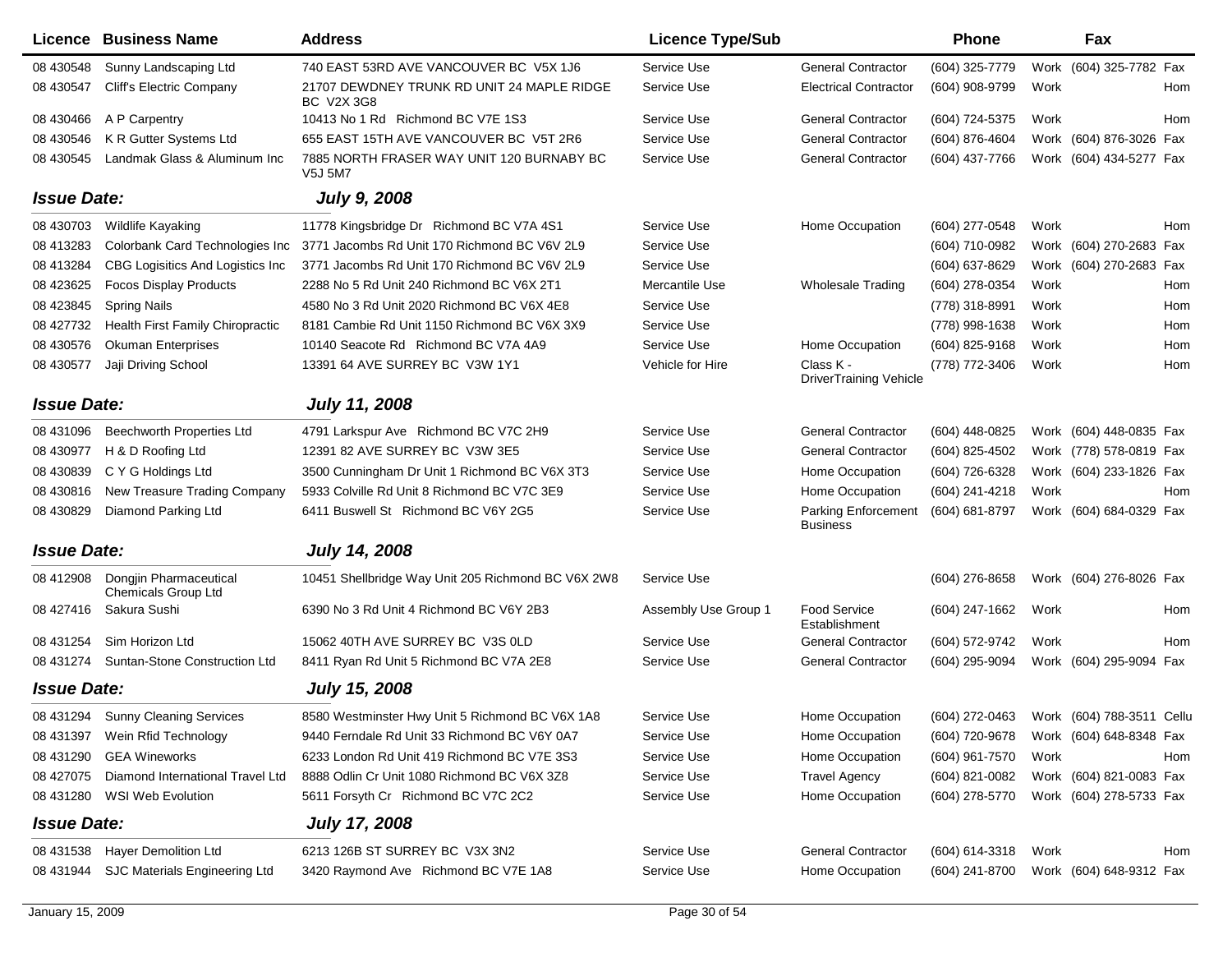|                    | Licence Business Name                     | <b>Address</b>                                      | <b>Licence Type/Sub</b> |                           | <b>Phone</b>   |        | Fax                     |     |
|--------------------|-------------------------------------------|-----------------------------------------------------|-------------------------|---------------------------|----------------|--------|-------------------------|-----|
| 08 431918          | W & M Window Treatment<br>Company         | 9751 Ferndale Rd Unit 12 Richmond BC V6Y 1X4        | Service Use             | Home Occupation           | (778) 883-3844 |        | Work (604) 542-0186 Fax |     |
| 08 431741          | Nordic Trading                            | 6211 Gilbert Rd Unit 109 Richmond BC V7C 3V6        | Service Use             | Home Occupation           | (778) 297-1826 |        | Work (778) 297-1826 Fax |     |
| 08 431617          | Canada Everbright Trading Co<br>Ltd       | 6620 Riverdale Dr Richmond BC V7C 2G1               | Service Use             | Home Occupation           | (604) 272-8998 |        | Work (604) 272-8998 Fax |     |
| 08 431518          | Mitchell Island Industries Ltd            | 13811 Gilbert Rd Richmond BC V7E 2H8                | Service Use             | <b>General Contractor</b> | (604) 274-5636 |        | Work (604) 275-5694 Fax |     |
| 08 431503          | Handyman Connection                       | 2465 BETA AVE UNIT 201 BURNABY BC V5C 5N1           | Service Use             | <b>General Contractor</b> | (604) 878-5232 |        | Work (604) 291-2810 Fax |     |
| 08 431478          | ST Gas & Heating Ltd                      | 14125 71A AVE SURREY BC V3W 2L5                     | Service Use             | <b>Gas Contractor</b>     | (604) 591-9224 | Work   |                         | Hom |
| 08 431464          | Tom Kuo Kuang Sun                         | 6380 VINE ST VANCOUVER BC V6M 4B1                   | Service Use             | <b>General Contractor</b> | (604) 228-1170 | Work   |                         | Hom |
| 08 431411          | The Children Of Immigrant<br>Magazine Inc | 3980 Garry St Richmond BC V7E 2T8                   | Service Use             | Home Occupation           | (604) 275-5286 | Work   |                         | Hom |
| 08 409317          | Cyclone Appliances Inc                    | 3851 Jacombs Rd Unit 110 Richmond BC V6V 2H7        | Mercantile Use          | <b>Wholesale Trading</b>  | (604) 247-1646 | Work   |                         | Hom |
| 08 431657          | Judy Cheng                                | 11580 Seahurst Rd Richmond BC V7A 3P2               | Service Use             | Home Occupation           | (604) 278-0599 | Work   |                         | Hom |
| <b>Issue Date:</b> |                                           | <b>July 24, 2008</b>                                |                         |                           |                |        |                         |     |
| 08 430874          | New Wish Design International<br>Inc      | 6081 No 3 Rd Unit 908 Richmond BC V6Y 2B2           | Service Use             |                           | (604) 512-0616 | Work   |                         | Hom |
| 08 429705          | Zhao XD Architect                         | 6351 Westminster Hwy Unit 201 Richmond BC V7C 4V4   | Service Use             |                           | (604) 275-8882 |        | Work (604) 275-6651 Fax |     |
| 08 430988          | Rui Feng Enterprises Ltd                  | 2631 Viking Way Unit 208 Richmond BC V6V 3B5        | Service Use             | <b>General Contractor</b> | (604) 726-8886 |        | Work (604) 288-1355 Fax |     |
| 08 430735          | <b>Cansuccess Consultant Ltd</b>          | 6081 No 3 Rd Unit 810 Richmond BC V6Y 2B2           | Service Use             |                           | (604) 713-8768 |        | Work (604) 713-8762 Fax |     |
| 08 430458          | The M Jackson Group Inc                   | 6651 Elmbridge Way Unit 140 Richmond BC V7C 5C2     | Service Use             |                           | (604) 233-2348 |        | Work (604) 273-1177 Hom |     |
| 08 427427          | Apollo Building Materials Ltd             | 12351 Bridgeport Rd Unit 9 Richmond BC V6V 1J4      | Mercantile Use          | <b>Retail Trading</b>     | (778) 297-1338 |        | Work (778) 297-1336 Fax |     |
| 08 427374          | SNP Home Product Co Ltd                   | 4540 No 3 Rd Unit 1060 Richmond BC V6X 4E4          | Mercantile Use          | <b>Retail Trading</b>     | (604) 278-8546 | Work   |                         | Hom |
| 08 425005          | AMG Trading Company Ltd                   | 4380 No 3 Rd Unit 1220 Richmond BC V6X 3V7          | Mercantile Use          | <b>Retail Trading</b>     | (604) 329-8838 | Work   |                         | Hom |
| 08 429660          | Butcher's Best Meat Market Inc            | 6060 Minoru Blvd Unit 1778 Richmond BC V6Y 2V7      | Mercantile Use          | Retail Trading            | (604) 278-2333 |        | Work (604) 231-0882 Fax |     |
| 08 419153          | Simple Wireless Solutions Inc             | 4311 Hazelbridge Way Unit 1780 Richmond BC V6X 3L7  | Mercantile Use          | <b>Retail Trading</b>     | (778) 858-8553 | Work   |                         | Hom |
| 07 391150          | Qualipack Canada Tapes                    | 4551 No 3 Rd Unit 137 Richmond BC V6X 2C3           | Service Use             |                           | (604) 207-8436 |        | Work (604) 207-2406 Fax |     |
| 08 431315          | Glean Magazine                            | 2639 Viking Way Unit 210 Richmond BC V6V 3B7        | Service Use             |                           | (604) 247-2696 |        | Work (604) 247-2694 Fax |     |
| <b>Issue Date:</b> |                                           | <b>July 25, 2008</b>                                |                         |                           |                |        |                         |     |
| 08 433262          | <b>MVT Canadian Bus Inc</b>               | 700 GEORGIA ST FLOOR 25 VANCOUVER BC V7Y 1B3        | Vehicle for Hire        | Class E - Private Bus     | (425) 766-5578 |        | Work (707) 646-7958 Fax |     |
| 08 433179          | Otek Construction Group Ltd               | 7360 Elmbridge Way Unit 1008 Richmond BC V6X 0A5    | Service Use             | <b>General Contractor</b> | (604) 716-9350 | Work e |                         | Hom |
| 08 433217          | Canon Ho                                  | 10120 Francis Rd Richmond BC V6Y 3Z9                | Service Use             | Home Occupation           | (604) 889-9877 |        | Work (604) 244-8298     | Fax |
| 08 433218          | <b>Westcoast Oriental Arts</b>            | 8100 Saba Rd Unit 1603 Richmond BC V6Y 4H1          | Service Use             | Home Occupation           | (778) 869-8872 | Work   |                         | Hom |
| 08 433238          | Sophisticon Consulting                    | 13400 Princess St Unit 16 Richmond BC V7E 6R5       | Service Use             | Home Occupation           | (778) 897-1960 | Work   |                         | Hom |
| 08 433240          | Anna I2P Service                          | 8071 No 3 Rd Richmond BC V6Y 2E4                    | Service Use             | Home Occupation           | (778) 858-1979 | Work   |                         | Hom |
| 08 432288          | Laguna - Home Renovations                 | 3851 Francis Rd Unit 114 Richmond BC V7C 1J6        | Service Use             | <b>General Contractor</b> | (604) 825-6984 | Work   |                         | Hom |
| 08 433487          | Workfit Health Services Inc               | 250 SCHOOLHOUSE ST UNIT 114 COQUITLAM BC V3K<br>6V7 | Service Use             |                           | (604) 525-5357 |        | Work (604) 525-5397 Fax |     |
| 08 433239          | Cosmo Shuttle Company                     | 7071 Bridge St Unit 2 Richmond BC V6Y 2S6           | Service Use             | Home Occupation           | (604) 763-1686 |        | Work (604) 247-1686 Fax |     |
| 08 432338          | Super Save Construction Co Ltd            | 12705 66 AVE SURREY BC V3W 2A9                      | Service Use             | <b>General Contractor</b> | (604) 825-2323 | Work   |                         | Hom |
| 08 432278          | Wealth-In International Trading<br>Co Ltd | 12411 Jack Bell Dr Unit 2 Richmond BC V6V 2S5       | Service Use             | Home Occupation           | (778) 297-1078 | Work   |                         | Hom |
| 08 432201          | Ipex Express Trucking Ltd                 | 16499 93B AVE SURREY BC V4N 5S3                     | Service Use             | <b>General Contractor</b> | (604) 588-9740 |        | Work (604) 588-9741 Fax |     |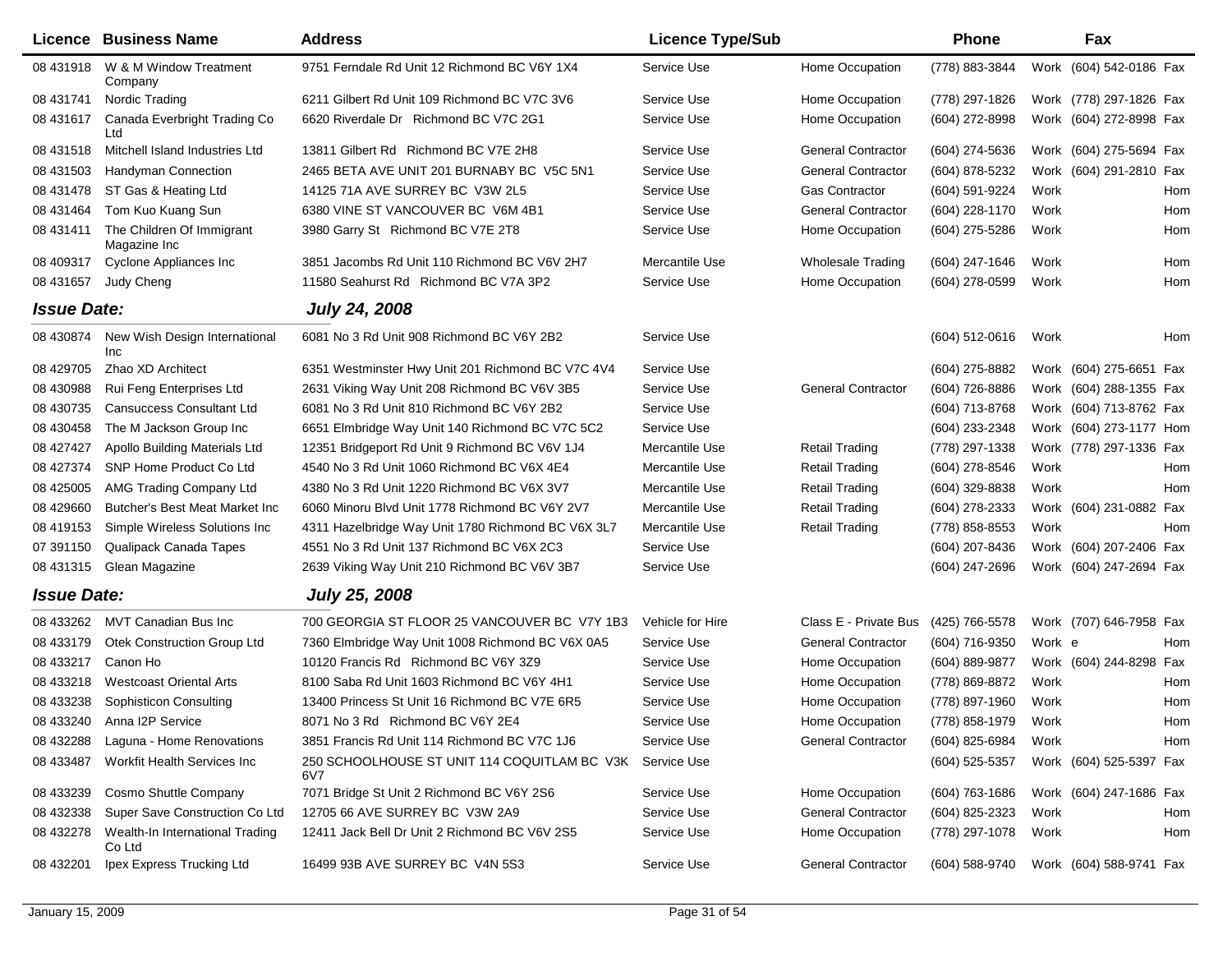|                    | Licence Business Name                        | <b>Address</b>                                                 | <b>Licence Type/Sub</b>         |                                                            | <b>Phone</b>       |      | Fax                       |     |
|--------------------|----------------------------------------------|----------------------------------------------------------------|---------------------------------|------------------------------------------------------------|--------------------|------|---------------------------|-----|
| 08 432194          | A-Grade Plumbing & Heating Ltd               | PO BOX 52595 2929 BARNET HWY UNIT 1136<br>COQUITLAM BC V3B 5R5 | Service Use                     | <b>Plumbing Contractor</b>                                 | (778) 881-7598     |      | Work (604) 945-8886 Fax   |     |
| 08 432191          | <b>Greatwall Enterprises</b>                 | 3531 Vinmore Ave Richmond BC V7C 1S4                           | Service Use                     | <b>General Contractor</b>                                  | (778) 863-7100     | Work |                           | Hom |
| 08 432160          | Spartan Construction Inc                     | 14093 256TH ST MAPLE RIDGE BC V4R 1C9                          | Service Use                     | <b>General Contractor</b>                                  | (604) 462-1555     |      | Work (888) 699-0813 Fax   |     |
| 08 432142          | Amigo Digital Solutions Inc                  | 10411 Seacote Rd Richmond BC V7A 4B4                           | Service Use                     | Home Occupation                                            | (604) 282-7171     | Work |                           | Hom |
| 08 42 6631         | <b>Baba Aviation Consultants Ltd</b>         | 2560 Shell Rd Unit 2028 Richmond BC V6X 0B8                    | Service Use                     |                                                            | (604) 448-8501     |      | Work (604) 448-8506 Fax   |     |
| 08 432339          | Wawa Printing Inc                            | 12331 McNeely Dr Unit 56 Richmond BC V6V 2S3                   | Service Use                     | Home Occupation                                            | (778) 895-3370     | Work |                           | Hom |
| <b>Issue Date:</b> |                                              | <b>July 30, 2008</b>                                           |                                 |                                                            |                    |      |                           |     |
| 08 429927          | Erya International Language<br>School        | 8888 Odlin Cr Unit 2010 Richmond BC V6X 3Z8                    | Assembly Use Group 3            | <b>Education Institution</b>                               | (604) 719-2222     |      | Work (604) 304-0607 Fax   |     |
| 08 433864          | <b>Cassian Contracting Ltd</b>               | 8840 210 ST LANGLEY BC V1M 2Y2                                 | Service Use                     | <b>General Contractor</b>                                  | (604) 637-4672     |      | Work (604) 637-4675 Fax   |     |
| 08 433727          | Maxxone Industry & Service Co                | 6511 Gilbert Rd Unit 301 Richmond BC V7C 3V9                   | Service Use                     | Home Occupation                                            | (778) 881-8985     | Work |                           | Hom |
| 08 433498          | <b>RCJ Marketing</b>                         | 8600 Lansdowne Rd Unit 153 Richmond BC V6X 1B9                 | Service Use                     | Home Occupation                                            | $(604)$ 338-2878   | Work |                           | Hom |
| 08 433867          | <b>VCKYSTXX Designs</b>                      | 7471 Sunnymede Cr Richmond BC V6Y 1H3                          | Service Use                     | Home Occupation                                            | (604) 727-3745     | Work |                           | Hom |
| 08 433497          | <b>Burritt Brothers Carpets</b>              | 1840 PANDORA ST VANCOUVER BC V5L 1M4                           | Service Use                     | <b>General Contractor</b>                                  | (604) 254-9571     |      | Work (604) 254-5446 Fax   |     |
| 08 429634          | Roberto's Welding                            | 11951 Mitchell Rd Unit 150 Richmond BC V6V 1T5                 | Industrial/Manufacturing<br>Use |                                                            | (604) 537-4640     |      | Work (604) 204-0211 Fax   |     |
| 08 418247          | Soul Robata and Izakaya<br>Restaurant        | 8580 Alexandra Rd Unit 1015 Richmond BC V6X 4B3                | Assembly Use Group 1            | <b>Food Service</b><br>Establishment                       | (604) 279-8580     |      | Work (604) 273-7559 Hom   |     |
| 08 413430          | Anne M Dietrich PHD Inc                      | 6700 No 3 Rd Unit 209 Richmond BC V6Y 2C3                      | Service Use                     |                                                            | $(604)$ 247-2333   |      | Work (604) 647-9107 Fax   |     |
| 08 433358          | <b>DNL Roofing Contractors</b>               | 12311 Cambie Rd Unit 16 Richmond BC V6V 1G5                    | Service Use                     | <b>General Contractor</b>                                  | (604) 270-0615     | Work |                           | Hom |
| 08 430535          | Burger King                                  | 8575 Sea Island Way Richmond BC V6X 0A8                        | Assembly Use Group 1            | <b>Food Service</b><br>Establishment                       | (604) 277-1818     | Work |                           | Hom |
| <b>Issue Date:</b> |                                              | <b>August 1, 2008</b>                                          |                                 |                                                            |                    |      |                           |     |
| 08 434407          | Dasmesh Plumbing Heating &<br>Repairs Ltd    | 9077 123A ST SURREY BC V3V 4P6                                 | Service Use                     | <b>Plumbing Contractor</b>                                 | (604) 889-3809     |      | Work (604) 889-3809 Cellu |     |
| 08 434466          | Art-urs Painting and Decorating              | 8611 General Currie Rd Unit 222 Richmond BC V6Y 1M3            | Service Use                     | <b>General Contractor</b>                                  | (604) 780-7623     | Work |                           | Hom |
| 08 434374          | <b>Wagstaff Developments</b>                 | 3036 WEST 4TH AVE UNIT 29 VANCOUVER BC V6K<br>1B4              | Service Use                     | <b>General Contractor</b>                                  | (604) 837-8684     | Work |                           | Hom |
| 08 434372          | <b>Gonzalez Painting</b>                     | 1331 W 41ST ST VANCOUVER BC V6M 1X4                            | Service Use                     | <b>General Contractor</b>                                  | (604) 618-2872     | Work |                           | Hom |
| 08 434195          | Clearbrook Iron Works Ltd                    | 715 SUMAS WAY ABBOTSFORD BC V2S 7P4                            | Service Use                     | <b>General Contractor</b>                                  | (604) 852-2131     |      | Work (604) 852-4481 Hom   |     |
| 08 434088          | G Chahal Excavating & Trucking<br>Ltd        | 6131 129A ST SURREY BC V3X 1S2                                 | Service Use                     | <b>General Contractor</b>                                  | (604) 721-2481     |      | Work (604) 591-2967 Fax   |     |
| 08 433687          | Kyle McEwen                                  | 711 5TH AVE UNIT 601 NEW WESTMINSTER BC V3M<br>1X6             | Service Use                     | <b>Plumbing Contractor</b>                                 | (778) 858-6700     | Work |                           | Hom |
|                    | 08 433622 Drumoak Mechanical Services<br>Ltd | 1122 MAINLAND ST UNIT 320 VANCOUVER BC V3B<br>5L1              | Service Use                     | Plumbing Contractor (604) 689-5556 Work (604) 689-8778 Fax |                    |      |                           |     |
| 08 433683          | Kanwal Sandhu                                | 10691 Aragon Rd Richmond BC V7A 3E8                            | Service Use                     | <b>General Contractor</b>                                  | (778) 219-8738     | Work |                           | Hom |
| 08 434149          | La Fantasy Art Jewellery                     | 6888 Alderbridge Way Unit 1102 Richmond BC V6X 0A7             | Service Use                     | Home Occupation                                            | (778) 318-3885     |      | Work (604) 288-8825 Hom   |     |
| <b>Issue Date:</b> |                                              | <b>August 5, 2008</b>                                          |                                 |                                                            |                    |      |                           |     |
| 08 420594          | Sound idEARS Hearing Clinic                  | 8171 Ackroyd Rd Unit 6045 Richmond BC V6X 3K1                  | Mercantile Use                  | <b>Retail Trading</b>                                      | (604) 306-7672     | Work |                           | Hom |
| 07 392212          | <b>Liquor Distribution Branch</b>            | 8100 Ackroyd Rd Unit 100 Richmond BC V6X 3K2                   | Mercantile Use                  | <b>Retail Trading</b>                                      | $(604) 664 - 0701$ | Work |                           | Hom |
| 08 432319          | <b>Smart Centres</b>                         | 11120 Horseshoe Way Unit 220 Richmond BC V7A 5H7               | Service Use                     |                                                            | (604) 448-9112     |      | Work (604) 448-9114 Fax   |     |
| 07 392251          | <b>Liquor Distribution Branch</b>            | 8671 No 1 Rd Unit 10 Richmond BC V7C 1V2                       | Mercantile Use                  | <b>Retail Trading</b>                                      | (604) 277-4216     | Work |                           | Hom |
| January 15, 2009   |                                              |                                                                | Page 32 of 54                   |                                                            |                    |      |                           |     |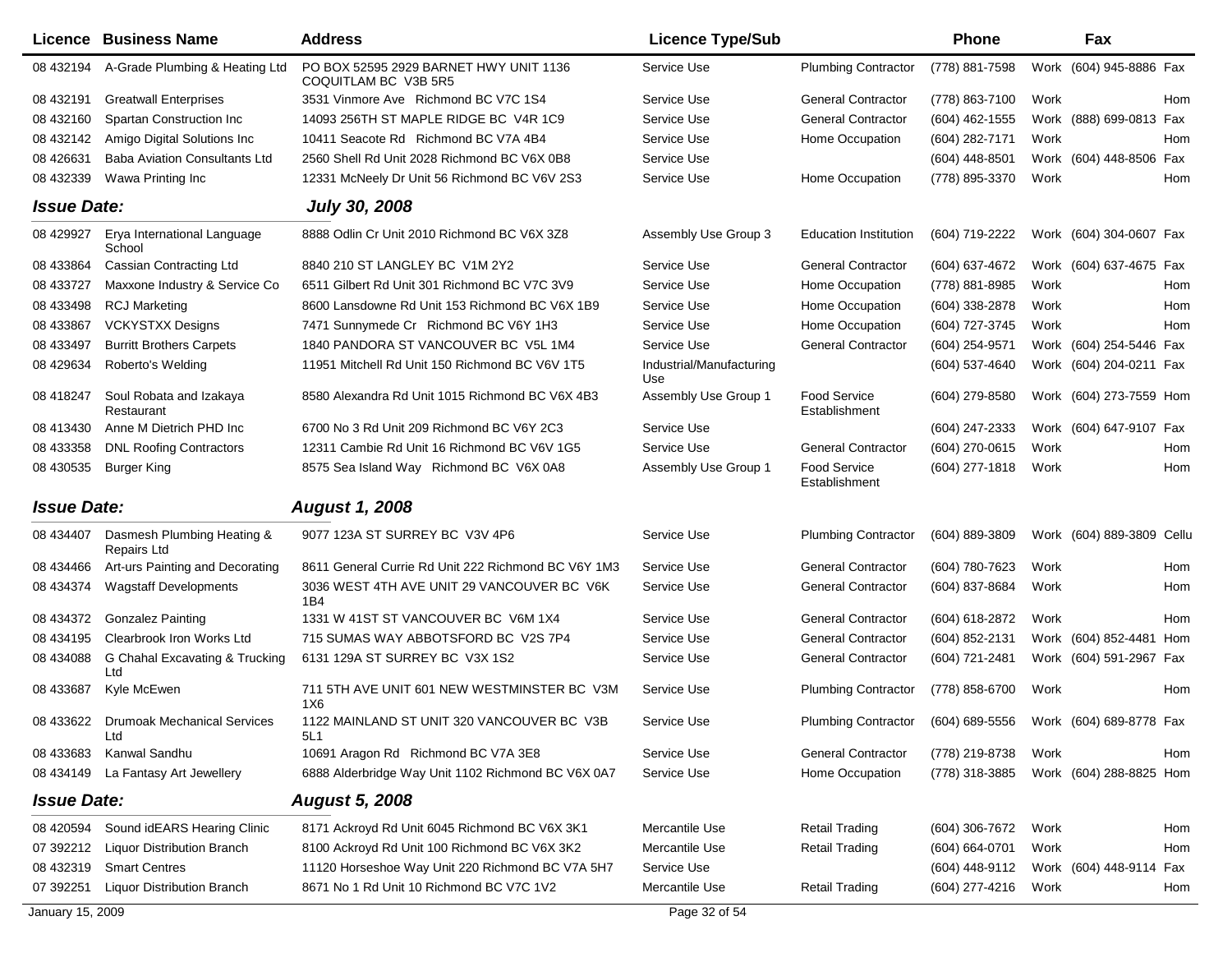|                    | <b>Licence Business Name</b>                              | <b>Address</b>                                                    | <b>Licence Type/Sub</b>         |                              | <b>Phone</b>     |        | Fax                     |     |
|--------------------|-----------------------------------------------------------|-------------------------------------------------------------------|---------------------------------|------------------------------|------------------|--------|-------------------------|-----|
|                    | 07 392215 Liquor Distribution Branch                      | 11666 Steveston Hwy Unit 3170 Richmond BC V7A 5J3                 | Mercantile Use                  | <b>Retail Trading</b>        | (604) 278-2343   | Work   |                         | Hom |
| <b>Issue Date:</b> |                                                           | <b>August 6, 2008</b>                                             |                                 |                              |                  |        |                         |     |
| 08 422486          | Dingshing Trading                                         | 2540 Simpson Rd Unit 150 Richmond BC V6X 2P9                      | Mercantile Use                  | <b>Wholesale Trading</b>     | (778) 388-8048   |        | Work (604) 608-2916 Fax |     |
| <b>Issue Date:</b> |                                                           | <b>August 7, 2008</b>                                             |                                 |                              |                  |        |                         |     |
| 08 434940          | Murray Electric Ltd                                       | 674 EAST QUEENS RD NORTH VANCOUVER BC V7N<br>1H <sub>3</sub>      | Service Use                     | <b>Electrical Contractor</b> | (604) 980-9111   |        | Work (604) 985-4387 Fax |     |
| 08 435012          | <b>Bhandal Contractors Inc.</b>                           | 5719 JOYCE ST VANCOUVER BC V5R 4H8                                | Service Use                     | <b>General Contractor</b>    | (604) 430-5011   |        | Work (604) 430-9091 Fax |     |
| 08 414869          | Onni Products Ltd                                         | 8151 Anderson Rd Unit 160 Richmond BC V6Y 2V9                     | Mercantile Use                  | <b>Retail Trading</b>        | (604) 518-2666   | Work   |                         | Hom |
| 08 435006          | The People Practice Consultants<br>Inc                    | 10151 Scotsdale Ave Richmond BC V7E 3V2                           | Service Use                     | Home Occupation              | (604) 723-5942   | Work   |                         | Hom |
| 08 435076          | <b>RSN Kitchen Cabinets Ltd</b>                           | 8310 130TH ST UNIT 110 SURREY BC V3W 8J9                          | Service Use                     | <b>General Contractor</b>    | (604) 597-4032   | Work   |                         | Hom |
| 08 434999          | N J United Constructions Ltd                              | 9337 133A ST SURREY BC V3V 5R6                                    | Service Use                     | <b>General Contractor</b>    | (604) 585-9126   | Work   |                         | Hom |
| 08 434982          | <b>Fuzi.ca Communications</b>                             | 10171 No 1 Rd Unit 2 Richmond BC V7E 1S1                          | Service Use                     | Home Occupation              | (604) 338-1934   | Work   |                         | Hom |
| 08 434977          | <b>Harris Steel Limited</b>                               | 31601 WALMSLEY AVE ABBOTSFORD BC V2T 6G5                          | Service Use                     | <b>General Contractor</b>    | $(604)$ 864-8656 |        | Work (604) 856-3544 Fax |     |
| 08 434530          | Frank Guzzo                                               | 7754 ROSEWOOD ST BURNABY BC V5E 2H1                               | Service Use                     | <b>Plumbing Contractor</b>   | (604) 374-5754   | Work   |                         | Hom |
| 08 434528          | Affinity Trading Company Ltd                              | 6119 Cooney Rd Unit 1 Richmond BC V6Y 4B7                         | Service Use                     | Home Occupation              | (604) 273-0117   |        | Work (604) 273-0117 Fax |     |
| 08 434506          | Ironside Metal Systems Ltd                                | 14722 64TH AVE UNIT 14 SURREY BC V3S 1X7                          | Service Use                     | <b>General Contractor</b>    | (604) 594-9236   |        | Work (604) 594-9237 Fax |     |
| 08 433924          | Won Ji Canada Trading Corp                                | 13900 Maycrest Way Unit 255 Richmond BC V6V 3E2                   | Service Use                     |                              | (604) 303-5920   |        | Work (604) 303-5922 Fax |     |
| 08 427437          | Airwell Products Inc                                      | 4380 No 3 Rd Unit 1445 Richmond BC V6X 3V7                        | Mercantile Use                  | <b>Retail Trading</b>        | (778) 297-7117   |        | Work (778) 297-7111 Fax |     |
| 08 411049          | M J Fashions Ltd                                          | 8571 Bridgeport Rd Richmond BC V6X 1R7                            | Industrial/Manufacturing<br>Use |                              | (604) 872-2266   |        | Work (604) 872-2692 Fax |     |
| 08 434873          | Pacific West Plumbing Heating<br>And Air Conditioning Ltd | PO BOX 98047 135 DAVIE ST VANCOUVER BC V6Z 2Z7                    | Service Use                     | <b>Plumbing Contractor</b>   | (604) 294-6800   |        | Work (604) 294-6900 Fax |     |
| 08 427523          | Piano & Language International                            | 3700 No 3 Rd Unit 2345 Richmond BC V6X 3X2                        | Mercantile Use                  | <b>Retail Trading</b>        | (604) 773-9871   | Work   |                         | Hom |
| <b>Issue Date:</b> |                                                           | <b>August 8, 2008</b>                                             |                                 |                              |                  |        |                         |     |
| 08 430544          | Shanghai Jinjiang Food<br>Company Ltd                     | 11880 Hammersmith Way Unit 170 Richmond BC V7A 5C8 Mercantile Use |                                 | <b>Wholesale Trading</b>     | $(604)$ 271-8618 |        | Work (604) 271-8218 Fax |     |
| <b>Issue Date:</b> |                                                           | <b>August 11, 2008</b>                                            |                                 |                              |                  |        |                         |     |
| 08 434988          | <b>Segal Creative Services</b>                            | 3411 Springfield Dr Unit 214 Richmond BC V7E 1Z1                  | Service Use                     | Home Occupation              | (604) 763-5776   |        | Work (604) 304-0869 Fax |     |
| 08 435008          | Dr Todd R Moore                                           | 6180 Blundell Rd Unit 230 Richmond BC V7C 4W7                     | Service Use                     |                              | (604) 271-4211   | Work   |                         | Hom |
| 08 435222          | IT Service and Consulting                                 | 9180 Hemlock Dr Unit 1202 Richmond BC V6Y 4J5                     | Service Use                     | Home Occupation              | (778) 316-7187   | Work   |                         | Hom |
| 08 435233          | Insight Circle Management<br>Services Inc                 | 7831 Westminster Hwy Unit 1608 Richmond BC V6X 4J4                | Service Use                     | Home Occupation              | (888) 253-3615   | Work   |                         | Hom |
|                    | 08 435253 Triple 888 Cleaning Services                    | 11272 87A AVE DELTA BC V4C 3A6                                    | Service Use                     |                              | (604) 594-1973   | Work   |                         | Hom |
| 08 435307          | A & R Sales                                               | 3460 Springfield Dr Richmond BC V7E 1Y8                           | Service Use                     | Home Occupation              | (604) 271-2775   | Work   |                         | Hom |
| 08 434994          | Amy Lew                                                   | 3231 Garden City Rd Richmond BC V6X 2J5                           | Service Use                     | Home Occupation              | (604) 232-9086   | Work   |                         | Hom |
| 08 434974          | Daniel Bruce Contracting                                  | 5296 12TH AVE DELTA BC V4M 2A8                                    | Service Use                     | <b>General Contractor</b>    | (604) 329-7004   | Work   |                         | Hom |
| 08 435323          | SRM Auto Service Repair<br>Manuals                        | 11393 Steveston Hwy Unit 26 Richmond BC V7A 1N8                   | Service Use                     | Home Occupation              | (604) 728-1888   | Cellul |                         | Hom |
| 08 434765          | Theboatcard.ca Inc                                        | 12873 Railway Ave Unit 220 Richmond BC V7E 6K3                    | Service Use                     | Home Occupation              | (778) 846-9342   | Work   |                         | Hom |
|                    | 08 434754 Qi Ping Agricultural Systems Inc                | 6080 Steveston Hwy Richmond BC V7E 2K8                            | Service Use                     | <b>General Contractor</b>    | (604) 277-5695   |        | Work (604) 277-5695 Fax |     |
|                    | 08 427129 Selfmoney                                       | 8888 Odlin Cr Unit 3075 Richmond BC V6X 3Z8                       | Service Use                     |                              | (778) 869-1386   | Work   |                         | Hom |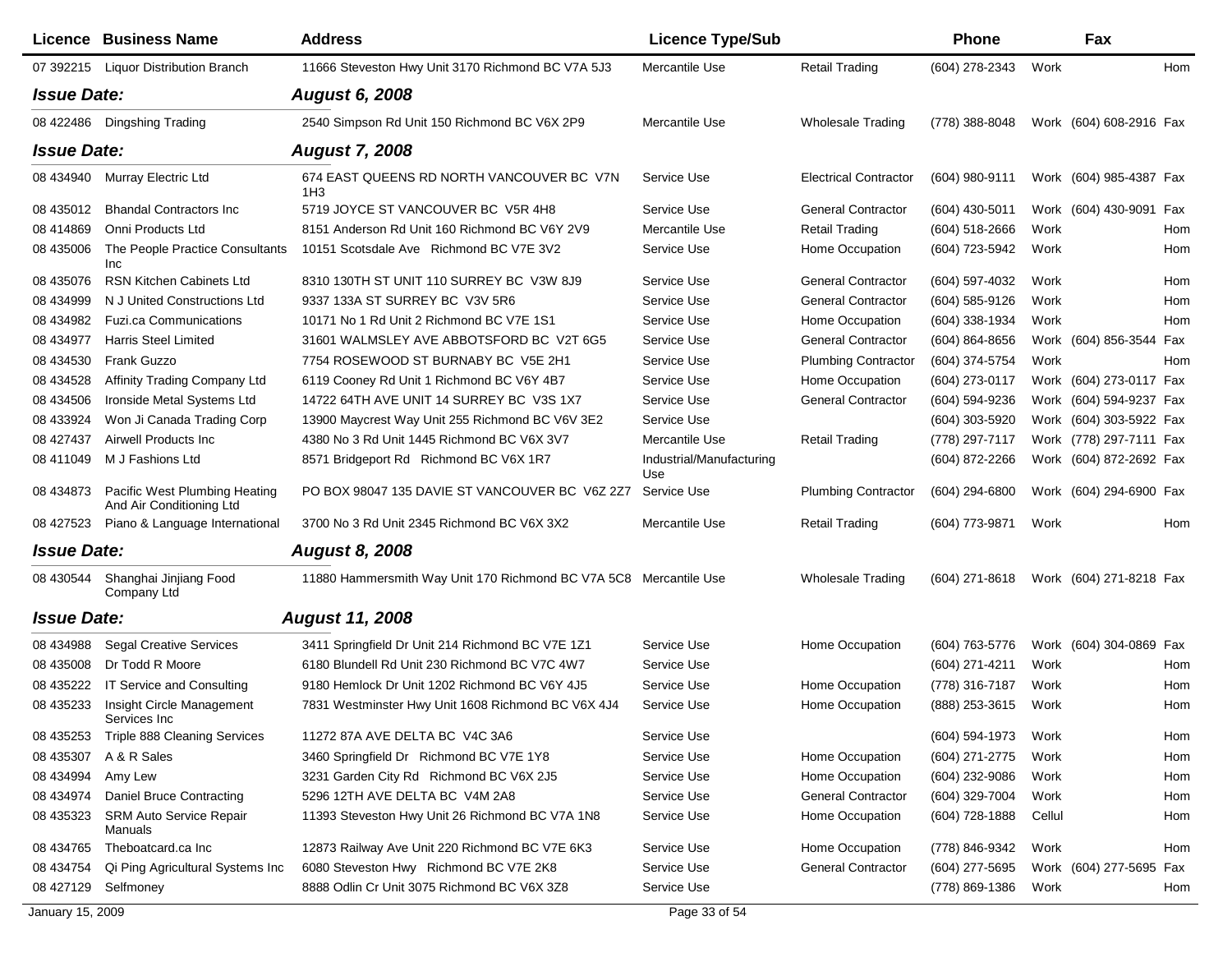|                    | <b>Licence Business Name</b>                  | <b>Address</b>                                     | <b>Licence Type/Sub</b>         |                               | <b>Phone</b>     | Fax                     |     |
|--------------------|-----------------------------------------------|----------------------------------------------------|---------------------------------|-------------------------------|------------------|-------------------------|-----|
| 08 434753          | Qi Ping Agricultural Systems Inc              | 6080 Steveston Hwy Richmond BC V7E 2K8             | Service Use                     | Home Occupation               | (604) 277-5695   | Work (604) 277-5695 Fax |     |
| 08 435221          | Jiang's Renovations Ltd                       | 2130 NAPIER ST VANCOUVER BC V5L 2N9                | Service Use                     | <b>General Contractor</b>     | (604) 715-3083   | Work (604) 255-8603 Fax |     |
| 08 434628          | 1066 Mgmt Inc                                 | 22251 Cochrane Dr Richmond BC V6V 2T9              | Service Use                     | Home Occupation               | (778) 554-9004   | Work                    | Hom |
| 08 434627          | D D S Painting & Renovation                   | 3639 Bamfield Dr Richmond BC V6X 3B4               | Service Use                     | <b>General Contractor</b>     | (778) 322-9829   | Work                    | Hom |
| 08 434610          | Intergate Trading Ltd                         | 5111 Garden City Rd Unit 5205 Richmond BC V6X 4H4  | Service Use                     | Home Occupation               | (604) 676-9435   | Work                    | Hom |
| 08 434598          | <b>Prochk Services</b>                        | 12051 Mellis Dr Richmond BC V6X 3T1                | Service Use                     | Home Occupation               | (604) 303-9840   | Work                    | Hom |
| 08 434125          | VK Mason Construction Co                      | 10691 Shellbridge Way Unit 150 Richmond BC V6X 2W8 | Service Use                     | <b>General Contractor</b>     | (604) 248-0455   | Work (604) 608-9601     | Fax |
| 08 434778          | Year Round Plumbing & Heating<br>Ltd          | 9897 32A ST SURREY BC V4E 5E8                      | Service Use                     | <b>Plumbing Contractor</b>    | (778) 895-2005   | Work                    | Hom |
| <b>Issue Date:</b> |                                               | <b>August 12, 2008</b>                             |                                 |                               |                  |                         |     |
| 08 435396          | 0023150 BC Ltd                                | 2421 ALPHA AVE BURNABY BC V5C 5L2                  | Service Use                     | <b>General Contractor</b>     | (604) 299-4551   | Work (604) 299-4209 Fax |     |
| 08 435422          | Heyday Trading Inc                            | 5080 Calder Crt Richmond BC V7C 5P1                | Service Use                     | Home Occupation               | (604) 808-9668   | Work (604) 608-2913 Fax |     |
| 08 434839          | Harmony Home Care Services                    | 10511 Yarmish Dr Richmond BC V7E 5E6               | Service Use                     | Home Occupation               | (604) 304-4200   | Work (604) 244-9805 Fax |     |
| 08 435074          | Polestar Investment & Trading<br>Corporation  | 13900 Maycrest Way Unit 255 Richmond BC V6V 3E2    | Service Use                     |                               | (604) 303-5920   | Work (604) 303-5922 Fax |     |
| 08 435113          | Leaf Green Trading Company                    | 6551 No 3 Rd Space 1845 Richmond BC V6Y 2B6        | Mercantile Use                  | <b>Retail Trading</b>         | (778) 898-9575   | Work                    | Hom |
| <b>Issue Date:</b> |                                               | <b>August 13, 2008</b>                             |                                 |                               |                  |                         |     |
| 08 435655          | Canada Bluesky Food Inc                       | 10571 Algonquin Dr Richmond BC V7A 3A5             | Service Use                     | Home Occupation               | (778) 996-2059   | Work (604) 295-7190 Hom |     |
| 08 435476          | That's IT Solutions                           | 7040 Williams Rd Unit 1 Richmond BC V7A 5B4        | Service Use                     | Home Occupation               | (604) 448-0677   | Work                    | Hom |
| 08 435553          | Williams Scotsman of Canada<br>Inc.           | 30796 SOUTH FRASER WAY ABBOTSFORD BC V2T<br>6L4    | Service Use                     | <b>General Contractor</b>     | (604) 851-2202   | Work (604) 851-2402 Fax |     |
| 08 435575          | Green Earth Junk Removal Ltd                  | 9548 Blundell Rd Richmond BC V6Y 1K6               | Service Use                     | <b>General Contractor</b>     | (778) 898-7777   | Work                    | Hom |
| 08 434796          | E-Casa Realty Corp                            | 4940 No 3 Rd Unit 303 Richmond BC V6X 3A5          | Service Use                     |                               | (604) 233-0118   | Work (604) 276-0117 Fax |     |
| <b>Issue Date:</b> |                                               | <b>August 14, 2008</b>                             |                                 |                               |                  |                         |     |
| 08 435938          | Canada Landmark Enterprise<br>Group Inc       | 5933 Cooney Rd Unit 1702 Richmond BC V6X 4H3       | Service Use                     | Home Occupation               | (604) 295-6026   | Work (604) 295-6027 Fax |     |
| 08 430946          | Kantech Architectural Products<br>Corporation | 12051 Horseshoe Way Unit 135 Richmond BC V7A 4V4   | Mercantile Use                  | <b>Wholesale Trading</b>      | (604) 270-3703   | Work (604) 270-3729 FAX |     |
| 08 420640          | Pacific Marble & Granite                      | 11511 Bridgeport Rd Unit 111 Richmond BC V6X 1T4   | Mercantile Use                  | <b>Retail Trading</b>         | (778) 297-6818   | Work (778) 297-6819 Fax |     |
| 08 435978          | Star Image Gutters & Siding                   | 12913 64 AVE SURREY BC V3W 1X4                     | Service Use                     | <b>General Contractor</b>     | (604) 729-7760   | Work                    | Hom |
| 08 421073          | Pacific Marble & Granite                      | 11511 Bridgeport Rd Unit 111 Richmond BC V6X 1T4   | Industrial/Manufacturing<br>Use |                               | (778) 297-6818   | Work (778) 297-6819 Fax |     |
| <b>Issue Date:</b> |                                               | <b>August 18, 2008</b>                             |                                 |                               |                  |                         |     |
| 08 436253          | <b>Red Bull Construction</b>                  | 5871 Francis Rd Richmond BC V7C 1K2                | Service Use                     | <b>General Contractor</b>     | (604) 833-4271   | Work                    | Hom |
| 08 43 6315         | Columbia Glazing Systems Inc                  | 7481 NORTH FRASER WAY BURNABY BC V5J 4Z3           | Service Use                     | <b>General Contractor</b>     | $(604)$ 421-6591 | Work (604) 421-8253 Fax |     |
| 08 436310          | 0783343 BC Ltd                                | 7139 ELWELL ST BURNABY BC V5E 1K7                  | Service Use                     | <b>General Contractor</b>     | (778) 668-2325   | Work                    | Hom |
| 08 43 6295         | <b>Royalty Designs</b>                        | 4160 Bonavista Dr Unit 13 Richmond BC V7E 5K1      | Service Use                     | Home Occupation               | (604) 272-4404   | Work                    | Hom |
| 08 43 6195         | Luftlande Computers Services                  | 8751 Francis Rd Richmond BC V6Y 1A8                | Service Use                     | Home Occupation               | (778) 235-8593   | Work                    | Hom |
| 08 435914          | Canada ANV Systems Inc                        | 11871 Horseshoe Way Unit 2105 Richmond BC V7A 5H5  | Service Use                     |                               | (604) 277-6606   | Work (604) 277-6626     | Fax |
| 08 412231          | Either Cup Coffee and Tea                     | 6068 No 3 Rd Unit 130 Richmond BC V6Y 4M7          | Assembly Use Group 1            | Food Service<br>Establishment | (604) 726-8666   | Work                    | Hom |
| 08 433439          | Angelic Fashion Ltd                           | 5300 No 3 Rd Unit 978 Richmond BC V6X 2X9          | Mercantile Use                  | <b>Retail Trading</b>         | (604) 233-1181   | Work                    | Hom |
| January 15, 2009   |                                               |                                                    | Page 34 of 54                   |                               |                  |                         |     |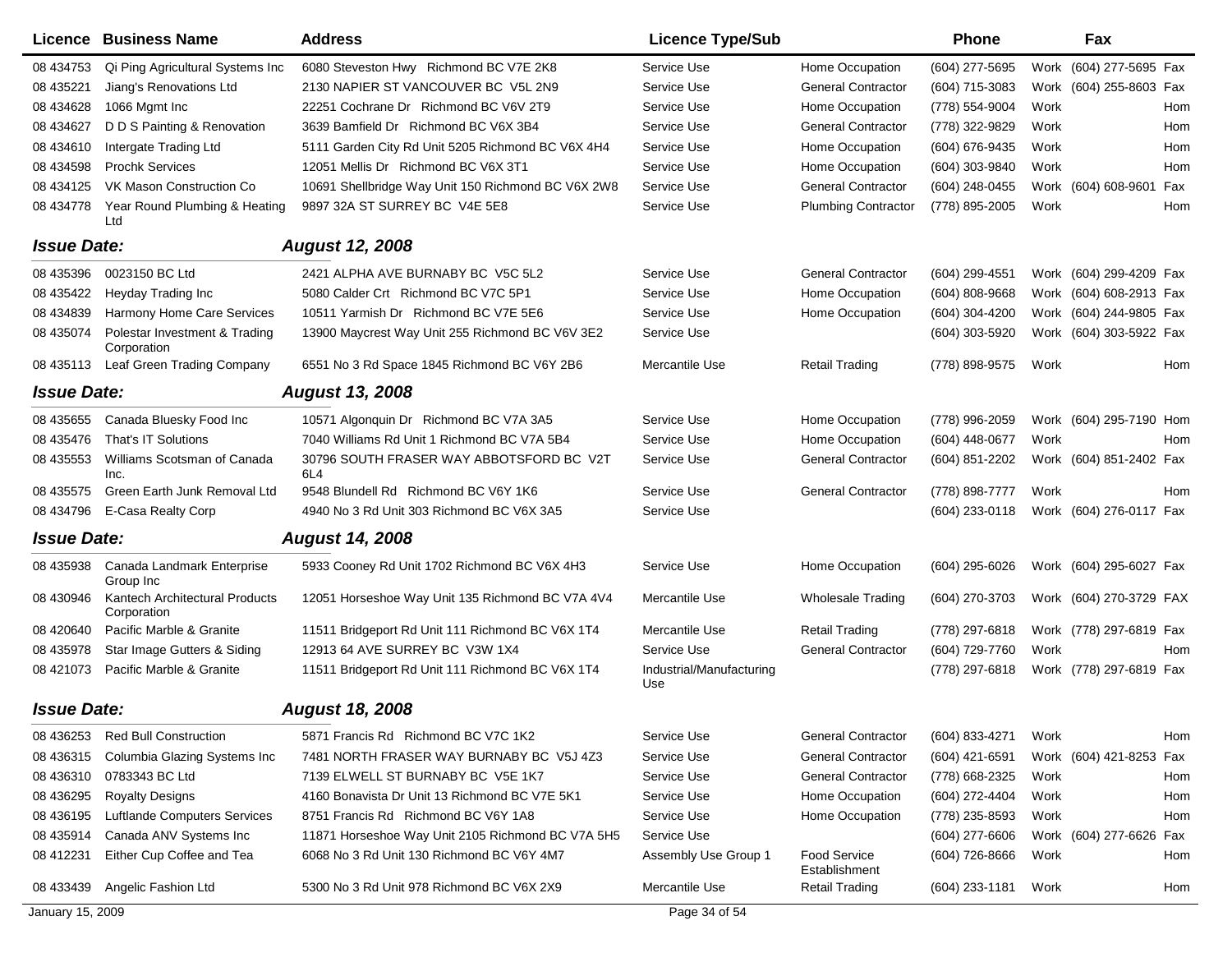|                    | Licence Business Name                                       | <b>Address</b>                                                  | <b>Licence Type/Sub</b>         |                                      | <b>Phone</b>     |      | Fax                     |     |
|--------------------|-------------------------------------------------------------|-----------------------------------------------------------------|---------------------------------|--------------------------------------|------------------|------|-------------------------|-----|
| 08 436234          | Wildman Industries                                          | BOX #96062 11166 STEVESTON HWY UNIT 3080<br>RICHMOND BC V7A 5JA | Service Use                     |                                      | (604) 644-3640   | Work |                         | Hom |
| <b>Issue Date:</b> |                                                             | <b>August 19, 2008</b>                                          |                                 |                                      |                  |      |                         |     |
| 08 43 6311         | Seed Mosaic Enterprises Ltd                                 | 8580 Cambie Rd Unit 108 Richmond BC V6X 4J8                     | Mercantile Use                  | <b>Retail Trading</b>                | (604) 278-9219   |      | Work (604) 278-9210 Fax |     |
| 08 43 6516         | <b>Rich-Mar Electric Ltd</b>                                | 7179 10TH AVE BURNABY BC V3N 2R6                                | Service Use                     | <b>Electrical Contractor</b>         | (604) 526-4774   |      | Work (604) 526-4794 Fax |     |
| 08 436319          | Fairway Shipping Agency Co Ltd                              | 13988 Maycrest Way Unit 205 Richmond BC V6V 3C3                 | Service Use                     |                                      | (604) 249-5038   |      | Work (604) 274-8390 Fax |     |
| 08 428370          | TPL Cabinet and Supplies Co Ltd                             | 11600 Bridgeport Rd Unit 8 Richmond BC V6X 1T2                  | Mercantile Use                  | <b>Retail Trading</b>                | (778) 898-5608   | Work |                         | Hom |
| 08 422015          | Orbit Imaging                                               | 6051 Gilbert Rd Unit 106 Richmond BC V7C 3V3                    | Service Use                     |                                      | (604) 288-7171   |      | Work (604) 608-3521 Hom |     |
| 07 398724          | Play N Trade                                                | 8555 Sea Island Way Unit 135 Richmond BC V6X 0A8                | Mercantile Use                  | <b>Retail Trading</b>                | (778) 888-2309   | Work |                         | Hom |
| 07 397352          | China Jinde Zhen Antique & Art<br><b>Ceramics Tradeshow</b> | 5431 Minoru Blvd Richmond BC V6X 2B1                            | Mercantile Use                  | <b>Retail Trading</b>                | (604) 773-2655   | Work |                         | Hom |
| 07 386782          | <b>Oshawa International Enterprises</b><br><b>Inc</b>       | 7371 Elmbridge Way Richmond BC V6X 1B8                          | Service Use                     |                                      | $(604)$ 304-2266 |      | Work (604) 304-2266 Fax |     |
| 08 436321          | Thermo Furnace & Carpet<br>Services Ltd                     | 16 S GROSVENOR AVE BURNABY BC V5B 2N8                           | Service Use                     | <b>Gas Contractor</b>                | (604) 728-5838   | Work |                         | Hom |
| <b>Issue Date:</b> |                                                             | <b>August 20, 2008</b>                                          |                                 |                                      |                  |      |                         |     |
| 08 427487          | Forecast Bags & Accesories                                  | 6060 Minoru Blvd Unit 1826 Richmond BC V6Y 2V7                  | Mercantile Use                  | <b>Retail Trading</b>                | (604) 278-8729   |      | Work (604) 681-8972 Fax |     |
| 08 418595          | <b>IFGI Apparel Inc</b>                                     | 6151 Westminster Hwy Unit 141 Richmond BC V7C 4V4               | Mercantile Use                  | <b>Wholesale Trading</b>             | (604) 278-1733   |      | Work (604) 278-1784 Fax |     |
| 08 43 6448         | SBC Canada Enterprises Ltd                                  | 4980 Groat Ave Richmond BC V7E 5E3                              | Service Use                     | <b>General Contractor</b>            | (604) 272-8720   |      | Work (604) 272-8720 Fax |     |
| 08 43 6357         | Inter Continental Immigration<br><b>Consulting Company</b>  | 5811 Cooney Rd Unit 305 Richmond BC V6X 3M1                     | Service Use                     |                                      | $(604)$ 304-6888 |      | Work (604) 304-6788 Fax |     |
| 08 436338          | U-Can Enterprises Ltd                                       | 10231 Severn Dr Richmond BC V7A 2V4                             | Service Use                     | Home Occupation                      | (778) 282-1027   | Work |                         | Hom |
| 08 435654          | Cucina Toscana Italian<br>Restaurant                        | 8580 Cambie Rd Unit 104 Richmond BC V6X 4J8                     | Assembly Use Group 1            | <b>Food Service</b><br>Establishment | (604) 276-0576   | Work |                         | Hom |
| 08 430 642         | Peterson Investment Group Inc                               | 6231 Westminster Hwy Unit 120 Richmond BC V7C 4V4               | Service Use                     |                                      | (604) 688-4885   |      | Work (604) 688-3245 Fax |     |
| 08 429807          | <b>Tricon Enterprises Inc</b>                               | 7280 Westminster Hwy Richmond BC V6X 1A1                        | Mercantile Use                  | Wholesale Trading                    | (604) 273-1625   |      | Work (604) 278-5952 Fax |     |
| 08 427528          | Shire International Real Estate<br>Investments Ltd          | 7080 River Rd Unit 243 Richmond BC V6X 1X5                      | Service Use                     |                                      | (604) 288-2715   |      | Work (604) 288-2710 Fax |     |
| 08 419213          | Fun4Kidz Vending Ltd                                        | 4151 Hazelbridge Way Richmond BC V6X 4J7                        | Vending Machine Use             | \$.25 or More                        | (604) 279-5439   | Work |                         | Hom |
| 08 407046          | Nippon Express Canada Ltd                                   | 7080 River Rd Unit 107 Richmond BC V6X 1X5                      | Service Use                     | <b>Delivery Services</b>             | (604) 278-6744   |      | Work (604) 278-6740 Fax |     |
| 08 418263          | G M Printing                                                | 7011 Elmbridge Way Unit 121 Richmond BC V7C 4V5                 | Industrial/Manufacturing<br>Use |                                      | (604) 273-8456   |      | Work (604) 273-8433 Fax |     |
| 08 418198          | <b>Richmond Holdings Ltd</b>                                | 5831 Cedarbridge Way Richmond BC V6X 2A8                        | Service Use                     |                                      | (604) 273-5732   |      | Work (604) 273-6474 Fax |     |
| 08 417288          | Jolly B Box Express                                         | 6191 Westminster Hwy Unit 150 Richmond BC V7C 4V4               | Service Use                     |                                      | (604) 304-0245   |      | Work (604) 304-1463 Fax |     |
| 08 413488          | HealthLinc Home Health Care                                 | 7011 Elmbridge Way Unit 115 Richmond BC V7C 4V5                 | Mercantile Use                  | <b>Wholesale Trading</b>             | (604) 821-0075   |      | Work (604) 821-0049 Fax |     |
| 08 410619 Orz      |                                                             | 4151 Hazelbridge Way Unit 2620 Richmond BC V6X 4J7              | Mercantile Use                  | <b>Retail Trading</b>                | (604) 295-6622   | Work |                         | Hom |
|                    | 08 426283 R & H Home Decoration                             | 4151 Hazelbridge Way Unit 2850 Richmond BC V6X 4J7              | Mercantile Use                  | <b>Retail Trading</b>                | (778) 858-5787   | Work |                         | Hom |
| <b>Issue Date:</b> |                                                             | <b>August 21, 2008</b>                                          |                                 |                                      |                  |      |                         |     |
|                    | 08 411068 Hang Tung Garment Factory<br>(Canada) Ltd         | 8571 Bridgeport Rd Richmond BC V6X 1R7                          | Mercantile Use                  | Wholesale Trading                    | (604) 872-2266   |      | Work (604) 872-2692 Fax |     |
| 08 43 68 28        | Angel Ridge Landscape<br>Mainteance Ltd                     | 9141 SHAUGHNESSY ST VANCOUVER BC V6P 6R9                        | Service Use                     | <b>General Contractor</b>            | (604) 263-8422   |      | Work (604) 323-1844 Hom |     |
| 08 436776          | JS Ferguson Construction Inc                                | 280 NELSON ST UNIT 231 VANCOUVER BC V6B 2E2                     | Service Use                     | <b>General Contractor</b>            | (604) 331-0755   |      | Work (604) 331-0786 Fax |     |
| 08 436544          | Peter Thompson                                              | 126-6350 120TH ST UNIT 116 SURREY BC V3X 3K1                    | Service Use                     |                                      | (604) 719-8634   |      | Work (604) 719-8634 Fax |     |
| January 15, 2009   |                                                             |                                                                 | Page 35 of 54                   |                                      |                  |      |                         |     |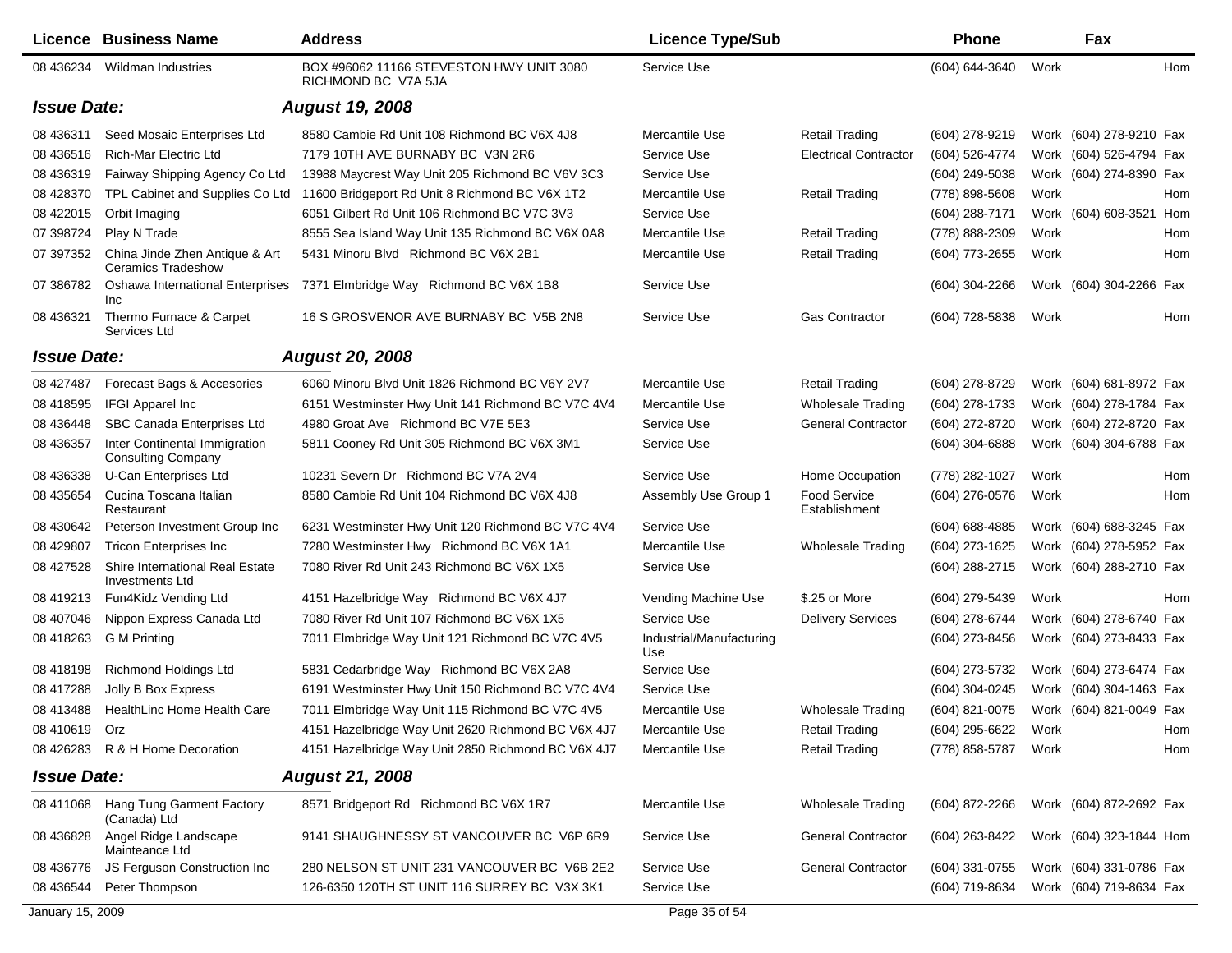| 10780 Rosetti Crt Richmond BC V7E 4B7<br>Service Use<br>Work (604) 272-2478 Fax<br>08 436303<br>Jansian Trading Company<br>Home Occupation<br>(604) 272-2478<br>Derek's Home & Commercial<br>10640 Bird Rd Richmond BC V6X 1N6<br>Service Use<br>08 43 64 96<br><b>General Contractor</b><br>(778) 238-1334<br>Work<br>Hom<br>Services<br><b>Issue Date:</b><br><b>August 22, 2008</b><br>08 436916<br>Dan McDermott<br>6880 Whiteoak Dr Richmond BC V7E 4Z9<br>Service Use<br>Home Occupation<br>(604) 728-3398<br>Work 18668249186<br>Fax<br>Work (604) 279-9245 Fax<br>08 43 6440<br><b>Coastal Sleep Homecare</b><br>7360 Westminster Hwy Unit 230 Richmond BC V6X 1A1<br>Service Use<br>(604) 279-9066<br>Services Inc<br>08 437006<br><b>Innotech Medical Solutions</b><br>6520 Maple Rd Richmond BC V7E 1G5<br>Service Use<br>Home Occupation<br>(604) 288-7094<br>Work<br>Hom<br>8691 Greenfield Dr Richmond BC V7A 4M2<br><b>Momentum Tradeshow Services</b><br>Service Use<br>Home Occupation<br>$(604)$ 862-5866<br>Work<br>Hom<br>08 437000<br>Service Use<br>08 43 68 25<br>Imperial Lighting Solution Ltd<br>7453 Moffatt Rd Unit 222 Richmond BC V6Y 3W1<br>Home Occupation<br>(604) 272-3562<br>Work (604) 272-3566 Fax<br><b>General Contractor</b><br>08 436756<br><b>Steveston Finishing</b><br>11491 7th Ave Unit 47 Richmond BC V7E 4J5<br>Service Use<br>(778) 232-9610<br>Work (778) 282-8432 Fax<br>1st Shaughnessy Dev Ltd<br>Service Use<br><b>General Contractor</b><br>(604) 327-0710<br>08 43 6765<br>5319 ROSS ST VANCOUVER BC V5W 3L8<br>Work (604) 327-0703 Fax<br><b>Issue Date:</b><br><b>August 25, 2008</b><br>P O BOX 75033 MAIN STREET VANCOUVER BC V5X<br>08 437117 Fraserview Holdings Ltd<br>Service Use<br><b>General Contractor</b><br>(604) 324-0011<br>Work (604) 325-1113 Fax<br>4V7<br>08 437196 J & A Plumbing & Heating<br>8631 Doulton PI Richmond BC V7C 5A3<br>Service Use<br><b>Plumbing Contractor</b><br>(778) 686-5616<br>Work<br>Hom<br><b>Issue Date:</b><br><b>August 26, 2008</b><br>Labour Ready Temporary<br>8185 Park Rd Richmond BC V6Y 1S9<br>Service Use<br>(604) 273-9675<br>Work (604) 273-9658 Fax<br>08 433082<br>Services Ltd<br><b>Issue Date:</b><br><b>August 27, 2008</b><br>Canada Easyway Education<br>8333 Jones Rd Unit 383 Richmond BC V6Y 3W9<br>Service Use<br>Home Occupation<br>Work (604) 248-4768 Fax<br>08 437317<br>(604) 248-4768<br>Service Company<br>Del Sol Contracting Inc<br><b>General Contractor</b><br>08 438040<br>14163 SILVER VALLEY RD MAPLE RIDGE BC V4R 2R3<br>Service Use<br>$(604)$ 968-6946<br>Work (604) 463-6615 Fax<br><b>Affiliated Roofers</b><br><b>General Contractor</b><br>(604) 937-7730<br>81 GOLDEN DR UNIT 112A COQUITLAM BC V3K 6R2<br>Service Use<br>Work (604) 942-7738 Fax<br>08 438002<br>Service Use<br>08 437978<br>Cargojet Airways Ltd<br>4840 Miller Rd Unit 140 Richmond BC V7B 1K7<br>(604) 244-8868<br>Work (604) 244-8242 Fax<br>5383 48A AVE DELTA BC V4K 4H3<br>(604) 657-8425<br>08 437976<br><b>Parellel Construction</b><br>Service Use<br><b>General Contractor</b><br>Work (604) 946-8450 Fax<br>Evershine Protection &<br>6733 128TH ST SURREY BC V3W 4C8<br>Work (604) 572-4017 Fax<br>08 437970<br>Service Use<br>(604) 572-4016<br>Private Investigation<br>Investigations Inc.<br>Agency<br>Aidus & E-Fong Canada Herbal<br>2560 Shell Rd Unit 1048 Richmond BC V6X 0B8<br>Mercantile Use<br><b>Wholesale Trading</b><br>(604) 323-8919<br>Work (604) 323-7913 Fax<br>08 436348<br>Solution<br>08 433772<br>ALGO Mathematics Institute Inc<br>8888 Odlin Cr Unit 1270 Richmond BC V6X 3Z8<br>(778) 899-9922<br>Assembly Use Group 3<br><b>Education Institution</b><br>Work<br>Hom<br>Service Use<br>08 432326<br><b>Bilmont Consulting Inc</b><br>12830 Clarke PI Unit 250 Richmond BC V6V 2H5<br>(778) 237-4264<br>Work (604) 278-3839 Fax<br>2268 No 5 Rd Unit 250 Richmond BC V6X 2T1<br>07 385573<br>Ocean Nova Seafood Ltd<br>Industrial/Manufacturing<br>(604) 247-1706<br>Work (604) 247-1707 Fax<br>Use<br>Markovitz Law Office<br>11180 Coppersmith PI Unit 208 Richmond BC V7A 5G8<br>Work (778) 297-3131 Fax<br>08 436997<br>Service Use<br>(778) 297-3130<br>Maple Leaf Painting &<br>8888 Odlin Cr Unit 2310 Richmond BC V6X 3Z8<br>Service Use<br><b>General Contractor</b><br>(604) 207-2650<br>Work (604) 676-2520 Fax<br>08 428313<br>Decorating Ltd<br><b>August 28, 2008</b><br><b>Issue Date:</b><br>7435 Moffatt Rd Unit 216 Richmond BC V6Y 1X9<br>Service Use<br>Home Occupation<br>(604) 763-5035<br>08 438000<br>Ken Golden Boy Mining Company<br>Work<br>Hom<br>08 438216<br>Kamran Saghah<br>6459 Azure Rd Richmond BC V7C 2R8<br>Service Use<br><b>General Contractor</b><br>(604) 241-0708<br>Work (604) 241-0708 Hom<br>1040 WEST GEORGIA ST UNIT 1020 VANCOUVER BC<br>Stonecroft Management Ltd<br><b>General Contractor</b><br>(604) 348-1000<br>Work (604) 648-1001 Fax<br>08 438198<br>Service Use<br><b>V6E 4H1</b> | <b>Licence Business Name</b> | <b>Address</b> | <b>Licence Type/Sub</b> | Phone | Fax |  |
|-----------------------------------------------------------------------------------------------------------------------------------------------------------------------------------------------------------------------------------------------------------------------------------------------------------------------------------------------------------------------------------------------------------------------------------------------------------------------------------------------------------------------------------------------------------------------------------------------------------------------------------------------------------------------------------------------------------------------------------------------------------------------------------------------------------------------------------------------------------------------------------------------------------------------------------------------------------------------------------------------------------------------------------------------------------------------------------------------------------------------------------------------------------------------------------------------------------------------------------------------------------------------------------------------------------------------------------------------------------------------------------------------------------------------------------------------------------------------------------------------------------------------------------------------------------------------------------------------------------------------------------------------------------------------------------------------------------------------------------------------------------------------------------------------------------------------------------------------------------------------------------------------------------------------------------------------------------------------------------------------------------------------------------------------------------------------------------------------------------------------------------------------------------------------------------------------------------------------------------------------------------------------------------------------------------------------------------------------------------------------------------------------------------------------------------------------------------------------------------------------------------------------------------------------------------------------------------------------------------------------------------------------------------------------------------------------------------------------------------------------------------------------------------------------------------------------------------------------------------------------------------------------------------------------------------------------------------------------------------------------------------------------------------------------------------------------------------------------------------------------------------------------------------------------------------------------------------------------------------------------------------------------------------------------------------------------------------------------------------------------------------------------------------------------------------------------------------------------------------------------------------------------------------------------------------------------------------------------------------------------------------------------------------------------------------------------------------------------------------------------------------------------------------------------------------------------------------------------------------------------------------------------------------------------------------------------------------------------------------------------------------------------------------------------------------------------------------------------------------------------------------------------------------------------------------------------------------------------------------------------------------------------------------------------------------------------------------------------------------------------------------------------------------------------------------------------------------------------------------------------------------------------------------------------------------------------------------------------------------------------------------------------------------------------------------------------------------------------------------------------------------------------------------------------------------------------------------------------------------------------------------------------------------------------------------------------------------------------------------------------------------|------------------------------|----------------|-------------------------|-------|-----|--|
|                                                                                                                                                                                                                                                                                                                                                                                                                                                                                                                                                                                                                                                                                                                                                                                                                                                                                                                                                                                                                                                                                                                                                                                                                                                                                                                                                                                                                                                                                                                                                                                                                                                                                                                                                                                                                                                                                                                                                                                                                                                                                                                                                                                                                                                                                                                                                                                                                                                                                                                                                                                                                                                                                                                                                                                                                                                                                                                                                                                                                                                                                                                                                                                                                                                                                                                                                                                                                                                                                                                                                                                                                                                                                                                                                                                                                                                                                                                                                                                                                                                                                                                                                                                                                                                                                                                                                                                                                                                                                                                                                                                                                                                                                                                                                                                                                                                                                                                                                                                                           |                              |                |                         |       |     |  |
|                                                                                                                                                                                                                                                                                                                                                                                                                                                                                                                                                                                                                                                                                                                                                                                                                                                                                                                                                                                                                                                                                                                                                                                                                                                                                                                                                                                                                                                                                                                                                                                                                                                                                                                                                                                                                                                                                                                                                                                                                                                                                                                                                                                                                                                                                                                                                                                                                                                                                                                                                                                                                                                                                                                                                                                                                                                                                                                                                                                                                                                                                                                                                                                                                                                                                                                                                                                                                                                                                                                                                                                                                                                                                                                                                                                                                                                                                                                                                                                                                                                                                                                                                                                                                                                                                                                                                                                                                                                                                                                                                                                                                                                                                                                                                                                                                                                                                                                                                                                                           |                              |                |                         |       |     |  |
|                                                                                                                                                                                                                                                                                                                                                                                                                                                                                                                                                                                                                                                                                                                                                                                                                                                                                                                                                                                                                                                                                                                                                                                                                                                                                                                                                                                                                                                                                                                                                                                                                                                                                                                                                                                                                                                                                                                                                                                                                                                                                                                                                                                                                                                                                                                                                                                                                                                                                                                                                                                                                                                                                                                                                                                                                                                                                                                                                                                                                                                                                                                                                                                                                                                                                                                                                                                                                                                                                                                                                                                                                                                                                                                                                                                                                                                                                                                                                                                                                                                                                                                                                                                                                                                                                                                                                                                                                                                                                                                                                                                                                                                                                                                                                                                                                                                                                                                                                                                                           |                              |                |                         |       |     |  |
|                                                                                                                                                                                                                                                                                                                                                                                                                                                                                                                                                                                                                                                                                                                                                                                                                                                                                                                                                                                                                                                                                                                                                                                                                                                                                                                                                                                                                                                                                                                                                                                                                                                                                                                                                                                                                                                                                                                                                                                                                                                                                                                                                                                                                                                                                                                                                                                                                                                                                                                                                                                                                                                                                                                                                                                                                                                                                                                                                                                                                                                                                                                                                                                                                                                                                                                                                                                                                                                                                                                                                                                                                                                                                                                                                                                                                                                                                                                                                                                                                                                                                                                                                                                                                                                                                                                                                                                                                                                                                                                                                                                                                                                                                                                                                                                                                                                                                                                                                                                                           |                              |                |                         |       |     |  |
|                                                                                                                                                                                                                                                                                                                                                                                                                                                                                                                                                                                                                                                                                                                                                                                                                                                                                                                                                                                                                                                                                                                                                                                                                                                                                                                                                                                                                                                                                                                                                                                                                                                                                                                                                                                                                                                                                                                                                                                                                                                                                                                                                                                                                                                                                                                                                                                                                                                                                                                                                                                                                                                                                                                                                                                                                                                                                                                                                                                                                                                                                                                                                                                                                                                                                                                                                                                                                                                                                                                                                                                                                                                                                                                                                                                                                                                                                                                                                                                                                                                                                                                                                                                                                                                                                                                                                                                                                                                                                                                                                                                                                                                                                                                                                                                                                                                                                                                                                                                                           |                              |                |                         |       |     |  |
|                                                                                                                                                                                                                                                                                                                                                                                                                                                                                                                                                                                                                                                                                                                                                                                                                                                                                                                                                                                                                                                                                                                                                                                                                                                                                                                                                                                                                                                                                                                                                                                                                                                                                                                                                                                                                                                                                                                                                                                                                                                                                                                                                                                                                                                                                                                                                                                                                                                                                                                                                                                                                                                                                                                                                                                                                                                                                                                                                                                                                                                                                                                                                                                                                                                                                                                                                                                                                                                                                                                                                                                                                                                                                                                                                                                                                                                                                                                                                                                                                                                                                                                                                                                                                                                                                                                                                                                                                                                                                                                                                                                                                                                                                                                                                                                                                                                                                                                                                                                                           |                              |                |                         |       |     |  |
|                                                                                                                                                                                                                                                                                                                                                                                                                                                                                                                                                                                                                                                                                                                                                                                                                                                                                                                                                                                                                                                                                                                                                                                                                                                                                                                                                                                                                                                                                                                                                                                                                                                                                                                                                                                                                                                                                                                                                                                                                                                                                                                                                                                                                                                                                                                                                                                                                                                                                                                                                                                                                                                                                                                                                                                                                                                                                                                                                                                                                                                                                                                                                                                                                                                                                                                                                                                                                                                                                                                                                                                                                                                                                                                                                                                                                                                                                                                                                                                                                                                                                                                                                                                                                                                                                                                                                                                                                                                                                                                                                                                                                                                                                                                                                                                                                                                                                                                                                                                                           |                              |                |                         |       |     |  |
|                                                                                                                                                                                                                                                                                                                                                                                                                                                                                                                                                                                                                                                                                                                                                                                                                                                                                                                                                                                                                                                                                                                                                                                                                                                                                                                                                                                                                                                                                                                                                                                                                                                                                                                                                                                                                                                                                                                                                                                                                                                                                                                                                                                                                                                                                                                                                                                                                                                                                                                                                                                                                                                                                                                                                                                                                                                                                                                                                                                                                                                                                                                                                                                                                                                                                                                                                                                                                                                                                                                                                                                                                                                                                                                                                                                                                                                                                                                                                                                                                                                                                                                                                                                                                                                                                                                                                                                                                                                                                                                                                                                                                                                                                                                                                                                                                                                                                                                                                                                                           |                              |                |                         |       |     |  |
|                                                                                                                                                                                                                                                                                                                                                                                                                                                                                                                                                                                                                                                                                                                                                                                                                                                                                                                                                                                                                                                                                                                                                                                                                                                                                                                                                                                                                                                                                                                                                                                                                                                                                                                                                                                                                                                                                                                                                                                                                                                                                                                                                                                                                                                                                                                                                                                                                                                                                                                                                                                                                                                                                                                                                                                                                                                                                                                                                                                                                                                                                                                                                                                                                                                                                                                                                                                                                                                                                                                                                                                                                                                                                                                                                                                                                                                                                                                                                                                                                                                                                                                                                                                                                                                                                                                                                                                                                                                                                                                                                                                                                                                                                                                                                                                                                                                                                                                                                                                                           |                              |                |                         |       |     |  |
|                                                                                                                                                                                                                                                                                                                                                                                                                                                                                                                                                                                                                                                                                                                                                                                                                                                                                                                                                                                                                                                                                                                                                                                                                                                                                                                                                                                                                                                                                                                                                                                                                                                                                                                                                                                                                                                                                                                                                                                                                                                                                                                                                                                                                                                                                                                                                                                                                                                                                                                                                                                                                                                                                                                                                                                                                                                                                                                                                                                                                                                                                                                                                                                                                                                                                                                                                                                                                                                                                                                                                                                                                                                                                                                                                                                                                                                                                                                                                                                                                                                                                                                                                                                                                                                                                                                                                                                                                                                                                                                                                                                                                                                                                                                                                                                                                                                                                                                                                                                                           |                              |                |                         |       |     |  |
|                                                                                                                                                                                                                                                                                                                                                                                                                                                                                                                                                                                                                                                                                                                                                                                                                                                                                                                                                                                                                                                                                                                                                                                                                                                                                                                                                                                                                                                                                                                                                                                                                                                                                                                                                                                                                                                                                                                                                                                                                                                                                                                                                                                                                                                                                                                                                                                                                                                                                                                                                                                                                                                                                                                                                                                                                                                                                                                                                                                                                                                                                                                                                                                                                                                                                                                                                                                                                                                                                                                                                                                                                                                                                                                                                                                                                                                                                                                                                                                                                                                                                                                                                                                                                                                                                                                                                                                                                                                                                                                                                                                                                                                                                                                                                                                                                                                                                                                                                                                                           |                              |                |                         |       |     |  |
|                                                                                                                                                                                                                                                                                                                                                                                                                                                                                                                                                                                                                                                                                                                                                                                                                                                                                                                                                                                                                                                                                                                                                                                                                                                                                                                                                                                                                                                                                                                                                                                                                                                                                                                                                                                                                                                                                                                                                                                                                                                                                                                                                                                                                                                                                                                                                                                                                                                                                                                                                                                                                                                                                                                                                                                                                                                                                                                                                                                                                                                                                                                                                                                                                                                                                                                                                                                                                                                                                                                                                                                                                                                                                                                                                                                                                                                                                                                                                                                                                                                                                                                                                                                                                                                                                                                                                                                                                                                                                                                                                                                                                                                                                                                                                                                                                                                                                                                                                                                                           |                              |                |                         |       |     |  |
|                                                                                                                                                                                                                                                                                                                                                                                                                                                                                                                                                                                                                                                                                                                                                                                                                                                                                                                                                                                                                                                                                                                                                                                                                                                                                                                                                                                                                                                                                                                                                                                                                                                                                                                                                                                                                                                                                                                                                                                                                                                                                                                                                                                                                                                                                                                                                                                                                                                                                                                                                                                                                                                                                                                                                                                                                                                                                                                                                                                                                                                                                                                                                                                                                                                                                                                                                                                                                                                                                                                                                                                                                                                                                                                                                                                                                                                                                                                                                                                                                                                                                                                                                                                                                                                                                                                                                                                                                                                                                                                                                                                                                                                                                                                                                                                                                                                                                                                                                                                                           |                              |                |                         |       |     |  |
|                                                                                                                                                                                                                                                                                                                                                                                                                                                                                                                                                                                                                                                                                                                                                                                                                                                                                                                                                                                                                                                                                                                                                                                                                                                                                                                                                                                                                                                                                                                                                                                                                                                                                                                                                                                                                                                                                                                                                                                                                                                                                                                                                                                                                                                                                                                                                                                                                                                                                                                                                                                                                                                                                                                                                                                                                                                                                                                                                                                                                                                                                                                                                                                                                                                                                                                                                                                                                                                                                                                                                                                                                                                                                                                                                                                                                                                                                                                                                                                                                                                                                                                                                                                                                                                                                                                                                                                                                                                                                                                                                                                                                                                                                                                                                                                                                                                                                                                                                                                                           |                              |                |                         |       |     |  |
|                                                                                                                                                                                                                                                                                                                                                                                                                                                                                                                                                                                                                                                                                                                                                                                                                                                                                                                                                                                                                                                                                                                                                                                                                                                                                                                                                                                                                                                                                                                                                                                                                                                                                                                                                                                                                                                                                                                                                                                                                                                                                                                                                                                                                                                                                                                                                                                                                                                                                                                                                                                                                                                                                                                                                                                                                                                                                                                                                                                                                                                                                                                                                                                                                                                                                                                                                                                                                                                                                                                                                                                                                                                                                                                                                                                                                                                                                                                                                                                                                                                                                                                                                                                                                                                                                                                                                                                                                                                                                                                                                                                                                                                                                                                                                                                                                                                                                                                                                                                                           |                              |                |                         |       |     |  |
|                                                                                                                                                                                                                                                                                                                                                                                                                                                                                                                                                                                                                                                                                                                                                                                                                                                                                                                                                                                                                                                                                                                                                                                                                                                                                                                                                                                                                                                                                                                                                                                                                                                                                                                                                                                                                                                                                                                                                                                                                                                                                                                                                                                                                                                                                                                                                                                                                                                                                                                                                                                                                                                                                                                                                                                                                                                                                                                                                                                                                                                                                                                                                                                                                                                                                                                                                                                                                                                                                                                                                                                                                                                                                                                                                                                                                                                                                                                                                                                                                                                                                                                                                                                                                                                                                                                                                                                                                                                                                                                                                                                                                                                                                                                                                                                                                                                                                                                                                                                                           |                              |                |                         |       |     |  |
|                                                                                                                                                                                                                                                                                                                                                                                                                                                                                                                                                                                                                                                                                                                                                                                                                                                                                                                                                                                                                                                                                                                                                                                                                                                                                                                                                                                                                                                                                                                                                                                                                                                                                                                                                                                                                                                                                                                                                                                                                                                                                                                                                                                                                                                                                                                                                                                                                                                                                                                                                                                                                                                                                                                                                                                                                                                                                                                                                                                                                                                                                                                                                                                                                                                                                                                                                                                                                                                                                                                                                                                                                                                                                                                                                                                                                                                                                                                                                                                                                                                                                                                                                                                                                                                                                                                                                                                                                                                                                                                                                                                                                                                                                                                                                                                                                                                                                                                                                                                                           |                              |                |                         |       |     |  |
|                                                                                                                                                                                                                                                                                                                                                                                                                                                                                                                                                                                                                                                                                                                                                                                                                                                                                                                                                                                                                                                                                                                                                                                                                                                                                                                                                                                                                                                                                                                                                                                                                                                                                                                                                                                                                                                                                                                                                                                                                                                                                                                                                                                                                                                                                                                                                                                                                                                                                                                                                                                                                                                                                                                                                                                                                                                                                                                                                                                                                                                                                                                                                                                                                                                                                                                                                                                                                                                                                                                                                                                                                                                                                                                                                                                                                                                                                                                                                                                                                                                                                                                                                                                                                                                                                                                                                                                                                                                                                                                                                                                                                                                                                                                                                                                                                                                                                                                                                                                                           |                              |                |                         |       |     |  |
|                                                                                                                                                                                                                                                                                                                                                                                                                                                                                                                                                                                                                                                                                                                                                                                                                                                                                                                                                                                                                                                                                                                                                                                                                                                                                                                                                                                                                                                                                                                                                                                                                                                                                                                                                                                                                                                                                                                                                                                                                                                                                                                                                                                                                                                                                                                                                                                                                                                                                                                                                                                                                                                                                                                                                                                                                                                                                                                                                                                                                                                                                                                                                                                                                                                                                                                                                                                                                                                                                                                                                                                                                                                                                                                                                                                                                                                                                                                                                                                                                                                                                                                                                                                                                                                                                                                                                                                                                                                                                                                                                                                                                                                                                                                                                                                                                                                                                                                                                                                                           |                              |                |                         |       |     |  |
|                                                                                                                                                                                                                                                                                                                                                                                                                                                                                                                                                                                                                                                                                                                                                                                                                                                                                                                                                                                                                                                                                                                                                                                                                                                                                                                                                                                                                                                                                                                                                                                                                                                                                                                                                                                                                                                                                                                                                                                                                                                                                                                                                                                                                                                                                                                                                                                                                                                                                                                                                                                                                                                                                                                                                                                                                                                                                                                                                                                                                                                                                                                                                                                                                                                                                                                                                                                                                                                                                                                                                                                                                                                                                                                                                                                                                                                                                                                                                                                                                                                                                                                                                                                                                                                                                                                                                                                                                                                                                                                                                                                                                                                                                                                                                                                                                                                                                                                                                                                                           |                              |                |                         |       |     |  |
|                                                                                                                                                                                                                                                                                                                                                                                                                                                                                                                                                                                                                                                                                                                                                                                                                                                                                                                                                                                                                                                                                                                                                                                                                                                                                                                                                                                                                                                                                                                                                                                                                                                                                                                                                                                                                                                                                                                                                                                                                                                                                                                                                                                                                                                                                                                                                                                                                                                                                                                                                                                                                                                                                                                                                                                                                                                                                                                                                                                                                                                                                                                                                                                                                                                                                                                                                                                                                                                                                                                                                                                                                                                                                                                                                                                                                                                                                                                                                                                                                                                                                                                                                                                                                                                                                                                                                                                                                                                                                                                                                                                                                                                                                                                                                                                                                                                                                                                                                                                                           |                              |                |                         |       |     |  |
|                                                                                                                                                                                                                                                                                                                                                                                                                                                                                                                                                                                                                                                                                                                                                                                                                                                                                                                                                                                                                                                                                                                                                                                                                                                                                                                                                                                                                                                                                                                                                                                                                                                                                                                                                                                                                                                                                                                                                                                                                                                                                                                                                                                                                                                                                                                                                                                                                                                                                                                                                                                                                                                                                                                                                                                                                                                                                                                                                                                                                                                                                                                                                                                                                                                                                                                                                                                                                                                                                                                                                                                                                                                                                                                                                                                                                                                                                                                                                                                                                                                                                                                                                                                                                                                                                                                                                                                                                                                                                                                                                                                                                                                                                                                                                                                                                                                                                                                                                                                                           |                              |                |                         |       |     |  |
|                                                                                                                                                                                                                                                                                                                                                                                                                                                                                                                                                                                                                                                                                                                                                                                                                                                                                                                                                                                                                                                                                                                                                                                                                                                                                                                                                                                                                                                                                                                                                                                                                                                                                                                                                                                                                                                                                                                                                                                                                                                                                                                                                                                                                                                                                                                                                                                                                                                                                                                                                                                                                                                                                                                                                                                                                                                                                                                                                                                                                                                                                                                                                                                                                                                                                                                                                                                                                                                                                                                                                                                                                                                                                                                                                                                                                                                                                                                                                                                                                                                                                                                                                                                                                                                                                                                                                                                                                                                                                                                                                                                                                                                                                                                                                                                                                                                                                                                                                                                                           |                              |                |                         |       |     |  |
|                                                                                                                                                                                                                                                                                                                                                                                                                                                                                                                                                                                                                                                                                                                                                                                                                                                                                                                                                                                                                                                                                                                                                                                                                                                                                                                                                                                                                                                                                                                                                                                                                                                                                                                                                                                                                                                                                                                                                                                                                                                                                                                                                                                                                                                                                                                                                                                                                                                                                                                                                                                                                                                                                                                                                                                                                                                                                                                                                                                                                                                                                                                                                                                                                                                                                                                                                                                                                                                                                                                                                                                                                                                                                                                                                                                                                                                                                                                                                                                                                                                                                                                                                                                                                                                                                                                                                                                                                                                                                                                                                                                                                                                                                                                                                                                                                                                                                                                                                                                                           |                              |                |                         |       |     |  |
|                                                                                                                                                                                                                                                                                                                                                                                                                                                                                                                                                                                                                                                                                                                                                                                                                                                                                                                                                                                                                                                                                                                                                                                                                                                                                                                                                                                                                                                                                                                                                                                                                                                                                                                                                                                                                                                                                                                                                                                                                                                                                                                                                                                                                                                                                                                                                                                                                                                                                                                                                                                                                                                                                                                                                                                                                                                                                                                                                                                                                                                                                                                                                                                                                                                                                                                                                                                                                                                                                                                                                                                                                                                                                                                                                                                                                                                                                                                                                                                                                                                                                                                                                                                                                                                                                                                                                                                                                                                                                                                                                                                                                                                                                                                                                                                                                                                                                                                                                                                                           |                              |                |                         |       |     |  |
|                                                                                                                                                                                                                                                                                                                                                                                                                                                                                                                                                                                                                                                                                                                                                                                                                                                                                                                                                                                                                                                                                                                                                                                                                                                                                                                                                                                                                                                                                                                                                                                                                                                                                                                                                                                                                                                                                                                                                                                                                                                                                                                                                                                                                                                                                                                                                                                                                                                                                                                                                                                                                                                                                                                                                                                                                                                                                                                                                                                                                                                                                                                                                                                                                                                                                                                                                                                                                                                                                                                                                                                                                                                                                                                                                                                                                                                                                                                                                                                                                                                                                                                                                                                                                                                                                                                                                                                                                                                                                                                                                                                                                                                                                                                                                                                                                                                                                                                                                                                                           |                              |                |                         |       |     |  |
|                                                                                                                                                                                                                                                                                                                                                                                                                                                                                                                                                                                                                                                                                                                                                                                                                                                                                                                                                                                                                                                                                                                                                                                                                                                                                                                                                                                                                                                                                                                                                                                                                                                                                                                                                                                                                                                                                                                                                                                                                                                                                                                                                                                                                                                                                                                                                                                                                                                                                                                                                                                                                                                                                                                                                                                                                                                                                                                                                                                                                                                                                                                                                                                                                                                                                                                                                                                                                                                                                                                                                                                                                                                                                                                                                                                                                                                                                                                                                                                                                                                                                                                                                                                                                                                                                                                                                                                                                                                                                                                                                                                                                                                                                                                                                                                                                                                                                                                                                                                                           |                              |                |                         |       |     |  |
|                                                                                                                                                                                                                                                                                                                                                                                                                                                                                                                                                                                                                                                                                                                                                                                                                                                                                                                                                                                                                                                                                                                                                                                                                                                                                                                                                                                                                                                                                                                                                                                                                                                                                                                                                                                                                                                                                                                                                                                                                                                                                                                                                                                                                                                                                                                                                                                                                                                                                                                                                                                                                                                                                                                                                                                                                                                                                                                                                                                                                                                                                                                                                                                                                                                                                                                                                                                                                                                                                                                                                                                                                                                                                                                                                                                                                                                                                                                                                                                                                                                                                                                                                                                                                                                                                                                                                                                                                                                                                                                                                                                                                                                                                                                                                                                                                                                                                                                                                                                                           |                              |                |                         |       |     |  |
|                                                                                                                                                                                                                                                                                                                                                                                                                                                                                                                                                                                                                                                                                                                                                                                                                                                                                                                                                                                                                                                                                                                                                                                                                                                                                                                                                                                                                                                                                                                                                                                                                                                                                                                                                                                                                                                                                                                                                                                                                                                                                                                                                                                                                                                                                                                                                                                                                                                                                                                                                                                                                                                                                                                                                                                                                                                                                                                                                                                                                                                                                                                                                                                                                                                                                                                                                                                                                                                                                                                                                                                                                                                                                                                                                                                                                                                                                                                                                                                                                                                                                                                                                                                                                                                                                                                                                                                                                                                                                                                                                                                                                                                                                                                                                                                                                                                                                                                                                                                                           |                              |                |                         |       |     |  |
|                                                                                                                                                                                                                                                                                                                                                                                                                                                                                                                                                                                                                                                                                                                                                                                                                                                                                                                                                                                                                                                                                                                                                                                                                                                                                                                                                                                                                                                                                                                                                                                                                                                                                                                                                                                                                                                                                                                                                                                                                                                                                                                                                                                                                                                                                                                                                                                                                                                                                                                                                                                                                                                                                                                                                                                                                                                                                                                                                                                                                                                                                                                                                                                                                                                                                                                                                                                                                                                                                                                                                                                                                                                                                                                                                                                                                                                                                                                                                                                                                                                                                                                                                                                                                                                                                                                                                                                                                                                                                                                                                                                                                                                                                                                                                                                                                                                                                                                                                                                                           |                              |                |                         |       |     |  |
|                                                                                                                                                                                                                                                                                                                                                                                                                                                                                                                                                                                                                                                                                                                                                                                                                                                                                                                                                                                                                                                                                                                                                                                                                                                                                                                                                                                                                                                                                                                                                                                                                                                                                                                                                                                                                                                                                                                                                                                                                                                                                                                                                                                                                                                                                                                                                                                                                                                                                                                                                                                                                                                                                                                                                                                                                                                                                                                                                                                                                                                                                                                                                                                                                                                                                                                                                                                                                                                                                                                                                                                                                                                                                                                                                                                                                                                                                                                                                                                                                                                                                                                                                                                                                                                                                                                                                                                                                                                                                                                                                                                                                                                                                                                                                                                                                                                                                                                                                                                                           |                              |                |                         |       |     |  |
|                                                                                                                                                                                                                                                                                                                                                                                                                                                                                                                                                                                                                                                                                                                                                                                                                                                                                                                                                                                                                                                                                                                                                                                                                                                                                                                                                                                                                                                                                                                                                                                                                                                                                                                                                                                                                                                                                                                                                                                                                                                                                                                                                                                                                                                                                                                                                                                                                                                                                                                                                                                                                                                                                                                                                                                                                                                                                                                                                                                                                                                                                                                                                                                                                                                                                                                                                                                                                                                                                                                                                                                                                                                                                                                                                                                                                                                                                                                                                                                                                                                                                                                                                                                                                                                                                                                                                                                                                                                                                                                                                                                                                                                                                                                                                                                                                                                                                                                                                                                                           |                              |                |                         |       |     |  |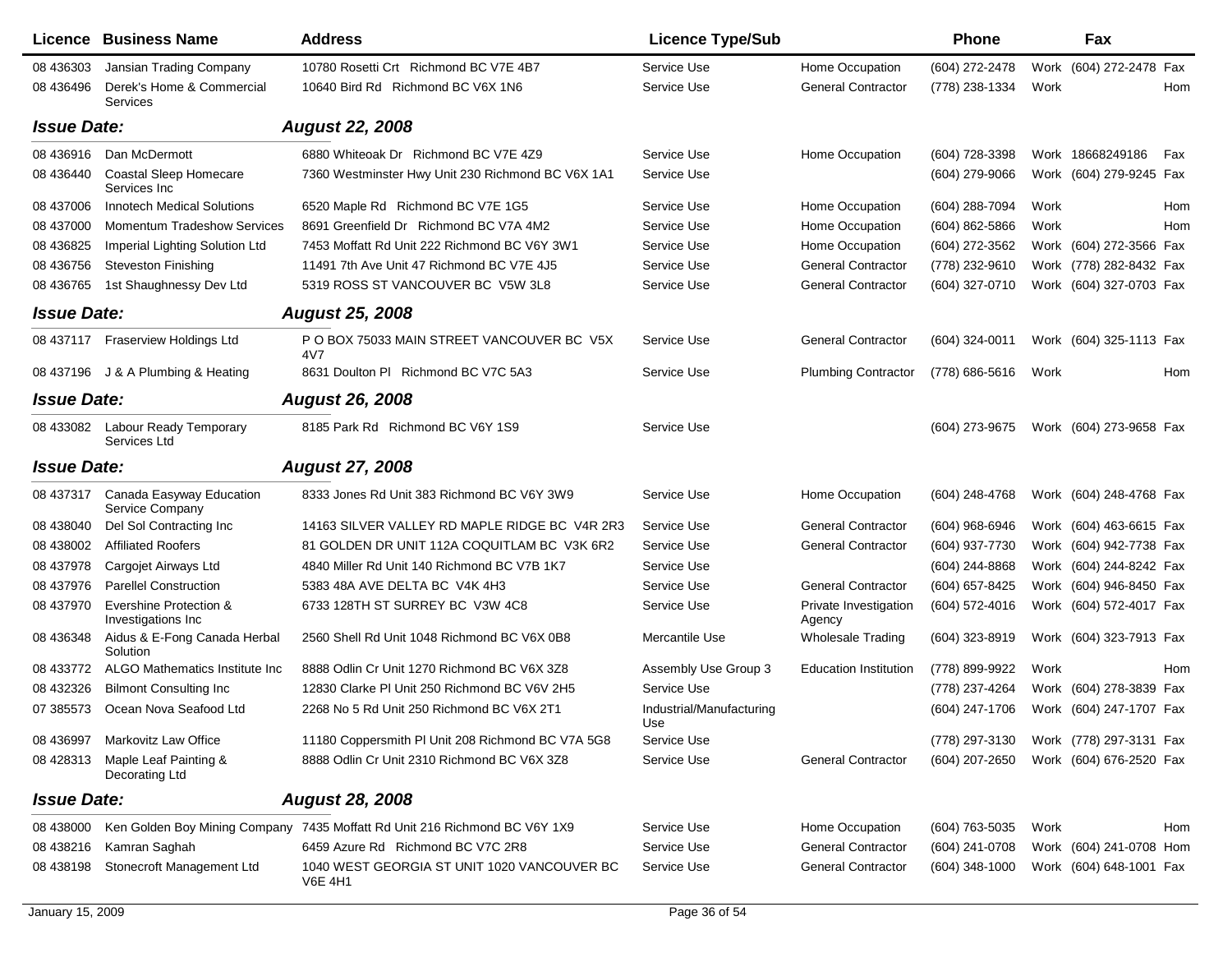|                    | Licence Business Name                                   | <b>Address</b>                                               | <b>Licence Type/Sub</b>         |                              | <b>Phone</b>       |      | Fax                     |       |
|--------------------|---------------------------------------------------------|--------------------------------------------------------------|---------------------------------|------------------------------|--------------------|------|-------------------------|-------|
| 08 438196          | Hua Yi Trading Company                                  | 5911 Alderbridge Way Unit 102 Richmond BC V6X 4C6            | Service Use                     | Home Occupation              | (778) 322-9916     | Work |                         | Hom   |
| 08 438096          | Willetts Contracting (2004) Ltd                         | 15272 CROYDON DR UNIT 108 SOURTH SURREY BC<br>C3S 0Z5        | Service Use                     | <b>General Contractor</b>    | $(604)$ 531-1061   |      | Work (604) 531-1603 Fax |       |
| 08 438039          | <b>Skyhigh Construction Ltd</b>                         | 4526 Wyne Cr Richmond BC V6V 3A3                             | Service Use                     | <b>General Contractor</b>    | (778) 896-3799     |      | Work (604) 241-3799 Fax |       |
| 08 437961          | Azad Custom Cabinet &<br>Contracting Ltd                | 2455 DOLLARTON AVE 105A NORTH VANCOUVER BC<br><b>V7H 0A2</b> | Service Use                     | <b>General Contractor</b>    | (604) 924-1898     |      | Work (604) 924-1822 Fax |       |
| 08 429552          | New Express International<br><b>Education Group Ltd</b> | 4400 Hazelbridge Way Unit 220 Richmond BC V6X 3R8            | Assembly Use Group 3            | <b>Education Institution</b> | (604) 688-9977     |      | Work (604) 688-9300 Fax |       |
| 08 438078          | Modern Grounds Maintenance<br>Ltd                       | 9702 216 ST LANGELY BC V1M 3J2                               | Service Use                     | <b>General Contractor</b>    | $(604) 888 - 4999$ |      | Work 60148884946        | Cellu |
| <b>Issue Date:</b> |                                                         | <b>August 29, 2008</b>                                       |                                 |                              |                    |      |                         |       |
| 08 438159          | J Squared Invoicing                                     | 8860 Citadel Cr Richmond BC V7C 4T3                          | Service Use                     | Home Occupation              | (604) 272-6566     | Work |                         | Hom   |
| <b>Issue Date:</b> |                                                         | September 2, 2008                                            |                                 |                              |                    |      |                         |       |
| 08 438296          | <b>Effective Electrical Services</b>                    | 7150 EDMONDS ST BURNABY BC V3N 1A5                           | Service Use                     | <b>Electrical Contractor</b> | (604) 813-5774     |      | Work (604) 521-1633 Fax |       |
| 08 438444          | <b>River Spring Enterprises Ltd</b>                     | 1249 BLUFF DR COQUITLAM BC V3E 1L6                           | Service Use                     | <b>General Contractor</b>    | (604) 250-8461     | Work |                         | Hom   |
| 08 438442          | Allround Refrigerations &<br>Airconditioning            | 22617 132ND AVE MAPLE RIDGE BC V4R 2R2                       | Service Use                     | Refrigeration<br>Contractor  | $(604)$ 463-0633   |      | Work (604) 463-6475 Fax |       |
| 08 429700          | Mei's Berries                                           | 7311 No 6 Rd Richmond BC V6W 1C9                             | Mercantile Use                  | Roadside Stand               | (604) 802-0829     | Work |                         | Hom   |
| 08 423607          | Canada Custom Marble Inc                                | 6900 Graybar Rd Unit 1120 Richmond BC V6W 0A5                | Industrial/Manufacturing<br>Use |                              | (604) 551-9457     | Work |                         | Hom   |
| 08 438490          | Suntax International<br>Development Corporation         | 9271 Saunders Rd Richmond BC V7A 2B2                         | Service Use                     | Home Occupation              | (604) 232-0738     |      | Work (604) 232-0278 Fax |       |
| 08 437017          | New Look Hair Workshop                                  | 8338 Capstan Way Unit 1238 Richmond BC V6X 4B5               | Service Use                     |                              | (604) 232-9023     |      | Work (604) 232-9023 Fax |       |
| <b>Issue Date:</b> |                                                         | September 3, 2008                                            |                                 |                              |                    |      |                         |       |
| 08 432318          | Universe Services Inc                                   | 12860 Clarke PI Unit 210 Richmond BC V6V 2H1                 | Service Use                     |                              | (604) 244-9105     |      | Work (604) 270-3075 Fax |       |
| <b>Issue Date:</b> |                                                         | September 4, 2008                                            |                                 |                              |                    |      |                         |       |
| 08 436097          | Star Labour Supply Ltd                                  | 9111 No 6 Rd Richmond BC V6W 1E5                             | Mercantile Use                  | Roadside Stand               | (604) 325-1027     | Work |                         | Hom   |
| 08 438880          | Willetts Contracting (2004) Ltd                         | 15272 CROYDON DR UNIT 108 SURREY BC V3S 0Z5                  | Service Use                     | <b>General Contractor</b>    | (604) 531-1061     |      | Work (604) 531-1603     | Fax   |
| 08 438820          | Light-Up International Technolgy<br>Ltd                 | 8251 Claybrook Rd Richmond BC V7C 2L4                        | Service Use                     | Home Occupation              | (778) 889-0958     | Work |                         | Hom   |
| 08 438702          | <b>McKinley Electric Ltd</b>                            | 7449 HUME AVE UNIT 14 DELTA BC V4G 1C3                       | Service Use                     | <b>Electrical Contractor</b> | $(604)$ 946-2800   |      | Work (604) 946-2868 Fax |       |
| 08 438680          | Fermata Music Studio                                    | 8491 Elsmore Rd Richmond BC V7C 2A2                          | Service Use                     | Home Occupation              | (778) 297-6234     | Work |                         | Hom   |
| 08 438564          | A & N Sales                                             | 9751 Steveston Hwy Richmond BC V7A 1M8                       | Service Use                     | Home Occupation              | (778) 834-4955     | Work |                         | Hom   |
|                    | 08 436354 China Prosper Enterprises                     | 7040 No 5 Rd Richmond BC V6Y 2V2                             | Mercantile Use                  | Roadside Stand               | (604) 303-8733     | Work |                         | Hom   |
|                    | 08 434595 J & L Trophies                                | 13231 Steveston Hwy Richmond BC V6W 1A5                      | Service Use                     | Home Occupation              | (604) 574-9654     |      | Work (604) 574-9654 Hom |       |
| 08 426856          | Mecca Internet Solutions Ltd                            | 8680 Cambie Rd Unit 201 Richmond BC V6X 4K1                  | Service Use                     |                              | (604) 273-2077     |      | Work (604) 273-2076 Fax |       |
| 08 425868          | Chi Chi Land Shop Ltd                                   | 8700 McKim Way Unit 1078 Richmond BC V6X 4A5                 | Mercantile Use                  | <b>Retail Trading</b>        | $(604)$ 781-1681   | Work |                         | Hom   |
| 08 425419          | Gacha Gacha Hobbies & Toys                              | 8700 McKim Way Unit 1083 Richmond BC V6X 4A5                 | Vending Machine Use             | \$.25 or More                | (604) 727-9890     |      | Hom (604) 278-8822 Hom  |       |
| 08 422978          | Coite Zibeline Holding Ltd                              | 8700 McKim Way Unit 1093 Richmond BC V6X 4A5                 | Mercantile Use                  | <b>Retail Trading</b>        | (604) 722-5258     | Work |                         | Hom   |
| 08 415150          | Preserve Health Club Association                        | 8700 McKim Way Unit 3233 Richmond BC V6X 4A5                 | Assembly Use Group 3            | <b>Health Studio</b>         | (604) 612-9508     | Work |                         | Hom   |
| 08 437936          | Star Labour Supply                                      | 6311 No 5 Rd Richmond BC V6Y 2V1                             | Mercantile Use                  | Roadside Stand               | (604) 325-1027     |      | Work (604) 325-1027 Fax |       |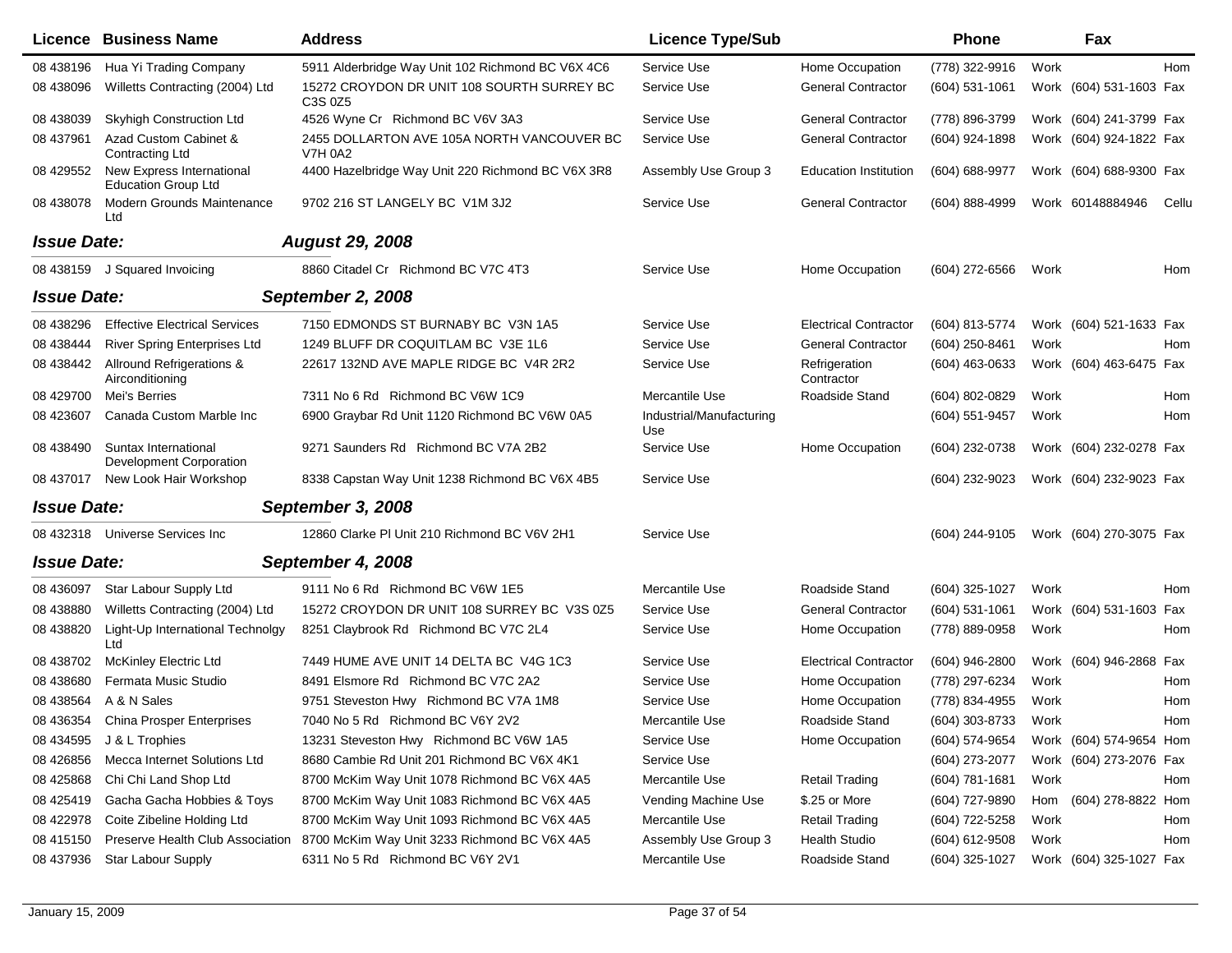|                    | Licence Business Name                                    | <b>Address</b>                                             | <b>Licence Type/Sub</b> |                               | <b>Phone</b>     |      | Fax                       |     |
|--------------------|----------------------------------------------------------|------------------------------------------------------------|-------------------------|-------------------------------|------------------|------|---------------------------|-----|
| <b>Issue Date:</b> |                                                          | September 5, 2008                                          |                         |                               |                  |      |                           |     |
| 08 431305          | <b>Magazine Express</b>                                  | 3700 No 3 Rd Unit 2045 Richmond BC V6X 3X2                 | Mercantile Use          | <b>Retail Trading</b>         | (604) 304-2855   |      | Work (604) 304-2856 Fax   |     |
| 08 430073          | Ma Liang Renovation Company                              | 4140 No 3 Rd Unit 250 Richmond BC V6X 2C2                  | Service Use             | <b>General Contractor</b>     | (604) 249-2810   | Work |                           | Hom |
| 08 439160          | <b>Active Painting</b>                                   | 9111 134 ST SURREY BC V3V 7E6                              | Service Use             | <b>General Contractor</b>     | (604) 572-1464   | Work |                           | Hom |
| 08 439142          | Covenant Computers and<br>Service Inc                    | 7051 Lindsay Rd Richmond BC V7C 2P5                        | Service Use             | Home Occupation               | (604) 270-9055   | Work |                           | Hom |
| 08 438982          | Cyber Design Canada Inc                                  | 8281 ROSS ST UNIT 101 VANCOUVER BC V5X 4W1                 | Service Use             | <b>General Contractor</b>     | (604) 323-0386   | Work |                           | Hom |
| 08 434465          | Acai Organico Inc                                        | 8888 Odlin Cr Unit 2215 Richmond BC V6X 3Z8                | Assembly Use Group 1    | Food Service<br>Establishment | (778) 297-6000   | Work |                           | Hom |
| 08 427348          | Tai Wah Company                                          | 8500 Alexandra Rd Unit 170 Richmond BC V6X 1C4             | Mercantile Use          | <b>Wholesale Trading</b>      | $(604)$ 304-8360 | Work |                           | Hom |
| 07 394586          | <b>Cosmetic Supreme</b>                                  | 4311 Hazelbridge Way Unit 1805 Richmond BC V6X 3L7         | Mercantile Use          | <b>Retail Trading</b>         | (604) 961-8724   | Work |                           | Hom |
| 08 426713          | Maple Graphite Products Inc                              | 4140 No 3 Rd Unit 250 Richmond BC V6X 2C2                  | Service Use             |                               | (604) 340-7178   |      | Work (604) 437-0667 Fax   |     |
| 08 423626          | Smile Fashion                                            | 4380 No 3 Rd Unit 1545 Richmond BC V6X 3V7                 | Mercantile Use          | <b>Retail Trading</b>         | (604) 278-8099   | Work |                           | Hom |
| 08 422210          | Beyoung Fashion                                          | 5300 No 3 Rd Unit 966 Richmond BC V6X 2X9                  | Mercantile Use          | <b>Retail Trading</b>         | (604) 786-6322   |      | Cellul (604) 231-3770 Hom |     |
| 08 419779          | Dreamzone Design Ltd                                     | 8766 McKim Way Unit 2155 Richmond BC V6X 4G4               | Service Use             |                               | (604) 282-7125   | Work |                           | Hom |
| 08 438981          | 300 Com-El Enterprises                                   | 2620 COMMERCIAL DR UNIT 300 VANCOUVER BC<br><b>V5N 4C4</b> | Service Use             | <b>General Contractor</b>     | (778) 558-8478   |      | Work (604) 682-4118 Fax   |     |
| 08 428196          | Aberdeen Centre Postal Outlet                            | 4151 Hazelbridge Way Unit 3750 Richmond BC V6X 4J7         | Mercantile Use          | <b>Retail Trading</b>         | (604) 295-8195   | Work |                           | Hom |
| <b>Issue Date:</b> |                                                          | September 8, 2008                                          |                         |                               |                  |      |                           |     |
| 08 439265          | Monarchy Holding Group Inc                               | 5491 EARLES ST VANCOUVER BC V5R 3S3                        | Service Use             | <b>General Contractor</b>     | (604) 617-9333   |      | Work (604) 433-9810 Fax   |     |
| 08 439298          | Levan Millwork 2007 Ltd                                  | 1865 MCLEAN AVE UNIT 2 PORT COQUITLAM BC V3C<br>1N1        | Service Use             | <b>General Contractor</b>     | (604) 464-6813   |      | Work (604) 464-5871 Fax   |     |
| 08 439267          | Nor-Tech Electrical Ltd                                  | 11431 207 ST MAPLE RIDGE BC V2X 1W7                        | Service Use             | <b>Electrical Contractor</b>  | (604) 465-7775   |      | Work (604) 465-7670 Fax   |     |
| 08 439262          | <b>Tranquil Home Care Services</b>                       | 4800 Trimaran Dr Unit 45 Richmond BC V7E 4Y7               | Service Use             | Home Occupation               | (604) 207-9683   | Work |                           | Hom |
| 08 439242          | <b>Water Wood Construction</b>                           | 10580 Milford Dr Richmond BC V7A 4J7                       | Service Use             | <b>General Contractor</b>     | (604) 970-9168   |      | Work (604) 244-0308 Fax   |     |
| 08 439163          | <b>Bless Developments</b>                                | 5900 Muir Dr Unit 32 Richmond BC V6V 2Y8                   | Service Use             | Home Occupation               | (778) 689-0778   | Work |                           | Hom |
| 08 437363          | Wellcome International Trading<br>Ltd                    | 3779 Sexsmith Rd Unit 1228 Richmond BC V6X 3Z9             | Service Use             |                               | (604) 231-0738   |      | Work (604) 231-0768 Fax   |     |
| 08 425461          | Bazza Fashion and Classical                              | 4380 No 3 Rd Unit 1050 Richmond BC V6X 3V7                 | Mercantile Use          | <b>Retail Trading</b>         | (604) 304-6455   | Work |                           | Hom |
| 08 419216          | Fun4Kidz Vending Ltd                                     | 4311 Hazelbridge Way Richmond BC V6X 3L7                   | Vending Machine Use     | \$.25 or More                 | (604) 279-5439   | Work |                           | Hom |
| 08 439296          | Sunlon Renovations &<br><b>Contracting Services Inc.</b> | 3181 WAVERLY AVE VANCOUVER BC V5S 1G1                      | Service Use             | <b>General Contractor</b>     | (604) 321-5798   |      | Work (604) 321-5798 Fax   |     |
| 08 439180          | <b>Wedo Building Service</b>                             | 5700 Arcadia Rd Unit 213 Richmond BC V6X 2G9               | Service Use             | Home Occupation               | (778) 297-7445   | Work |                           | Hom |
| <b>Issue Date:</b> |                                                          | September 9, 2008                                          |                         |                               |                  |      |                           |     |
| 08 438426          | Neucel Speciality Cellulose Ltd                          | 11331 Coppersmith Way Unit 305 Richmond BC V7A 5J9         | Service Use             |                               | (778) 785-3200   |      | Work (778) 785-3229 Fax   |     |
| 08 439393          | Apple And Worm Education                                 | 6691 Francis Rd Richmond BC V7C 1K4                        | Service Use             | Home Occupation               | 604637118210     | Work |                           | Hom |
| 08 439049          | <b>KLC Orthomed Inc</b>                                  | 11171 Horseshoe Way Unit 12 Richmond BC V7A 4S5            | Mercantile Use          | <b>Wholesale Trading</b>      | (604) 277-9601   |      | Work (604) 277-9834 Fax   |     |
| 08 43 6545         | Ocean Pine (Canada) Ltd                                  | 11871 Horseshoe Way Unit 2125 Richmond BC V7A 5H5          | Service Use             |                               | (604) 270-8228   |      | Work (604) 274-8221 Fax   |     |
| 08 415033          | Senses Collection Ltd                                    | 4380 No 3 Rd Unit 1155 Richmond BC V6X 3V7                 | Mercantile Use          | <b>Retail Trading</b>         | (604) 278-2000   | Work |                           | Hom |
| 08 439320          | <b>Mekizo Enterprizes</b>                                | 22128 Sharpe Ave Richmond BC V6V 3C5                       | Service Use             | Home Occupation               | (604) 777-2937   | Work |                           | Hom |
| <b>Issue Date:</b> |                                                          | <b>September 10, 2008</b>                                  |                         |                               |                  |      |                           |     |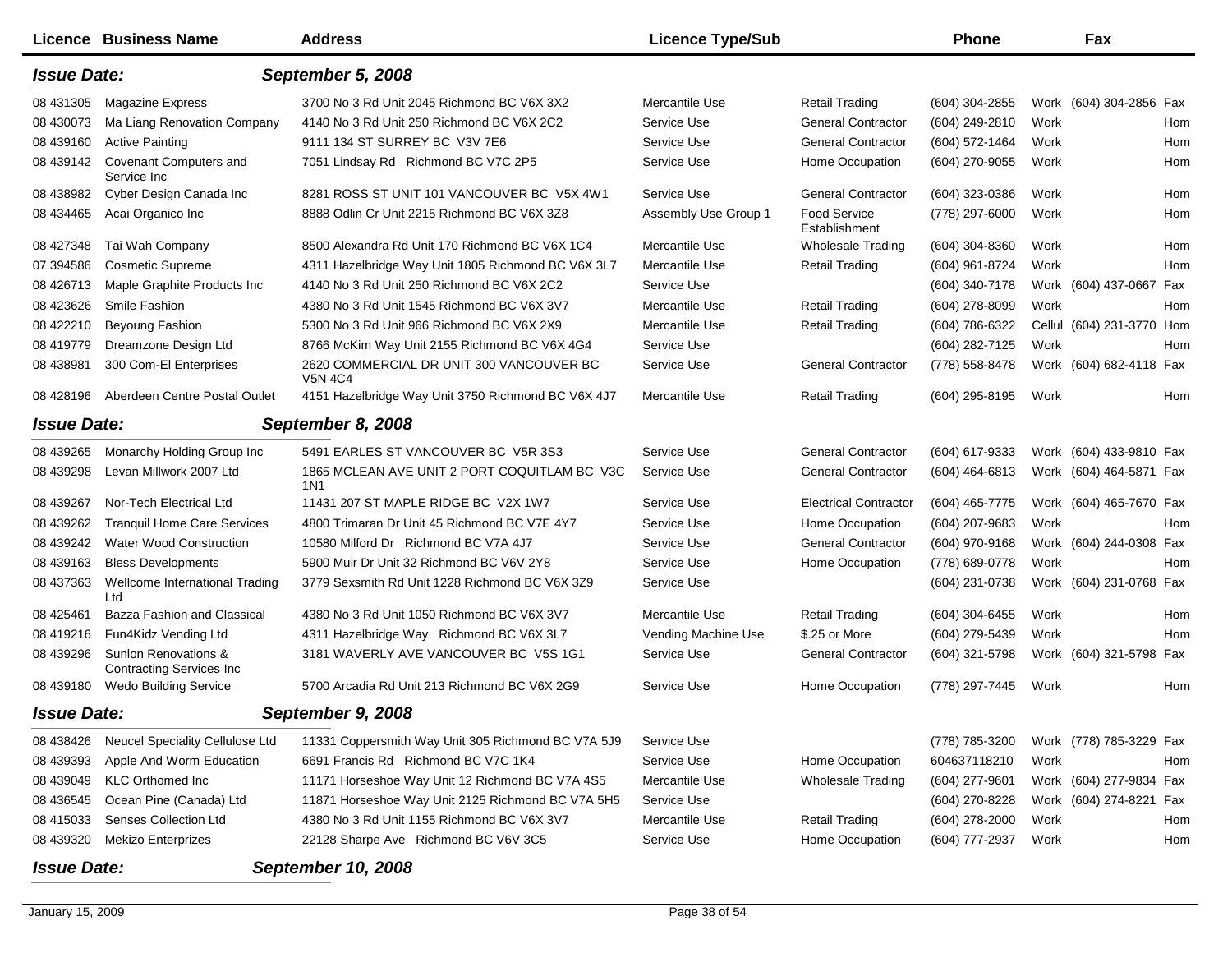|                    | Licence Business Name                         | <b>Address</b>                                     | <b>Licence Type/Sub</b> |                                             | <b>Phone</b>     |      | Fax                     |     |
|--------------------|-----------------------------------------------|----------------------------------------------------|-------------------------|---------------------------------------------|------------------|------|-------------------------|-----|
| 08 430209          | Blue Fish Sushi & Oyster Bar                  | 8171 Alexandra Rd Unit 101 Richmond BC V6X 1C3     | Assembly Use Group 1    | <b>Food Service</b><br>Establishment        | (604) 247-2001   |      | Work (604) 247-2003 Fax |     |
| <b>Issue Date:</b> |                                               | September 11, 2008                                 |                         |                                             |                  |      |                         |     |
| 08 435223          | <b>SIP Distribution Inc.</b>                  | 12320 Trites Rd Unit 15 Richmond BC V7E 3R7        | Service Use             |                                             | (604) 876-1950   |      | Work (604) 876-1960 Hom |     |
| 08 439540          | <b>Wicon Contractors</b>                      | 4065 RUMBLE ST BURNABY BC V5J 1Z7                  | Service Use             | <b>General Contractor</b>                   | (604) 418-4284   |      | Work (604) 434-5880 Fax |     |
| 08 407187          | Studio One                                    | 4231 Hazelbridge Way Unit 265 Richmond BC V6X 3L7  | Assembly Use Group 3    | <b>Health Studio</b>                        | (604) 719-1383   | Work |                         | Hom |
| 08 439416          | $1 + 1$ Enterprises Ltd                       | 26 WARWICK AVE BURNABY BC V5B 3X3                  | Service Use             | <b>General Contractor</b>                   | (604) 677-2228   |      | Work (604) 677-2228 Fax |     |
| 08 439704          | Badh Construction & Masonry Ltd               | 7857 15 ST BURNABY BC V3N 3A3                      | Service Use             | <b>General Contractor</b>                   | (604) 618-3707   |      | Work (604) 524-1358 Fax |     |
| 08 439000          | Nail Art                                      | 6060 Minoru Blvd Richmond BC V6Y 2V7               | Mercantile Use          | <b>Retail Trading</b>                       | (604) 771-0025   |      | Work (778) 338-4151 Fax |     |
| 08 430815          | Aquinox Pharmaceuticals Inc                   | 5600 Parkwood Way Unit 430 Richmond BC V6V 2M2     | Service Use             |                                             | (604) 629-9223   |      | Work (778) 331-4486 Fax |     |
| 08 427439          | <b>Master Electronic Limited</b>              | 8700 McKim Way Unit 3183 Richmond BC V6X 4A5       | Mercantile Use          | <b>Retail Trading</b>                       | $(604)$ 438-6609 | Work |                         | Hom |
| 08 414920          | <b>Modern Street Fashion</b>                  | 4311 Hazelbridge Way Unit 1775 Richmond BC V6X 3L7 | Mercantile Use          | <b>Retail Trading</b>                       | (604) 761-3480   | Work |                         | Hom |
| 07 39 6701         | Happy May Education Centre Inc                | 8766 McKim Way Unit 2130 Richmond BC V6X 4G4       | Assembly Use Group 3    | <b>Education Institution</b>                | (604) 273-5591   |      | Work (604) 277-6218 Fax |     |
| 08 423283          | West Art Enterprises Inc                      | 11786 River Rd Unit 130 Richmond BC V6X 3Z3        | Mercantile Use          | Wholesale Trading                           | (604) 616-5948   | Work |                         | Hom |
| 08 431243          | Franklin English Language<br>College Richmond | 3779 Sexsmith Rd Unit 1288 Richmond BC V6X 3Z9     | Assembly Use Group 3    | <b>Education Institution</b>                | (604) 876-8812   |      | Work (604) 876-8812 Fax |     |
| <b>Issue Date:</b> |                                               | <b>September 15, 2008</b>                          |                         |                                             |                  |      |                         |     |
| 08 439823          | Horizonline Investment Group Ltd              | 8460 Ackroyd Rd Unit 118 Richmond BC V6X 3E9       | Service Use             | Home Occupation                             | (778) 863-5310   |      | Work (604) 288-9079 Fax |     |
| 08 440170          | Craig McLeod Consulting Group                 | 10580 Argentia Dr Richmond BC V7E 4K5              | Service Use             | Home Occupation                             | (604) 999-8974   | Work |                         | Hom |
| 08 440100          | Hermes Enterprises Ltd                        | 1278 DURANT DR COQUITLAM BC V3B 6S4                | Service Use             | <b>General Contractor</b>                   | (604) 720-9081   |      | Work (604) 944-9737     | Fax |
| 08 440022          | <b>Excellent Drywall Inc</b>                  | 12331 Flury Dr Richmond BC V6V 1H6                 | Service Use             | <b>General Contractor</b>                   | (604) 760-4711   | Work |                         | Hom |
| 08 439982          | C-MIMR Consulting                             | 8551 General Currie Rd Unit 21 Richmond BC V6Y 1M3 | Service Use             | Home Occupation                             | (778) 297-1386   |      | Work (778) 297-1386 Fax |     |
| 08 439741          | J F Raymond Chouinard Law<br>Corp             | 6081 No 3 Rd Unit 816 Richmond BC V6Y 2B2          | Service Use             |                                             | (604) 214-7818   |      | Work (604) 214-7819 Fax |     |
| 08 431404          | A A West Automart Used Parts<br>Ltd           | 11591 Twigg PI Richmond BC V6V 2K7                 | Mercantile Use          | Second-Hand<br>Dealer/Pawnbroker            | (604) 325-8220   |      | Work (604) 325-8220 Fax |     |
| 08 439984          | <b>Greener Planet Cleaning</b><br>Company     | 4520 Mahood Dr Richmond BC V7E 5C4                 | Service Use             | Home Occupation                             | (604) 723-0736   |      | Work (604) 241-9688 Fax |     |
| <b>Issue Date:</b> |                                               | September 16, 2008                                 |                         |                                             |                  |      |                         |     |
| 08 440166          | Vanmotor Leasing and Sales Inc                | 6233 Katsura St Unit 24 Richmond BC V6Y 4K1        | Service Use             | Home Occupation                             | (604) 780-5333   |      | Work (604) 215-0768 Fax |     |
| 07 397103          | O'Tray Enterprises Ltd                        | 8181 Cambie Rd Unit 2285 Richmond BC V6X 3X9       | Assembly Use Group 1    | Food Service<br>Establishment, Take-<br>Out | (778) 829-7519   | Work |                         | Hom |
| 08 440403          | VanCity Kennels                               | 9291 Bakerview Dr Richmond BC V7A 1Z9              | Service Use             | Home Occupation                             | (604) 765-1587   | Work |                         | Hom |
| 08 440383          | W J Auto Care Services                        | 5280 Turner St Richmond BC V6V 2P8                 | Service Use             | Home Occupation                             | (778) 885-0584   | Work |                         | Hom |
| 08 440251          | Nugreen Lawn And Garden<br>Services Ltd       | 3949 ELMWOOD ST BURNABY BC V5G 1R9                 | Service Use             | <b>General Contractor</b>                   | (604) 433-5295   |      | Work (604) 436-1875 Fax |     |
| 08 440144          | <b>Prism Ventures Inc.</b>                    | 3571 Barmond Ave Richmond BC V7E 1A4               | Service Use             | <b>General Contractor</b>                   | (604) 338-4656   |      | Work (604) 572-3760 Fax |     |
| 08 440129          | Plumberdude Enterprises Ltd                   | 11880 Mellis Dr Richmond BC V6X 1M1                | Service Use             | <b>Gas Contractor</b>                       | (604) 836-3602   | Work |                         | Hom |
| 08 437906          | IPE Logistics (Canada) Inc                    | 5000 Miller Rd Unit 2170 Richmond BC V7B 1K9       | Service Use             |                                             | (604) 232-9924   |      | Work (604) 232-9953 Fax |     |
| 08 440128          | Plumberdude Enterprises Ltd                   | 11880 Mellis Dr Richmond BC V6X 1M1                | Service Use             | <b>Plumbing Contractor</b>                  | (604) 836-3602   | Work |                         | Hom |
| <b>Issue Date:</b> |                                               | <b>September 17, 2008</b>                          |                         |                                             |                  |      |                         |     |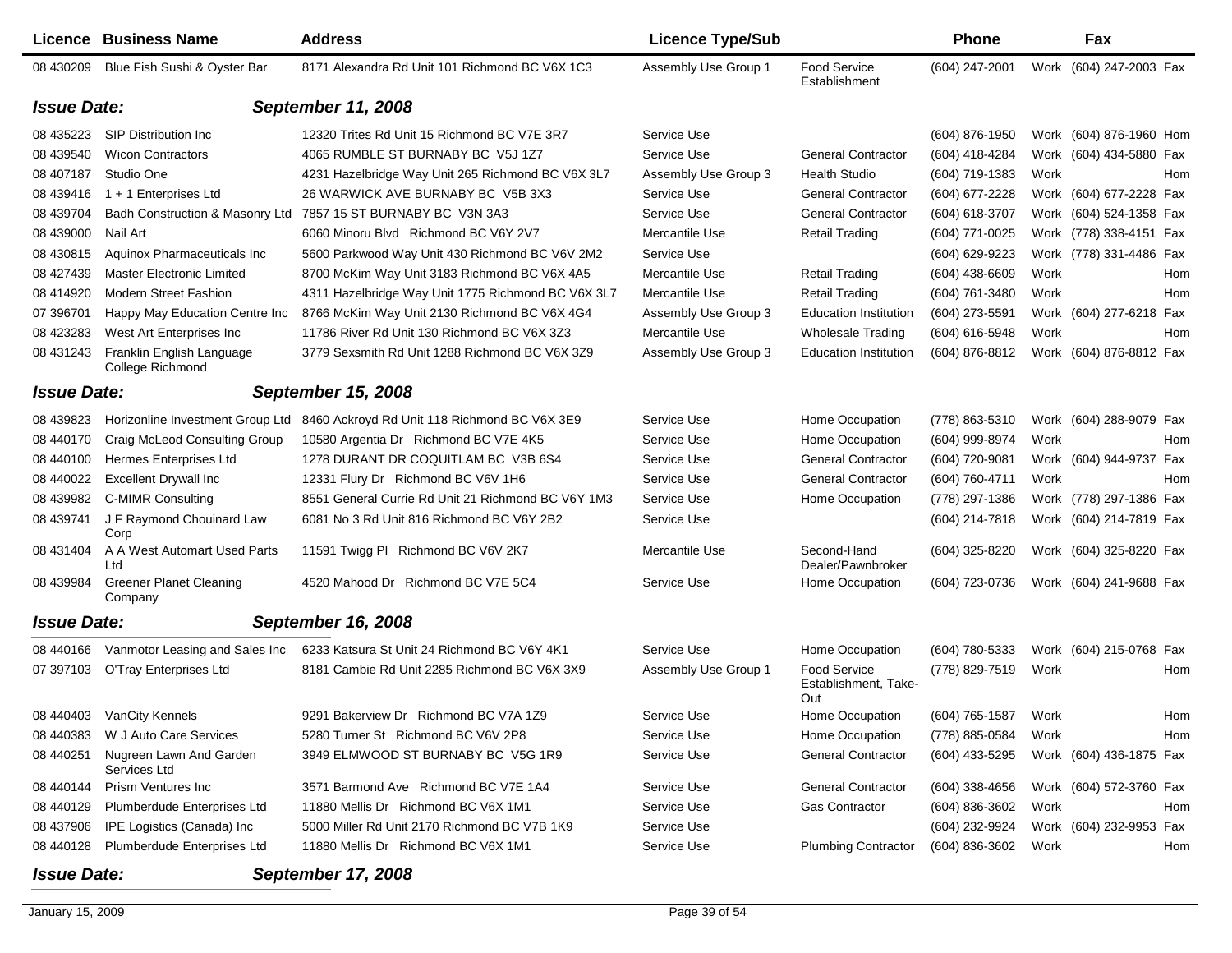|                    | Licence Business Name                            | <b>Address</b>                                                              | <b>Licence Type/Sub</b> |                                                    | <b>Phone</b>   |      | Fax                     |
|--------------------|--------------------------------------------------|-----------------------------------------------------------------------------|-------------------------|----------------------------------------------------|----------------|------|-------------------------|
| 08 440294          | Ocean Wave Education Group<br>Inc                | 5811 Cooney Rd Unit 305 Richmond BC V6X 3M1                                 | Service Use             |                                                    | (604) 249-2158 |      | Work (604) 677-3212 Fax |
| 08 44 0516         | <b>GD Summit Holdings</b>                        | 8561 Citation Dr Richmond BC V6Y 2X9                                        | Vending Machine Use     | \$.25 or More                                      | (604) 276-1819 | Work | Hom                     |
| 07 392174          | <b>JCY House Parker Place Inc.</b>               | 4380 No 3 Rd Unit 1165 Richmond BC V6X 3V7                                  | Mercantile Use          | Retail Trading                                     | (604) 276-8922 |      | Work (604) 276-8922 Fax |
| 08 440 465         | <b>GD Summit Holdings</b>                        | 8561 Citation Dr Richmond BC V6Y 2X9                                        | Service Use             | Home Occupation                                    | (604) 276-1819 | Work | Hom                     |
| 08 44 05 18        | Satkul Developments Ltd                          | 15653 101A AVE SURREY BC V4N 4S4                                            | Service Use             | <b>General Contractor</b>                          | (604) 957-2862 |      | Work (604) 957-2887 Fax |
| 08 440 444         | Day Consulting                                   | 11631 Seahurst Rd Richmond BC V7A 4K1                                       | Service Use             | Home Occupation                                    | (604) 271-7761 | Work | <b>Hom</b>              |
| 08 440301          | Ocean Wave Immigration<br>Consulting             | 5811 Cooney Rd Unit 305 Richmond BC V6X 3M1                                 | Service Use             |                                                    | (604) 249-2158 |      | Work (604) 677-6312 Fax |
| 08 430 445         | Quality Piano Buy & Sell Inc                     | 8788 McKim Way Unit 1275 Richmond BC V6X 4E2                                | Mercantile Use          | <b>Wholesale Trading</b>                           | (604) 765-7678 |      | Work (604) 214-8373 Fax |
| 08 430441          | Quality Piano Buy & Sell Inc                     | 8788 McKim Way Unit 1275 Richmond BC V6X 4E2                                | Mercantile Use          | <b>Retail Trading</b>                              | (604) 765-7678 |      | Work (604) 214-8373 Fax |
| 08 425923          | Complete Colon Care Centre                       | 5951 Minoru Blvd Unit 153 Richmond BC V6X 4B1                               | Service Use             |                                                    | (778) 297-5951 | Work | Hom                     |
| 08 423303          | Trans-Canada Car And Truck<br><b>Rental Corp</b> | 3411 No 3 Rd Unit 150 Richmond BC V6X 2B8                                   | Vehicle for Hire        | Vehicle For Hire<br>Office                         | (778) 371-0286 |      | Work (778) 371-0286 Fax |
| 07 391162          | Kam Sing Arts Ltd                                | 4311 Hazelbridge Way Unit 2005 Richmond BC V6X 3L7                          | Assembly Use Group 3    | <b>Education Institution</b>                       | (604) 279-9728 |      | Work (604) 821-1908 Fax |
| 08 423304          | Trans-Canada Car And Truck<br><b>Rental Corp</b> | 3411 No 3 Rd Unit 150 Richmond BC V6X 2B8                                   | Vehicle for Hire        | Class J - Rental<br>Vehicle                        | (778) 371-0286 |      | Work (778) 371-0286 Fax |
| 08 430446          | Quality Piano Buy & Sell Inc                     | 8788 McKim Way Unit 1275 Richmond BC V6X 4E2                                | Assembly Use Group 3    | <b>Education Institution</b>                       | (604) 765-7678 |      | Work (604) 214-8373 Fax |
| <b>Issue Date:</b> |                                                  | <b>September 18, 2008</b>                                                   |                         |                                                    |                |      |                         |
| 08 426368          |                                                  | Rival Towing And Automotive Ltd 11800 River Rd Unit 144 Richmond BC V6X 1Z7 | Vehicle for Hire        | Class M - Tow-Truck                                | (604) 525-4774 |      | Work (604) 525-4355 Fax |
| 08 428242          | West Coast Turbine Ltd                           | 11091 Bridgeport Rd Unit 130 Richmond BC V6X 1T3                            | Service Use             |                                                    | (604) 273-9285 |      | Work (604) 273-9290 Fax |
| 08 42 63 64        | Rival Towing And Automotive Ltd                  | 11800 River Rd Unit 144 Richmond BC V6X 1Z7                                 | Vehicle for Hire        | Vehicle For Hire<br>Office                         | (604) 525-4774 |      | Work (604) 525-4355 Fax |
| 08 424583          | Shinka Martial Arts Inc                          | 12280 Trites Rd Unit 110 Richmond BC V7E 3R7                                | Assembly Use Group 3    | <b>Health Studio</b>                               | (604) 247-1517 | Work | Hom                     |
| 08 440243          | Thai Express                                     | 6551 No 3 Rd Unit 1548 Richmond BC V6Y 2B6                                  | Assembly Use Group 1    | <b>Food Service</b><br>Establishment, Take-<br>Out | (604) 270-8323 |      | Work (604) 261-2463 Fax |
| <b>Issue Date:</b> |                                                  | <b>September 22, 2008</b>                                                   |                         |                                                    |                |      |                         |
| 08 44 0862         | Laminair Sheet Metal (HVAC)                      | 5004 56TH ST DELTA BC V4K 3C5                                               | Service Use             | <b>Gas Contractor</b>                              | (604) 946-5841 |      | Work 604 9465841<br>Fax |
| 08 441051          | Tri-M Plumbing/Drainage Ltd                      | 76 MOTT CR NEW WESTMINSTER BC V3L 4L9                                       | Service Use             | <b>General Contractor</b>                          | (604) 525-3278 |      | Work (604) 525-3279 Fax |
| 08 440991          | <b>Impac Services</b>                            | 11366 137A ST SURREY BC V3R 3C7                                             | Service Use             | <b>General Contractor</b>                          | (604) 585-4211 |      | Work (604) 585-4211 Fax |
| 08 440941          | Ario Design and Drafting                         | 9188 Cook Rd Unit 702 Richmond BC V6Y 4M1                                   | Service Use             | Home Occupation                                    | (604) 247-2090 | Work | Hom                     |
| 08 413448          | Euroworld Transport System<br>Canada Inc         | 7791 Alderbridge Way Richmond BC V6X 2A4                                    | Service Use             |                                                    | (604) 276-2730 |      | Work (604) 276-2735 Fax |
| 08 440923          | <b>Genuine Building Maintenance</b><br>Ltd       | 1190 E 63 AVE VANCOUVER BC V5X 2L4                                          | Service Use             | <b>General Contractor</b>                          | (604) 322-4882 |      | Work (604) 322-4820 Fax |
| 08 440922          | Ahaba Enterprises Inc                            | 3645 KINGSWAY VANCOUVER BC V5R 5M1                                          | Service Use             | <b>General Contractor</b>                          | (604) 439-7919 |      | Work (604) 439-7992 Fax |
| 08 44 08 65        | Reid Taylor Construction Ltd                     | 270 E 1ST AVE VANCOUVER BC V5T 1A6                                          | Service Use             | <b>General Contractor</b>                          | 6047335078203  |      | Work (604) 733-5079 Fax |
| 08 440762          | Caligo Contracting                               | 2690 DUKE ST VANCOUVER BC V5R 4S9                                           | Service Use             |                                                    | (604) 724-0584 | Work | Hom                     |
| 08 439294          | <b>Eway Enterprises Corporation</b>              | 2680 Shell Rd Unit 218 Richmond BC V6X 4C9                                  | Service Use             |                                                    | (604) 303-8187 |      | Work (778) 285-3383 Fax |
| 08 434385          | <b>Boboko Cabinets Ltd</b>                       | 11511 Bridgeport Rd Unit 107 Richmond BC V6X 1T4                            | Service Use             |                                                    | (604) 278-3886 |      | Work (604) 278-7818 Fax |
| 08 434106          | Hutchison Antique Furniture Ltd                  | 2900 Smith St Unit 7 Richmond BC V6X 2Z6                                    | Mercantile Use          | <b>Wholesale Trading</b>                           | (604) 821-0933 | Work | Hom                     |
| 08 433138          | Timbo Holding Company                            | 8888 Odlin Cr Unit 1185 Richmond BC V6X 3Z8                                 | Mercantile Use          | <b>Retail Trading</b>                              | (778) 863-2138 | Work | Hom                     |
| 08 433141          | Timbo Holding Company                            | 8888 Odlin Cr Unit 1185 Richmond BC V6X 3Z8                                 | Mercantile Use          | Wholesale Trading                                  | (778) 863-2138 | Work | Hom                     |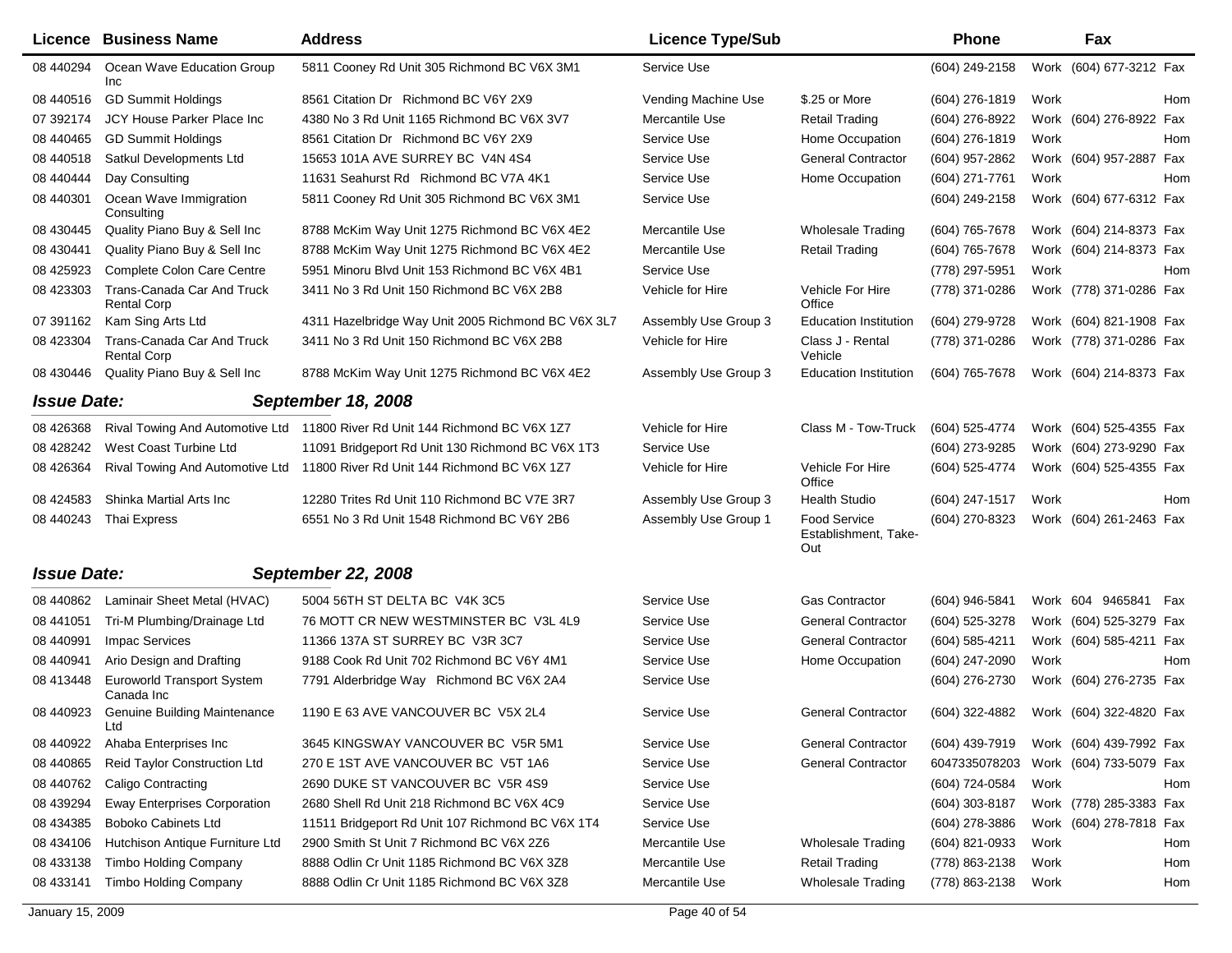|                    | <b>Licence Business Name</b>                          | <b>Address</b>                                               | <b>Licence Type/Sub</b>         |                              | <b>Phone</b>       |      | Fax                     |     |
|--------------------|-------------------------------------------------------|--------------------------------------------------------------|---------------------------------|------------------------------|--------------------|------|-------------------------|-----|
| 07 390136          | eCompu Chinese Learning<br>Centre                     | 8711 Cambie Rd Richmond BC V6X 1K2                           | Assembly Use Group 3            | <b>Education Institution</b> | (604) 278-8212     |      | Work (604) 247-1920 Hom |     |
| <b>Issue Date:</b> |                                                       | <b>September 23, 2008</b>                                    |                                 |                              |                    |      |                         |     |
|                    | 08 439400 Senses Collection Ltd                       | 4380 No 3 Rd Unit 1155 Richmond BC V6X 3V7                   | Mercantile Use                  | <b>Retail Trading</b>        | (604) 278-2000     | Work |                         | Hom |
| <b>Issue Date:</b> |                                                       | <b>September 24, 2008</b>                                    |                                 |                              |                    |      |                         |     |
| 08 438882          | Enablecore Technologies Inc                           | 5600 Parkwood Way Unit 545 Richmond BC V6V 2M2               | Service Use                     |                              | (604) 270-1020     |      | Work (604) 270-1029 Fax |     |
| 08 43 6985         | Sea Land Air Flight Centre                            | 4151 Hazelbridge Way Unit 2010 Richmond BC V6X 4J7           | Assembly Use Group 3            | <b>Education Institution</b> | (604) 295-8176     |      | Work (604) 295-9352 Fax |     |
| 08 431309          | TaTech Bioscience Inc                                 | 11800 River Rd Unit 116 Richmond BC V6X 1Z7                  | Industrial/Manufacturing<br>Use |                              | $(604)$ 303-9916   |      | Work (604) 303-9961 Fax |     |
| 08 429252          | Dr Colin Plotkin Consulting                           | 3591 Chatham St Unit 120 Richmond BC V7E 2Z1                 | Service Use                     |                              | (604) 241-9677     |      | Work (604) 241-0733 Fax |     |
| <b>Issue Date:</b> |                                                       | <b>September 25, 2008</b>                                    |                                 |                              |                    |      |                         |     |
| 08 440 648         | Impulse Sports                                        | 4151 Hazelbridge Way Unit 3520 Richmond BC V6X 4J7           | Mercantile Use                  | <b>Retail Trading</b>        | $(604)$ 295-6606   | Work |                         | Hom |
| 08 440955          | <b>Rhetoric Apparel</b>                               | 7140 Beecham Rd Richmond BC V7C 1V7                          | Service Use                     | Home Occupation              | (604) 716-1661     | Work |                         | Hom |
| 08 441507          | <b>Future Solar Power Ltd</b>                         | 2311 McKessock Ave Richmond BC V6X 2N8                       | Service Use                     | <b>General Contractor</b>    | (604) 295-0934     |      | Work (604) 279-0413 Fax |     |
| 08 441425          | Telemaxx Inc                                          | 239 EAST GERMAN SCHOOL RD RICHMOND VA 23224<br><b>USA</b>    | Service Use                     | <b>General Contractor</b>    | (804) 264-1268     |      | Work (804) 262-5644 Fax |     |
| 08 441422          | Morgan's Masonry                                      | 32500 SOUTH FRASERWAY 129151 ABBOTSFORD BC<br><b>V2T 4W1</b> | Service Use                     | <b>General Contractor</b>    | (604) 864-7977     | Work |                         | Hom |
| 08 441343          | Arete Mechanical Ltd                                  | 8075 ENTERPRISE ST UNIT 11 BURNABY BC V5A 1V5                | Service Use                     | <b>Plumbing Contractor</b>   | (604) 421-6324     |      | Work (604) 421-6325 Fax |     |
| 08 441160          | High Tide Vending                                     | 10240 Bird Rd Richmond BC V6X 1N6                            | Vending Machine Use             | \$.25 or More                | (604) 244-3103     | Work |                         | Hom |
| 08 441158          | <b>High Tide Vending</b>                              | 10240 Bird Rd Richmond BC V6X 1N6                            | Service Use                     |                              | (604) 244-3103     | Work |                         | Hom |
| 08 441128          | Vanderlande Industries Canada<br>Incorporated         | 5980 Miller Rd Unit 105 Richmond BC V7B 1K2                  | Service Use                     | <b>General Contractor</b>    | (604) 244-9998     |      | Work (604) 244-9995 Fax |     |
| 08 441101          | Nagra Bros Plumbing & Heating<br>Ltd                  | 12719 68A AVE SURREY BC V3W 1M7                              | Service Use                     | <b>Plumbing Contractor</b>   | (604) 767-0545     | Work |                         | Hom |
| 08 441097          | Nagra Bros Plumbing & Heating<br>Ltd                  | 12719 68A AVE SURREY BC V3W 1M7                              | Service Use                     | <b>Gas Contractor</b>        | (604) 767-0545     | Work |                         | Hom |
| 08 441613          | Michael McDonald                                      | 9442 Alexandra Rd Richmond BC V6X 1C5                        | Service Use                     | Home Occupation              | (604) 831-4714     | Work |                         | Hom |
| 08 431042          | North American NDT Products<br>Ltd                    | 11800 River Rd Unit 128 Richmond BC V6X 1Z7                  | Mercantile Use                  | <b>Wholesale Trading</b>     | (360) 929-4167     |      | Work (360) 730-1844 Fax |     |
| 08 440990          | <b>Reliant Arms Flooring</b>                          | 9339 Alberta Rd Unit 48 Richmond BC V6Y 4E3                  | Service Use                     | <b>General Contractor</b>    | $(604)$ 313-3517   |      | Work (604) 273-0272 Fax |     |
| 07 402653          | Goldway Industrial (Canada) Inc                       | 13986 Cambie Rd Unit 293 Richmond BC V6V 2K3                 | Mercantile Use                  | <b>Wholesale Trading</b>     | (604) 629-8379     | Work |                         | Hom |
| 08 428007          | Gate Future Aluminum Ltd                              | 11782 River Rd Unit 148 Richmond BC V6X 127                  | Service Use                     |                              | (778) 883-3727     | Work |                         | Hom |
| 07 393581          | Good Vision Food Production<br><b>Company Limited</b> | 12811 Rowan PI Unit 2124 Richmond BC V6V 2S6                 | Industrial/Manufacturing<br>Use |                              | (604) 270-8698     |      | Work (604) 270-8695 Fax |     |
| 08 431237          | 328 Realty Ltd                                        | 13988 Cambie Rd Unit 368 Richmond BC V6V 2K4                 | Service Use                     |                              | (778) 297-5328     |      | Work (778) 297-5328 Fax |     |
| 08 434777          | <b>Electek Financial</b>                              | 8833 Odlin Cr Unit 215 Richmond BC V6X 3Z7                   | Service Use                     |                              | $(604)$ 278-7777   |      | Work (604) 270-4680 Fax |     |
| 08 434976          | China-Canada Investments Inc                          | 11720 Voyageur Way Unit 7 Richmond BC V6X 3G9                | Service Use                     |                              | (604) 232-9058     |      | Work (604) 232-0048 Fax |     |
| 08 438433          | C K Ceramics Dental<br>Laboratories Ltd               | 7031 Westminster Hwy Unit 355 Richmond BC V6X 1A3            | Service Use                     |                              | (604) 273-0309     | Work |                         | Hom |
| 08 439721          | Canada Angel International<br><b>Trading Ltd</b>      | 8181 Cambie Rd Unit 6610 Richmond BC V6X 3X9                 | Service Use                     |                              | $(604)$ 338-1866   | Work |                         | Hom |
| 07 385630          | <b>B U K Realty Corporation</b>                       | 4011 Viking Way Unit 270 Richmond BC V6V 2K9                 | Service Use                     |                              | $(604) 688 - 8844$ |      | Work (604) 685-6044 Fax |     |
| 08 418314          | <b>Cranberry Lane</b>                                 | 2268 No 5 Rd Unit 150 Richmond BC V6X 2T1                    | Mercantile Use                  | <b>Wholesale Trading</b>     | (604) 944-1488     |      | Work (604) 944-1439 Fax |     |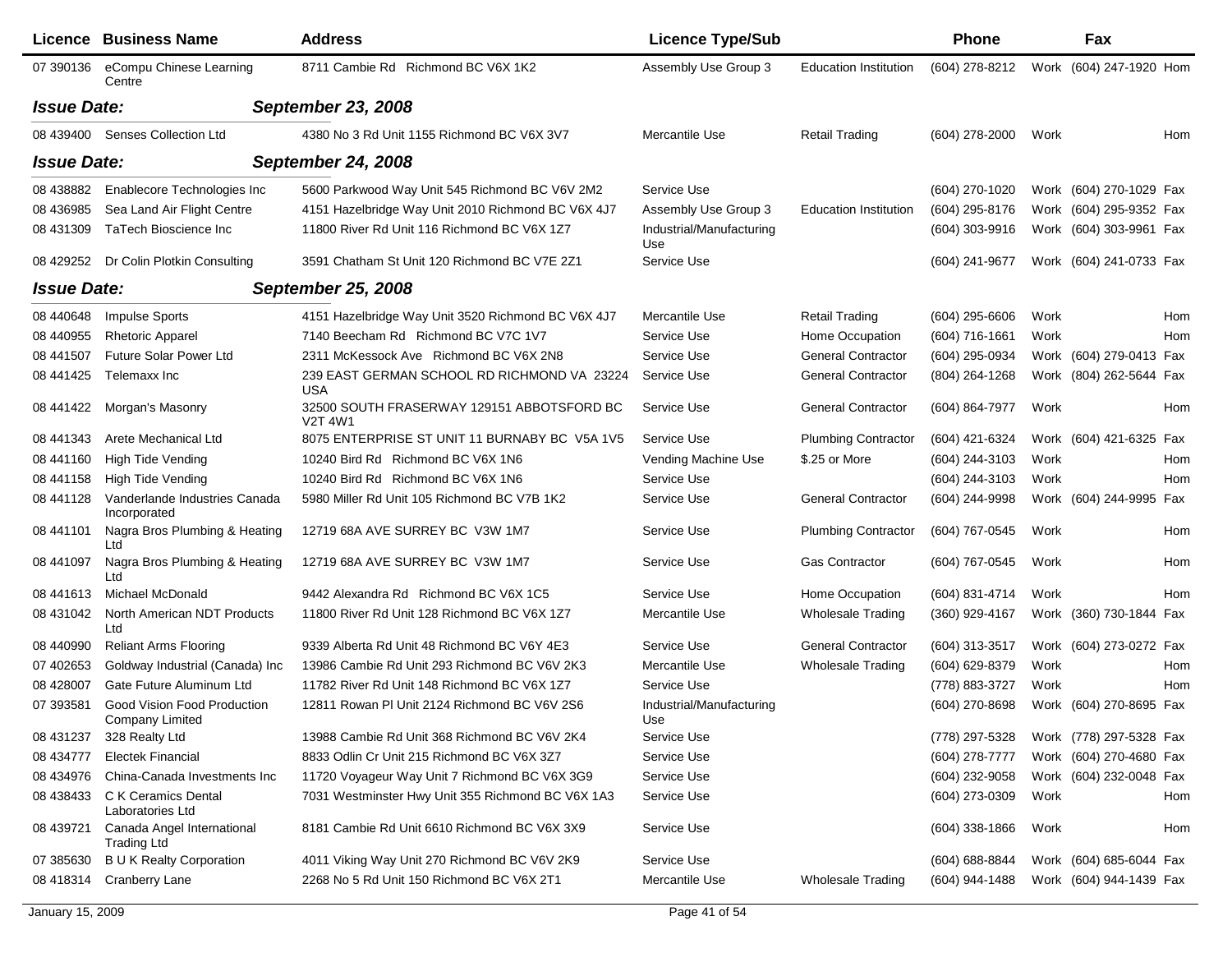|                    | <b>Licence Business Name</b>                                            | <b>Address</b>                                                            | <b>Licence Type/Sub</b>         |                                                    | <b>Phone</b>     |      | Fax                     |     |
|--------------------|-------------------------------------------------------------------------|---------------------------------------------------------------------------|---------------------------------|----------------------------------------------------|------------------|------|-------------------------|-----|
| <b>Issue Date:</b> |                                                                         | <b>September 29, 2008</b>                                                 |                                 |                                                    |                  |      |                         |     |
| 08 441484          | <b>Kidult Station</b>                                                   | 8200 Jones Rd Unit 317 Richmond BC V6Y 3Z2                                | Service Use                     | Home Occupation                                    | (778) 388-7888   | Work |                         | Hom |
| 08 442358          | <b>Orion Aqua Services</b>                                              | 7533 Heather St Unit 10 Richmond BC V6Y 2P8                               | Service Use                     | Home Occupation                                    | (604) 720-4189   | Hom  |                         | Hom |
| 08 441782          | Argentum Enterprises Ltd                                                | 8391 Bennett Rd Unit 110 Richmond BC V6Y 1N4                              | Service Use                     | Home Occupation                                    | (607) 716-9359   | Work |                         | Hom |
| 08 441750          | Deb's Construction Clean                                                | 3540 Sexsmith Rd Richmond BC V6X 2H8                                      | Service Use                     | Home Occupation                                    | (778) 855-8994   | Work |                         | Hom |
| 08 441 644         | Sandbox Sign Group Inc                                                  | 3731 N FRASER WAY UNIT 150 BURNABY BC V5J 5J2                             | Service Use                     | <b>General Contractor</b>                          | (604) 439-7446   |      | Work (604) 439-7479 Fax |     |
| 08 441347          | Pacifica Internet Technologies                                          | 11860 Hammersmith Way Unit 128 Richmond BC V7A 5G1                        | Service Use                     |                                                    | (604) 241-1171   | Work |                         | Hom |
| 08 441057          | <b>Edge Health Solutions</b>                                            | 12240 Horseshoe Way Unit 6 Richmond BC V7A 4X9                            | Service Use                     |                                                    | (604) 248-4880   |      | Work (604) 248-4884 Fax |     |
| 08 433461          | Polygon Realty Limited                                                  | 4151 Hazelbridge Way Unit 1180 Richmond BC V6X 4J7                        | Service Use                     |                                                    | (604) 871-4440   |      | Work (604) 871-4295 Fax |     |
| 08 42 6438         | Richmond Coffee Company Inc                                             | 8580 Cambie Rd Unit 103 Richmond BC V6X 4J8                               | Assembly Use Group 1            | <b>Food Service</b><br>Establishment, Take-<br>Out | (604) 715-1351   |      | Work (604) 233-1351 Fax |     |
| 08 432057          | Spring Mist Taiwan Finest Hing<br>Mountain Tea Ent                      | 8328 Capstan Way Unit 1108 Richmond BC V6X 4B6                            | Mercantile Use                  | <b>Retail Trading</b>                              | (778) 855-9636   | Work |                         | Hom |
| <b>Issue Date:</b> |                                                                         | September 30, 2008                                                        |                                 |                                                    |                  |      |                         |     |
| 08 434286          |                                                                         | Hiko Sushi Japanese Restaurant 10151 No 3 Rd Unit 111 Richmond BC V7A 4R6 | Assembly Use Group 1            | <b>Food Service</b><br>Establishment, Take-<br>Out | (778) 388-5335   |      | Work (604) 278-1386 Fax |     |
| 08 442505          | West 10th Money Transfer &<br>Exchange                                  | 11020 Blundell Rd Richmond BC V6Y 1L3                                     | Service Use                     | Home Occupation                                    | $(604)$ 561-3252 |      | Work (604) 224-1967 Fax |     |
| 08 442361          | Medview International Industrial<br>Ltd                                 | 6081 No 3 Rd Unit 911 Richmond BC V6Y 2B2                                 | Service Use                     |                                                    | $(604)$ 288-8180 |      | Work (604) 288-1387 Fax |     |
| 08 418318          | <b>Cranberry Lane</b>                                                   | 2268 No 5 Rd Unit 150 Richmond BC V6X 2T1                                 | Industrial/Manufacturing<br>Use |                                                    | (604) 944-1488   |      | Work (604) 944-1439 Fax |     |
| 08 411331          | Tung Yun Tong Herbal Co Ltd                                             | 4640 No 3 Rd Richmond BC V6X 2C2                                          | Mercantile Use                  | <b>Retail Trading</b>                              | (604) 899-7921   | Work |                         | Hom |
| 08 442368          | Abel-Co Enterprises                                                     | 7451 Moffatt Rd Unit 335 Richmond BC V6Y 3W3                              | Service Use                     | Home Occupation                                    | (604) 295-0945   | Work |                         | Hom |
| <b>Issue Date:</b> |                                                                         | <b>October 1, 2008</b>                                                    |                                 |                                                    |                  |      |                         |     |
| 08 44 268 7        | Goldstream International<br>Enterprise Ltd                              | 7480 Barkerville Crt Richmond BC V7A 1K9                                  | Service Use                     | Home Occupation                                    | (604) 782-7989   | Work |                         | Hom |
| 08 44 269 3        | <b>Tallon Finishing Systems</b>                                         | 8086 130TH ST UNIT 10 SURREY BC V3W 8J9                                   | Service Use                     | <b>General Contractor</b>                          | (778) 878-7477   |      | Work (778) 578-7404 Fax |     |
| 08 442586          | Kitt Driving School                                                     | 10000 Fisher Gate Unit 115 Richmond BC V6X 3W8                            | Vehicle for Hire                | Class K -<br><b>DriverTraining Vehicle</b>         | (604) 727-7676   | Work |                         | Hom |
| 08 442585          | Kitt Driving School                                                     | 10000 Fisher Gate Unit 115 Richmond BC V6X 3W8                            | Vehicle for Hire                | Vehicle For Hire<br>Office                         | (604) 727-7676   | Work |                         | Hom |
| 08 442343          | North Amercia Disposal Ltd                                              | 8740 Citation Dr Unit 313 Richmond BC V6Y 3A3                             | Service Use                     | Home Occupation                                    | (604) 562-6272   |      | Work (604) 630-2468 Fax |     |
| 08 440155          | Tourism Richmond - Visitor's<br>Centre                                  | 11980 Deas Throughway Richmond BC V6W 1L1                                 | Service Use                     |                                                    | (604) 271-8280   |      | Work (604) 271-8281 Fax |     |
| 08 440154          | Tourism Richmond                                                        | 5811 Cooney Rd Unit 205 Richmond BC V6X 3M1                               | Service Use                     |                                                    | (604) 821-5474   |      | Work (604) 821-5475 Fax |     |
| 08 440153          | Tourism Richmond - Visitor's<br>Centre (Steveston location-<br>seaonal) | 12211 3rd Ave Richmond BC V7E 3J1                                         | Service Use                     |                                                    | (604) 271-8280   | Work |                         | Hom |
| 08 438483          | <b>Cellunlock Communications</b>                                        | 8700 McKim Way Unit 1028 Richmond BC V6X 4A5                              | Mercantile Use                  | <b>Retail Trading</b>                              | (604) 276-9902   | Work |                         | Hom |
| 08 439411          | Charmily                                                                | 4380 No 3 Rd Unit 1450 Richmond BC V6X 3V7                                | Mercantile Use                  | <b>Retail Trading</b>                              | (604) 277-7758   |      | Work (604) 277-7758 Fax |     |
| 08 442744          | <b>Brighton's Auctioneers Inc</b>                                       | 8368 Alexandra Rd Richmond BC V6X 1C4                                     | Mercantile Use                  | <b>Retail Trading</b>                              | (818) 713-1224   |      | Work (818) 348-6323 Fax |     |
| 08 440566          | Deluxe Food Inc                                                         | 8877 Odlin Cr Unit 250 Richmond BC V6X 3Z7                                | Service Use                     |                                                    | (604) 276-8787   |      | Work (604) 276-1787 Fax |     |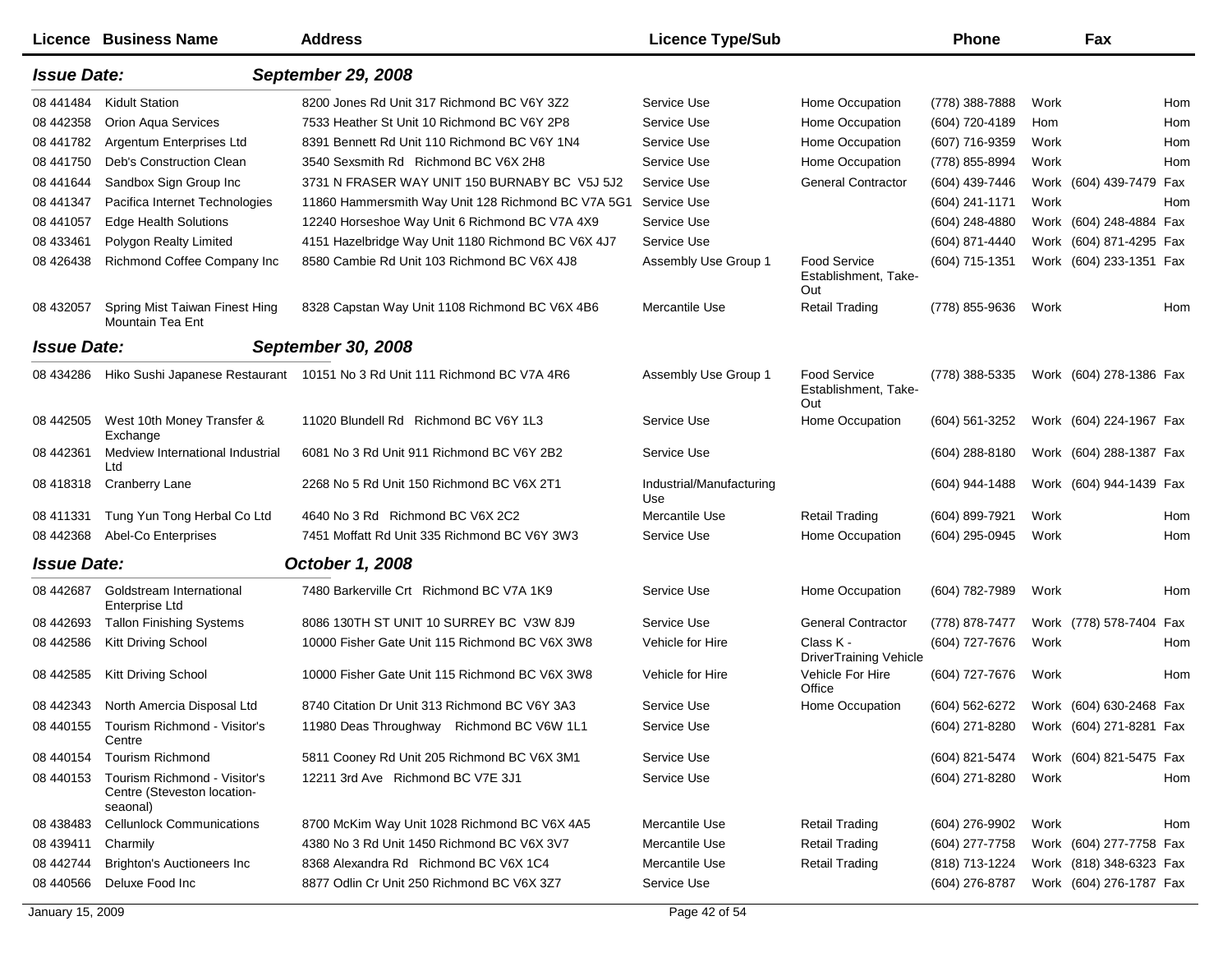|                    | Licence Business Name                                                            | <b>Address</b>                                         | <b>Licence Type/Sub</b>         |                                             | <b>Phone</b>        |      | Fax                                    |     |
|--------------------|----------------------------------------------------------------------------------|--------------------------------------------------------|---------------------------------|---------------------------------------------|---------------------|------|----------------------------------------|-----|
| <b>Issue Date:</b> |                                                                                  | October 2, 2008                                        |                                 |                                             |                     |      |                                        |     |
| 08 432322          | Orlado Auto Service Ltd                                                          | 13986 Cambie Rd Unit 243 Richmond BC V6V 2K3           | Service Use                     |                                             | (604) 304-2597      |      | Work (604) 304-2598 Fax                |     |
| 08 439878          | Orlado Auto Service Ltd                                                          | 13986 Cambie Rd Unit 243 Richmond BC V6V 2K3           | Service Use                     | Vehicle Inspection<br>Facility              | (604) 304-2597      |      | Work (604) 304-2598 Fax                |     |
| 08 430954          | DY Earthworks Recycling Inc                                                      | 6691 Elmbridge Way Unit 110 Richmond BC V7C 4N1        | Industrial/Manufacturing<br>Use |                                             | $(604)$ 303-8865    |      | Work (604) 303-8740 Fax                |     |
| 08 442350          | Canada CIBS Oversea<br>Immigration Inc                                           | 10451 Shellbridge Way Unit 150 Richmond BC V6X 2W8     | Service Use                     |                                             | (604) 248-8022      |      | Work (604) 278-5760 Fax                |     |
| <b>Issue Date:</b> |                                                                                  | October 3, 2008                                        |                                 |                                             |                     |      |                                        |     |
| 07 392973          | <b>Sunrise Embroidery Ltd</b>                                                    | 12871 Clarke PI Unit 140 Richmond BC V6V 2H9           | Service Use                     |                                             | (604) 247-0842      |      | Work (604) 247-0852 Fax                |     |
| 08 413058          | Hemex Cargo Express Ltd                                                          | 3511 Viking Way Unit 3 Richmond BC V6V 1W1             | Service Use                     |                                             | (778) 888-2168      |      | Work (604) 821-1079 Fax                |     |
| 08 436114          | <b>Alcare Cabinets Ltd</b>                                                       | 11451 Bridgeport Rd Unit 150 Richmond BC V6X 1T4       | Mercantile Use                  | <b>Retail Trading</b>                       | $(604)$ 821-1666    |      | Work (604) 821-1662 Fax                |     |
| <b>Issue Date:</b> |                                                                                  | October 6, 2008                                        |                                 |                                             |                     |      |                                        |     |
| 08 443023          | <b>Dynamics Music</b>                                                            | 7695 St Albans Rd Unit 23 Richmond BC V6Y 3W8          | Service Use                     | Home Occupation                             | $(604)$ 303-1996    |      | Work (604) 303-1998 Fax                |     |
| 08 443160          | Walsn Enterprises Ltd                                                            | 11351 Trumpeter Dr Richmond BC V7E 3X2                 | Service Use                     | Home Occupation                             | (778) 297-6825      |      | Work (778) 297-6825 Fax                |     |
| 08 443150          | <b>Titanium Cranium Hardware Ltd</b>                                             | 8611 Spires Rd Richmond BC V6Y 1W3                     | Service Use                     | Home Occupation                             | (604) 272-6994      |      | Work (604) 274-7759 Fax                |     |
| 08 443102          | <b>Robert Bridson Consulting</b>                                                 | 12275 Ewen Ave Richmond BC V7E 6S8                     | Service Use                     | Home Occupation                             | (604) 204-0617      | Work |                                        | Hom |
| 08 442351          | Petro Canada                                                                     | 11991 Steveston Hwy Richmond BC V7A 1N8                | Mercantile Use                  | <b>Retail Trading</b>                       | (604) 448-5591      |      | Work (604) 448-0197 Fax                |     |
| 08 442962          | <b>Grantson Construction Group Inc</b>                                           | 5742 BERESFORD ST UNIT 1 BURNABY BC V5J 1J1            | Service Use                     | <b>General Contractor</b>                   | (604) 421-3583      |      | Work (604) 438-8007 Fax                |     |
| 08 442846          | Snow International Cultural<br><b>Communication Service Center</b><br><b>Inc</b> | 8351 No 2 Rd Richmond BC V7C 3M2                       | Service Use                     | Home Occupation                             | (604) 772-0833      |      | Work (604) 277-7702 Fax                |     |
| 08 442903          | Full Faith International<br><b>Investment Corp</b>                               | 7591 Moffatt Rd Unit 202 Richmond BC V6Y 3N2           | Service Use                     | Home Occupation                             | (604) 779-8055      |      | Work (604) 779-8055 Fax                |     |
| 08 441827          | Petro Canada                                                                     | 11991 Steveston Hwy Richmond BC V7A 1N8                | Service Use                     |                                             | (604) 448-5591      |      | Work (604) 448-0197 Fax                |     |
| 08 443022          | Pro Flo Drainage And Landscape<br><b>Contracting Ltd</b>                         | 7231 120TH ST UNIT 618 DELTA BC V4C 6P5                | Service Use                     | <b>General Contractor</b>                   | (604) 841-2040      |      | Work (604) 755-9620 Fax                |     |
| <b>Issue Date:</b> |                                                                                  | October 7, 2008                                        |                                 |                                             |                     |      |                                        |     |
| 08 443161          | Ocean Pacific Restoration Ltd                                                    | 6896 PALM AVE BURNABY BC V5J 4M3                       | Service Use                     | <b>General Contractor</b>                   | (604) 454-9549      |      | Work (604) 454-9547 Fax                |     |
| 08 443184          | Yafit                                                                            | 7633 St Albans Rd Unit 215 Richmond BC V6Y 3W7         | Service Use                     | Home Occupation                             | (778) 886-7543      | Work |                                        | Hom |
| 08 443159          | Arcadia Trading Inc                                                              | 7091 Blundell Rd Unit 15 Richmond BC V6Y 1J5           | Service Use                     | Home Occupation                             | (604) 821-9803      | Work |                                        | Hom |
| 08 442853          | Solo Mobile Kiosk Richmond<br>Centre                                             | 6060 Minoru Blvd Richmond BC V6Y 2V7                   | Mercantile Use                  | <b>Retail Trading</b>                       | (778) 233-4411      | Work |                                        | Hom |
|                    | 08 437002 Ning Bo Fang                                                           | 8181 Cambie Rd Unit 2275 Richmond BC V6X 3X9           | Assembly Use Group 1            | Food Service<br>Establishment, Take-<br>Out | (778) 316-3107 Work |      |                                        | Hom |
| 08 433755          | Luminous Sunspa Ltd                                                              | 6068 No 3 Rd Unit 105 Richmond BC V6Y 4M7              | Service Use                     |                                             | (604) 278-7985      |      | Work (604) 277-5881 Fax                |     |
| 08 416965          | FEB Canada                                                                       | 8888 Odlin Cr Unit 2105 Richmond BC V6X 3Z8            | Service Use                     |                                             | (604) 717-8369      |      | Work (604) 717-8383 Fax                |     |
|                    | 08 443305 D P Excavating Ltd                                                     | 16882 61 AVE SURREY BC V3S 8X8                         | Service Use                     | <b>General Contractor</b>                   | (604) 290-1730      |      | Work (604) 575-9696 Fax                |     |
| <b>Issue Date:</b> |                                                                                  | October 8, 2008                                        |                                 |                                             |                     |      |                                        |     |
|                    | 08 441064 K & A Flooring Ltd                                                     | 12191 Hammersmith Way Unit 1150 Richmond BC V7A<br>5H2 | Mercantile Use                  | <b>Wholesale Trading</b>                    |                     |      | (604) 241-1170 Work (604) 241-1190 Fax |     |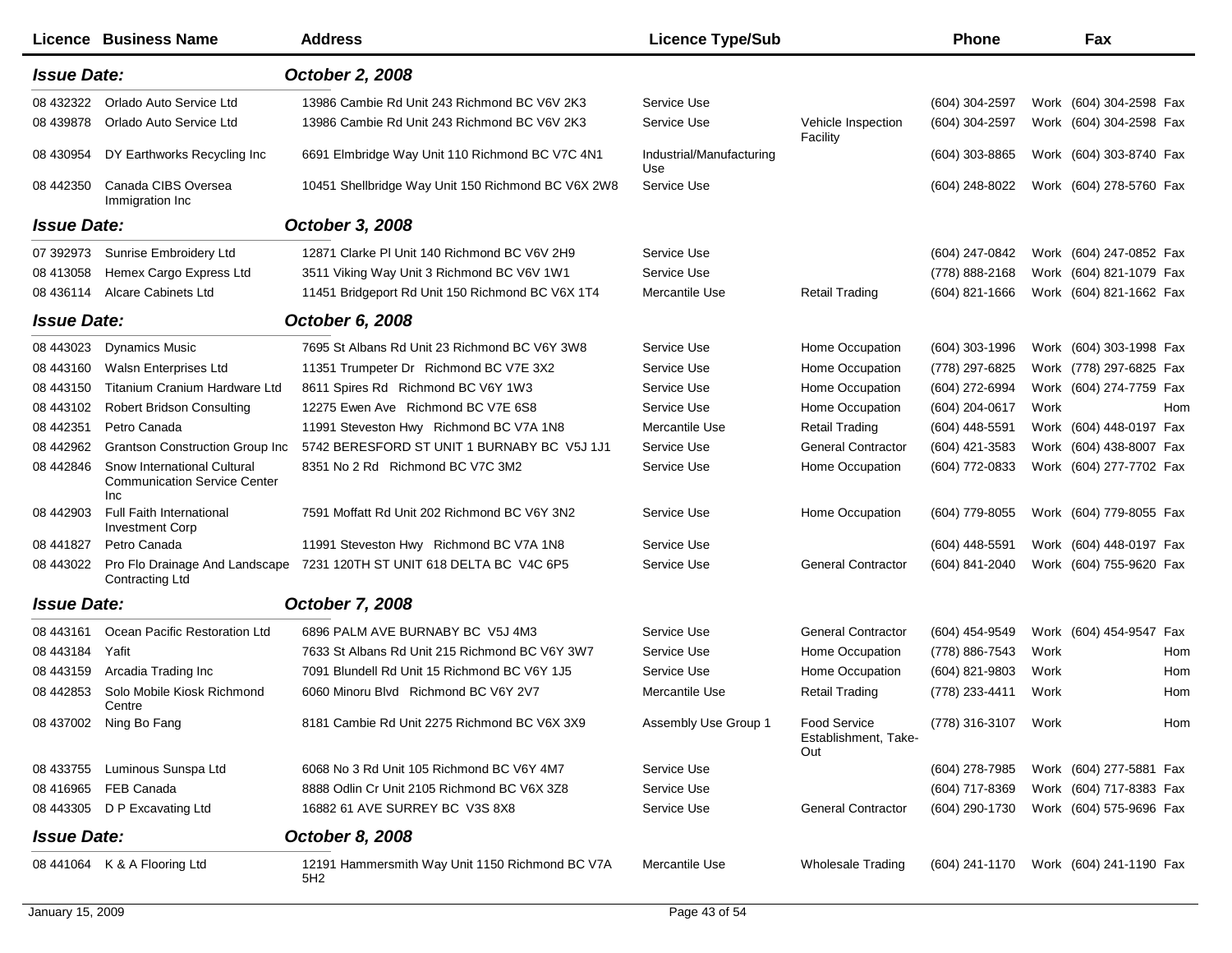|                    | Licence Business Name                                  | <b>Address</b>                                                              | <b>Licence Type/Sub</b> |                            | <b>Phone</b>     |        | Fax                       |     |
|--------------------|--------------------------------------------------------|-----------------------------------------------------------------------------|-------------------------|----------------------------|------------------|--------|---------------------------|-----|
| 08 442743          | The Next Fashion                                       | 11720 Steveston Hwy Unit 155 Richmond BC V7A 1N6                            | Mercantile Use          | <b>Retail Trading</b>      | (604) 241-4149   | Work   |                           | Hom |
| 08 443261          | <b>GRP</b> Investment                                  | 8451 Fairfax Cr Richmond BC V7C 1X9                                         | Service Use             | Home Occupation            | (604) 231-9803   | Work   |                           | Hom |
| <b>Issue Date:</b> |                                                        | October 9, 2008                                                             |                         |                            |                  |        |                           |     |
| 08 443242          | Nik's Pavingstones                                     | 6295 PRINCE ALBERT AVE VANCOUVER BC V5W 3E5                                 | Service Use             | <b>General Contractor</b>  | (778) 386-6639   | Work   |                           | Hom |
| 08 443 662         | <b>Global Medical Services Ltd</b>                     | 1645 WEST 7TH UNIT 101 VANCOUVER BC V6J 1S4                                 | Service Use             |                            | (604) 685-4747   |        | Work (604) 685-4748 Fax   |     |
| 08 443 642         | Subtle Gardens                                         | 6846 Whiteoak Dr Richmond BC V7E 4Z9                                        | Service Use             | <b>General Contractor</b>  | (604) 568-3719   |        | Work (604) 303-7995 Fax   |     |
| 08 443604          |                                                        | Max & Alice Food Import & Export 6300 London Rd Unit 25 Richmond BC V7E 6V6 | Service Use             | Home Occupation            | $(604)$ 288-1115 | Work   |                           | Hom |
| 08 443507          | <b>HCW Network Online Publishing</b>                   | 4291 Shackleton Gate Richmond BC V7C 5G8                                    | Service Use             | Home Occupation            | (604) 277-1932   |        | Work (604) 277-1932 Fax   |     |
| 08 443484          | McLean Tree                                            | 4946 1ST AVE DELTA BC V4M 1B3                                               | Service Use             | <b>General Contractor</b>  | (604) 943-8775   |        | Work (604) 943-8775 Fax   |     |
| 08 443425          | <b>ITC Construction Inc</b>                            | 1500 HOWE ST UNIT 150 VANCOUVER BC V6Z 2N1                                  | Service Use             | <b>General Contractor</b>  | (604) 685-0111   |        | Work (604) 685-0112 Fax   |     |
| 08 442526          | John Son                                               | 6388 Alder St Unit 32 Richmond BC V6Y 4G4                                   | Service Use             | Home Occupation            | (604) 773-7533   | Work   |                           | Hom |
| 08 416312          | <b>Effective Environmental</b><br><b>Solutions Ltd</b> | 11780 River Rd Unit 170 Richmond BC V6X 1Z7                                 | Mercantile Use          | <b>Wholesale Trading</b>   | $(604)$ 821-1516 |        | Work (604) 821-1560 Fax   |     |
| 08 410091          | Anson Trading Co Ltd                                   | 12815 Clarke PI Unit 120 Richmond BC V6V 2H9                                | Service Use             |                            | (604) 808-1367   |        | Work (604) 944-6430 Fax   |     |
| 08 402101          | PTU Trucking                                           | 2268 No 5 Rd Unit 160 Richmond BC V6X 2T1                                   | Service Use             |                            | (604) 247-0800   |        | Work (604) 970-3306 Cellu |     |
| 07 392712          | <b>Toxik Desgin Laboratory</b>                         | 2900 Smith St Unit 4 Richmond BC V6X 2Z6                                    | Service Use             |                            | (604) 272-7840   | Work   |                           | Hom |
| 08 443248          | Sunlight Gate & Door Services<br>Ltd                   | 12311 McNeely Dr Unit 22 Richmond BC V6V 2S2                                | Service Use             | <b>General Contractor</b>  | (604) 247-1588   | Work   |                           | Hom |
| <b>Issue Date:</b> |                                                        | October 14, 2008                                                            |                         |                            |                  |        |                           |     |
| 08 430468          | <b>Dinosaurs Unearthed</b>                             | 12191 Hammersmith Way Unit 2155 Richmond BC V7A<br>5H2                      | Service Use             |                            | (604) 277-0707   |        | Work (604) 277-1617 Fax   |     |
| 08 443887          | Kecioren Carpet                                        | 10991 Mortfield Rd Unit 207 Richmond BC V7A 2W5                             | Service Use             | Home Occupation            | (778) 990-4793   | Work   |                           | Hom |
| 08 443885          | W T F Fertilizer Inc                                   | 4251 Woodhead Rd Richmond BC V6X 1J1                                        | Service Use             | Home Occupation            | (604) 244-9944   | Cellul |                           | Hom |
| 08 443884          | Warmtech Holding Canada<br>Enterprises                 | 6033 Katsura St Unit 105 Richmond BC V6Y 0B3                                | Service Use             | Home Occupation            | (604) 288-4590   |        | Work (604) 288-4590 Fax   |     |
| 08 443883          | Cetinkaya Construction Inc                             | 6088 Minoru Blvd Unit 1505 Richmond BC V6Y 4A8                              | Service Use             | <b>General Contractor</b>  | (778) 869-8902   | Work   |                           | Hom |
| 08 443823          | Sabre Plumbing Services Inc                            | 13020 HUDSON WAY EDMONTON AB T6V 1M4                                        | Service Use             | <b>Plumbing Contractor</b> | (780) 777-9999   |        | Work (780) 478-7201 Fax   |     |
| 08 443806          | <b>Square Fountain Studios</b>                         | 7240 Moffatt Rd Unit 22 Richmond BC V6Y 3N7                                 | Service Use             | Home Occupation            | (604) 272-0096   |        | Work (604) 272-0096 Fax   |     |
| 08 43 6868         | <b>Excel Power Systems</b>                             | 12191 Hammersmith Way Unit 1155 Richmond BC V7A<br>5H2                      | Mercantile Use          | <b>Wholesale Trading</b>   | (604) 241-4470   |        | Work (604) 241-4475 Fax   |     |
| 08 434980          | Sam's ATV's Ltd                                        | 12868 Clarke PI Unit 110 Richmond BC V6V 2H1                                | Mercantile Use          | <b>Wholesale Trading</b>   | (604) 812-5499   | Work   |                           | Hom |
| 08 426224          | Mimi McQueen Fashions Inc                              | 6060 Minoru Blvd Unit 2162 Richmond BC V6Y 2V7                              | Mercantile Use          | <b>Retail Trading</b>      | (604) 518-1265   | Work   |                           | Hom |
| 08 419710          | Home Quarters Furnishings Inc                          | 4551 No 3 Rd Unit 185 Richmond BC V6X 2C3                                   | Mercantile Use          | <b>Retail Trading</b>      | (604) 270-4505   |        | Work (604) 270-4305 Fax   |     |
| 08 418013          | DDP International Trading Inc                          | 7080 River Rd Unit 202 Richmond BC V6X 1X5                                  | Service Use             |                            | (778) 895-8776   |        | Work (604) 207-0886 Fax   |     |
|                    | 08 414573 Vannee Meat & Poultry Ltd                    | 1991 Savage Rd Unit 165 Richmond BC V6V 0A5                                 | Mercantile Use          | Wholesale Trading          | (778) 688-6392   | Work   |                           | Hom |
|                    | 07 379092 Genuin Marketing Inc                         | 14273 Knox Way Unit 118 Richmond BC V6V 2Z4                                 | Mercantile Use          | <b>Wholesale Trading</b>   | (604) 821-1758   |        | Work (604) 821-1735 Fax   |     |
|                    | 08 436095 Star Labour Supply Ltd                       | 14200 Cambie Rd Richmond BC V6V 1P7                                         | Mercantile Use          | Roadside Stand             | (604) 325-1027   | Work   |                           | Hom |
| <b>Issue Date:</b> |                                                        | October 15, 2008                                                            |                         |                            |                  |        |                           |     |
|                    | 08 435003 Renlentless Custom Motorcycles<br>Ltd        | 1099 Page St Richmond BC V6V 2Y4                                            | Service Use             |                            | (604) 999-6686   | Work   |                           | Hom |
| 07 397991          | V10Net Communications Inc                              | 11180 Voyageur Way Unit 270 Richmond BC V6X 3N8                             | Service Use             |                            | (604) 278-5185   |        | Work (604) 278-5122 Fax   |     |
| 08 443848          | <b>Batteries Included</b>                              | 5300 No 3 Rd Unit 319 Richmond BC V6X 2X9                                   | Mercantile Use          | Retail Trading             | (604) 270-9989   | Work   |                           | Hom |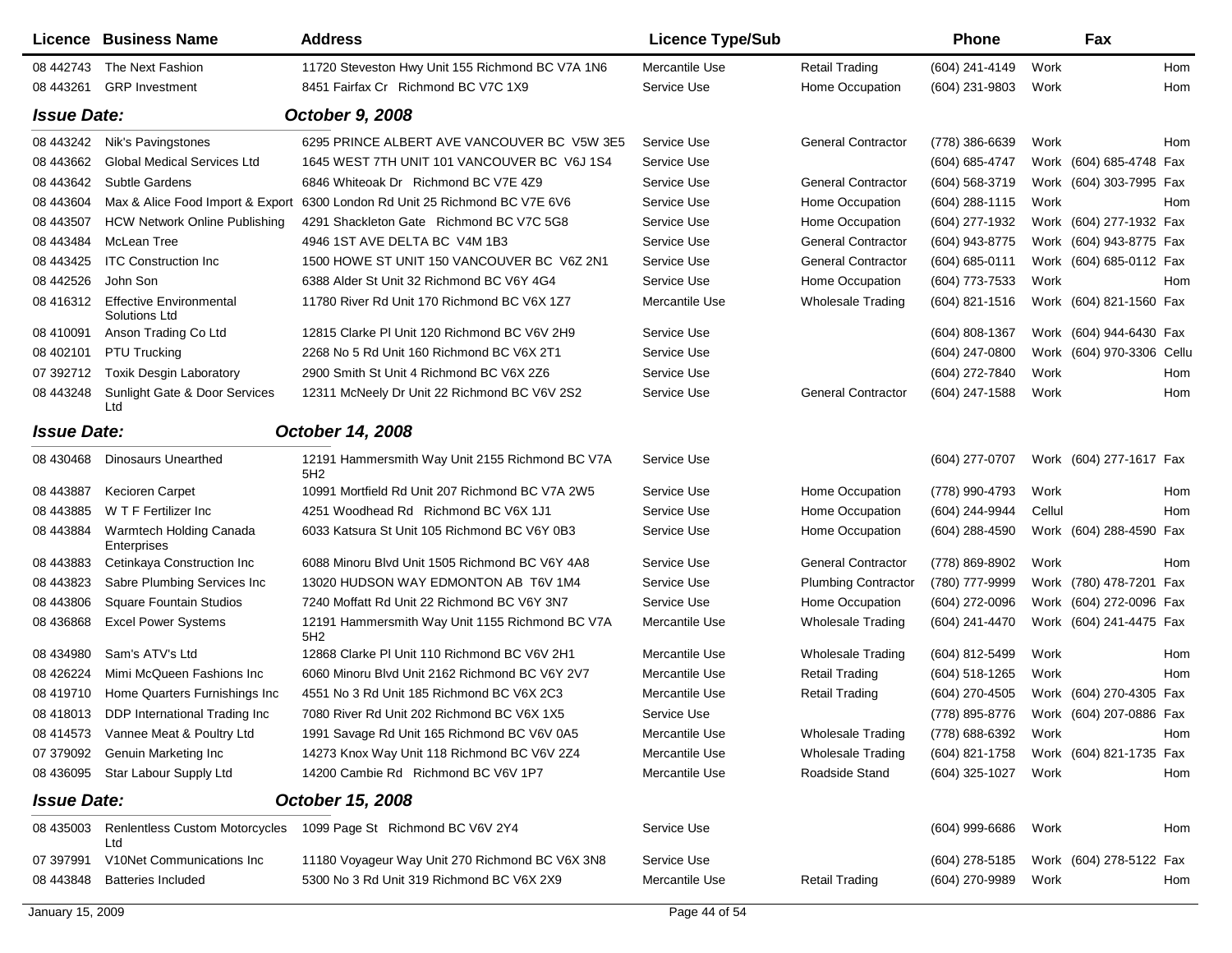|                    | Licence Business Name                                            | <b>Address</b>                                     | <b>Licence Type/Sub</b>         |                                                    | Phone               |      | Fax                     |  |
|--------------------|------------------------------------------------------------------|----------------------------------------------------|---------------------------------|----------------------------------------------------|---------------------|------|-------------------------|--|
| 08 443768          | Cecil Laisse                                                     | 4151 Hazelbridge Way Unit 2630 Richmond BC V6X 4J7 | Mercantile Use                  | Retail Trading                                     | (778) 882-3683      | Work | <b>Hom</b>              |  |
| 08 443566          | <b>Techever Development Inc</b>                                  | 13988 Cambie Rd Unit 363 Richmond BC V6V 2K4       | Service Use                     |                                                    | (604) 628-1988      | Work | Hom                     |  |
| 08 410870          | Accurate Cedar Ltd                                               | 14480 River Rd Unit 130 Richmond BC V6V 1L4        | Service Use                     | <b>General Contractor</b>                          | (604) 273-3329      |      | Work (604) 273-3307 Fax |  |
| 07 403612          | Sunrise Embroidery Ltd                                           | 12871 Clarke PI Unit 140 Richmond BC V6V 2H9       | Service Use                     |                                                    | (604) 247-0842      |      | Work (604) 247-0852 Fax |  |
| 07 391031          | AAA Culture Communication Co                                     | 12800 Bathgate Way Unit 7 Richmond BC V6V 1Z4      | Industrial/Manufacturing<br>Use |                                                    | (778) 858-6506      | Work | Hom                     |  |
| 08 431194          | New Horizons Scientific Supply                                   | 2351 Vauxhall PI Richmond BC V6V 1Z5               | Service Use                     |                                                    | (604) 821-1455      |      | Work (604) 821-1499 Fax |  |
| 08 403500          | <b>Walk With Ronsons</b>                                         | 3571 Viking Way Unit 1 Richmond BC V6V 1W1         | Service Use                     |                                                    | (604) 270-9974      |      | Work (604) 279-0915 Fax |  |
| <b>Issue Date:</b> |                                                                  | October 16, 2008                                   |                                 |                                                    |                     |      |                         |  |
| 08 441151 Vina     |                                                                  | 6551 No 3 Rd Unit 1728 Richmond BC V6Y 2B6         | Assembly Use Group 1            | <b>Food Service</b><br>Establishment, Take-<br>Out | (604) 926-6001      |      | Work (604) 925-8368 Fax |  |
| 08 443965          | <b>GBM Design &amp; Renovation Co</b>                            | 8031 Colonial Dr Unit 222 Richmond BC V7C 5B7      | Service Use                     | <b>General Contractor</b>                          | (604) 678-2329      |      | Work (604) 678-2329 Fax |  |
| <b>Issue Date:</b> |                                                                  | October 17, 2008                                   |                                 |                                                    |                     |      |                         |  |
| 08 432337          | <b>Hound Hut Pet Services</b>                                    | 13811 Gilbert Rd Richmond BC V7E 2H8               | Service Use                     | Home Occupation                                    | (604) 537-5916      | Work | Hom                     |  |
| 08 444302          | Ved Kaler                                                        | 21 BRAID ST NEW WESTMINSTER BC V3L 3P2             | Service Use                     | <b>General Contractor</b>                          | (604) 716-3003      | Work | Hom                     |  |
| 08 444142          | Dream Developments Ltd                                           | 6751 ACADIA AVE BURNABY BC V7E 3J8                 | Service Use                     | <b>General Contractor</b>                          | (604) 783-6807      | Work | Hom                     |  |
| 08 443942          | <b>JSIPLtd</b>                                                   | 7783 115TH ST DELTA BC V4C 5M8                     | Service Use                     | <b>General Contractor</b>                          | (604) 726-4652      | Work | Hom                     |  |
| 08 443831          | <b>Classic Teak</b>                                              | 12391 No 5 Rd Richmond BC V7A 4E9                  | Mercantile Use                  | <b>Wholesale Trading</b>                           | (604) 241-3955      |      | Work (604) 448-1777 Fax |  |
| 08 443402          | <b>Totter and Morton Building</b><br>Technoligies Inc            | 5151 CANADA WAY UNIT 200 BURNABY BC V5E 3N1        | Service Use                     | <b>Plumbing Contractor</b>                         | (604) 525-4499      |      | Work (604) 525-4493 Fax |  |
| 08 442535          | EC Systems Of BC                                                 | 12491 No 2 Rd Unit 6 Richmond BC V7E 2G3           | Mercantile Use                  | <b>Wholesale Trading</b>                           | (778) 836-9513      |      | Work (866) 275-1543 Fax |  |
| 08 437259          | Rosewood Design                                                  | 1060 Millcarch St Unit 120 Richmond BC V6V 2H4     | Industrial/Manufacturing<br>Use |                                                    | (604) 295-3814      | Work | Hom                     |  |
| 08 434934          | <b>CSI Chemical Co Ltd</b>                                       | 2560 Shell Rd Unit 3013 Richmond BC V6X 0B8        | Mercantile Use                  | <b>Wholesale Trading</b>                           | $(604) 603 - 0067$  | Work | Hom                     |  |
| 08 430461          | <b>Arivial Enterprise</b>                                        | 11171 Horseshoe Way Unit 10 Richmond BC V7A 4S5    | Mercantile Use                  | <b>Wholesale Trading</b>                           | (604) 277-4444      |      | Work (604) 648-9340 Fax |  |
| 08 411254          | <b>Steveston Paint Centre</b>                                    | 6020 Steveston Hwy Unit 150 Richmond BC V7E 2K8    | Mercantile Use                  | <b>Retail Trading</b>                              | (604) 271-2027      |      | Work (604) 271-2097 Fax |  |
| 07 39 6913         | Zeta Marine Ltd                                                  | 10111 River Dr Richmond BC V6X 1Z2                 | Industrial/Manufacturing<br>Use |                                                    | (604) 278-3308      | Work | Hom                     |  |
| 08 435001          | Headquarter                                                      | 6068 No 3 Rd Unit 120 Richmond BC V6Y 4M7          | Mercantile Use                  | <b>Retail Trading</b>                              | (778) 888-4165      | Work | Hom                     |  |
| <b>Issue Date:</b> |                                                                  | October 23, 2008                                   |                                 |                                                    |                     |      |                         |  |
| 08 444592          | <b>Northwestern Contracting</b>                                  | 23471 Gates Ave Richmond BC V6V 1W2                | Service Use                     | <b>General Contractor</b>                          | (604) 780-6622      | Work | Hom                     |  |
|                    | 08 444611 Moro Mechanical                                        | 8289 118TH ST DELTA BC V4C 6H4                     | Service Use                     | <b>Plumbing Contractor</b>                         | (604) 813-1165      | Work | Hom                     |  |
|                    | 08 444327 North America International<br><b>Education Centre</b> | 8180 Granville Ave Unit 1602 Richmond BC V6Y 4G1   | Service Use                     | Home Occupation                                    | (604) 716-0820 Work |      | Hom                     |  |
| <b>Issue Date:</b> |                                                                  | October 24, 2008                                   |                                 |                                                    |                     |      |                         |  |
| 08 444342          | Jaswant Johal                                                    | 10720 Anglesea Dr Richmond BC V7A 3B9              | Service Use                     | <b>General Contractor</b>                          | (604) 274-1340      |      | Work (604) 274-1340 Fax |  |
| 08 444358          | <b>LPC Construction Group</b>                                    | 8371 Lunen Rd Richmond BC V6Y 2X1                  | Service Use                     | <b>General Contractor</b>                          | (604) 274-8647      |      | Work (604) 288-5113 Fax |  |
| 08 444381          | Canada DKOK Healthy<br><b>Technology Ltd</b>                     | 6333 No 1 Rd Unit 21 Richmond BC V7C 1T4           | Service Use                     | Home Occupation                                    | (778) 998-5671      |      | Work (604) 288-8825 Fax |  |
| 08 444427          | Wideen House                                                     | 12038 190TH ST PITT MEADOWS BC V3Y 1X3             | Service Use                     | <b>General Contractor</b>                          | (604) 721-3689      |      | Work (604) 465-4738 Hom |  |
|                    | 08 444468 Micro Skill Computer                                   | 8191 Saba Rd Unit 135 Richmond BC V6Y 4B4          | Mercantile Use                  | <b>Retail Trading</b>                              | (778) 991-5126      | Work | Hom                     |  |
| January 15, 2009   |                                                                  |                                                    | Page 45 of 54                   |                                                    |                     |      |                         |  |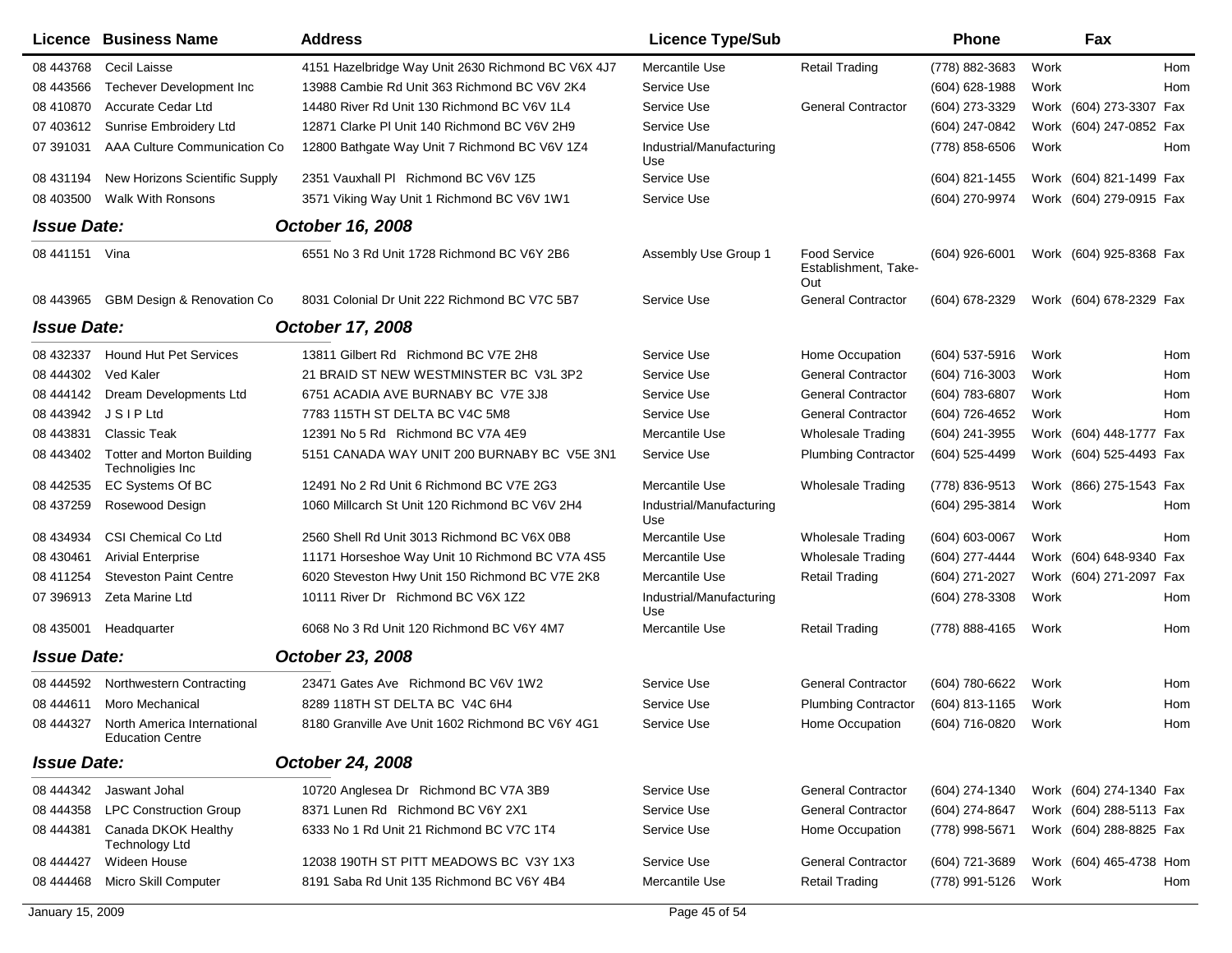|                    | <b>Licence Business Name</b>                            | <b>Address</b>                                                               | <b>Licence Type/Sub</b>         |                                 | <b>Phone</b>   |      | Fax                     |     |
|--------------------|---------------------------------------------------------|------------------------------------------------------------------------------|---------------------------------|---------------------------------|----------------|------|-------------------------|-----|
| <b>Issue Date:</b> |                                                         | October 27, 2008                                                             |                                 |                                 |                |      |                         |     |
| 08 414190          | Westcoast Plastic Recycling Inc                         | 2480 Shell Rd Unit 3 Richmond BC V6X 2P1                                     | Service Use                     |                                 | (604) 247-1664 |      | Work (604) 247-1674 Fax |     |
| <b>Issue Date:</b> |                                                         | October 28, 2008                                                             |                                 |                                 |                |      |                         |     |
| 08 422588          | Art Deco Interior Renovation Ltd                        | 12191 Bridgeport Rd Unit 5 Richmond BC V6V 1J4                               | Service Use                     |                                 | (778) 323-0426 | Work |                         | Hom |
| 08 444856          | Noble Security Ltd                                      | 11370 GLEN AVON DR SURREY BC V3R 4Y6                                         | Service Use                     | Private Investigation<br>Agency | (778) 863-5534 |      | Work (604) 930-5504 Fax |     |
| 08 441762          | Mac Gordon                                              | 12371 No 2 Rd Unit 140 Richmond BC V7E 2G3                                   | Industrial/Manufacturing<br>Use |                                 | (604) 273-0743 | Work |                         | Hom |
| 08 441617          | Kal Tire Ltd                                            | 3651 No 3 Rd Richmond BC V6X 2B8                                             | Service Use                     |                                 | (604) 992-1198 | Work |                         | Hom |
| 08 433502          | Whiskey River Warehousing Ltd                           | 2471 Simpson Rd Unit 140 Richmond BC V6X 2R2                                 | Service Use                     | <b>Delivery Services</b>        | (604) 777-1400 |      | Work (604) 777-1435 Fax |     |
| 08 433298          | Inspiring Freedom Hypnosis                              | 11560 Voyageur Way Unit 2 Richmond BC V6X 3E1                                | Service Use                     |                                 | (778) 552-3000 | Work |                         | Hom |
| 08 425411          | Nick's Mobile Welding                                   | 12271 Mitchell Rd Richmond BC V6V 1M8                                        | Service Use                     |                                 | (604) 322-7170 |      | Work (604) 322-7172 Fax |     |
| 08 40 6594         | Kandola Woodworking Ltd                                 | 15100 Knox Way Unit 155 Richmond BC V6V 3A6                                  | Industrial/Manufacturing<br>Use |                                 | (604) 214-2399 | Work |                         | Hom |
| 07 393440          | Addax High Tech Ltd                                     | 12111 Bridgeport Rd Unit 160 Richmond BC V6V 1J4                             | Mercantile Use                  | <b>Retail Trading</b>           | (604) 247-0848 | Work |                         | Hom |
| 07 393436          | Addax High Tech Ltd                                     | 12111 Bridgeport Rd Unit 160 Richmond BC V6V 1J4                             | Mercantile Use                  | <b>Wholesale Trading</b>        | (604) 247-0848 | Work |                         | Hom |
| 07 388406          |                                                         | Autoworx Intergrated Systems Ltd 11800 River Rd Unit 140 Richmond BC V6X 1Z7 | Service Use                     |                                 | (604) 241-7738 | Work |                         | Hom |
| 08 429307          | N W Industries Ltd                                      | 12417 No 2 Rd Unit 135 Richmond BC V7E 6H6                                   | Service Use                     |                                 | (604) 273-2961 |      | Work (604) 273-3842 Fax |     |
| <b>Issue Date:</b> |                                                         | October 29, 2008                                                             |                                 |                                 |                |      |                         |     |
| 08 444608          | WoodEx Industries Ltd                                   | 10451 Shellbridge Way Unit 208 Richmond BC V6X 2W8                           | Service Use                     |                                 | (604) 278-7301 |      | Work (604) 278-4476 Fax |     |
| 08 445236          | <b>JW Colossus Financial</b><br>Consulting              | 8080 Francis Rd Unit 28 Richmond BC V6Y 1A4                                  | Service Use                     | Home Occupation                 | (778) 829-2098 |      | Work (604) 278-6226 Fax |     |
| 08 445008          | Zyntec Design & Construction Inc                        | 19529 60A AVE SURREY BC V35 7K9                                              | Service Use                     | <b>General Contractor</b>       | (604) 308-3890 | Work |                         | Hom |
| 08 445957          | <b>Tytan Electric Inc.</b>                              | 2082 BOWLER DR SURREY BC V4A 6S6                                             | Service Use                     | <b>Electrical Contractor</b>    | (604) 454-7342 |      | Work (604) 531-4189 Fax |     |
| 08 444976          | Panorama Plumbing & Heating                             | 6166 NORTHPARK PL SURREY BC V3X 2A8                                          | Service Use                     | <b>Plumbing Contractor</b>      | (604) 818-7801 |      | Work (604) 596-9195 Fax |     |
| 08 442965          | Time Walker Tours & Service                             | 8180 Granville Ave Unit 1201 Richmond BC V6Y 4G1                             | Service Use                     | Home Occupation                 | (604) 710-0609 |      | Work (604) 598-0846 Fax |     |
| 08 429311          | Goeganspa                                               | 6231 London Rd Unit 135 Richmond BC V7E 3S3                                  | Service Use                     |                                 | (604) 244-7753 | Work |                         | Hom |
| 07 400050          | <b>Power House Electrical</b><br>Contractors            | 1215 Valmont Way Unit 170 Richmond BC V6V 1Y3                                | Service Use                     |                                 | (604) 999-4121 |      | Work (778) 279-2798 Fax |     |
| 08 444371          | Jiafeng Kitchen Cabinet Ltd                             | 6081 No 3 Rd Unit 806 Richmond BC V6Y 2B2                                    | Mercantile Use                  | <b>Retail Trading</b>           | (778) 892-1456 |      | Work (604) 288-8825 Fax |     |
| 08 444997          | Fantab Canadian Super Save<br><b>HCHP Services Corp</b> | 10451 Sceptre Cr Richmond BC V7E 2A6                                         | Service Use                     | <b>Gas Contractor</b>           | (778) 869-6288 |      | Work (604) 275-8464 Fax |     |
| <b>Issue Date:</b> |                                                         | October 30, 2008                                                             |                                 |                                 |                |      |                         |     |
| 08 430109          | Pacific Jet-Link Coach Line Corp                        | 8877 Odlin Cr Unit 245 Richmond BC V6X 3Z7                                   | Vehicle for Hire                | Class I - Charter<br>Minibus    | (604) 278-3821 |      | Work (604) 214-8475 Fax |     |
| 08 44 6157         | Old Cariboo Souvenirs                                   | 8500 Lansdowne Rd Unit 120 Richmond BC V6X 3G4                               | Service Use                     | Home Occupation                 | (604) 304-0737 | Work |                         | Hom |
| 08 44 6139         | Lifestyle Maintenance Inc                               | 19789 92A AVE UNIT 107B LANGLEY BC V1M 3B3                                   | Service Use                     |                                 | (604) 877-1111 |      | Work (604) 513-2246 Fax |     |
| 08 44 60 64        | D Goertzen Contracting                                  | 111 E DURHAM STREET NEW WESTMINSTER BC V3L<br>4M8                            | Service Use                     | <b>General Contractor</b>       | (778) 518-3684 | Work |                         | Hom |
| 08 446060          | E S K Enterprises Ltd                                   | 11720 Woodhead Rd Richmond BC V6X 1J4                                        | Service Use                     | Home Occupation                 | (604) 244-1719 |      | Work (604) 244-1729 Fax |     |
| 08 444999          | Cross Roads Excavating Ltd                              | 150 GLACIER ST UNIT 202 COQUITLAM BC V3K 5Z6                                 | Service Use                     | <b>General Contractor</b>       | (604) 357-3734 |      | Work (604) 357-3784 Fax |     |
| 08 444794          | White & Peters Ltd                                      | 1368 UNITED BLVD COQUITLAM BC V3K 6Y2                                        | Service Use                     | <b>General Contractor</b>       | (604) 540-6585 |      | Work (604) 526-4632 Fax |     |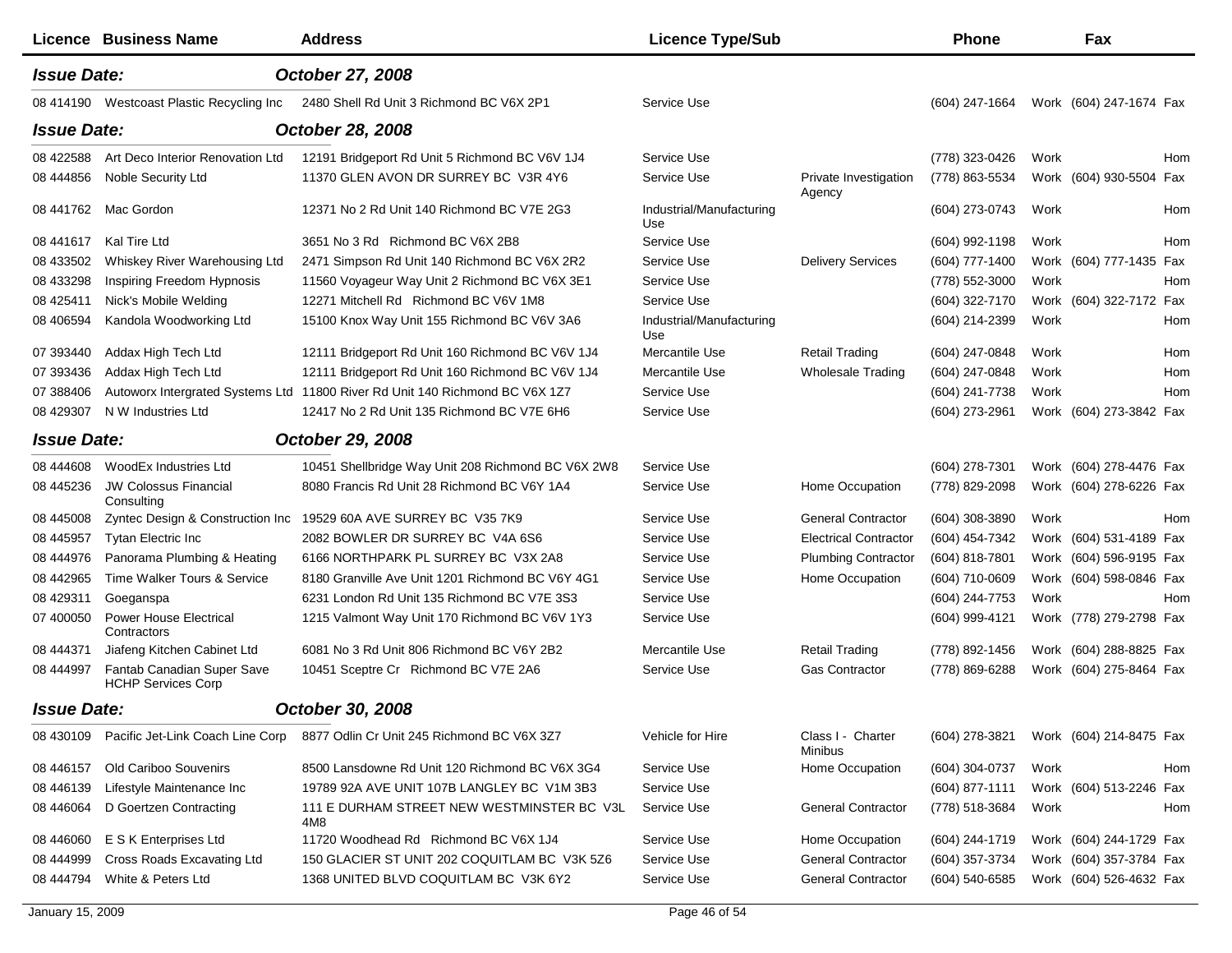|                    | Licence Business Name                                       | <b>Address</b>                                           | <b>Licence Type/Sub</b> |                                                    | Phone            |      | Fax                       |       |
|--------------------|-------------------------------------------------------------|----------------------------------------------------------|-------------------------|----------------------------------------------------|------------------|------|---------------------------|-------|
| 08 443543          | Gao Acupuncture and Chinese<br><b>Medicine Centre</b>       | 8600 Cambie Rd Unit 105 Richmond BC V6X 4K1              | Service Use             |                                                    | (604) 232-1252   |      | Work (604) 232-1253 Fax   |       |
| 08 442864          | Kevin Chan                                                  | 11788 River Rd Unit 156 Richmond BC V6X 1Z7              | Mercantile Use          | <b>Wholesale Trading</b>                           | (778) 892-8712   | Work |                           | Hom   |
| 08 438017          | Empanada Hut                                                | 5300 No 3 Rd Unit 1065 Richmond BC V6X 2X9               | Assembly Use Group 1    | Food Service<br>Establishment, Take-<br>Out        | (604) 780-5237   | Work |                           | Hom   |
| 08 430107          | Pacific Jet-Link Coach Line Corp                            | 8877 Odlin Cr Unit 245 Richmond BC V6X 3Z7               | Vehicle for Hire        | Vehicle For Hire<br>Office                         | (604) 278-3821   |      | Work (604) 214-8475 Fax   |       |
| 08 40 6782         | <b>Dynasty Beauty Group</b>                                 | 9780 Cambie Rd Unit 108 Richmond BC V6X 1K4              | Service Use             |                                                    | (604) 276-8277   |      | Work (604) 276-8277 Fax   |       |
| 08 40 6779         | <b>Dynasty Beauty Group</b>                                 | 9780 Cambie Rd Unit 108 Richmond BC V6X 1K4              | Mercantile Use          | <b>Retail Trading</b>                              | (604) 276-8277   |      | Work (604) 276-8277 Fax   |       |
| 07 400439          | Cental Pacific Enterprises Ltd                              | 16020 River Rd Richmond BC V6V 1L6                       | Mercantile Use          | <b>Wholesale Trading</b>                           | (604) 244-7511   |      | Work (604) 773-2566 Cellu |       |
| 07 394713          | LNF Liberte Natural Foods BC Inc                            | 2271 Vauxhall PI Richmond BC V6V 1Z5                     | Mercantile Use          | <b>Wholesale Trading</b>                           | (800) 265-3230   | Work |                           | Hom   |
| 07 387897          | <b>TD Waterhouse Private</b><br><b>Investment Advice</b>    | 5811 Cooney Rd Unit 306 Richmond BC V6X 3M1              | Service Use             |                                                    | $(604)$ 482-5168 |      | Work (604) 482-5183 Fax   |       |
| 08 438336          | Evergreen Vegetarian House                                  | 4540 No 3 Rd Unit 1155 Richmond BC V6X 4E4               | Assembly Use Group 1    | <b>Food Service</b><br>Establishment, Take-<br>Out | (778) 928-0296   | Work |                           | Hom   |
| <b>Issue Date:</b> |                                                             | October 31, 2008                                         |                         |                                                    |                  |      |                           |       |
| 08 44 6255         | Jenia Design & Finishing                                    | 8780 Granville Ave Unit 408 Richmond BC V6Y 1P6          | Service Use             | <b>General Contractor</b>                          | (604) 219-1972   |      | Work (604) 233-0850 Fax   |       |
| 08 44 62 61        | Canada General Contractor Corp                              | 1347 W 72ND AVE UNIT 202 VANCOUVER BC V6P 3C6            | Service Use             | <b>General Contractor</b>                          | (604) 726-6144   | Work |                           | Hom   |
| 08 44 6257         | J R Electric BC Co                                          | 1115 HANSARD CR COQUITLAM BC V3C 4W2                     | Service Use             | <b>Electrical Contractor</b>                       | (604) 468-2814   | Work |                           | Hom   |
| 08 444382          | Prestige Apparel Ltd                                        | 4380 No 3 Rd Unit 1145 Richmond BC V6X 3V7               | Mercantile Use          | <b>Retail Trading</b>                              | (604) 715-1689   | Work |                           | Hom   |
| 08 428269          | Carma Automotive Services Ltd                               | 12871 Clarke PI Unit 150 Richmond BC V6V 2H9             | Service Use             |                                                    | (604) 209-2182   |      | Work (604) 278-7122 Fax   |       |
| 07 397223          | <b>WWS Enterprises Ltd</b>                                  | 13988 Cambie Rd Unit 313 Richmond BC V6V 2K4             | Service Use             |                                                    | (604) 638-2735   |      | Work (778) 288-2923       | Cellu |
| 08 44 6259         | Mibrella Inc                                                | 12633 No 2 Rd Unit 221 Richmond BC V7E 6N5               | Service Use             | Home Occupation                                    | (604) 250-9980   | Work |                           | Hom   |
| 08 44 6178         | Aziyo Consulting Inc                                        | 7011 Blundell Rd Unit 307 Richmond BC V6Y 1J5            | Service Use             | Home Occupation                                    | (604) 273-5621   | Work |                           | Hom   |
| <b>Issue Date:</b> |                                                             | <b>November 3, 2008</b>                                  |                         |                                                    |                  |      |                           |       |
| 08 44 6215         | Koodo Shop                                                  | 6551 No 3 Rd Space 1853 Richmond BC V6Y 2B6              | Mercantile Use          | <b>Retail Trading</b>                              | (604) 278-1008   |      | Work (604) 821-0488 Fax   |       |
| 08 44 63 63        | Evergreen World General<br><b>Contracting Ltd</b>           | 2921 E 16TH AVE VANCOUVER BC V5M 2M2                     | Service Use             | <b>General Contractor</b>                          | (604) 339-0386   | Work |                           | Hom   |
| <b>Issue Date:</b> |                                                             | <b>November 4, 2008</b>                                  |                         |                                                    |                  |      |                           |       |
| 08 44 64 20        | Praise Design and Construction<br>Inc                       | 11016 164TH ST SURREY BC V4N 4X9                         | Service Use             | <b>General Contractor</b>                          | (778) 889-2275   | Work |                           | Hom   |
| 08 44 64 64        | <b>Real Vending</b>                                         | 8790 S W MARINE DR UNIT 217 VANCOUVER BC V6P<br>6A4      | Vending Machine Use     | \$.25 or More                                      | (604) 267-1457   | Work |                           | Hom   |
| 08 446391          | <b>Simon's Innovation Services</b>                          | 7431 Blundell Rd Unit 106 Richmond BC V6Y 3G8            | Service Use             | <b>General Contractor</b>                          | (604) 767-5105   |      | Work (778) 282-8893 Fax   |       |
| 08 445095          | <b>Effix Interior Systems Ltd</b>                           | 31324 PEARDONVILLE RD UNIT 104A ABBOTSFORD<br>BC V2T 6K8 | Service Use             | <b>General Contractor</b>                          | (604) 850-1971   |      | Work (604) 850-7102 Fax   |       |
| <b>Issue Date:</b> |                                                             | <b>November 5, 2008</b>                                  |                         |                                                    |                  |      |                           |       |
| 08 44 6336         | Alpha Immigration Services Inc                              | 4940 No 3 Rd Unit 300 Richmond BC V6X 3A5                | Service Use             |                                                    | (604) 233-2233   |      | Work (604) 233-2222 Fax   |       |
| 08 44 64 65        | <b>Grandview Pacific Business</b><br><b>Consulting Corp</b> | 8580 Cambie Rd Unit 202 Richmond BC V6X 4J8              | Service Use             |                                                    | (604) 303-7085   |      | Work (604) 303-7086 Fax   |       |
| 08 44 6512         | <b>Atlas Contracting</b>                                    | 3009 PLATEAU BLVD COQUITLAM BC V3E 2T1                   | Service Use             | <b>General Contractor</b>                          | (604) 325-8220   | Work |                           | Hom   |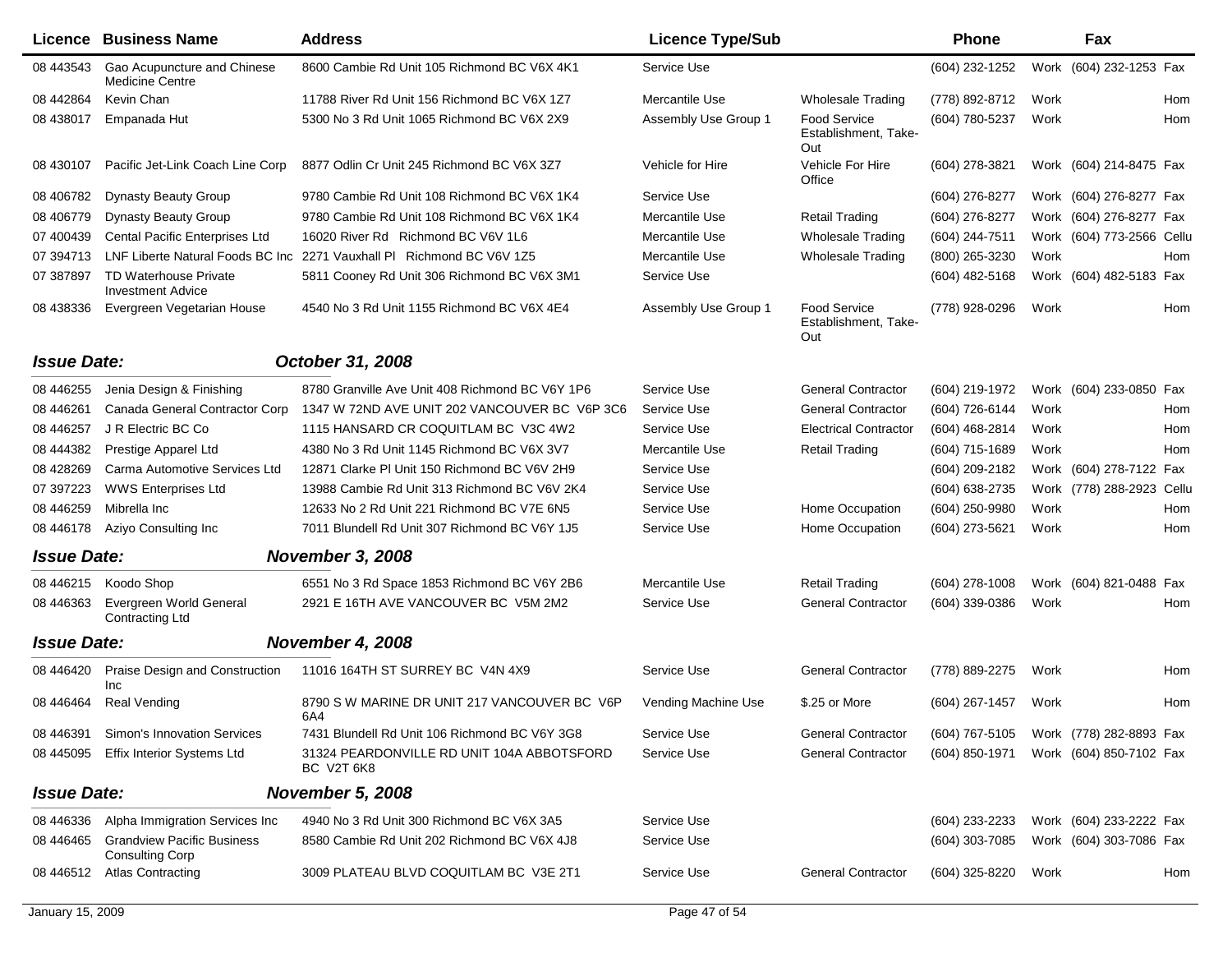|                    | <b>Licence Business Name</b>                                      | <b>Address</b>                                                | <b>Licence Type/Sub</b>         |                                                    | Phone            | Fax                     |     |
|--------------------|-------------------------------------------------------------------|---------------------------------------------------------------|---------------------------------|----------------------------------------------------|------------------|-------------------------|-----|
| 07 376390          | Body Lab                                                          | 5640 Hollybridge Way Unit 180 Richmond BC V7C 4N3             | Mercantile Use                  | <b>Wholesale Trading</b>                           | (604) 278-1410   | Work (604) 278-1461 Fax |     |
| <b>Issue Date:</b> |                                                                   | <b>November 6, 2008</b>                                       |                                 |                                                    |                  |                         |     |
| 08 44 6744         | <b>BSM TCM Education</b>                                          | 7431 Minoru Blvd Unit 226 Richmond BC V6Y 1Z3                 | Service Use                     | Home Occupation                                    | (778) 321-0368   | Work                    | Hom |
| 08 446002          | <b>ABT Accounting Bookkeeping</b><br><b>Taxation Services Inc</b> | 4871 Shell Rd Unit 2260 Richmond BC V6X 3Z6                   | Service Use                     |                                                    | (604) 273-1502   | Work (604) 648-9799 Fax |     |
| 08 446745          | <b>HDL Construction Ltd</b>                                       | 9049 SHAUGNESSY ST UNIT 1 VANCOUVER BC V6P<br>6R <sub>9</sub> | Service Use                     | <b>General Contractor</b>                          | (604) 324-4352   | Work (604) 324-4353 Fax |     |
| 08 446727          | Sunshine Design Jewelry                                           | 8611 General Currie Rd Unit 108 Richmond BC V6Y 1M3           | Service Use                     | Home Occupation                                    | (778) 233-4946   | Work                    | Hom |
| 08 44 6655         | Alliance Painting & Decorating<br>Ltd                             | 22939 128TH AVE MAPLE RIDGE BC V6X 4R7                        | Service Use                     | <b>General Contractor</b>                          | (604) 477-5704   | Work (604) 477-5705 Fax |     |
| 08 44 638 6        | <b>Crystal Voice Chinese Music</b><br>Studio                      | 12860 Clarke PI Unit 130 Richmond BC V6V 2H1                  | Assembly Use Group 3            | <b>Education Institution</b>                       | $(604)$ 868-9686 | Work                    | Hom |
| 08 444314          | English Bay Seafoods                                              | 2400 Simpson Rd Richmond BC V6X 2P9                           | Industrial/Manufacturing<br>Use |                                                    | (604) 685-4197   | Work (604) 685-4191 Fax |     |
| 08 441 605         | No 1 Stone Enterprises Ltd                                        | 12720 Bathgate Way Richmond BC V6V 1Y5                        | Mercantile Use                  | Wholesale Trading                                  | (604) 821-0618   | Work (604) 821-0118 Fax |     |
| 08 441056          | Dura-Fab Industries                                               | 10500 Sceptre Cr Richmond BC V7E 2A7                          | Service Use                     | Home Occupation                                    | (604) 271-4505   | Work (604) 271-4501 Fax |     |
| 08 439674          | <b>Brighouse Farm</b>                                             | 6340 No 3 Rd Unit 9 Richmond BC V6Y 2B3                       | Mercantile Use                  | <b>Retail Trading</b>                              | (604) 808-8219   | Work (604) 270-5982 Fax |     |
| 08 413757          | Apex Self Storage                                                 | 11151 Bridgeport Rd Richmond BC V6X 1T3                       | Mercantile Use                  | <b>Retail Trading</b>                              | (604) 644-0290   | Work                    | Hom |
| 08 413759          | Apex Self Storage                                                 | 11151 Bridgeport Rd Richmond BC V6X 1T3                       | Service Use                     |                                                    | (604) 644-0290   | Work                    | Hom |
| 08 44 68 66        | Iron Mountain Mill Services Ltd                                   | 13360 116TH AVE UNIT 72 SURREY BC V3R 0R8                     | Service Use                     | <b>General Contractor</b>                          | (604) 580-4102   | Work (604) 580-4107 Fax |     |
| 08 445139          | Walter Tong, CGA                                                  | 3779 Sexsmith Rd Unit 1273 Richmond BC V6X 3Z9                | Service Use                     |                                                    | (604) 278-7720   | Work (604) 278-7740 Fax |     |
| <b>Issue Date:</b> |                                                                   | <b>November 10, 2008</b>                                      |                                 |                                                    |                  |                         |     |
| 08 447014          | J S Sekhon Flooring &<br><b>Renovation Ltd</b>                    | 12677 63RD AVE UNIT 69 SURREY BC V4C 4T4                      | Service Use                     | <b>General Contractor</b>                          | (778) 892-0026   | Work                    | Hom |
| 08 447036          | <b>Evince Consulting</b>                                          | 6440 Garrison Crt Richmond BC V7C 5H6                         | Service Use                     | Home Occupation                                    | (604) 271-1331   | Work (604) 271-1331 Fax |     |
| 08 447013          | West Coast Echo Transport Ltd                                     | 5980 Miller Rd Unit 160 Richmond BC V7B 1K2                   | Service Use                     | <b>Delivery Services</b>                           | (604) 277-7883   | Work 60427771763        | Fax |
| 08 447010          | Capital Homes Ltd                                                 | 11155 157A ST SURREY BC V4N 4R3                               | Service Use                     | <b>General Contractor</b>                          | (604) 671-7788   | Work (604) 930-1645 Fax |     |
| 08 44 68 64        | <b>NWI Contracting Ltd</b>                                        | 1450 CHESTERFIELD AVE 8 NORTH VANCOUVER BC<br>V7M ZN4         | Service Use                     | <b>General Contractor</b>                          | (778) 999-0686   | Work (604) 530-8992 Fax |     |
| 08 443943          | GIBO Health Food Ltd                                              | 3700 No 3 Rd Unit 2125 Richmond BC V6X 3X2                    | Mercantile Use                  | <b>Retail Trading</b>                              | (604) 304-2958   | Work                    | Hom |
| 08 443246          | Lung Kee Congee & Noodles Ltd                                     | 4151 Hazelbridge Way Unit 3230 Richmond BC V6X 4J7            | Assembly Use Group 1            | <b>Food Service</b><br>Establishment, Take-<br>Out | (604) 771-3921   | Work                    | Hom |
| 07 392507          | <b>Richmond Review</b>                                            | 5560 Minoru Blvd Unit 108 Richmond BC V6X 2A9                 | Service Use                     |                                                    | (604) 247-3700   | Work (604) 606-8752 Fax |     |
| 08 44 690 6        | Jegard Landscaping                                                | 1545 WEST 15TH AVE VANCOUVER BC V6J 2K5                       | Service Use                     | <b>General Contractor</b>                          | (604) 725-7664   | Work                    | Hom |
| <b>Issue Date:</b> |                                                                   | <b>November 12, 2008</b>                                      |                                 |                                                    |                  |                         |     |
| 08 420914          | <b>Bombardier Recreational</b><br>Products Inc.                   | 12320 Horseshoe Way Richmond BC V7A 4Z1                       | Mercantile Use                  | <b>Wholesale Trading</b>                           | (604) 241-5583   | Work                    | Hom |
| 08 44 69 05        | A-Power Computer Ltd                                              | 2560 Shell Rd Unit 1038 Richmond BC V6X 0B8                   | Mercantile Use                  | <b>Wholesale Trading</b>                           | (604) 273-5669   | Work (604) 273-8280 Fax |     |
| 08 447187          | Roma Cleaning Services                                            | 5171 Moncton St Richmond BC V7E 3B2                           | Service Use                     | Home Occupation                                    | (604) 241-0146   | Work                    | Hom |
| 07 403253          | Misty Mountain Industries Ltd                                     | 2971 Viking Way Unit 108 Richmond BC V6V 1Y1                  | Mercantile Use                  | <b>Wholesale Trading</b>                           | 56042738299      | Work (604) 273-8124 Fax |     |
| <b>Issue Date:</b> |                                                                   | <b>November 13, 2008</b>                                      |                                 |                                                    |                  |                         |     |
|                    | 07 394417 Stan Tamre Sales                                        | 12830 Clarke PI Unit 160 Richmond BC V6V 2H5                  | Mercantile Use                  | <b>Wholesale Trading</b>                           | (604) 273-9227   | Work (604) 273-9330 Fax |     |
| January 15, 2009   |                                                                   |                                                               | Page 48 of 54                   |                                                    |                  |                         |     |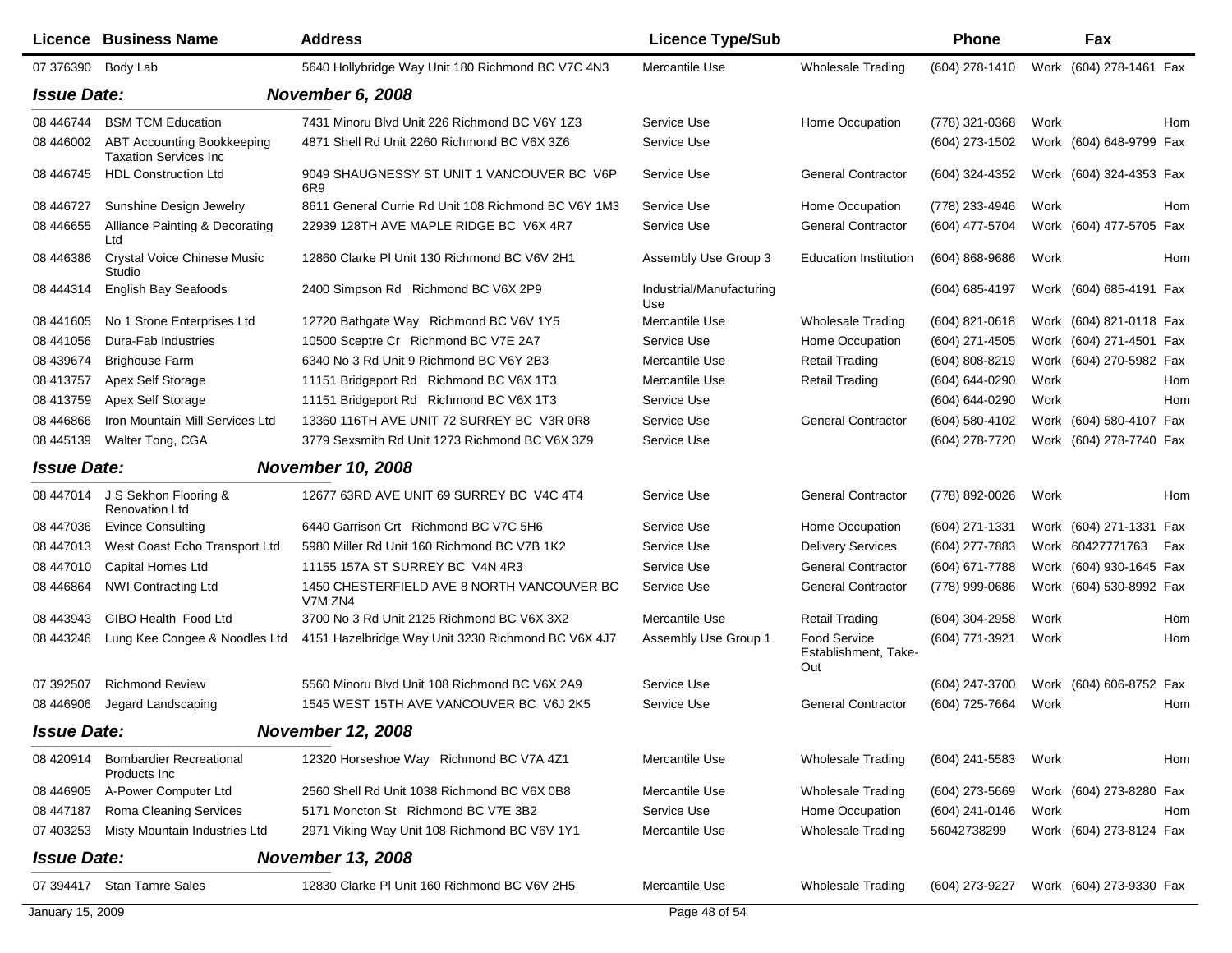|                    | Licence Business Name                                     | <b>Address</b>                                         | <b>Licence Type/Sub</b> |                               | Phone            |      | Fax                                    |            |
|--------------------|-----------------------------------------------------------|--------------------------------------------------------|-------------------------|-------------------------------|------------------|------|----------------------------------------|------------|
| 08 447376          | Rudolph's Glow Co Christmas<br>Lights                     | 8140 Williams Rd Unit 274 Richmond BC V7A 1G5          | Service Use             | <b>General Contractor</b>     | (778) 848-4692   | Work |                                        | <b>Hom</b> |
| 08 447375          | D S M Y Energy Technology Inc                             | 3880 Westminster Hwy Unit 90 Richmond BC V7C 5S1       | Service Use             | Home Occupation               | (604) 248-6169   |      | Work (604) 248-6169 Fax                |            |
| 08 447224          | Shawn Hall Plumbing                                       | 7007 264TH ST ALDERGROVE BC V4W 1M6                    | Service Use             | <b>Plumbing Contractor</b>    | (778) 908-4184   | Work |                                        | Hom        |
| 08 447185          | S J Siemens Construction                                  | 6931 Cooney Rd Unit 103 Richmond BC V6Y 2J9            | Service Use             | <b>General Contractor</b>     | (604) 285-3325   | Work |                                        | Hom        |
| 08 44 64 63        | Shanghai Hualong Construction<br>(Canada) Ltd             | 5811 Cooney Rd Unit 305 Richmond BC V6X 3M1            | Service Use             | <b>General Contractor</b>     | (604) 207-6534   |      | Work (604) 214-9922 Fax                |            |
| 08 436834          | <b>Beyond Yours</b>                                       | 13151 Vanier PI Unit 170 Richmond BC V6V 2J1           | Mercantile Use          | <b>Wholesale Trading</b>      | (604) 270-6455   |      | Work (604) 270-6663 Fax                |            |
| 08 44 48 58        | DC Duby Hospitality Service Inc                           | 12191 Hammersmith Way Unit 2245 Richmond BC V7A<br>5H2 | Service Use             |                               | (604) 765-9507   | Work |                                        | Hom        |
| <b>Issue Date:</b> |                                                           | <b>November 14, 2008</b>                               |                         |                               |                  |      |                                        |            |
| 08 447386          | Altitude Gas                                              | 3192 WELLINGTON AVE VANCOUVER BC V5R 4X8               | Service Use             | <b>Gas Contractor</b>         | (778) 889-3262   |      | Work (604) 734-5891 Fax                |            |
| 08 44 68 90        | Details To Perfection Auto Spa<br>Ltd                     | 8060 Capstan Way Richmond BC V6X 1R5                   | Service Use             |                               | (778) 889-7456   | Work |                                        | Hom        |
| 08 447523          | Scotport Stucco 2007 Ltd                                  | 4331 Corless Rd Richmond BC V7C 1N1                    | Service Use             | <b>General Contractor</b>     | (778) 297-3386   |      | Work (778) 297-3386 Fax                |            |
| 08 447436          | Chen Design Studio                                        | 9460 Piermond Rd Richmond BC V7E 1M9                   | Service Use             | Home Occupation               | (604) 275-8882   | Work |                                        | Hom        |
| 08 447366          | Vitran Logistics                                          | 18391 McCartney Way Richmond BC V6W 0A1                | Service Use             |                               | (604) 276-2101   |      | Work (604) 276-2102 Fax                |            |
| 08 446703          | Orca Canadian Transport Ltd                               | 4871 Shell Rd Unit 1205 Richmond BC V6X 3Z6            | Service Use             |                               | (604) 273-4460   |      | Work (604) 273-4468 Fax                |            |
| 08 447385          | <b>BMTHS Plumbing &amp; Heating</b>                       | 15843 106A AVE SURREY BC V7N 1K7                       | Service Use             | <b>Plumbing Contractor</b>    | (604) 785-2180   | Work |                                        | Hom        |
| <b>Issue Date:</b> |                                                           | <b>November 17, 2008</b>                               |                         |                               |                  |      |                                        |            |
|                    | 08 415356 Evrest Dining Services                          | 13511 Commerce Pkwy Richmond BC V6V 2J8                | Assembly Use Group 1    | Food Service<br>Establishment | (604) 720-3641   | Work |                                        | Hom        |
| 08 447345          | Steve Nash Sports Club                                    | 10251 St Edwards Dr Richmond BC V6X 2M9                | Service Use             |                               | (604) 273-5213   | Work |                                        | Hom        |
| 08 447508          | <b>BDR Artisan Construction Inc</b>                       | P O BOX 18069 DELTA BC V4L 2M4                         | Service Use             | <b>General Contractor</b>     | (604) 943-5471   |      | Work (604) 943-5470                    | Fax        |
| 08 447527          | J S P Enterprises Inc.                                    | 3444 E 51ST AVE VANCOUVER BC V5S 1S6                   | Service Use             |                               | (604) 431-9291   | Work |                                        | Hom        |
| 08 447545          | Jota Creations                                            | 10750 Hollymount Dr Richmond BC V7E 4Z2                | Service Use             | Home Occupation               | (604) 271-3066   | Work |                                        | Hom        |
| 08 447572          | P J Janitorial Services                                   | 6672 ARLINGTON ST VANCOUVER BC V5S 3N9                 | Service Use             | <b>General Contractor</b>     | $(604)$ 306-0084 |      | Hom (604) 435-5128 Fax                 |            |
| <b>Issue Date:</b> |                                                           | <b>November 18, 2008</b>                               |                         |                               |                  |      |                                        |            |
| 08 447584          | <b>Equalizer Excavation &amp; Building</b><br>Development | 13391 Gilbert Rd Richmond BC V7E 2H8                   | Service Use             | <b>General Contractor</b>     | (778) 848-5463   | Work |                                        | <b>Hom</b> |
| 08 447618          | Richcam Int'l Trading Inc                                 | 10220 Cambie Rd Richmond BC V6X 1K5                    | Service Use             | Home Occupation               | (604) 304-3667   | Work |                                        | Hom        |
| 08 44 48 31        | Colourful Yunnan Jadeite &<br>Jewellery                   | 4151 Hazelbridge Way Unit 2920 Richmond BC V6X 4J7     | Mercantile Use          | <b>Retail Trading</b>         | (604) 273-0552   | Work |                                        | Hom        |
| 08 447635          | April Son Professional<br>Photography & Design            | 4700 Francis Rd Unit 60 Richmond BC V7C 4V6            | Service Use             | Home Occupation               | (604) 288-7180   | Work |                                        | Hom        |
| <b>Issue Date:</b> |                                                           | <b>November 19, 2008</b>                               |                         |                               |                  |      |                                        |            |
|                    | 08 447580 New Star Finishing Center                       | 9255 Cunningham PI Richmond BC V6X 3N7                 | Service Use             | <b>General Contractor</b>     |                  |      | (604) 270-2286 Work (604) 270-2286 Fax |            |
| <b>Issue Date:</b> |                                                           | <b>November 20, 2008</b>                               |                         |                               |                  |      |                                        |            |
| 08 447435          | <b>Clarity Concierge Services Inc</b>                     | 3331 Viking Way Unit 2 Richmond BC V6V 1X7             | Service Use             |                               | (604) 232-7294   |      | Work (604) 232-5727 Fax                |            |
| 08 447363          | Elite Window Fashions                                     | 13520 Crestwood PI Unit 4 Richmond BC V6V 2G2          | Service Use             |                               | (604) 247-1441   |      | Work (604) 247-1461 Fax                |            |
| 08 447926          | Fraser River Pile & Dredge (GP)<br>Inc                    | 1830 RIVER DR NEW WESTMINSTER BC V3M 2A8               | Service Use             | <b>General Contractor</b>     | (604) 522-7971   |      | Work (604) 521-7530 Fax                |            |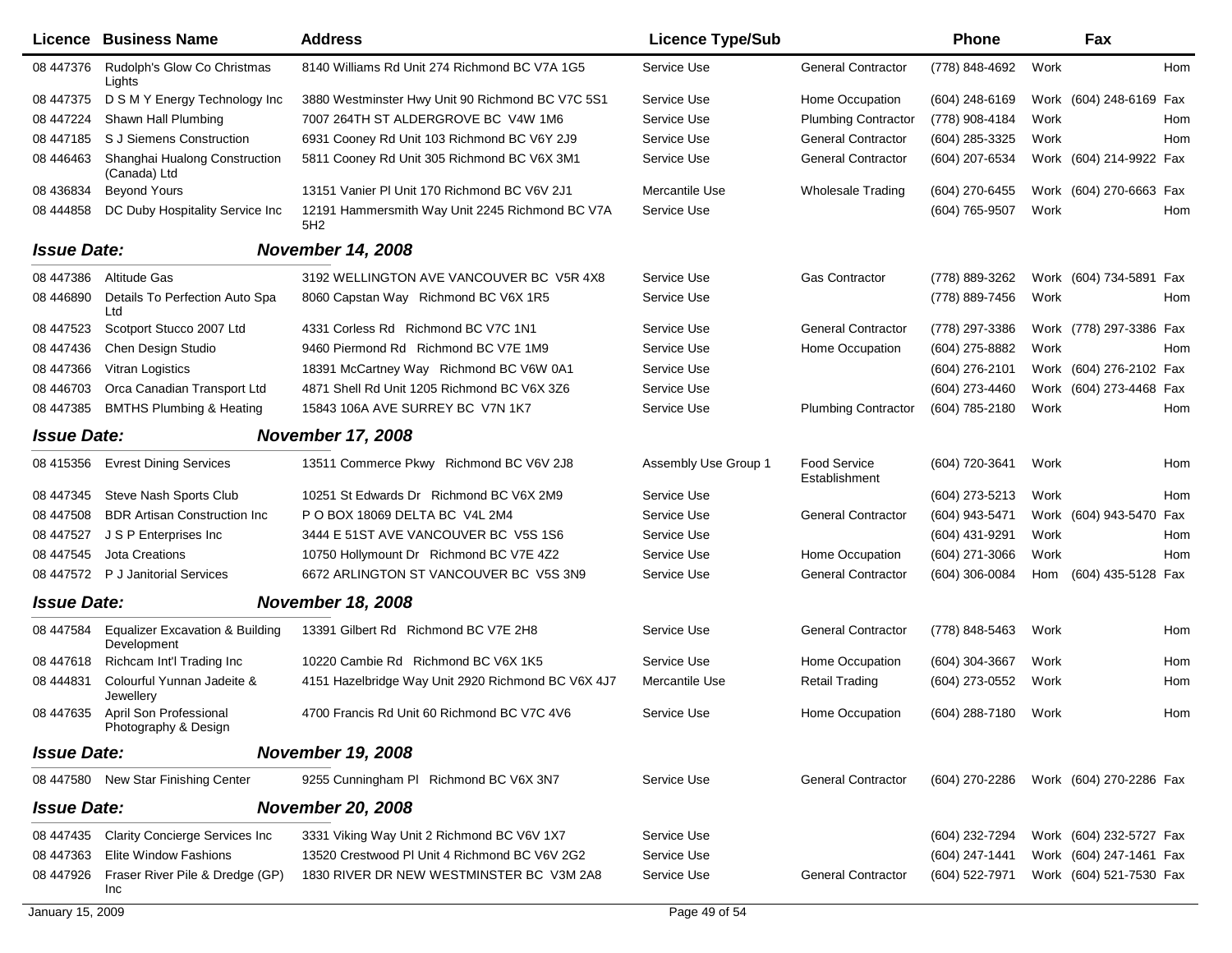|                    | Licence Business Name                | <b>Address</b>                                                                      | <b>Licence Type/Sub</b>         |                                  | <b>Phone</b>        |      | Fax                        |
|--------------------|--------------------------------------|-------------------------------------------------------------------------------------|---------------------------------|----------------------------------|---------------------|------|----------------------------|
| 08 447920          | Modena Homes Ltd                     | 2338 BURQUITLAM DR VANCOUVER BC V5P 2P1                                             | Service Use                     | <b>General Contractor</b>        | (604) 430-3115      |      | Work (604) 324-0422 Fax    |
| 08 447873          | G Gill Trucking                      | 10040 Aquila Rd Richmond BC V7A 3R3                                                 | Service Use                     | Home Occupation                  | (604) 275-4576      | Work | Hom                        |
| 08 447783          | T C Maintenance R C Ltd              | 2258 E 37 AVE VANCOUVER BC V5P 1G5                                                  | Service Use                     | <b>General Contractor</b>        | (778) 893-6808      | Work | Hom                        |
| 08 447780          | <b>Accies Industrial Supplies</b>    | 8631 Bennett Rd Unit 1 Richmond BC V6Y 3K4                                          | Service Use                     | Home Occupation                  | (604) 233-0610      | Work | Hom                        |
| 08 447665          | <b>Mystical Rose Florist</b>         | 6600 Lucas Rd Unit 81 Richmond BC V7C 4T1                                           | Service Use                     | Home Occupation                  | (604) 270-9490      |      | Work (604) 274-9490<br>Fax |
| 08 447017          | Second Stitch Tailoring Ltd          | 4151 Hazelbridge Way Unit 1356 Richmond BC V6X 4J7                                  | Service Use                     |                                  | (604) 760-1112      | Work | Hom                        |
| 08 447705          | Celebration Imaging                  | 7711 Williams Rd Unit 5 Richmond BC V7A 1G2                                         | Service Use                     | Home Occupation                  | (604) 880-2917      | Work | Hom                        |
| 08 446746          | DSL Chem Inc                         | 2700 Simpson Rd Unit 140 Richmond BC V6X 2P9                                        | Service Use                     |                                  | (604) 247-1322      |      | Work (604) 270-0144<br>Fax |
| 08 442745          | <b>Richmond Antiques</b>             | 6390 No 3 Rd Unit 9 Richmond BC V6Y 2B3                                             | Mercantile Use                  | Second-Hand<br>Dealer/Pawnbroker | (604) 721-1970      | Work | Hom                        |
| 08 439412          | Living Trends Inc                    | 2631 Viking Way Unit 103 Richmond BC V6V 3B5                                        | Mercantile Use                  | Wholesale Trading                | (778) 239-9222      | Work | Hom                        |
| 08 435133          | <b>Universal Contract Logistics</b>  | 3291 No 6 Rd Richmond BC V6V 1P6                                                    | Service Use                     |                                  | (604) 273-2422      |      | Work (604) 273-2434 Fax    |
| 08 434875          | English Bay Seafoods (Intl) Ltd      | 2300 Simpson Rd Unit 6 Richmond BC V6X 2P9                                          | Industrial/Manufacturing<br>Use |                                  | (604) 685-4197      |      | Work (604) 685-4191 Fax    |
| 08 434660          | <b>Emerwood Home Products Ltd</b>    | 12511 Vulcan Way Unit 120 Richmond BC V6V 1J7                                       | Mercantile Use                  | Wholesale Trading                | (604) 273-2632      |      | Work (604) 273-2688 Fax    |
| 08 419554          | Luxe Stone Ltd                       | 12500 Vickers Way Unit 100 Richmond BC V6V 1H9                                      | Industrial/Manufacturing<br>Use |                                  | (604) 304-5987      | Work | Hom                        |
|                    | 08 447108 J & A House                | 8700 McKim Way Unit 1181 Richmond BC V6X 4A5                                        | Mercantile Use                  | <b>Retail Trading</b>            | (604) 339-3318      | Work | Hom                        |
| <b>Issue Date:</b> |                                      | <b>November 24, 2008</b>                                                            |                                 |                                  |                     |      |                            |
| 08 448089          | <b>NDV Consultants</b>               | 8611 General Currie Rd Unit 208 Richmond BC V6Y 1M3                                 | Service Use                     | Home Occupation                  | (604) 241-8741      | Work | Hom                        |
| 08 448101          | <b>Wilpat Holdings Ltd</b>           | 8080 Ryan Rd Unit 205 Richmond BC V7A 2E5                                           | Service Use                     | Home Occupation                  | (604) 272-2618      | Work | Hom                        |
| 08 447977          | ALS Canada Ltd                       | 11191 COPPERSMITH PL RICHMOND BC V7A 5H1                                            | Service Use                     | <b>General Contractor</b>        | (604) 984-0221      | Work | Hom                        |
| 08 427071          | <b>B K Sethi Marketing Ltd</b>       | 12759 Vulcan Way Unit 138 Richmond BC V6V 1J7                                       | Mercantile Use                  | <b>Wholesale Trading</b>         | (604) 278-0104      |      | Work (604) 278-0105 Fax    |
| 08 448087          | Norman Lee                           | 3588 Bamfield Dr Richmond BC V6X 3B5                                                | Service Use                     | <b>General Contractor</b>        | (604) 551-3337      |      | Work (604) 274-4557 Fax    |
| <b>Issue Date:</b> |                                      | <b>November 25, 2008</b>                                                            |                                 |                                  |                     |      |                            |
| 08 443502          | Poly United M & E Trading Ltd        | 4940 No 3 Rd Unit 213 Richmond BC V6X 3A5                                           | Service Use                     |                                  | (604) 276-0125      |      | Work (604) 276-0129 Fax    |
| 08 448112          | Sian Group Investments Inc.          | 203-6628 Fraser St VANCOUVER BC V5X 3T5                                             | Service Use                     | <b>General Contractor</b>        | (604) 325-0999      |      | Work (604) 325-6444 Fax    |
| 08 447743          | Distinctive Iron Doors Ltd           | 12151 Bridgeport Rd Unit 110 Richmond BC V6V 1J4                                    | Mercantile Use                  | <b>Retail Trading</b>            | (604) 710-0082      |      | Work (604) 304-2930 Fax    |
| 08 439402          | <b>DST Trading Co Ltd</b>            | 4400 Hazelbridge Way Unit 480 Richmond BC V6X 3R8                                   | Mercantile Use                  | <b>Retail Trading</b>            | (778) 896-8679      | Work | Hom                        |
| 08 44 6339         | Crazy Mary The Witch Fairy<br>Studio | 3500 Moncton St Unit 120 Richmond BC V7E 3A2                                        | Mercantile Use                  | <b>Retail Trading</b>            | (604) 241-4468      | Work | Hom                        |
| 08 443108          | Bob Zhang Consulting Inc             | 4940 No 3 Rd Unit 213 Richmond BC V6X 3A5                                           | Service Use                     |                                  | (604) 276-0125      |      | Work (604) 276-0129 Fax    |
| 08 441342          | The Spotted Frog Furniture Corp.     | 12480 No 1 Rd Unit 110 Richmond BC V7E 0A2                                          | Mercantile Use                  | Retail Trading                   | (778) 297-4663      |      | Work (604) 271-7115 Fax    |
|                    | 08 439877 Studio One                 | 4231 Hazelbridge Way Unit 265 Richmond BC V6X 3L7                                   | Assembly Use Group 3            | Health Studio                    | (604) 719-1383      | Work | Hom                        |
|                    |                                      | 08 447560 AAA Nails & Beauty Academy Inc 4380 No 3 Rd Unit 1277 Richmond BC V6X 3V7 | Service Use                     |                                  | (604) 233-1888 Work |      | Hom                        |
| <b>Issue Date:</b> |                                      | <b>November 26, 2008</b>                                                            |                                 |                                  |                     |      |                            |
| 08 448279          | Ng Kwan Chi                          | 825 RIVERSIDE DR PORT COQUITLAM BC V2B 7T7                                          | Service Use                     | <b>General Contractor</b>        | (604) 552-2988      |      | Work (604) 552-2988 Fax    |
| 08 448318          | Tender Loving Care Caregiver         | 6540 No 6 Rd Richmond BC V6W 1C8                                                    | Service Use                     | Home Occupation                  | (778) 869-2029      | Work | Hom                        |
| 08 448398          | Jennifer Gerves-Keen                 | 3680 Pacemore Ave Richmond BC V7C 1P2                                               | Service Use                     | Home Occupation                  | $(604)$ 275-6666    |      | Work (604) 802-8268 Cellu  |
| 08 448297          | R G Martens Ventures Ltd             | 4560 51 ST DELTA BC V4K 2V7                                                         | Service Use                     | <b>General Contractor</b>        | (604) 837-9517      |      | Work (604) 940-9592 Fax    |
| 08 448091          | Promising Transportation Ltd         | 12868 Clarke PI Unit 130 Richmond BC V6V 2H1                                        | Service Use                     |                                  | $(604)$ 303-8155    |      | Work (604) 303-8165 Fax    |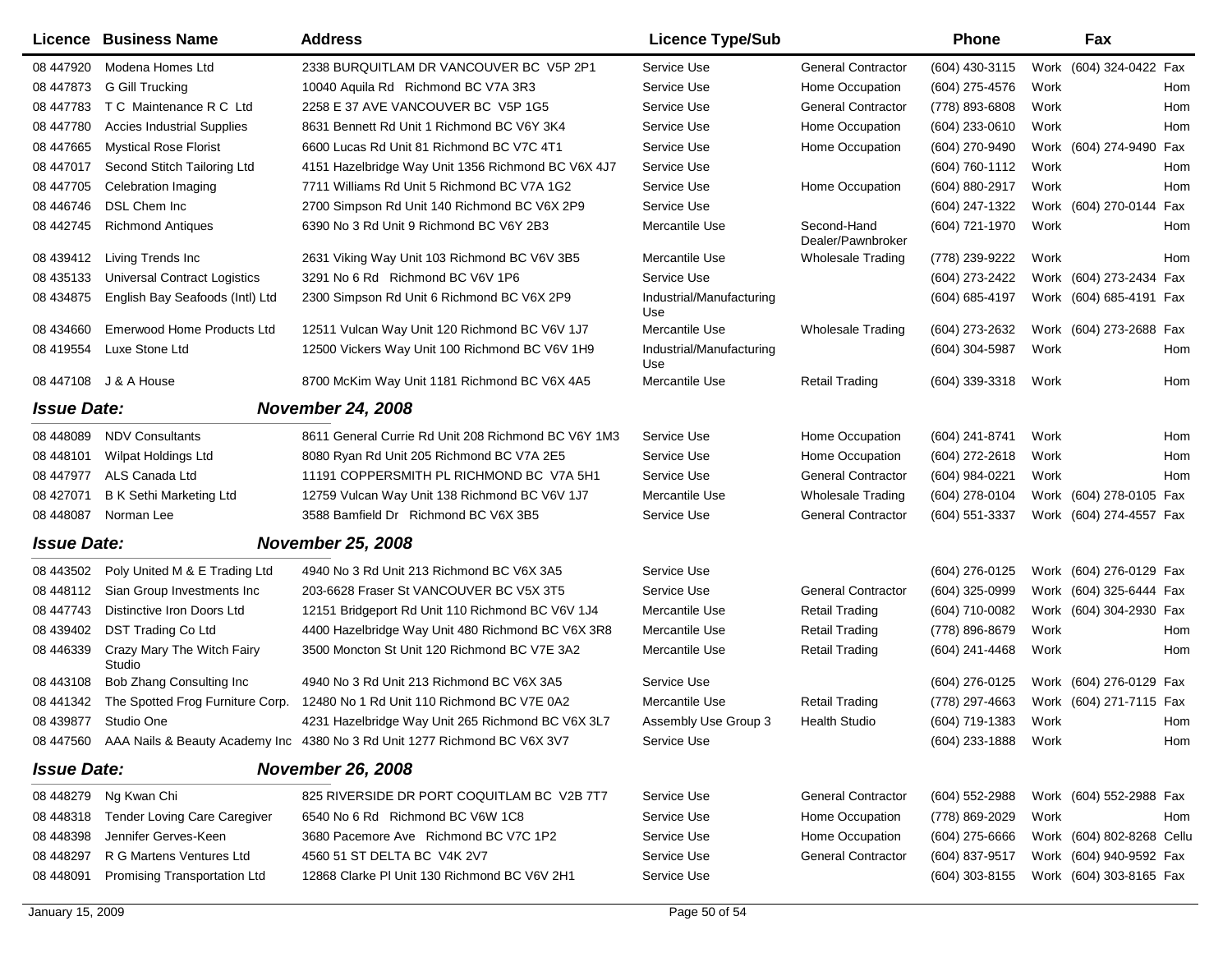|                    | Licence Business Name                                  | <b>Address</b>                                      | <b>Licence Type/Sub</b>         |                              | <b>Phone</b>       |      | Fax                     |     |
|--------------------|--------------------------------------------------------|-----------------------------------------------------|---------------------------------|------------------------------|--------------------|------|-------------------------|-----|
| 08 409128          | <b>Brooks Corning Company Ltd</b>                      | 2800 Viking Way Unit 170 Richmond BC V6V 1N5        | Service Use                     |                              | $(604) 688 - 6655$ |      | Work (604) 688-7544 Fax |     |
| 08 447558          | Q H Enterprise Ltd                                     | 8091 Westminster Hwy Richmond BC V6X 1A7            | Mercantile Use                  | <b>Retail Trading</b>        | (604) 562-2218     | Work |                         | Hom |
| 08 448203          | Coup D'Etat Clothing                                   | 7431 Minoru Blvd Unit 225 Richmond BC V6Y 1Z3       | Service Use                     | Home Occupation              | (778) 858-0226     | Work |                         | Hom |
| <b>Issue Date:</b> |                                                        | <b>November 27, 2008</b>                            |                                 |                              |                    |      |                         |     |
| 08 40 6776         | Winning Business Ltd                                   | 12831 Clarke PI Unit 130 Richmond BC V6V 2H9        | Mercantile Use                  | <b>Wholesale Trading</b>     | (604) 602-0268     |      | Work (604) 602-0268 Fax |     |
| 08 435225          | Galleria Della Pietra MGS Ltd                          | 2931 Viking Way Unit 2 Richmond BC V6V 1Y1          | Mercantile Use                  | <b>Wholesale Trading</b>     | (604) 951-0004     |      | Work (604) 951-0065 Fax |     |
| 08 447737          | Save On Pallets Ltd                                    | 11595 Eburne Way Richmond BC V6V 2M1                | Industrial/Manufacturing<br>Use |                              | (604) 327-1084     |      | Work (604) 327-1081 Fax |     |
| 08 448116          | OrGano Gold Enterprises Inc                            | 6900 No 3 Rd Richmond BC V6Y 2C5                    | Service Use                     |                              | (604) 638-6840     |      | Work (604) 288-5488 Fax |     |
| 08 448137          | Reliable Security Monitoring Ltd                       | 20800 Westminster Hwy Unit 2238 Richmond BC V6V 2W3 | Service Use                     | <b>General Contractor</b>    | (604) 777-2200     |      | Work (604) 777-2201 Fax |     |
| <b>Issue Date:</b> |                                                        | <b>November 28, 2008</b>                            |                                 |                              |                    |      |                         |     |
| 08 444305          | APS Hair Design                                        | 8240 Lansdowne Rd Unit 105 Richmond BC V6X 1B9      | Service Use                     |                              | (604) 304-9174     | Work |                         | Hom |
| 08 448780          | CT-1 Construction Ltd                                  | 1014 DORAN RD NORTH VANCOUVER BC V7K 1M5            | Service Use                     | <b>General Contractor</b>    | (604) 710-5617     | Work |                         | Hom |
| 08 448758          | <b>Richmond Investments</b>                            | 8171 Saba Rd Unit 1404 Richmond BC V6Y 4B3          | Service Use                     | Home Occupation              | (604) 726-3980     | Work |                         | Hom |
| 08 448737          | Lake Bros Reinforcing Ltd                              | 4348 Craigflower Dr Richmond BC V7C 4W3             | Service Use                     | <b>General Contractor</b>    | (604) 207-8781     |      | Work (604) 207-8782 Fax |     |
| 08 448547          | <b>Bienharvest International Group</b>                 | 6331 No 1 Rd Unit 8 Richmond BC V7C 1T4             | Service Use                     | Home Occupation              | (604) 207-9433     | Work |                         | Hom |
| 08 448480          | 1st N' Goal Athletic Equipment<br>Co                   | 10431 Aintree Cr Richmond BC V7A 3T7                | Service Use                     | Home Occupation              | (778) 297-5357     |      | Work (778) 297-5358 Fax |     |
| 08 448478          | <b>Bedford Bros Plumbing</b>                           | 105 COLLEGE CRT NEW WESTMINSTER BC V3L 1K8          | Service Use                     | <b>Plumbing Contractor</b>   | (604) 526-7601     |      | Work (604) 526-7600 Fax |     |
| 08 44 84 20        | MVT Canadian Bus Company Inc                           | 11115 Silversmith PI Richmond BC V7A 5E4            | Service Use                     |                              | (778) 786-7600     | Work |                         | Hom |
| 08 447581          | B & L Painting Ltd                                     | 6151 Westminster Hwy Unit 131 Richmond BC V7C 4V4   | Service Use                     | <b>General Contractor</b>    | (604) 618-6855     |      | Work (604) 646-6671 Fax |     |
| 07 393439          | Chateau Building Products Ltd                          | 4700 Vanguard Rd Richmond BC V6X 2P8                | Industrial/Manufacturing<br>Use |                              | (604) 247-0418     |      | Work (604) 247-0419 Fax |     |
| 08 448092          | <b>GAF Enterprise</b>                                  | 12200 Vulcan Way Unit 19 Richmond BC V6V 1J8        | Service Use                     |                              | (604) 805-2820     | Work |                         | Hom |
| <b>Issue Date:</b> |                                                        | <b>December 1, 2008</b>                             |                                 |                              |                    |      |                         |     |
| 08 448899          | Toplandscaping & Fencing                               | 8132 122A ST SURREY BC V3W 3T5                      | Service Use                     | <b>General Contractor</b>    | (778) 862-5545     | Work |                         | Hom |
| <b>Issue Date:</b> |                                                        | <b>December 2, 2008</b>                             |                                 |                              |                    |      |                         |     |
| 08 448970          | Best & Best Enterprises Ltd                            | 3880 Westminster Hwy Unit 62 Richmond BC V7C 5S1    | Service Use                     | Home Occupation              | (604) 214-1387     |      | Work (604) 214-1387 Fax |     |
| 08 448 955         | Triple "J" Trucking Ltd                                | 13220 68 AVE SURREY BC V3W 2E7                      | Service Use                     |                              | (604) 760-7865     |      | Work (604) 590-4534 Fax |     |
| 08 448898          | VS Ganados Project<br>Management                       | 7831 Westminster Hwy Unit 1102 Richmond BC V6X 4J4  | Service Use                     | Home Occupation              | (604) 626-8395     | Work |                         | Hom |
| 08 448897          | Dan Fontaine Photography                               | 10611 Seaway Rd Richmond BC V7A 4C6                 | Service Use                     | Home Occupation              | (778) 861-9024     | Work |                         | Hom |
| <b>Issue Date:</b> |                                                        | <b>December 3, 2008</b>                             |                                 |                              |                    |      |                         |     |
| 08 448957          | <b>High Score Tuition Inc</b>                          | 8279 Saba Rd Unit 135 Richmond BC V6Y 4B6           | Assembly Use Group 3            | <b>Education Institution</b> | (778) 241-4024     | Work |                         | Hom |
| 08 449028          | Holiday Inn Express Hotel &<br><b>Suites Riverport</b> | 10688 No 6 Rd Richmond BC V6W 1E7                   | <b>Residential Use</b>          | Hotel                        | (604) 241-1830     |      | Work (604) 241-1840 Fax |     |
| 08 449041          | Holiday Inn Express Hotel &<br><b>Suites Riverport</b> | 10688 No 6 Rd Richmond BC V6W 1E7                   | Vending Machine Use             | \$.25 or More                | (604) 241-1830     |      | Work (604) 241-1840 Fax |     |
| 08 449132          | Holiday Inn Express Riverport                          | 10688 NO 6 DR RICHMOND BC V6W 1E7                   | Service Use                     | <b>General Contractor</b>    | (604) 248-8205     |      | Work (604) 464-1218 Fax |     |
| 08 445935          | Just Go Travel Ltd                                     | 4540 No 3 Rd Unit 1490 Richmond BC V6X 4E4          | Service Use                     | <b>Travel Agency</b>         | (778) 297-5522     |      | Work (778) 297-5592 Fax |     |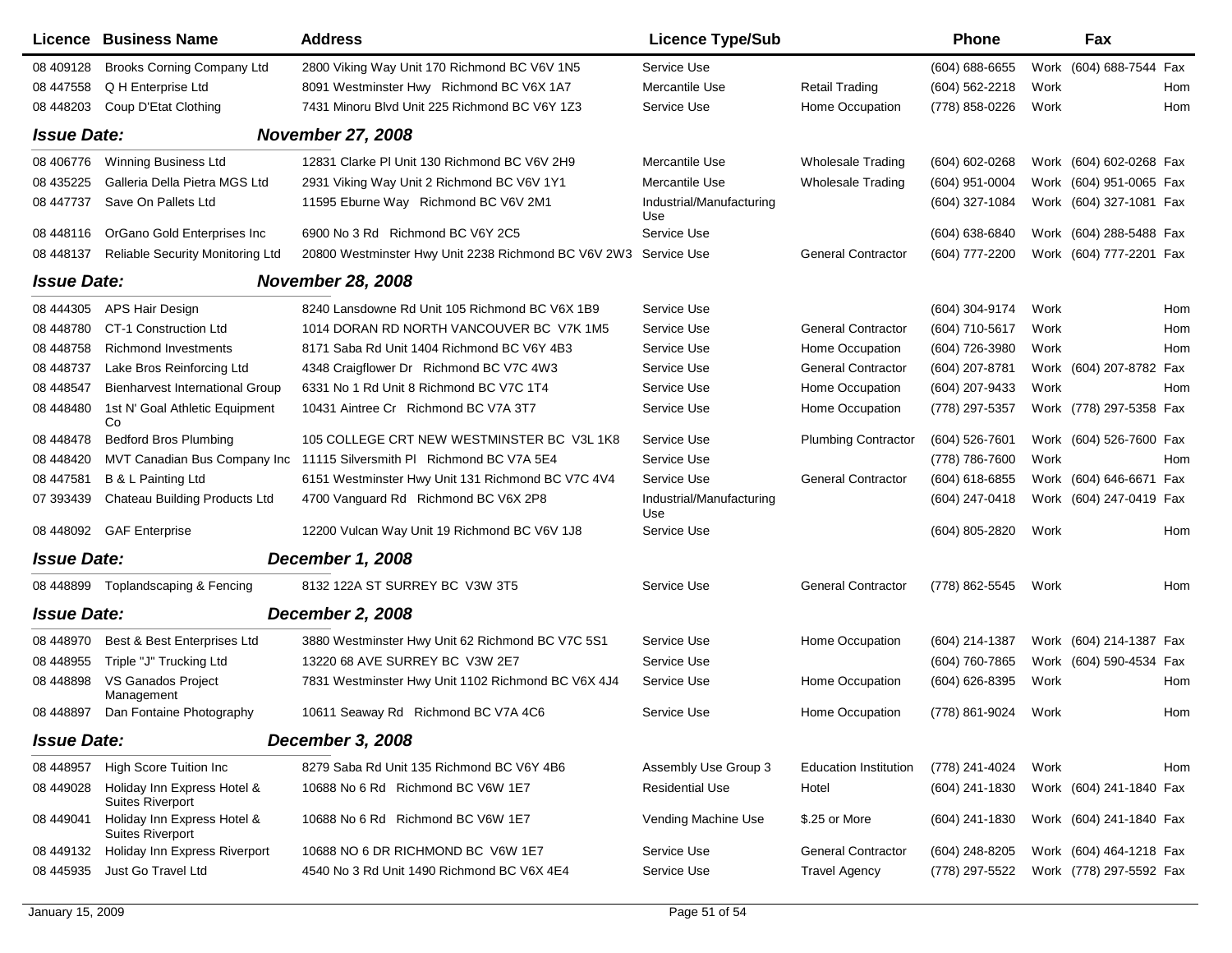|                    | <b>Licence Business Name</b>           | <b>Address</b>                                              | <b>Licence Type/Sub</b>         |                             | <b>Phone</b>                           |      | Fax                       |     |
|--------------------|----------------------------------------|-------------------------------------------------------------|---------------------------------|-----------------------------|----------------------------------------|------|---------------------------|-----|
| <b>Issue Date:</b> |                                        | December 4, 2008                                            |                                 |                             |                                        |      |                           |     |
| 08 448760          | Ni Fashion                             | 4311 Hazelbridge Way Unit 1740 Richmond BC V6X 3L7          | Mercantile Use                  | <b>Retail Trading</b>       | (604) 518-8046                         | Work |                           | Hom |
| 08 448956          | <b>Curtis Lane Kamke</b>               | 2723 E KENT AVE UNIT 37 VANCOUVER BC V5S 3T9                | Service Use                     | <b>General Contractor</b>   | (604) 786-6262                         | Work |                           | Hom |
| 08 448759          | Universal Mixed Martial Arts Inc       | 6351 Westminster Hwy Unit 140 Richmond BC V7C 4V4           | Service Use                     |                             | (604) 684-0991                         | Work |                           | Hom |
| 08 44 698 6        | Drama Max Video Ltd                    | 4380 No 3 Rd Unit 1160 Richmond BC V6X 3V7                  | Mercantile Use                  | <b>Retail Trading</b>       | (604) 715-7775                         | Work |                           | Hom |
| 08 442848          | Interlink (2008) Realty Corp           | 8291 Alexandra Rd Unit 225 Richmond BC V6X 1C3              | Service Use                     |                             | (604) 271-3888                         |      | Work (604) 275-2578 Fax   |     |
| 08 431462          | Y X Hardware Enterprises Ltd           | 13988 Cambie Rd Unit 373 Richmond BC V6V 2K4                | Mercantile Use                  | <b>Wholesale Trading</b>    | (604) 273-5883                         | Work |                           | Hom |
| 08 449 208         | <b>Hawks Construction</b>              | 4957 NEWTON ST UNIT 1006 BURNABY BC V5H 4B9                 | Service Use                     | <b>General Contractor</b>   | (778) 998-5868                         | Work |                           | Hom |
| <b>Issue Date:</b> |                                        | <b>December 8, 2008</b>                                     |                                 |                             |                                        |      |                           |     |
| 07 377899          | W J E Consultants Ltd                  | 6751 Graybar Rd Unit 140 Richmond BC V6W 1H3                | Service Use                     |                             | (604) 244-1912                         |      | Work (604) 244-1987 Fax   |     |
| 07 380384          | <b>Precise Parklink Inc.</b>           | 6753 Graybar Rd Unit 170 Richmond BC V6W 1H7                | Service Use                     |                             | (604) 295-9109                         |      | Work (604) 295-9107 Fax   |     |
| 08 448982          | <b>Flemming Resort Services</b>        | 1479 HEMLOCK ST PEMBERTON BC V0N 2L0                        | Service Use                     | <b>General Contractor</b>   | (604) 894-5582                         |      | Work (604) 932-7913 Cellu |     |
| 08 448991          | Hui Zhang                              | 46255 GORE AVE CHILLIWACK BC V2P 2A2                        | Service Use                     | <b>General Contractor</b>   | (778) 893-7788                         | Work |                           | Hom |
| 08 449129          | <b>Direct Heat</b>                     | 3173 ELDRIDGE RD ABBOTSFORD BC V3G 2H4                      | Service Use                     | Gas Contractor              | (604) 850-2291                         |      | Work (604) 855-3535 Fax   |     |
| 08 44 94 39        | Pegasus Ground Services Ltd            | 4360 Agar Dr Richmond BC V7B 1A3                            | Service Use                     |                             | (604) 279-9994                         |      | Work (604) 279-9934 Fax   |     |
| 08 449460          | Powerhouse Creative Design<br>Services | 7733 Turnill St Unit 18 Richmond BC V6Y 4H9                 | Service Use                     | Home Occupation             | (604) 767-8361                         | Work |                           | Hom |
| <b>Issue Date:</b> |                                        | December 9, 2008                                            |                                 |                             |                                        |      |                           |     |
| 08 449390          | <b>Betty Chiu CGA</b>                  | 8260 Westminster Hwy Unit 1400 Richmond BC V6X 3Y2          | Service Use                     |                             | (604) 214-0439                         |      | Work (604) 232-9215 Fax   |     |
| 08 442440          | Can Design Enterprises Ltd             | 11786 River Rd Unit 142 Richmond BC V6X 3Z3                 | Industrial/Manufacturing<br>Use |                             | (604) 279-1799                         |      | Work (604) 279-1797 Fax   |     |
| 08 442847          | Piu Ying Christian Services<br>Society | 13500 Maycrest Way Unit 175 Richmond BC V6V 2N8             | Service Use                     |                             | (604) 733-3418                         |      | Work (604) 733-3408 Fax   |     |
| 08 449020          | Saim's Communication Inc               | 6551 No 3 Rd Richmond BC V6Y 2B6                            | Mercantile Use                  | <b>Retail Trading</b>       | (604) 716-5462                         | Work |                           | Hom |
| <b>Issue Date:</b> |                                        | December 10, 2008                                           |                                 |                             |                                        |      |                           |     |
| 08 449463          | Teng - Ho Tsai                         | 8320 Cook Rd Unit 7 Richmond BC V6Y 1V5                     | Service Use                     | <b>General Contractor</b>   | (604) 916-9887                         | Work |                           | Hom |
| 08 449449          | Alpine Coast Mechanical                | 101 EDINBURGH PL PORT MOODY BC V3H 2T8                      | Service Use                     | <b>Gas Contractor</b>       | $(604)$ 461-6567                       |      | Work (604) 461-6567 Fax   |     |
| <b>Issue Date:</b> |                                        | December 11, 2008                                           |                                 |                             |                                        |      |                           |     |
| 08 449788          | J R W Janitorial Services              | 7819 10TH AVE BURNABY BC V3N 2S2                            | Service Use                     |                             | $(604)$ 521-4084                       | Work |                           | Hom |
| 08 449873          | <b>Titan Fire Protection Ltd</b>       | 2574 CARNATION ST NORTH VANCOUVER BC V7H<br>1H <sub>5</sub> | Service Use                     | <b>Sprinkler Contractor</b> | (604) 721-6594                         |      | Work (604) 929-8708 Fax   |     |
| 08 449929          | Homes Builder & General<br>Contractor  | 4728 MAIN ST VANCOUVER BC V6V 3R7                           | Service Use                     | <b>General Contractor</b>   | (604) 649-9858 Work (604) 521-8202 Fax |      |                           |     |
| <b>Issue Date:</b> |                                        | <b>December 12, 2008</b>                                    |                                 |                             |                                        |      |                           |     |
| 08 449388          | <b>Smith Therapies</b>                 | 12251 No 1 Rd Unit 210 Richmond BC V7E 1T6                  | Service Use                     |                             | (604) 272-9995                         | Work |                           | Hom |
| 08 449589          | Golden Point Construction Ltd          | 6081 No 3 Rd Unit 921 Richmond BC V6Y 2B2                   | Service Use                     | <b>General Contractor</b>   | (604) 689-0155                         |      | Work (866) 819-6506 Fax   |     |
|                    | 08 449710 Purple Lotus Fashion Ltd     | 4380 No 3 Rd Unit 1125 Richmond BC V6X 3V7                  | Mercantile Use                  | <b>Retail Trading</b>       | (604) 270-9798                         | Work |                           | Hom |
| <b>Issue Date:</b> |                                        | December 15, 2008                                           |                                 |                             |                                        |      |                           |     |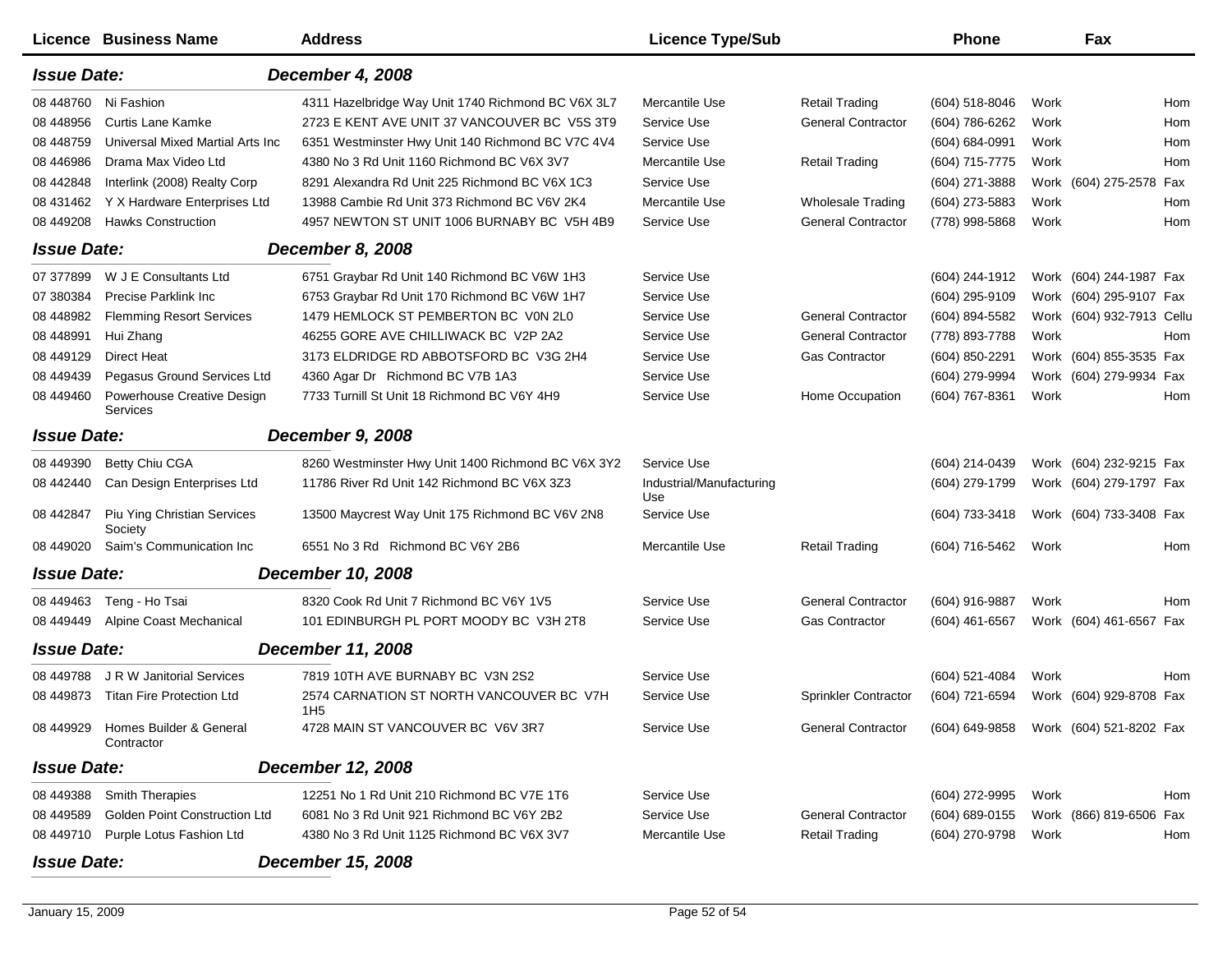|                    | <b>Licence Business Name</b>                   | <b>Address</b>                                     | <b>Licence Type/Sub</b>         |                                              | Phone                                  |      | Fax                     |     |
|--------------------|------------------------------------------------|----------------------------------------------------|---------------------------------|----------------------------------------------|----------------------------------------|------|-------------------------|-----|
| 08 450082          | Ace Of Spades Limousine Ltd                    | 4271 Woodhead Rd Richmond BC V6X 1J1               | Vehicle for Hire                | Vehicle For Hire<br>Office                   | (604) 763-7468                         |      | Work (604) 279-4224 Fax |     |
| 08 450084          | Ace Of Spades Limousine Ltd                    | 4271 Woodhead Rd Richmond BC V6X 1J1               | Vehicle for Hire                | Class I - Charter<br>Minibus                 | (604) 763-7468                         |      | Work (604) 279-4224 Fax |     |
| 08 44 46 29        | Foot Spot                                      | 8380 Lansdowne Rd Unit 120 Richmond BC V6X 3M6     | Service Use                     | <b>Therapeutic Touch</b><br>Treatments       | (604) 273-0938                         | Work |                         | Hom |
| 08 430549          | Realtreats Inc                                 | 22151 Fraserwood Way Richmond BC V6W 1J5           | Service Use                     |                                              | (778) 296-4696                         |      | Work (604) 244-8811 Fax |     |
| 08 450088          | R R Moffatt Plumbing And Gas                   | 11251 Frigate Crt Richmond BC V7E 4M4              | Service Use                     | <b>Plumbing Contractor</b>                   | (778) 988-8678                         | Work |                         | Hom |
| <b>Issue Date:</b> |                                                | December 16, 2008                                  |                                 |                                              |                                        |      |                         |     |
| 08 409 675         | Winners Only (Canada)<br>Enterprises Ltd       | 11511 No 5 Rd Richmond BC V7A 4E8                  | Mercantile Use                  | <b>Wholesale Trading</b>                     | (604) 777-2871                         |      | Work (604) 777-2872 Fax |     |
| 08 43 6945         | Garden City Cabs Of Richmond<br>Ltd            | 2631 Viking Way Unit 148 Richmond BC V6V 3B5       | Vehicle for Hire                | Vehicle For Hire<br>Office                   | $(604)$ 233-1111                       |      | Work (604) 288-5140 Fax |     |
| 08 436956          | Garden City Cabs Of Richmond<br>Ltd            | 2631 Viking Way Unit 148 Richmond BC V6V 3B5       | Vehicle for Hire                | Class A - Taxicab                            | (604) 233-1111                         |      | Work (604) 288-5140 Fax |     |
| 08 436957          | Garden City Cabs Of Richmond<br>Ltd            | 2631 Viking Way Unit 148 Richmond BC V6V 3B5       | Vehicle for Hire                | Class N - Taxicab for<br><b>Disabilities</b> | (604) 233-1111                         |      | Work (604) 288-5140 Fax |     |
| 08 44 6158         | The UPS Store 405                              | 11080 No 5 Rd Unit 130 Richmond BC V7A 4E7         | Mercantile Use                  | <b>Retail Trading</b>                        | (604) 277-3325                         |      | Work (604) 277-3326 Fax |     |
| 08 44 6160         | The UPS Store 405                              | 11080 No 5 Rd Unit 130 Richmond BC V7A 4E7         | Service Use                     |                                              | (604) 277-3325                         |      | Work (604) 277-3326 Fax |     |
| 08 450137          | <b>Steveston Qigong</b>                        | 4460 Garry St Unit 19 Richmond BC V7E 2V2          | Service Use                     | Home Occupation                              | (604) 346-2050                         | Work |                         | Hom |
| <b>Issue Date:</b> |                                                | <b>December 17, 2008</b>                           |                                 |                                              |                                        |      |                         |     |
| 08 450062          | <b>Matrix Steel Services</b>                   | 9079 Jones Rd Unit 2 Richmond BC V6Y 4G9           | Service Use                     | Home Occupation                              | (604) 272-9260                         |      | Work (604) 272-9260 Fax |     |
| 08 450153          | P Law Enterprises Ltd                          | 1625 ALPINE LANE COQUITLAM BC V3E 3A2              | Service Use                     | <b>General Contractor</b>                    | (604) 818-1133                         |      | Work (604) 552-1970 Fax |     |
| 08 44 6103         | Garage Sale Inc                                | 12671 Vickers Way Richmond BC V6V 1J2              | Mercantile Use                  | <b>Retail Trading</b>                        | (604) 247-1188                         |      | Work (604) 247-1199 Fax |     |
| 08 413109          | Poly Profiles Ltd                              | 11820 River Rd Unit 120 Richmond BC V6X 1Z7        | Industrial/Manufacturing<br>Use |                                              | (604) 209-6590                         |      | Work (604) 946-6170 Fax |     |
| 08 449330          | The Hole Productions Ltd                       | 13120 Bathgate PI Richmond BC V6V 1Z2              | Service Use                     |                                              | (604) 420-2441                         |      | Work (604) 420-2414 Fax |     |
| <b>Issue Date:</b> |                                                | <b>December 18, 2008</b>                           |                                 |                                              |                                        |      |                         |     |
| 08 449790          | View Concept Enterprises Ltd                   | 2688 Shell Rd Unit 123 Richmond BC V6X 4E1         | Mercantile Use                  | <b>Wholesale Trading</b>                     | (778) 297-5597                         | Work |                         |     |
| 08 449999          | Wallace M Wong & Co Barristers<br>& Solicitors | 8120 Granville Ave Unit 100 Richmond BC V6Y 1P3    | Service Use                     |                                              | (604) 278-8086                         | Work |                         | Hom |
| 08 450056          | Strawberry Cones Pizza & Pasta                 | 4151 Hazelbridge Way Unit 3180 Richmond BC V6X 4J7 | Assembly Use Group 1            | Food Service<br>Establishment, Take-<br>Out  | $(604)$ 295-6693                       |      | Work (604) 270-7283 Fax |     |
| 08 450079          | Can-Wood Blinds Depot                          | 11500 Bridgeport Rd Unit 105 Richmond BC V6X 1T2   | Mercantile Use                  | <b>Wholesale Trading</b>                     | (604) 233-1963                         |      | Work (604) 304-8641 Fax |     |
|                    | 08 450477 Software Imaging Limited             | 4411 Gander Dr Richmond BC V7E 5R5                 | Service Use                     | Home Occupation                              | (604) 296-3654 Work                    |      |                         | Hom |
|                    | 08 439141 Build Direct                         | 6711 Elmbridge Way Unit 120 Richmond BC V7C 4N1    | Mercantile Use                  | <b>Wholesale Trading</b>                     | (604) 662-8100 Work (604) 694-2141 Fax |      |                         |     |
| <b>Issue Date:</b> |                                                | <b>December 19, 2008</b>                           |                                 |                                              |                                        |      |                         |     |
| 08 449789          | Harmony Airways Ltd                            | 3600 Lysander Lane Unit 150 Richmond BC V7B 1C3    | Service Use                     |                                              | (604) 247-7800                         |      | Work (604) 214-2967 Fax |     |
| 08 450476          | Discovery House Trading Ltd                    | 15089 73B AVE SURREY BC V3S 7H5                    | Vending Machine Use             | \$.25 or More                                | (604) 591-7672                         |      | Work (604) 591-7764 Fax |     |
| 08 450475          | <b>DGM Video Production Services</b>           | 8720 Lansdowne Rd Unit 208 Richmond BC V6X 1B9     | Service Use                     | Home Occupation                              | (604) 295-0324                         |      | Work (604) 295-0324 Fax |     |
| 08 450076          | Canada AEG Education Services<br>Centre Co     | 4140 No 3 Rd Unit 250 Richmond BC V6X 2C2          | Service Use                     |                                              | (778) 858-2750                         |      | Work (604) 322-8784 Fax |     |